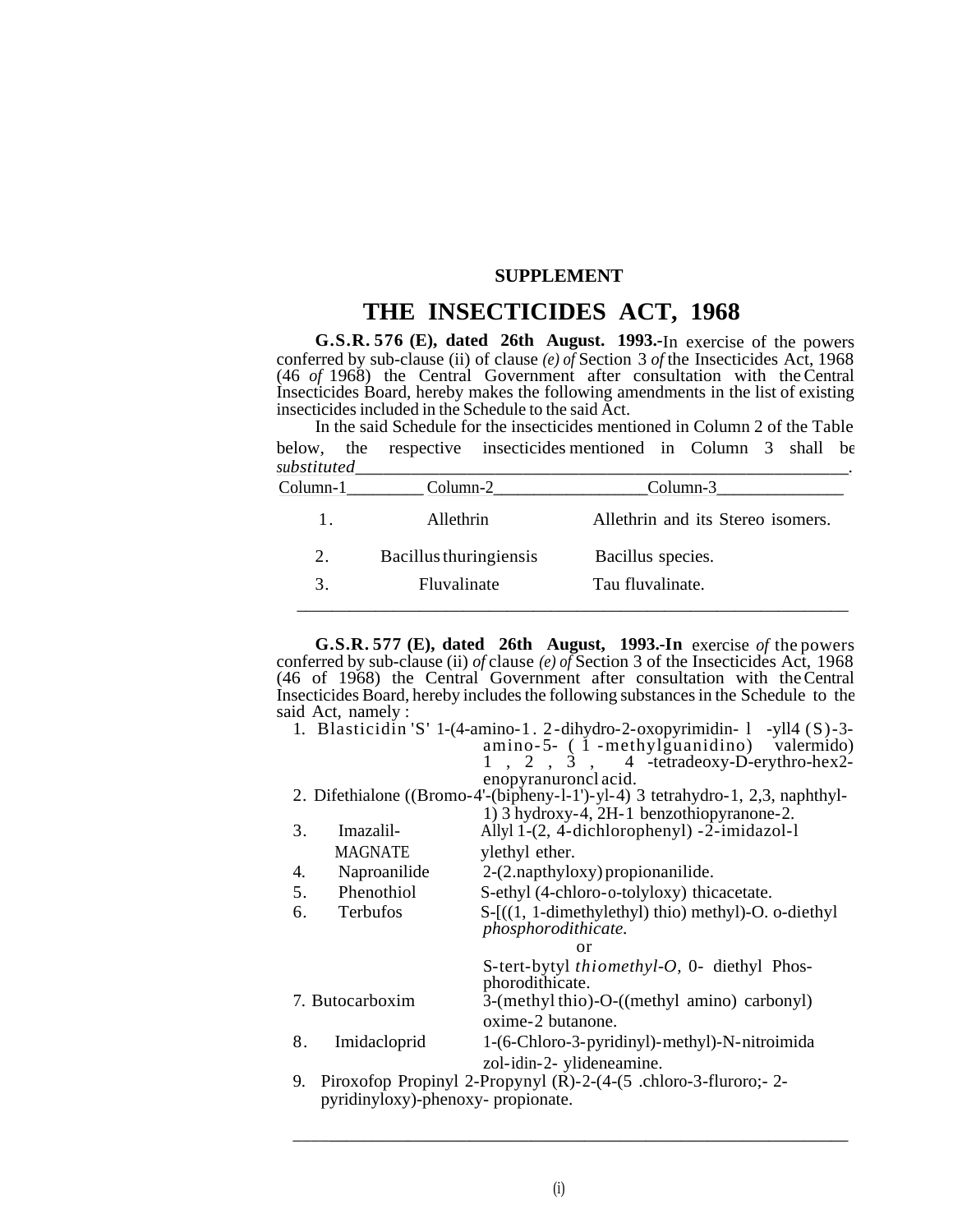# **SUPPLEMENT Corrigenda 1**

# **INSECTICIDES ACT, 1968**

- P. 33. In rule 10 (2). in first proviso, in line 2, for words "registered in such" read "registered as such"
- P. 34. In rule 10, in line 7 from top. for sub rule "(4) (i)" read  $"(4-A)$  (i)"
- P. 34. In rule 10, in line 8 from top, "or shall" read "or sell" for words
- P-34. In rule IOB, in line 1, for words "insecticides suplphur" read "insecticide sulphur"
- P. 36. In rule 15 (3), in line 2, for words "to formulate" read "for formulated"
- P. 36. In rule 15 (4), in second line from bottom, for words "particulars or all' read "particulars of all"
- P. 37. In rule 18 (2), in the last line for words "one copy to" read "one copy thereof to"
- P. 40. In rule 24 (2), in the first line, for words "sufficient of the" read "sufficient if the"
- P. 40. In rule 24 (2), in the second line, for words "follows that" read "follows the" and for "month of' read "method of'
- P. 40. In proviso to rule 25 (2), in first line, for words "consideration to" read "consideration the"
- P.40. In proviso to rule 25 (2), in second line, for words "exempt from" read "exempt the"
- P. 42. In rule  $37(1)$ , in line 3, for words "engaged spraying" read "engaged in spraying"
- P. 42. In rule 37 (1), in line 5, for words "units any" read "units and"
- P. 44. In form 1, column 4 (ii), in line 2 for words "where this read "whether this"
- P. 44. In Form 1, Column 5, in line- 2 words "chemical composition" be deleted.
- In form 1, column 6, in line 1 words 11 chemical composition"
- to be added as heading of column 6.
- P. 45. In Form 1, Column 8, in line 1, for word "poisonous" read "noxious". P. 45.
- P. 45. In Form 1, col. 10 (i), in line 1, for words "product, quality" read words "product quality".
- P. 45. In Form 1, column 10 (ii) in line 1, add words (as may be specified by the Registration Committee)" after the word quality.

\_\_\_\_\_\_\_\_\_\_\_\_\_\_\_\_\_\_\_\_\_\_\_\_\_\_\_\_\_\_\_\_\_\_\_\_\_\_\_\_\_\_\_\_\_\_\_\_\_\_\_\_\_\_\_\_\_\_\_\_\_\_\_

 P. 45. In Form 1, Column 13, the word "verification" after the words signature of the applicant with seal be deleted.

<sup>1</sup> Vide G.S.R. 696(e), dated 10<sup>th</sup> November, 1993 Published in the Gazette of India, Extraordinary, Pt. II, Sec.3(i), dated 10<sup>th</sup> November, 1993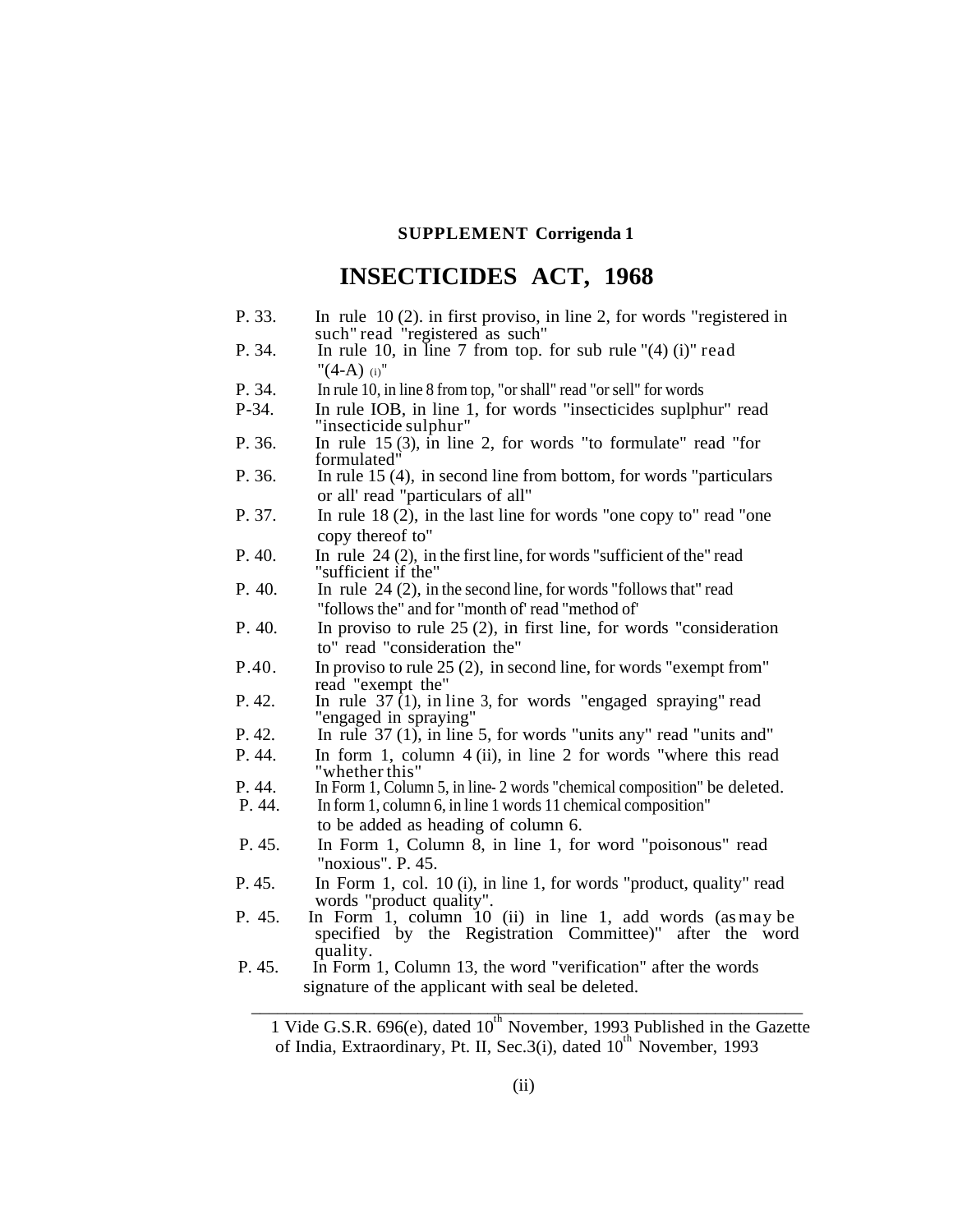#### SUPPLEMENTARY AMENDMENT III

- P. 45. In Form 1, after Column 13 word *"verification"* be put as heading of the verification portion.
- P.45. In Form 1, in Column "Note", in line 2, in place of words "by him in case of read "by him" in case of;
- P. 46. In Form II-A, in para 1, the letter "C" before the word "certified" be deleted.
- P. 46. In Form II-A, at the end of column 5, for the words "New Delhi" read "Faridabad"
- P. 46. In Form II-B, in the last sentence, mark \* be read before the word "please" and the words "Signature (appellant) appearing immediately above the sentence be deleted.
- P. 46. In Form II-B, after Verification portion, below the word "place" word Note be added before 1.
- P. 47. In Form III, in Column 3 in line 3 and 4, for words "is applied for" read "is applied"
- P. 51. Below the heading Form XIII, for words "insecticides wise" read "insecticides-wise"
- P. 51. In Form XIII, in horizontal Column No. 3 for the words "insecticides" read 'insecticide"
- P. 51. In Form XIII, in horizontal Column No. 9 for "Quantity sold size No. of quantity of Packs the sold pack' read "Quantity sold, Size No of the Packs and Quantity, of the packs sold"
- P. 52. In Form XIV, in horizontal Column No. 2, for words "Name of the insecticides with its brand name" read "Name of the insecticide with its Brand name, strength"
- P. 52. In Form XV, above the words "Quantity in metric tons", in the horizontal column, No. 1 to 9 as indicated in Form XVI be put serially
- P. 53. -In Form XVI in horizontal column No. 2 for words "grade in pesticides" read "grade Insecticide"
- P. 53. In Form XVI, in horizontal Column No. 6, for word "balance of technical grade insecticide (4+5)' read "Balance of technical grade insecticide (4-5)"
- P. 53. In form XVII, in Column 5, for words "be continued in" read "be contained in"
- P. 55. In Form XXII, under the head PAST HISTORY, in Column 5, for words "years/reasons" read "years' season'.
- P. 55. In Form XXII, Under the heading FAMILY HISTORY, in Column 3, for words "gaemorhagie disorders' read "Hemorrhagie"
- P. 55. In Form.XXII, in last heading "1 general Examination" in line 3, for words "pulses" read "pulse"
- P. 56. In Form XXII, in heading "II Gastro Intestinal" for words "gastro Intestinal" read "gastro-Intestinal"
- P. 56. In Form XXII, in heading "IV Neuro Muscular" for words "Paranesthesia" read "paresthesia"
- P. 56. In Form XXII, under the heading "Investigation", for words "` serum eholinesterags" read " Serum cholinesterase"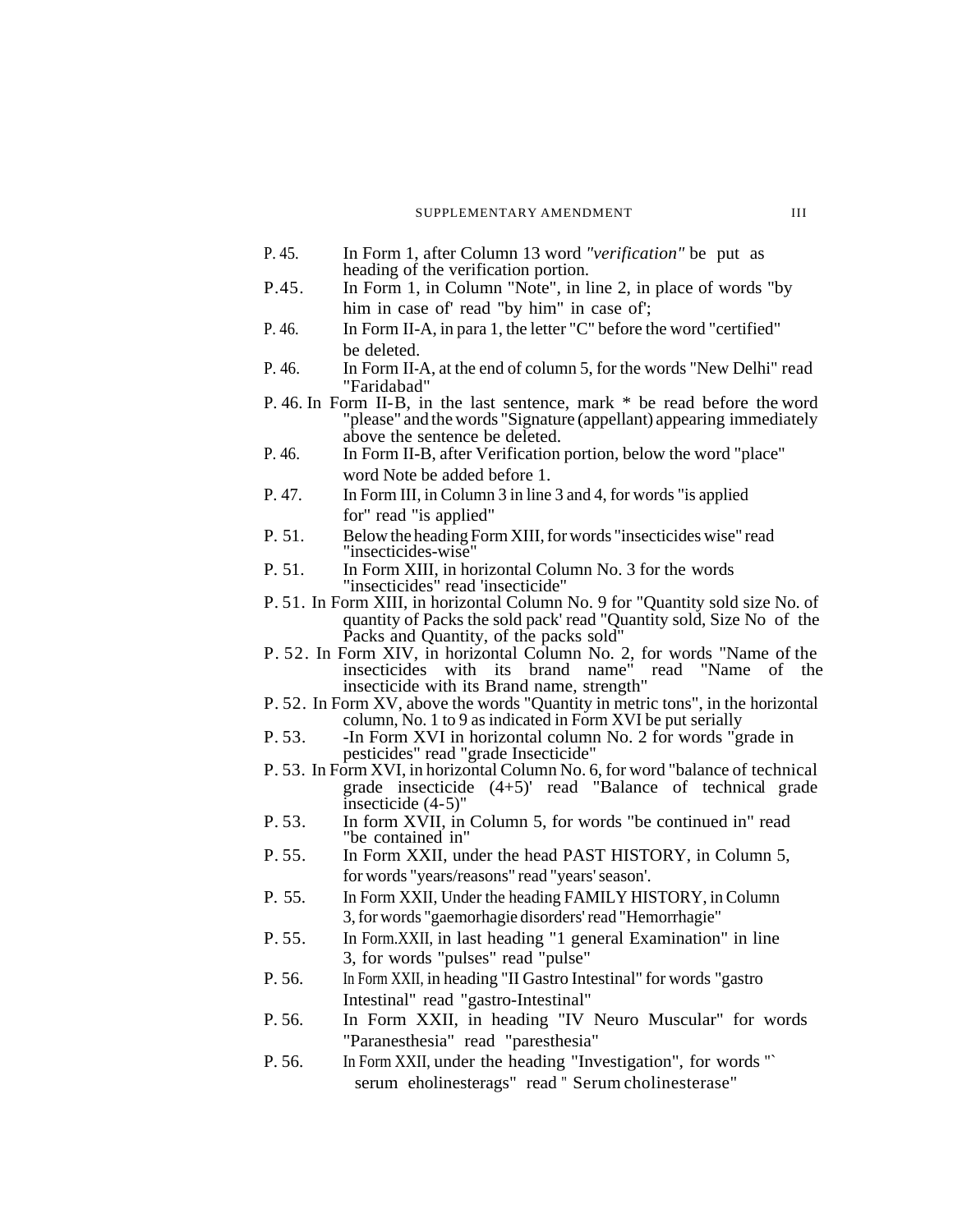- P. 57. In From XXII, in first line, for words " Serum cholinesterase" read "X serum cholinesterase"
- P. 57. In Form XXII. in line 9, item No. 2, for words "employees" read "Employee",
- P. 58. In the second schedule, in Sr. No. 27 & 28 for "Dimotheate" read "Dinethoate"
- P. 58. In the second schedule, in Sr. Nos. 33 to 36, "fonitrothion" read "fenitrothion"
- P. 58. In the Second Schedule, in Sr. No. 40, for "formethion" read "formothion"
- P. 58. In the second schedule, in Sr. No. 52, in Column No. 3, for word "cone" read "concentrate"
- P 58. In the second schedule in Sr. Nos. 57 and 58, for words Oxy dometon-methyl" read "Oxy-demotion-Methyl"
- P. 58. In the Second schedule in Sr. Nos. 74 and 75, for words "thiomoton" read "thiometon"
- P. 59. In the second Schedule, in Sr. No. 78, for words "Trichlorfan" read "Trichlophan"
- P. 59. In the second schedule, in Sr. Nos. 79 and 90, for words Yrichloron" read yrichlorphon"
- P. 59. In the Second Schedule, after Sr. No. 80 after Sr. No. 80, in classification (B), for word "Arcaricides" read "Acaricides"
- P. 59. In the Second schedule, after Sr. No. 83, for "carbendazirn" (NMC)" read "carbendazim (MBC) (Bavistin)"
- P. 59. In second schedule, in Sr. No. 84, for "Carbendazim.. read "Carbendazim (Bavistin)"
- P. 59. In the second schedule, in Sr. No. 88, for words "cuprousoxide (Fungicidal grade)" read "cuprous Oxide (Fungicidal grade)"
- P. 59. In the second schedule, in Sr. Nos.  $89^\circ$  & 90, for words "Edlophenphos" read "Ediphenphos".
- P. 59. In the second schedule, in Sr. Nos. 93 & 94, for " Mancozeh" read "Mancozeb"
- P. 59. In the second schedule, in Sr. Nos. 96 to 98, for "Pentachloro nitrebenzene (Quimtozine)" read *pentachloronitrobenzene* nitrebenzene (Quimtozine)" read ' *pentachloronitrobenzene*  (PCNB )"
- P. 59. In the second schedule, in Sr. No. 99, for "Penyl mercury acetate" read "phenyl mercury acetate"
- P. 59. In the second schedule, in Sr. No. 115, for "2, 4-0" read "2, 4-D (Sodium Salt)"
- P. 59. In the Second Schedule, in Sr. No. 118, for "Fluchlorapin" read Fluchloraiin"
- P. 60. In the second schedule, in Sr No. 123, for "Paraquet dichloride" read "Paraquat dichloride"
- P. 60. In the second schedule, in Sr. No. 123, in Column 3, for words "Salt Quaue Solution" read "Soluble liquid"
- P. 60. In the second schedule, in . Sr. No. 128, for "chlormoquatchloride" read "chlormequat chloride"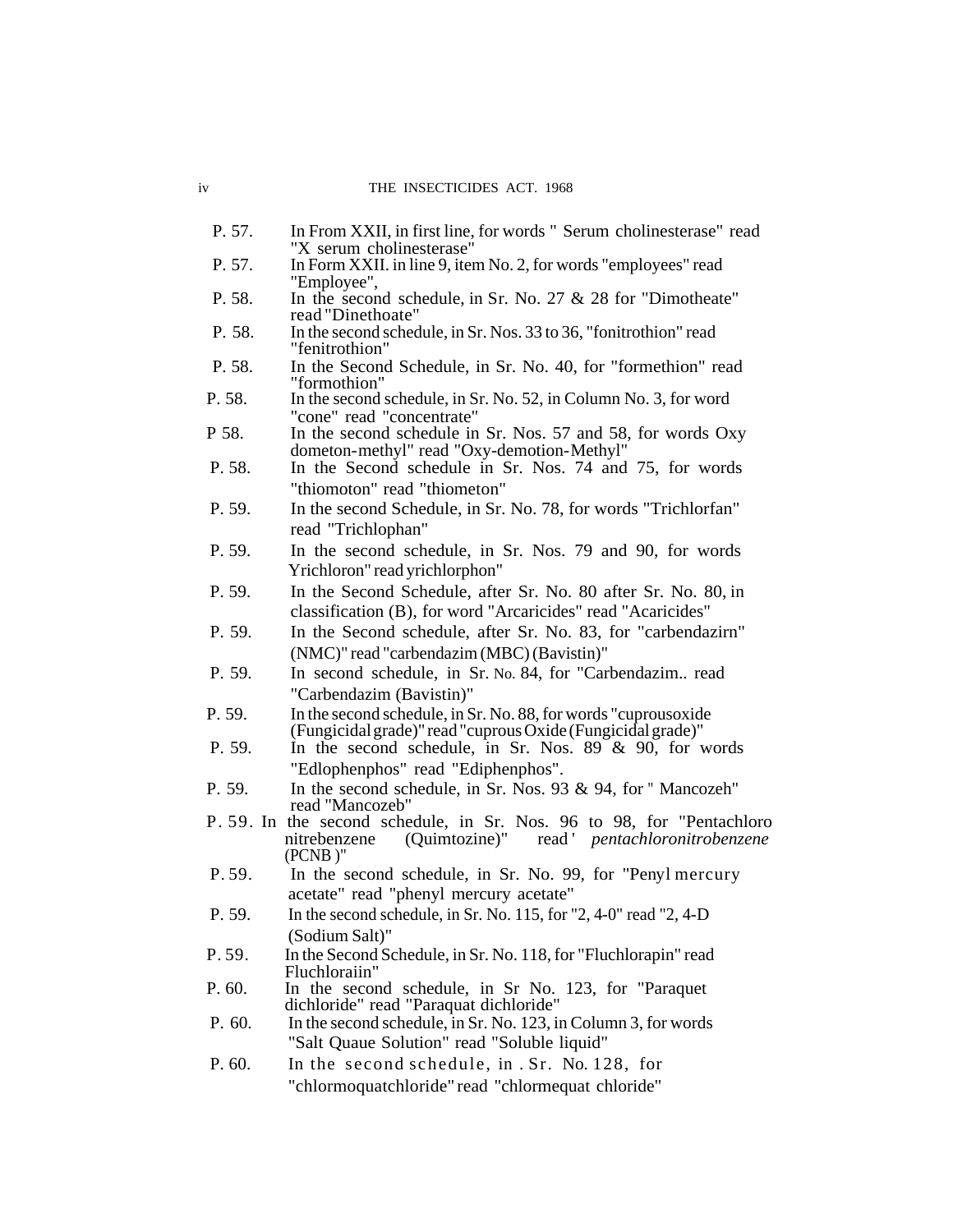# **SUPPLEMENTARY AMENDMENT v**

- P. 60. In thesecond Schedule, in Sr. No. 131, in line 3, for words "mixture"(3 : 1' v/v)" read "mixture (3: 1 v/v)"
- P. 60. In the second schedule, inlast paragraph, in second line for word "schedule" read "schedule"
- P. 60. In the second schedule, after last paragraph, in item, "1 .technical grade" for "Rs. 1160.00" read "Rs. 160.00"
- P. 60. Wherever the word "cone" appears, it may be read as concentrate.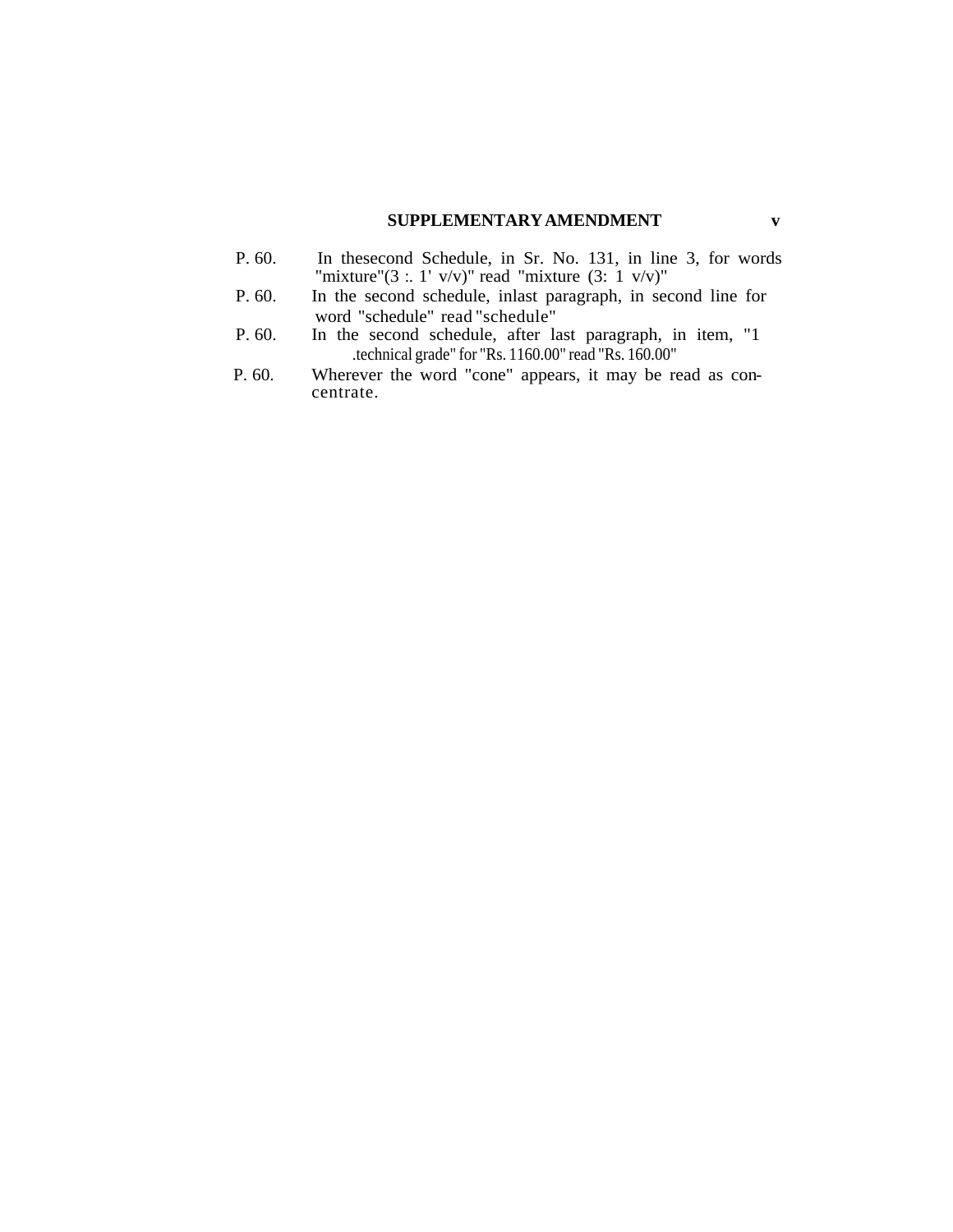# **THE INSECTICIDES ACT, 1968**

### **(Act No. 46 of 1968)**

*An Act to regulate the import, manufacture, sale, transport, distribution and use of insecticides with a view to prevent risk to human beings or animals, and for matters connected therewith*

*[2nd September, 1968]*

Be it enacted by Parliament in the Nineteenth Year of the Republic of India as follows: 1. Short title, extent and commencement.-(1) This Act may be called the Insecticides Act, *1968. (2)* It extends to the whole of India.

(3) It shall come into force on such date 1 as the Central Government may, by notification in the official Gazette, appoint and different dates may be appointed for different States 2 and for different provisions of this Act.

#### **Comments**

**Paramount object in statutory** interpretation.-The paramount object in statutory interpretation is to discover what the Legislature intended. This intention is primarily to be ascertained from the text of enactment in question. That does not mean the text is to be construed merely as a piece of prose, without reference to its nature or purpose. A statute is neither a literary text nor divine revelation. Words are certainly not crystal, transparent and unchanged. Statutes should be construed, not as theorems of Euclid, but with some imagination of the purposes which lie behind them.<sup>3</sup>

**Provisions whether** directory or mandatory. It is well established that the wordings of any provisions are not determinative as to whether it is absolute or directory. Even the absence of penal provision for non-compliance does not lead to an inference that it is only directory. The Court, therefore, must carefully get into the underlying idea and ascertain the purpose to be achieved notwithstanding the text of the provision .4

**Principle of the** statute.-It is true that on account of the interpretation of law should be made liberally so as to obtain the object of the legislation, but the well-known principle of the statute is that this can only be done without doing any violence to the .language of the statute for the simple reason that the Court can interpret and not legislate.<sup>5</sup>

2. **Application of other** laws not barred.-The provisions of this Act shall be in addi tion to, and not in derogation of, any other law for the time being in force. 3.

Definitions.-In this Act, unless the context otherwise requires,

*(a)* "animals" means animals useful to human beings and includes fish and fowl, and such kinds of wild life as the Central Government may, be notification in the official Gazette, specify, being kinds which in its opinions, it is desirable to protect or preserve;

(b) "Board" means the Central Insecticides Board constituted under Sec. 4;

(c) "Central Insecticides Laboratory" means the Central Insecticides Laboratory established, or as the case may be, the institution specified under Sec. *16 ;*

(d) "import" means bringing into any place within the territories to which this Act extends from a place outside those territories; *(e)*

\_\_\_\_\_\_\_\_\_\_\_\_\_\_\_\_\_\_\_\_\_\_\_\_\_\_\_\_\_\_\_\_\_\_\_\_\_\_\_\_\_\_\_\_\_\_\_\_\_\_\_\_\_\_\_\_\_\_\_\_\_\_\_\_\_\_\_\_\_\_\_\_\_\_

"insecticide" means

1. Sections 4, 7,8 and 36 came into force on Ist March, 1971, *vide* .S.R. 00, published in the *Gazette of India, Extraordinary,* Pt. II, Sec. 3 (i), dated 27th February, 1971, remaining provisions came into force on Ist August, 1971, *vide* G.S.R.1108, published in the *Gazette of India, Extraordinary,* Pt. II, Sec. 3 (i), dated 28th *July,* 1971.

2. Extended to the State of Sikkim *vide S.O.* 1039 (E), dated 2nd December, 1987, published in the *Gazette of India, Extraordinary,* Pt. 11, Sec. 3 (ii), dated 8th December, 1987.

 3. Union *of* India *v.* Filip Tiago De Gama, (1990) 1 S.C.J. 230 at p. 236; *see* also Madanlal Manoharlal *v.* State of Haryana, (1990) 1 *S.C.J.* 226 at p. 229.

4. Karnal Leather Karamchari Sangathan (Regd.) v. Liberty Footwear Company (Regd.), A.I.R. 1990 S.C. 247 at p. 254.

 5. Suraj Narain v. Smt. Laxmi Devi, A.I.R. 1982 Raj. 63 at p. 65; *see* also Sulochana Amma v. Narayanan Nair, A.I.R. **1994 S.C. 152** at p. 154; Gauri Shankar Gaur v. State of U.P., A.I.R. 1994 S.C. 169 **at p.177.**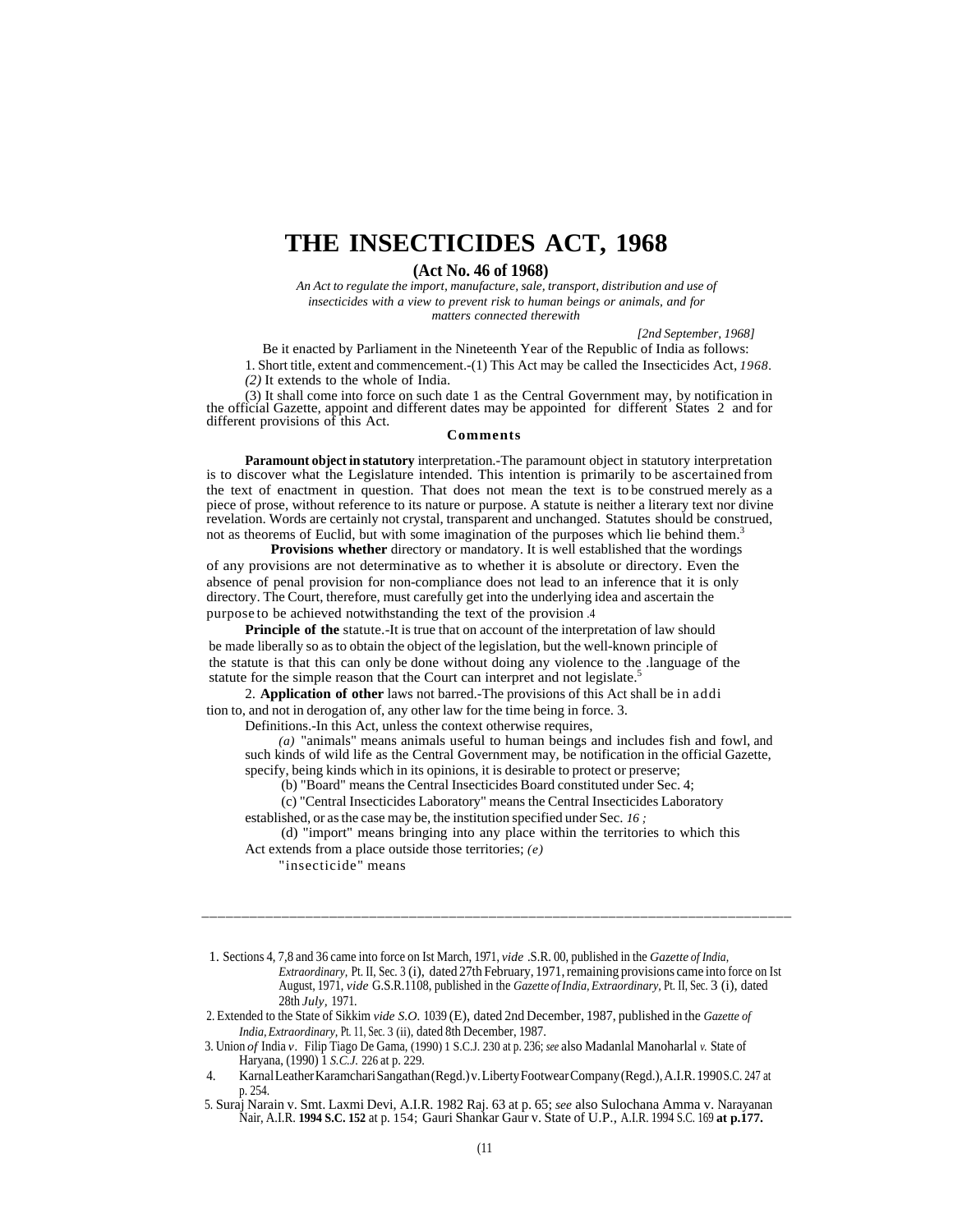(i) any substance specified in the schedule; or

(ii) such other substance (including fungicides and insecticides) as the Central Government may, after consultation with the Board, by notification in the official Gazette, include in the schedule from time to time; or

(iii) any preparation containing any one or more of such substances;

(f) "Insecticide Analyst" means an insecticide analyst appointed under Sec.

19;

(g) "Insecticide Inspector" means an insecticide Inspector appointed under Sec. 20; (h) "label" means any written, printed or graphic matter on the immediate

package and on every other covering in which the package is placed or packed and includes any written, printed or graphic matter accompanying the insecticide;

(i) "licensing officer' means a licensing officer appointed under Sec. 12;

(j) "manufacture", in relation to any insecticide, includes

(i) any process or part of a process for making, altering, finishing, packing, labelling, breaking up or otherwise treating or adopting any insecticide with a view to its sale, distribution or use but does not include the packing or breaking up of any insecticide in the ordinary course of retail business; and

(ii) any process by which preparation containing an insecticide is formulated; (k) "misbranded"-an insecticide shall be deemed to be misbranded

(I) if its label contains any statement, design or graphic representation relating thereto which is false or misleading in any material particular, or if its package is otherwise deceptive in respect of its contents; or

(ii) if it is an imitation of, or is also under the name of, another Insecticide; or

(iii) if its label does not contain a warning or caution which may be necessary and sufficient, if complied with to prevent risk to human beings or animals; or

(iv) if any word, statement or other information required by or under this Act to appear on the label is not displayed thereon in such conspicuous manner as the other words, statements,, designs or graphic matter have been displayed on the label and in such terms as to render it likely to be read and understood by any ordinary individual under customary conditions of purchase and use; or

(v) if it is not packed or labelled as required by or under this Act; or

(vi) if it is not registered in the manner required by or under this Act; or

(vii) , if the label contains any reference to registration other, than the registration number; or

(viii) if the insecticide has a toxicity which is higher than the level prescribed or is mixed or packed with any substance so as to alter its nature or

quality or contains any substance which is not included in the registration;

(l) "package" means a box, bottle, casket, tin, barrel, case, receptacle, sack, bag, wrapper, or other thing in which an insecticide is placed or packed;

(m) "premises" means any land, shop, stall or place where any insecticide is sold or manufactured or stored or used, and includes any vehicle carrying insecticides;

(n) "prescribed" means prescribed by rules made under this Act;

(o) "registered", with its grammatical variations an cognate expressions, means registered under this Act;

(p) "sale", with its grammatical variations and cognate expressions, means the sale of any insecticide whether for cash or on credit and whether by wholesale or retail, and includes an agreement for sale, an offer for sale, the exposing for sale or having in possession for sale of any insecticide and includes also an attempt to sell any such insecticide;

(q) "State Government", in relation to a Union territory, means the administrator thereof;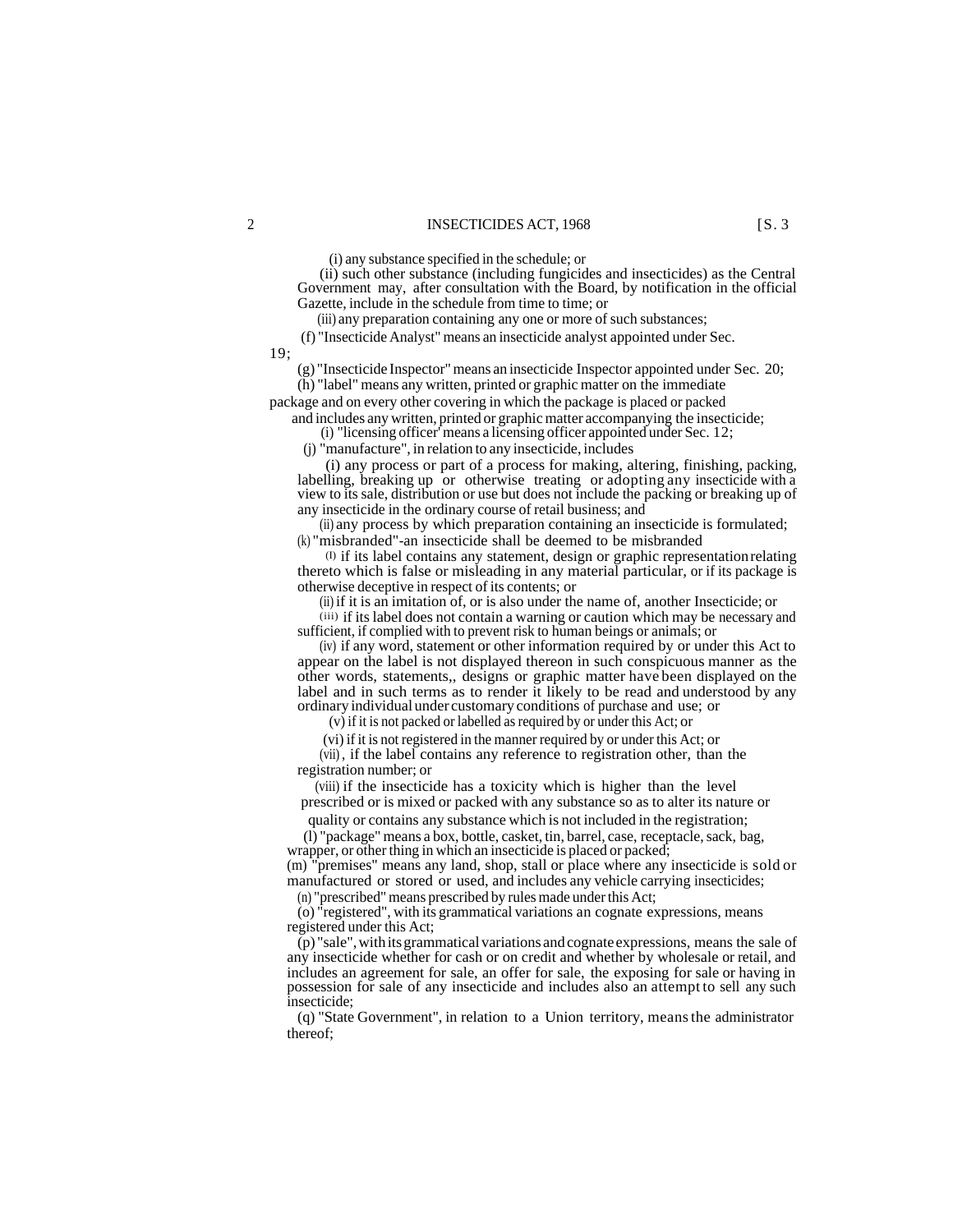S.[3] INSECTICIDES ACT, 1968 3

#### (r) "worker" means a person employed under a contract of service or apprenticeship.

#### **Comments**

Scope of the Sec. 3 (k) (i).-In Valuri Sriuarama Sastri v. State *of Andhra* Pradesh, Hyderabad (the Insecticide *Inspector*, Guntur),<sup>1</sup> A-1 was as firm, A-2 to A7 were its partners. A-6 died during the pendency of the case in the trial Court. A-8 is a firm. A-9 is its managing partner, and A-10 to A-16 are its partners. A-8 firm, manufactures and distributes insecticides to A-1 firm which is a dealer in insecticides at Guntur. On 4th November, 1977, the Inspector of Insecticides, Guntur (PW) inspected A-1's shop when A-5 was present and found insecticides exposed for sale. He took samples of D.D.T. ten per cent. dust and Endosulphan four per cent. dust. One sample was sent to the Insecticide Analyst at Hyderabad. He gave a report stating that Endosulphan was misbranded as the active ingredients present was 3.2. per cent. as against the guaranteed four per cent. He found the D.D.T. sample within normal limits. At the time of taking the samples, the Insecticides Inspector had also seized the invoice and the way bill produced by A-5. They show that A-1's firm purchased the insecticides in question from A-8's firm. A-8 to A-16 were convicted for contravention of Sec. 3 (k) (i) read with Sec. 29 (1) (a) of the Insecticides Act, 1968, and each was sentenced to pay\_ a fine of Rs. 400. A-8 to A-16 denied the offence and stated that they did not misbrand the insecticides. A-8 to A-16 were convicted and sentenced to pay a fine of Rs. 400 each. It is submitted by their learned Counsel that a copy of the Insecticides Analyst report was not served upon them and therefore they had no opportunity to send the sample for analysis- to the Central Insecticides Laboratory under Sec. 24 of the Insecticides Act, 1968. In this connection he relied upon Sec. 13 of the Prevention of Food Adulteration Act, 1954, and submitted that the decisions rendered with reference to that section are equally applicable to the facts of this case. Next it was submitted that there is no proof that the offence has been committed with the consent or connivance or is attributable to any neglect on the part of the accused 10 to 16, the Directors of the company, within the meaning of subsection (2) of Sec. 33 and therefore their conviction is not valid. The conviction and sentences of A-8 and A-9 were confirmed and the conviction and sentences awarded to A-10 to A-16 were set aside.

Question of the article being substandard and/or misbranded. It was stated in the letter issued by the Secretary of the Board that the "toxicity\_ level" and "active ingredient" are two completely different entities. It is further stated that the toxicity level for any registered product has not yet been notified under the Insecticides Act, 1968. There was another letter from the Deputy Director (Agr. and Food), Indian Standards Institution, addressed to Messrs. Pesticides India, New Delhi, saying that it was confirmed that ISI has not published any standard on Benethiocorle 50 per cent. E.C. which has the chemical of which trade name was Saturn. Thus it is clear view that in the absence of any standard of toxicity prescribed by any authority under the Act or otherwise, there was no question of the article being substandard or misbranded2

Abuse of the process of Court. In the under-noted case the petition was filed under Sec. 482, Cr. P.C., with a prayer for quashing of the proceedings pending in the Court of Judicial Magistrate, First Class, Patti, District Amrutsa in consequence of First Information Report No. 144 dated 23rd May, 1984 of police Station, Patti, registered for offences under Sec. 3 (k) (viii), 17 (1), 18 (1) (c) read with Sec. 24 (1) of the Insecticides Act, 1968 and Sec. 420, I.P.C. It is needless to go into another serious objection in regard to the summoning of the three petitioners who are not even *prima facie* shown to be incharge ;of the manufacturing process of the item concerned. The trial Court could not just pick and choose a person connected with the firms in question, to face a criminal charge. The result is that the order summoning the petitioners as accused of the case is nothing but an abuse of the process of Court.

Duty of Courts -The Legislatures do not always deal with specific controversies which the Courts decide. They incorporate general purpose behind the statutory  $\frac{1}{2}$  ,  $\frac{1}{2}$  ,  $\frac{1}{2}$  ,  $\frac{1}{2}$  ,  $\frac{1}{2}$  ,  $\frac{1}{2}$  ,  $\frac{1}{2}$  ,  $\frac{1}{2}$  ,  $\frac{1}{2}$  ,  $\frac{1}{2}$  ,  $\frac{1}{2}$  ,  $\frac{1}{2}$  ,  $\frac{1}{2}$  ,  $\frac{1}{2}$  ,  $\frac{1}{2}$  ,  $\frac{1}{2}$  ,  $\frac{1}{2}$  ,  $\frac{1}{2}$  ,  $\frac{1$ 

*<sup>1. (1981) 2</sup> A.L.T. 346 at pp. 347, 348, 350, 351.*

*<sup>2.</sup> Madan Dangui u. State of Punjab, 1987 Cr. L.J. 138 at pp. 139, 140(P. & H.) .3 .Ibid.*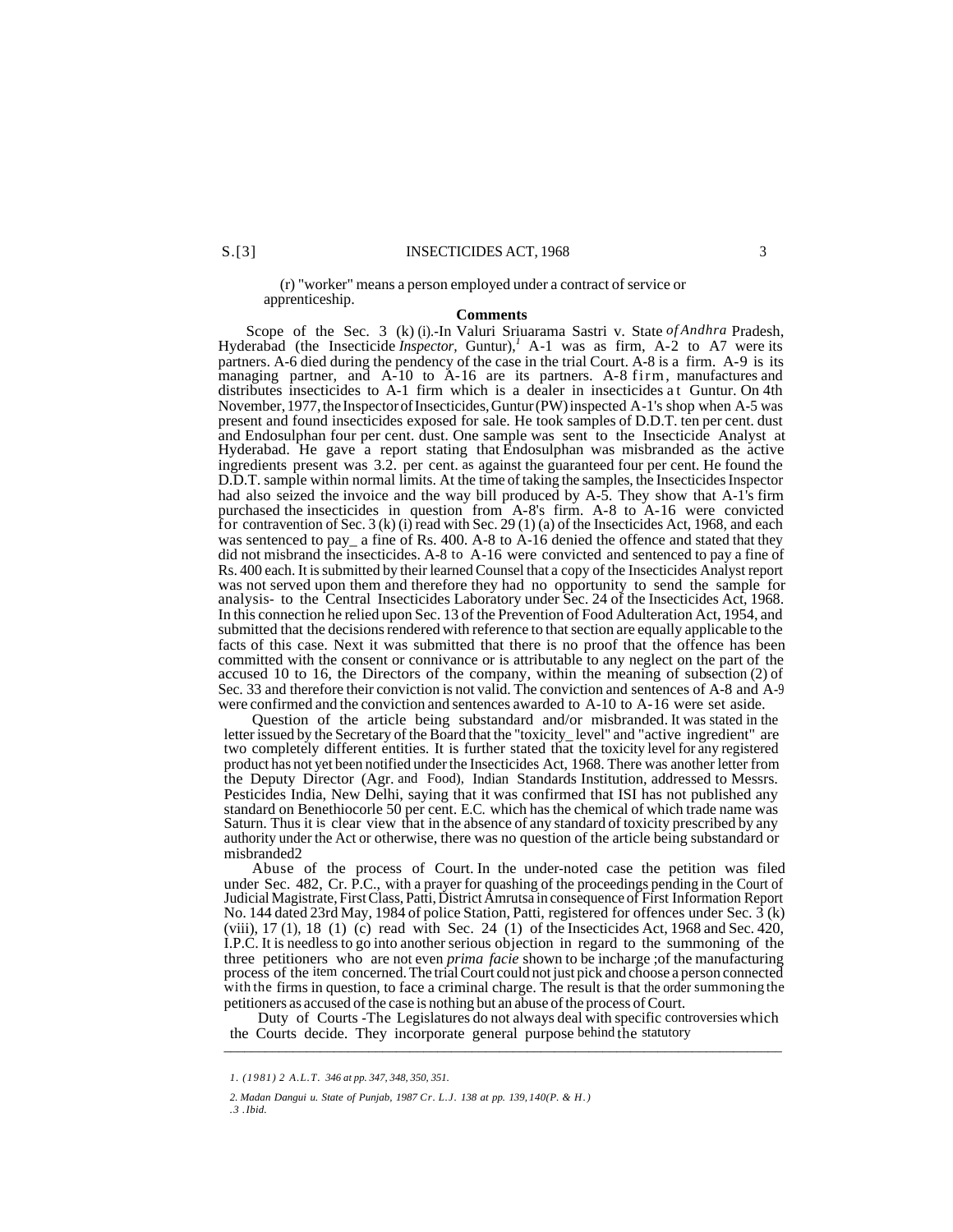words and it is for the Courts to decide specific cases. If a given case is well within the general purpose of the Legislature but not within the literal meaning of the statutes, then the Court must strike the balance1 -

**Heading of the section. The** headings prefixed to a section or sets of sections may be read<br>along with the enacting part of sections while construing them with a view to resolve any doubt<br>they may have as to ambiguous wor

where the intention of the Legislature can be gathered by reference to other sections.

**4. The Central Insecticides Board.** (I) The Central Government shall, as soon as may be, constitute a Board to be called the Central Insecticides Board to advise the Central Government and State Governments on technical

(2) The matters on which the Board may advise under sub-section (1) shall include matter relating to

(a) the risk to human being or animals involved in the use of insecticides and the safety measures necessary to prevent such risk;

(b) the manufacture, sale, storage, transport and distribution of insecticides with a view to ensure safety to human beings or animals.. (3) The Board shall consist of the following members, namely

(i) The Director-General of Health Services, *ex officio,* who shall be Chairman;

(ii) The Drugs Controller, India, *ex officio;*

(iii) the Plant Protection Adviser to the Government of India, *ex officio;*

(iv) the Director of Storage and Inspection, Ministry of Food, Agriculture, Community Development and Co-operation (Department of Food) *ex officio;*

(v) the, Chief Adviser of Factories, *ex officio;*

(vi) the Director, National Institute of Communicable Diseases, *ex officio'*

*officio*;(viii) the Director-General, Indian Council of Agricultural Research, *ex offiicio;*

(viii) the Director-General, Indian Council of Medical Research, *ex officio;* 

*(ix)* the Director, Zoological Survey of India, *ex officio;*

*(x)* the Director-General, Indian Standards Institution, *ex officio;*

 $(x_i)$  the Director-General of shipping or, in his absence, the Deputy

Director-General of Shipping, Ministry of Transport and Shipping *ex officio; (xii)* the joint Director, Traffic (General), Ministry of Railways (Railway Board), *ex officio;*

xiii) the Secretary, Central Committee for Food Standards, *ex officio;*

*[(xiii-a)]* the Animal Husbandry Commissioner, Department of Agricul ture, *ex officio;*

*(xiii-b)* the joint Commissioner (Fisheries), Department of Agriculture, *ex officio;*

*(xiii-c)* the Deputy Inspector-General of Forests (Wild Life), Department of Agriculture *ex officio;*

*xiii-d)* the Industrial Adviser (Chemicals), Directorate-General of Technical

Development, *ex officio;*<br> *(xiv)* one person to represent the Ministry of Petroleum and Chemicals, to be nominated by the Central Government; *(xv)* one pharmacologist to be nominated by the Central Government

*(xvi)* one medical toxicologist to be nominated by the Central Govern

*(xvii)* one person who shall be in charge of the department dealing with public health in a State, to be nominated by the Central Government; *(xviii)* two persons who shall be Directors of Agriculture in States, to be

nominated by the Central Government; *\_\_\_\_\_\_\_\_\_\_\_\_\_\_\_\_\_\_\_\_\_\_\_\_\_\_\_\_\_\_\_\_\_\_\_\_\_\_\_\_\_\_\_\_\_\_\_\_\_\_\_\_\_\_\_\_\_\_\_\_\_\_\_\_\_\_\_\_\_\_\_\_\_\_\_\_\_\_\_\_\_\_*

1. Union of India *v.* Filip Tiago De Gama, (1990) 1 S.C.J. 230 at p. 236.

2. Refugee Co-operative Housing Society Ltd., New Delhi *v.* Harbans Singh Bhasin, A.I.R. 1982 Delhi 335 at p. 339.;see also Modi Industries Ltd. v. State *of U.P., (1994) 1 S.C.C. 159* at p. 168; Amir Ahmad v. Ram Niwas Agrawal, *(1994) 2 S.C.C. 50* at p. *53.*

<sup>3.</sup> Ins. by Act 24 of 1977, Sec.2 (w.e.f. 2nd August, 1977).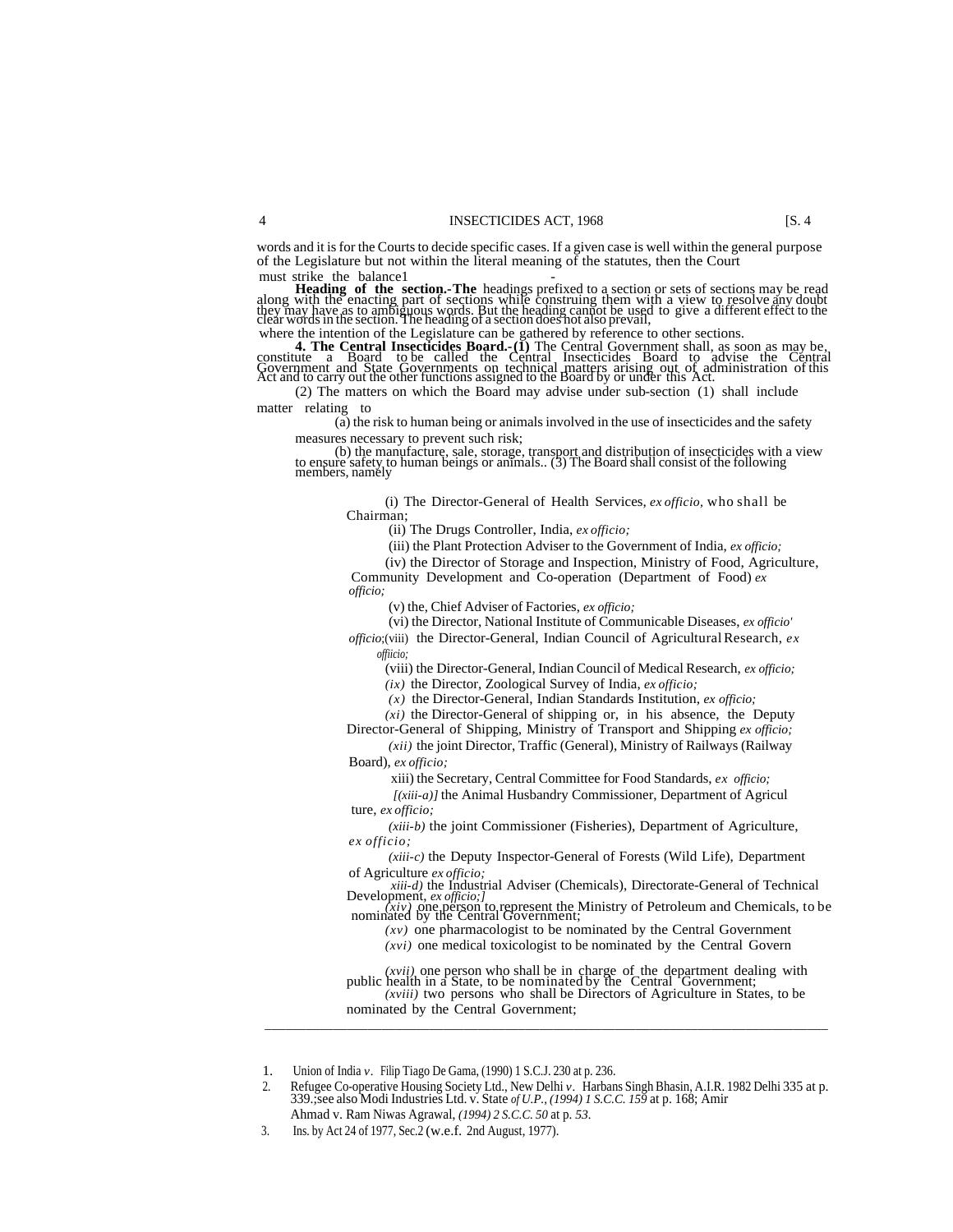(xix) four persons, one of whom shall be an expert in industrial health and occupational hazards, to be nominated by the Central Government;

(xx) one person to represent the Council of Scientific and Industrial Research, to be nominated by the Central Government;

 $1$ [(xxi) one ecologist to be nominated by the Central Government.]

(4) The persons nominated under Cls (xiv) to <sup>2</sup>[(xxi)] inclusive, of sub-section (3) shall, unless their seats become vacant earlier by registration, death or otherwise, hold office for three years from the date of their nomination but shall be eligible for renomination:

Provided that the persons nominated under Cls. (xvii) and (xviii) shall hold office only for so long as they hold the appointments by virtue of which their nominations were made.

<sup>5</sup><sup>2</sup>(5) No act or proceeding of the Board, the Registration Committee or any committee appointed under Sec. 6, shall be called in question on the ground merely of the existence of any vacancy in, or any defect in the constitution of the Board, the Registration Committee or such committee, as the case may be.]

Comment

This section provides for the consultation of the Central Insecticides Board to advise theCentral Governments on the matters as mentioned In the section.

5. Registration Committee.-(1) The Central Government shall constitute a Registration Committee consisting of a Chairman, and not more than five persons who shall be members of the Board (including the Drugs Controller, India and the Plant Protection Adviser to the Government of India) -

(i) to register insecticides after scrutinising their formulae and verifying claims

made by the importer or the manufacturer, as the case may be, as regards their efficacy and safety to human beings and animals; and

(ii) to perform such other functions as are assigned to it by or under this Act.

(2) Where the Chairman is not a member of the Board, his term of office and other conditions of service shall be such as may be determined by the Central Government.

(3) Subject to the provisions of sub-section (2), a member of the Registration Committee shall hold office for so long as he is a member of the Board.

(4) The Committee may also co-opt such number of experts and for such purpose or period as it may deem fit, by any expert so co-opted shall have no right to vote.

(5) Registration Committee shall regulate its own procedure and the conduct of the business to be transacted by it.

6. Other Committees.-The Board may appoint such committees as It deems fit and may appoint to them, persons who are not members of the Board to exercise such powers and perform such duties as may, subject to such conditions, if any, as the Board may impose, be delegated to them by the Board. .

7. Procedure for Board.-The Board may, subject to the previous approval of the Central Government, make bye-laws for the purpose of regulating its own procedure and the procedure of any committee thereof and the conduct of all business to be transacted by it or such committee.

8. Secretary and other officers.-The Central Government shall

(i) appoint a person to be the Secretary of the Board who shall also function as Secretary to the Registration Committee; and

(if) provide the Board and the Registration Committee with such technical and other staff as the Central Government considers necessary.

\_\_\_\_\_\_\_\_\_\_\_\_\_\_\_\_\_\_\_\_\_\_\_\_\_\_\_\_\_\_\_\_\_\_\_\_\_\_\_\_\_\_\_\_\_\_\_\_\_\_\_\_\_\_\_\_\_\_\_\_\_\_\_\_\_\_\_\_\_\_\_\_\_\_\_\_\_\_\_\_\_

9. Registration of insecticides.-(1). Any person desiring to Import or

manufacture any insecticide may apply to the Registration Committee for the registration of such Insecticide and there shall be separate application for each such insecticide:

<sup>1.</sup> Ins. bb Act 24 of 1977, Sec. 2 (w.e.f. 2nd August, 1977).

<sup>2.</sup> Subs. by *ibid.,* for CI. (xx) (w.e.f. 2nd August, 1977).

<sup>3.</sup> Subs. by *ibid.,* for the former sub-section (5) (w.e.f. 2nd August, 1977).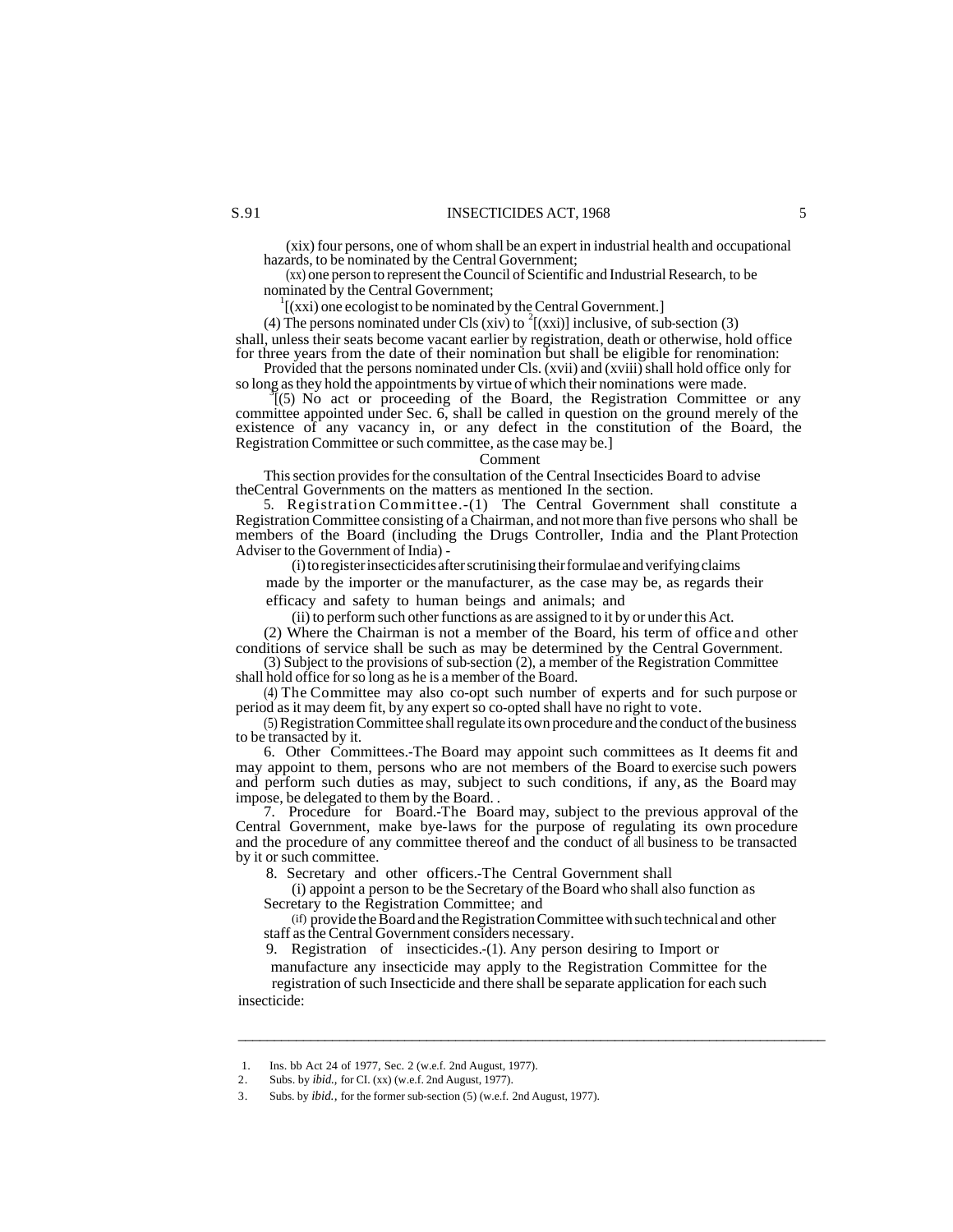Provided that any person engaged in the business of import or manufacture of any insecticide immediately before the commencement of this section shall make an application to the Registration Committee within a period of '[seventeen months] from the date of such commencement for the registration of any insecticide which he has been importing or manufacturing before that date:

<sup>2</sup> Provided further that where any person referred to in the preceding proviso fails to make an application under that proviso within the period specified therein, he may make such application at any time thereafter on payment of a penalty of one hundred rupees for every month or part thereof after the expiry of such period for the registration of each such insecticide.]

(2) Every application under sub-section (1) shall be made in such form and contain such particulars as may be prescribed.

(3) On receipt of any such application for the registration of an insecticide, the Committee may, after such enquiry as it deems fit and after satisfying itself that the insecticide to which the application relates conforms to the claims made by the importer or by the manufacturer, as the case may be, as regards the efficacy of the insecticide and its safety to human beings and animals, register <sup>3</sup> [on such conditions as may be specified by it] and on payment of such fee as may be prescribed, the insecticide, allot a registration number thereto and issue a certificate of registration in token thereof within a period of twelve months from the date of receipt of the application:

Provided that the Committee may, if it is unable within the said period to, arrive at a decision on the basis of the materials placed before it, extend the period by a further period not exceeding six months:

Provided further that if the Committee is of opinion that the precautions claimed by the applicant as being sufficient to ensure safety to human beings or animals are not .such as can be easily observed or that notwithstanding the observance of such precautions the use of the insecticide Involves serious risk to human beings or animals, it may refuse to register the insecticide. <sup>4</sup>

[(3-A) In the case of applications received by it prior to the 31st day of March, 1975, notwithstanding the expiry of the period specified in sub-section (3) for disposal of such applications, it shall be lawful and shall be deemed always to have been lawful for the Registration Committee to dispose of such applications at any time after such expiry but within a period of one year from the commencement of the Insecticides (Amendment) Act, 1977 (24 of 1977):

Provided that nothing contained in this sub-section shall be deemed to make any contravention before the commencement of the Insecticides (Amendment) Act, 1977 (24 of 1977), of a condition of a certificate of registration granted before such commencement, an offence punishable under this Act.

(3-B) Where the Registration Committee is of opinion that the insecticide is being introduced for the first time In India, it may, pending any enquiry, register it provisionally for a period of two years on such conditions as may be specified by it.

(3-C) The Registration Committee may, having regard to the efficacy of the insecticide and its safety to human beings and animals, vary the conditions subject to which a certificate of registration has been granted and may for that purpose require the certificate-holder by notice in writing to deliver up the certificate to It within such time as may be specified in the notice.]

(4) Notwithstanding anything contained In this section, where an Insecticide has been registered on the application of any person, any other person desiring to import or manufacture the insecticide or engaged in the business of, import or manufacture thereof shall on application and on payment of prescribed fee be allotted a registration number and granted a certificate of registration in respect thereof on the same conditions on which the insecticide was originally registered.

\_\_\_\_\_\_\_\_\_\_\_\_\_\_\_\_\_\_\_\_\_\_\_\_\_\_\_\_\_\_\_\_\_\_\_\_\_\_\_\_\_\_\_\_\_\_\_\_\_\_\_\_\_\_\_\_\_\_\_\_\_\_\_\_\_\_\_\_\_\_\_\_\_\_\_\_\_\_

<sup>1.</sup> Subs. by Act 46 *of* 1972, Sec. 2, *for "six* months" (w.e.f. 8th August, 1971).<br>2. Ins 'by ikid (w.e.f. 8th August 1971).

 <sup>2.</sup> Ins.' by *ibid. (w.e.f.* 8th August, 1971).

<sup>3.</sup> Subs. by Act 24 of 1977,  $\sec 3$ ,  $\cot$  "on  $\sec$  conditions" (w.e.f. 2nd August, 1977).

<sup>4.</sup> Ins. by *Ibid. (w.e.f.* 2nd August, 1977).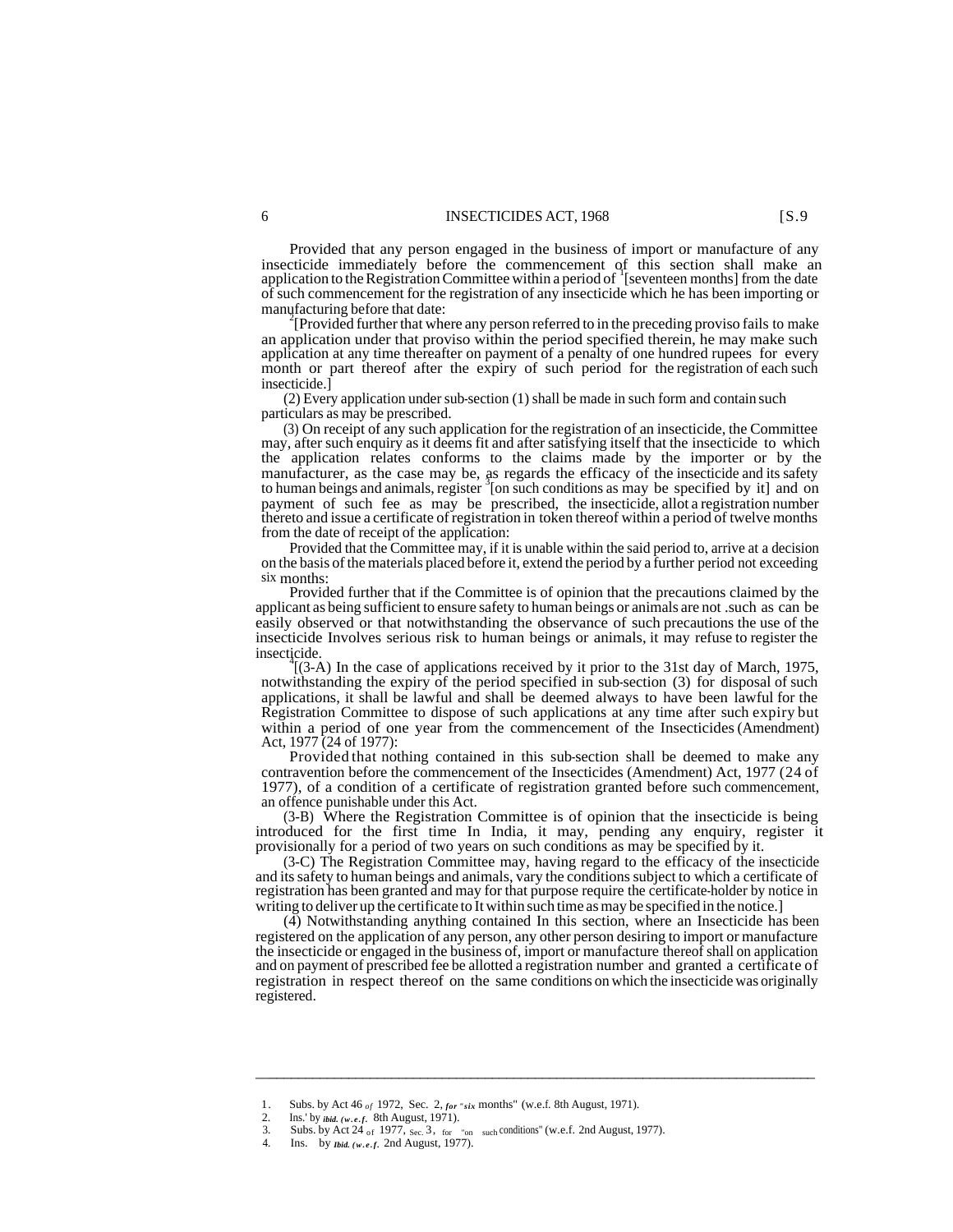#### **Comments**

**Scope and applicability** of.-In *New Horizons Private Ltd. v. Union of India,1* the factum of the requirement for the petitioners' cultivation have not been denied by the respondents. Therefore, since there is no dispute in regard to the factual aspect of the matter, Sec. 9 does not have any manner of application in the facts and circumstances of the case.

**Statutory rule.-A** statement contained in a statute or.statutory rule of the factual background leading up to the enactment has ordinarily to be accepted and acted upon by the Court as wholly correct.2

**10. Appeal against non-registration or cancellation.-Any** person aggrieved by a recession of the Registration Committee under Sec. 9 may, within a period of thirty days from the date on which the decision is communicated to him appeal in the prescribed manner and on payment of the prescribed fee to the Central Government whose decision thereon shall be final:

Provided that the Central Government may entertain an appeal after the expiry of the said period, if it is satisfied that the appellant was prevented by sufficient cause from filing the appeal in time.

**11. Power of revision of Central Government.-The** Central Government may, at any time, call for the record relating to any case in which the Registration Committee has given a decision under Sec.9 for the purpose of satisfying itself as to the legality or propriety of any such decision and may pass any such order in relation thereto as it thinks fit:

Provided that no such order shall be passed after the expiry of one year from the date of the decision:

Provided further that the Central Government shall not pass any order prejudicial to any person unless that person has had a reasonable opportunity of showing cause against the proposed order.

**12. Licensing** officers.-The State Government may, by notification in the official Gazette, appoint such persons as it thinks fit to be licensing officers for the purposes of this Act and define the areas in respect of which they shall exercise jurisdiction.

**13. Grant of licence.-(1)** Any person desiring to manufacture or to sell, stock or exhibit for sale or distribute any insecticide,  $\frac{1}{2}$  for to undertake commercial pest control operations with the use of any insecticide] may make an application to the licensing officer for the grant of a licence:

Provided that any person engaged in the business of manufacturing or selling, stocking or exhibiting for sale or distributing any insecticide immediately before the commencement of this section shall make an application to the licensing officer for the grant of a licence within a period of<sup>4</sup>[seventeen months] from the date of such commencement:

<sup>3</sup>[Provided further that any person engaged in the commercial pest control operations immediately before the commencement of the Insecticides (Amendment) Act, 1977 (24 of 1977), shall make an application to the licensing officer for the grant of a licence within a period of six months from the commencement of the said Act.]

(2) Every application under sub-section (1) shall be made in such form and shall contain such particulars as may be prescribed.

(3) On receipt of any such application for the grant of a licence, the licensing officer may grant a licence in such form, on such conditions and on payment of such fee as may be

prescribed.

(4) A licence granted under this section shall be valid for the period specified therein and may be renewed from time to time for such period and on payment of such fee as may be prescribed:

\_\_\_\_\_\_\_\_\_\_\_\_\_\_\_\_\_\_\_\_\_\_\_\_\_\_\_\_\_\_\_\_\_\_\_\_\_\_\_\_\_\_\_\_\_\_\_\_\_\_\_\_\_\_\_\_\_\_\_\_\_\_\_\_\_\_\_\_\_\_\_\_\_\_\_\_\_\_

<sup>1.</sup> A.I.R. 1986 Cal. 303 at p. 304.

<sup>2.</sup> WingCommanderJ.Kumarv.Union of India, A.I.R.19825.C.1064atp.1070;see also Sankaranada Guha *v*. Addl. Commissioner, Commercial Taxes, West Bengal, (1994) 93 S.T.C. 408 at p. 413.3. Ins. *by* 

Act 24 of 1977, Sec. 4 (w.e.f. 2nd August, 1977).

<sup>4.</sup> *Subs. by* Act 46 of 1972, Sec. 3, for "three months" (w.e.f. Ist August, 1971).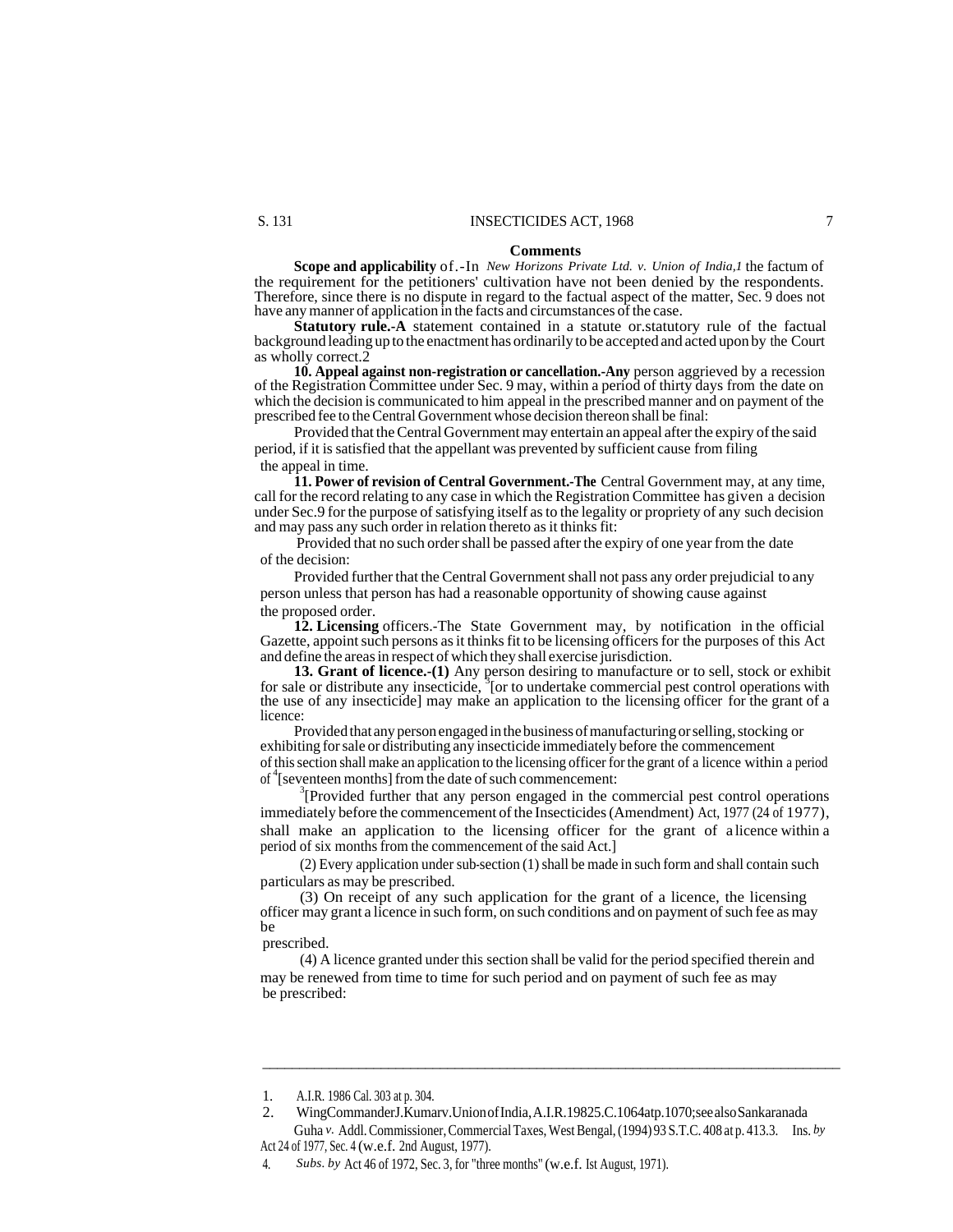Provided that where a licence has been granted to any person who has made an application under <sup>1</sup>[the first proviso or, as the case may be the second proviso] to subsection (1), application under <sup>1</sup>[the first proviso or, as the case may be the second proviso] to subsection (1), that licence shall be deemed to be cancelled in relation to any insecticide, the application for registration whereof has been refused or the registration whereof has been cancelled, under this Act, with effect from the date on which such refusal or cancellation is notified in to official Gazette.

 $\frac{2}{15}$ [(5) In prescribing fees the grant or renewal of licences under this section, different fees may be prescribed for the sale or distribution of insecticides for purposes of domestic use and for other purposes.]

14. Revocation, suspension and amendment of licences.-(1) If the licensing

officer is satisfied, either on a reference made to him in this behalf or otherwise, that

(a) the licence granted under Sec. 13 has been granted because of`

misrepresentation as to an essential fact; or

*(b)* the holder of a licence has failed to comply with the conditions *subject* to which the licence was granted or has contravened any of the provisions of this Act or the rules made thereunder,

then, without prejudice to any other penalty to which the holder of the licence may be liable under this Act, the licensing officer may, after giving the holder of the licence an opportunity of showing cause, revoke or suspend the *licence.*

(2) Subject to any rules that may be made in this behalf, the licensing officer may also vary or amend a licence granted under Sec. 13.

15. Appeal against the decision of a licensing officer.--(I) Any person aggrieved by a decision of licensing officer under Sec. 13 [except under the proviso to sub-section (4)] or Sec. 14 may, within a period of thirty days from the date on which the decision is communicated to him, appeal to such authority in such manner and on payment of such fee as may be prescribed:

Provided that the appellate authority may entertain an appeal after the expiry of the said period if it is satisfied that the appellant was prevented by sufficient cause from filing the appeal in time.

(4) On receipt of an appeal under sub-section (1), the appellate authority shall, after giving the appellant an opportunity of showing cause, dispose of the appeal ordinarily within a period of six months and the decision of the appellate authority shall be final.

16. Central Insecticides Laboratory.-The Central Government may, by notification in the official Gazette, establish, a Central Insecticides Laboratory under the control of Director to be appointed by the Central Government to carry out the functions entrusted to it by or under this Act:

Provided that if the Central Government so directs by a notification in the official Gazette, the functions of the Central Insecticides Laboratory shall, to such extent as may be specified in the notification, be carried out at any such Institution as may be specified therein and thereupon the functions of the Director of the Central Insecticides Laboratory shall to the extent so specified, be exercised by the head of the institution.

17. Prohibition of Import and manufacture of certain insecticides.-(1) No person shall, himself or by any person on his behalf, import or manufacture

(a) any misbranded insecticides;

*(b)* any insecticide the sale, distribution or use of which is for the time being prohibited under Sec. 27;

(c) any insecticide except in accordance with the condition on which it was registered; (d) any insecticide in contravention of any other provision of this Act or of any rule made thereunder:

Provided that any person who has applied for registration of an insecticide <sup>3</sup> [under any of the provisos] to sub-section (1) of Sec. 9 may continue to import or manufacture any such insecticide and such insecticide shall not be deemed to be a misbranded insecticide within the meaning of sub-section (vi) or sub-clause (vii) or sub

\_\_\_\_\_\_\_\_\_\_\_\_\_\_\_\_\_\_\_\_\_\_\_\_\_\_\_\_\_\_\_\_\_\_\_\_\_\_\_\_\_\_\_\_\_\_\_\_\_\_\_\_\_\_\_\_\_\_\_\_\_\_\_\_\_\_\_\_\_\_\_\_\_\_\_\_\_\_\_\_\_

<sup>1.</sup> Subs. by Act 24 of 1977, Sec. 4 (w.e.f. 2nd August, 1977).

<sup>2.</sup> Ins. by *ibid.*

<sup>3.</sup> Subs by Act 46 of 1972, Sec. 4, for "under the provlsio" (w.e.f. 1st August, 1971).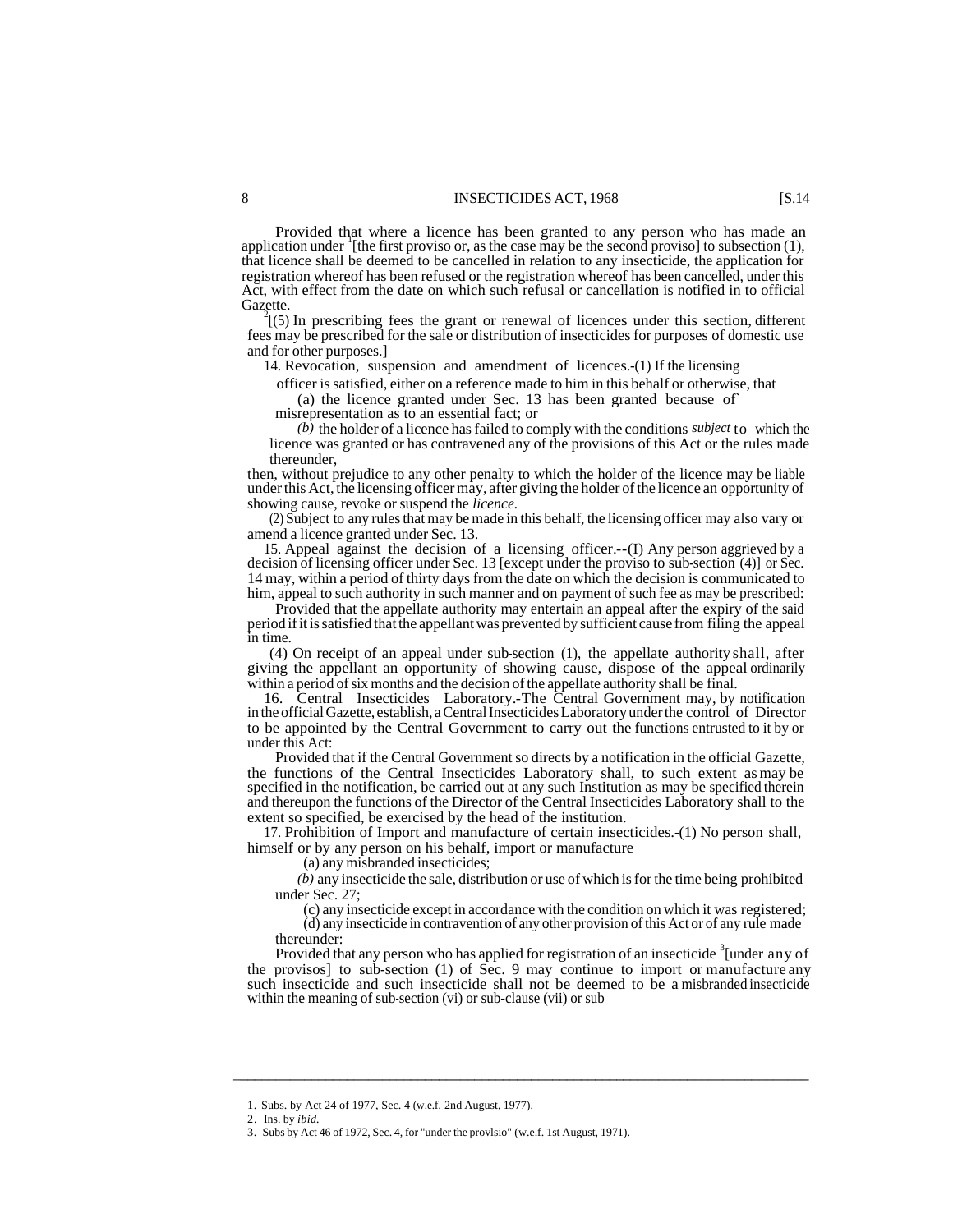I clause (viii) of Cl. (k) of Sec. 3, until he has been informed by the Registration Committee of its decision to refuse to register the said insecticide.

(2) No person shall, himself or by any person on his behalf; manufacture any insecticide except under, and in accordance with the condition of, a licence issued for such purpose under this Act.

18. Prohibition of sale, etc. of certain insecticides.--(l) No person shall,

himself or by any person on his behalf, sell, stock or exhibit for sale, distribute <sup>1</sup>[transport, use, or cause to be used] by any worker

(a) any insecticide which is not registered under this Act;

(b) any insecticide, the sale, distribution or use of which is for the time being prohibited under Sec. 27;

(c) any insecticide in contravention of any other provision of this Act or of any rule made thereunder.

(2) No person shall, himself or by any person on his behalf, sell, stock or exhibit for sale or distribute <sup>2</sup> [or use for commercial pest control operations] any insecticide except under, and in accordance with the conditions of, a licence issued for such purpose under this Act.

Explanation.-For the purposes of this section an insecticide in respect of which any person has applied for a certificate of registration <sup>3</sup> [under any of the provisos] to sub-section (1) of Sec. 9, shall be deemed to be registered till the date on which the refusal to register such insecticide is notified in the official Gazette.

#### Comment

The section prohibits the sale, stocking, etc. of the insecticides which are not registered under the Act.

19. Insecticide Analysts.-The Central Government or a State Government may, by notification in the official Gazette, appoint persons in such number as it thinks fit and possessing such technical and .other qualifications as may be prescribed to be Insecticide Analysts for such areas and in respect of such insecticides or class of insecticides as may be specified in the notification:

Provided that no person who has any financial interest in the manufacture, import or sale of any insecticide, shall be so appointed.

20. Insecticide Inspectors.-(1) The Central Government or a State Government may, by notification in the official Gazette, appoint persons in such number as it thinks fit and possessing such technical and other qualifications as may be prescribed to be Insectcide Inspectors for such area as may be prescribed to be Insecticide Inspectors for such area as may be specified in the notification:

Provided that any person who does not possess the required qualifications may be so appointed only for the purposes of Cls. (a) and (b) of sub-section  $(1)$  of Sec. 21:

Provided further that no person who has any financial interest in the manufacture, import or sale of any insecticide shall be so appointed.

(2) Every Insecticide Inspector shall be deemed to be a public servant within the

j meaning of Sec. 21 of the Indian Penal Code (45 of 1860), and shall be officially subordinate to such authority as the Government appointing him may specify in this behalf.

21. Powers of Insecticide Inspectors.-(1) An Insecticide Inspector shall have , power

(a) to enter and search, at all reasonable times and with such assistance, if any, as he considers necessary, any premises in which he has reason to believe that an offence under this Act or the rules made thereunder has been or is being or is about to be committed, or for the purpose of satisfying himself that the provisions of this Act or the rules made thereunder or the conditions of any certificate of registration or licence issued thereunder are being complied with;

(b) to require the production of, and to inspect, examine and make copies of, or take extracts from, registers, records or other decuments kept by a manufacturer, distributor, carrier, dealer or any other person in pursuance of the

 $\overline{\phantom{a}}$  , and the contribution of the contribution of the contribution of the contribution of the contribution of the contribution of the contribution of the contribution of the contribution of the contribution of the

<sup>1.</sup> Subs, by Act 24 of 1977, Sec. 5, for "transport or cause to be used" (w.e.f. 2nd August, 1977). 2 Ins. by ibid. (w.e.f. 2nd August, 1977).

<sup>3</sup> Subs. by Act 46 of 1972, Sec. 5, for "under the proviso" (w.e.f. 1st August, 1971).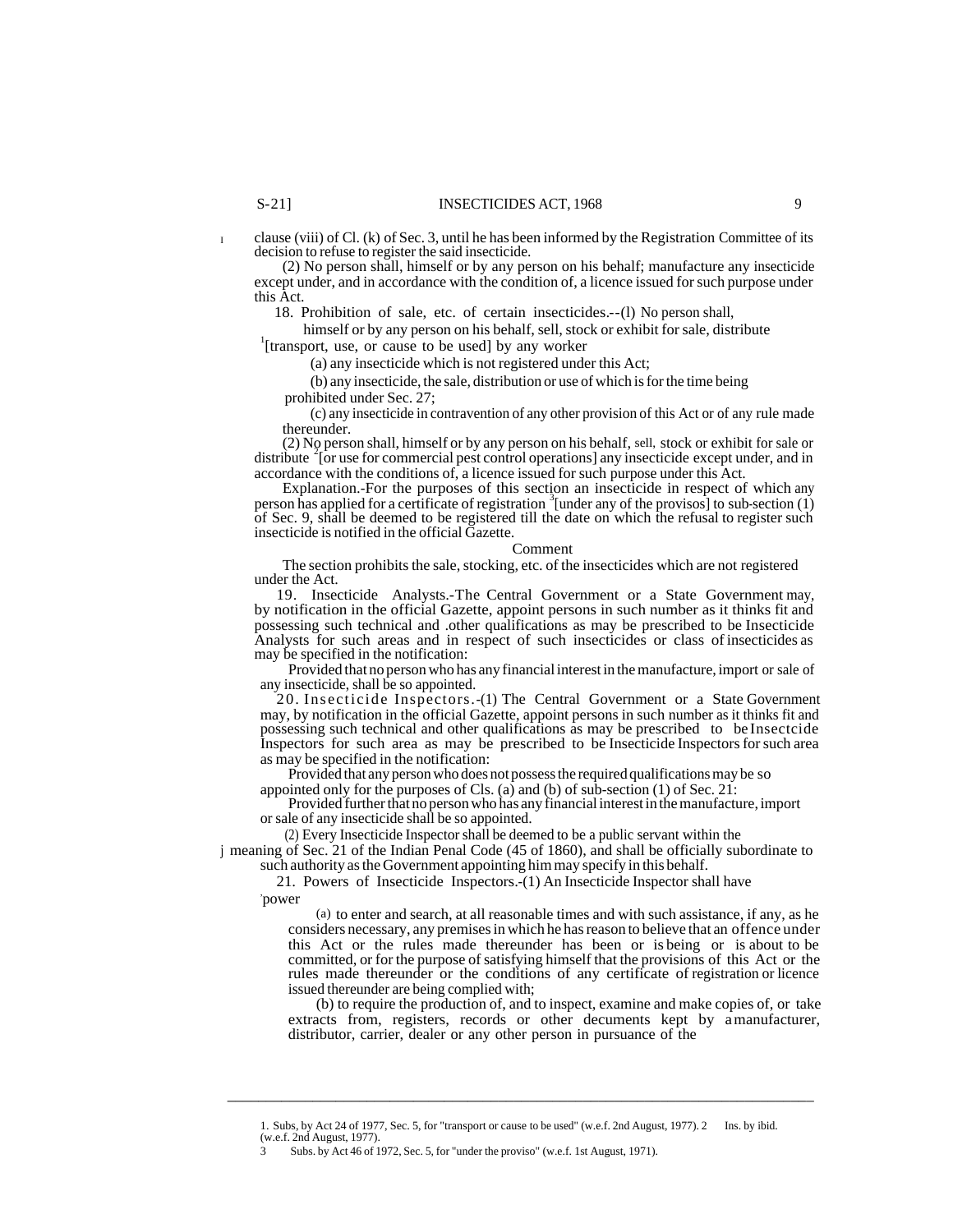provisions of this Act or the rules made thereunder and *seize* the same, if he has reason to believe that all or any of them may furnish evidence of the commission of an offence punishable under this Act or the rules made thereunder;

(c) to make such examination and inquiry as he thinks fit in order to ascertain whether the provisions of this Act or the rules made thereunder are being complied with and for the purpose stop any vehicle;

*(d)* to stop the distribution, sale or use of an insecticide which he has reason to believe is being distributed, sold or used in contravention of the provisions of this Act or the rules made thereunder, for a specified period not exceeding twenty days, or unless the alleged contravention is such that the defect may be removed by the possessor of the insecticide, seize the stock of such insecticide;

(e) to take samples of any insecticide and send such samples for analysis to the Insecticide Analyst for test in the prescribed manner; and

(f) to exercise such other powers as may be necessary for carrying out the purposes of this Act or the rules made thereunder.

<sup>1</sup>[(2) The provisions of the Code of Criminal Procedure, 1973 (2 of 1974), shall, as far as may be, apply to any search or seizure under this Act as they apply to any search or seizure made under the authority of a warrant issued under Sec. 94 of the said Code.]

(3) An Insecticide Inspector may exercise the powers of a police officer under  $2$ [Sec. 42 of the Code of Criminal Procedure, 1973 (2 of 1974)], for the purpose of ascertaining the true name and residence of the person from whom a sample is taken or insecticide is seized.

**22. Procedure to be followed by Insecticide Inspectors.-(1)** Where an, Insecticide Inspector seizes any record, register or document under Cl. (b) sub-section (1) of Sec. 21, he shall, as may be, inform a Magistrate and take his orders as to the custody thereof. (2) Where an Insecticide Inspector takes any action under Cl. *(d)* of sub-section (1) of Sec.

 $21 -$ 

(a) he shall use all despatch in ascertaining whether or not the insecticide or its sale, distribution or use contravenes any of the provisions of Sec. 18 and if it is ascertained that the insecticide or its sale, distribution or use does not so contravene, forthwith revoke the order passed under the said clause or, as the case may be, take such action as may be necessary for the return of the stock seized;

(b) if he seizes the stock of the insecticide he shall, as soon as may be, inform a Magistrate and take his orders as to the custody thereof;

(c) without prejudice to the institution of any prosecution, if the alleged contravention be such that the defect may be remedied by the possessor of the insecticide, he shall, on being satisfied that the defect has been so remedied, forthwith revoke his order and in case where the Insecticide Inspector has seized the stock of insecticide, he shall, as soon as may be, inform a Magistrate and obtain his order as the release thereof.

(3) Where an Insecticide Inspector takes any sample of an insecticide, he shall tender the fair price thereof and may require a written acknowledgment therefor.

(4) Where the price tendered under sub-section (3) is refused, or where the Insecticide Inspector seizes the stock of any insecticide under Cl. (d) of sub-section (1) of Sec. 21, he shall tender a receipt therefor In the prescribed form.

(5) Where an Insecticide Inspector takes a sample of any insecticide for the purpose of test or analysis, he shall intimate such purpose in writing  $\bigoplus$  the prescribed form to the person from whom he takes It, and €n the presence of such person unless he wilfully absents himself, shall divide the sample Into three portions and effectively seal and suitably mark the same and permit such person to add his own seal and mark to all or any of the portion so sealed and marked:

Provided that where the insecticide is made up in containers of small volume, instead of dividing a sample as aforesaid, the Insecticide Inspector may, and if the

 $\overline{\phantom{a}}$  , and the set of the set of the set of the set of the set of the set of the set of the set of the set of the set of the set of the set of the set of the set of the set of the set of the set of the set of the s

<sup>1.</sup> Subs. by Act 24 of 1977, Sec 6, for the former sub-section (2) (w.e.f. 2nd August, 1977). 2. Subs.

by ibid., for "Sec 57 of the Code of Criminal Procedure, 1898".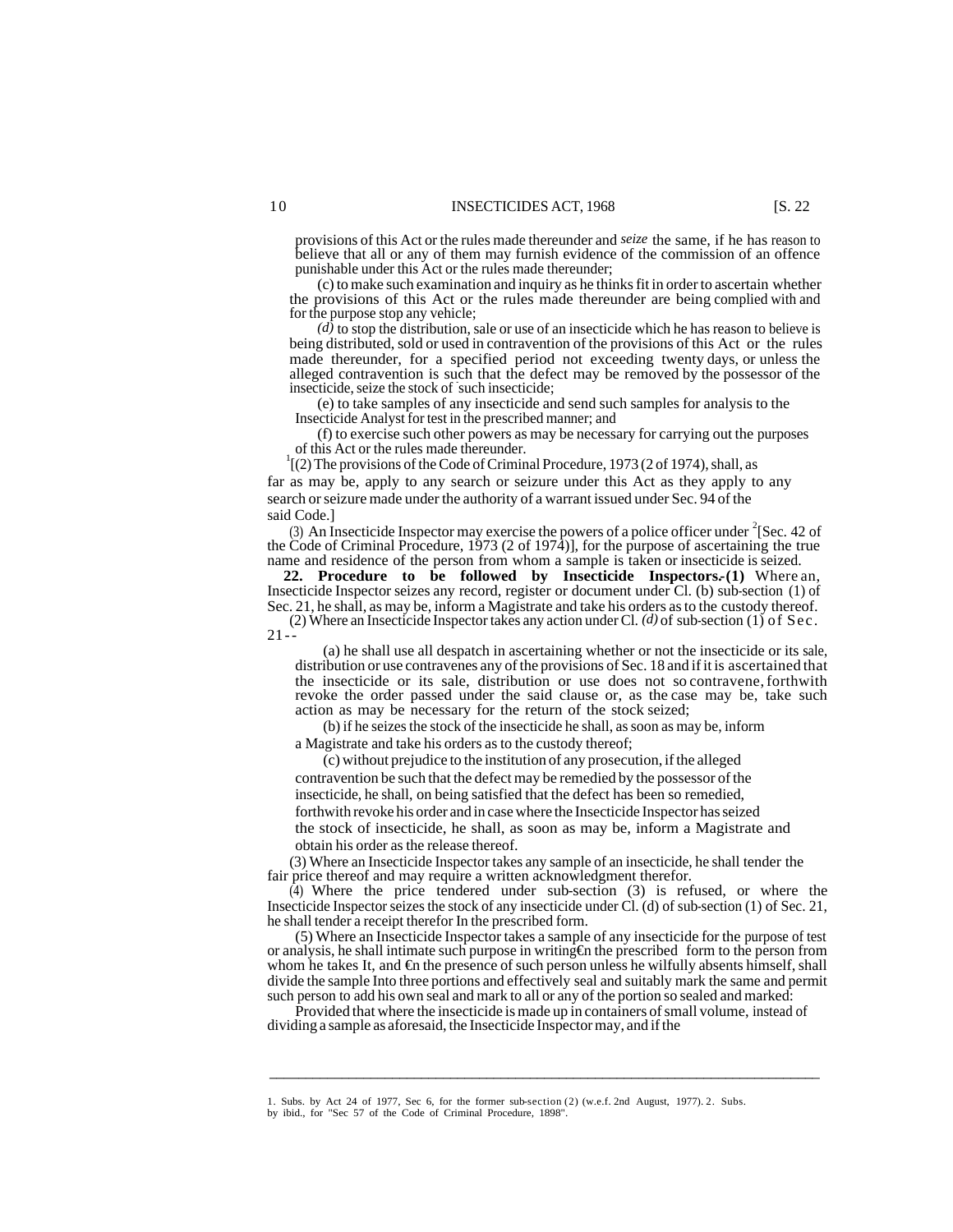Insecticide be such, that it is likely to deteriorate or be otherwise damaged by exposure shall take three of the said containers after suitably marking the same and, where necessary, sealing them.

(6) The Insecticide Inspector shall restore one portion of a sample so divided or more one container, as the case may be, to the person from whom he takes it and shall retain the remainder and dispose of the same as follows:

(i) one portion or container, he shall forthwith send to the Insecticide Analyst

for test or analysis; and

(ii) the second, he shall produce to the Court before which proceedings, if

any, are instituted in respect of the insecticide.

**23. Persons bound to disclose place where insecticides are manufactured or kept.-** Every person for the time being in charge of any premises where any Insecticide Is being manufactured or is kept for sale or distribution shall, on being required by an Insecticide Inspector so to do, be legally bound to disclose to the Insecticide Inspector the place where the insecticide is being manufactured or is kept, as the case may be.

**24. Report of Insecticide Analyst.-(1)** The Insecticide Analyst to whom a sample of any insecticide has been submitted for test or analysis under sub-section (6) of Sec. 22, shall, within a period of sixty days, deliver to the Insecticide Inspector submitting It a signed report in duplicate In the prescribed form.

(2) The Insecticide Inspector on receipt thereof shall deliver one copy of the report to the person from whom the sample was taken and shall retain the other copy for use in any prosecution in respect of the sample. '

(3) Any document purporting to be a report signed by an Insecticide Analyst shall be evidence of facts stated therein, and such evidence shall be conclusive unless the person from whom the sample was taken has within twenty-eight days of the receipt of a copy of the report notified in writing the Insecticide Inspector or the Court before which any proceeding in respect of the sample are pending that he intends to adduce evidence In controverting of the report.

(4) Unless the sample has already been tested or analysed in the Central Insecticides Laboratory, where a person has under sub-section (3) notified his intention of adducing evidence in controversion of the Insecticide Analyst's report the Court may, of its own motion or its discretion at the request either of the complainant or of the accused, cause the sample of the insecticide produced before the Magistrate under sub-section (6) of Sec. 22 to be sent for test or analysis to the laboratory, which shall make the test or analysis and report In writing signed by, or under the authority of, the Director of Central Insecticides Laboratory the result thereof, and such report shall be conclusive evidence of the facts stated therein.

(5) The cost of a test or analysis made by the Central Insecticides Laboratory under subsection (4) shall be paid by the complainant or the accused as the Court shall direct.

#### **Comment**

**Scope of the section.** It is clear that in view of Sec. 24 of the Act a copy of the report of the Insecticides Analyst should be delivered to a person from whom the sample was taken. It need not be delivered to a person from whom the sample was not taken. Under subsection (4) of Sec. 24, the accused can request the Magistrate to send the sample produced before the Court under sub-section (6) of Sec. 22 for analysis to the Central Insecticides Laboratory. Therefore, it is not as if, that an accused who is not served with a copy of the report under sub-section (2) of Sec. 24 is precluded from having the sample tested or analysed with the Central Insecticides Laboratory.<sup>1</sup>

**25. Confiscation.-(1)** Where any person has been convicted under this Act for contravening any of the provisions of this Act or of the rules made thereunder, the stock of the insecticide in respect of which the contravention has been made shall be liable to confiscation.

\_\_\_\_\_\_\_\_\_\_\_\_\_\_\_\_\_\_\_\_\_\_\_\_\_\_\_\_\_\_\_\_\_\_\_\_\_\_\_\_\_\_\_\_\_\_\_\_\_\_\_\_\_\_\_\_\_\_\_\_\_\_\_\_\_\_\_\_\_\_\_\_\_\_ \_

**<sup>1.</sup> Messrs. Veluri Srivarma Sastry and Sam a. State of Andhra Pradesh, Hyderabad (The Insecticide Inspector) Guntur, (1981) 2 ALT. 346 at p. 349.**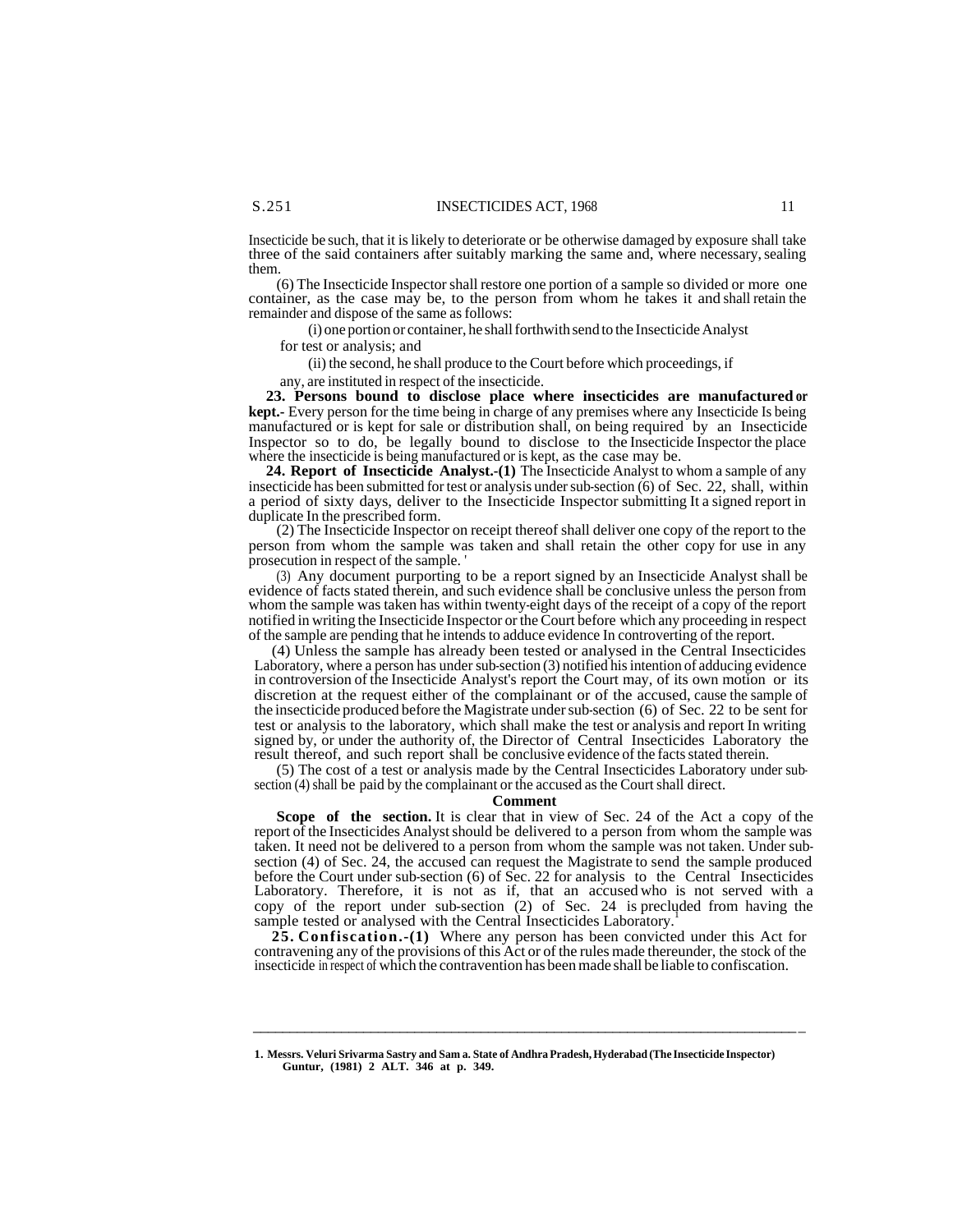(2) Without prejudice to the provisions contained in sub-section (1), where the Court is satisfied on the application of an Insecticide Inspector or otherwise and after such inquiry as may be necessary, that the insecticide is a misbranded insecticide, such insecticide shall be liable to confiscation.

#### **Comment**

The section provides for the confiscation of the stock of insecticides held in contravention of the provisions of the Act.

**26. Notification of poisoning.-**The State Government may, by notification in the official Gazette, require any person or class of persons specified therein to report all occurrences of poisoning (through the use or handling of any insecticide) coming within his or their cognizance to such officer as may be specified in the said notification.

**27. Prohibition of sale, etc. of Insecticide for reasons of public safety.-(1)** If, on receipt of a report under Sec. 26 or otherwise, the Central Government or the State Government is of opinion, for reasons to be recorded in writing, that the use of any insecticide specified in sub-clause (iii) of Cl. (e) of Sec. 3 or any specific batch thereof is likely to involve such risk to human beings or animals as to render it expedient or necessary to take immediate action then that Government may, by notification in the official Gazette, prohibit the sale, distribution or use of the insecticide or batch, in such area, to such extent and for such period (not exceeding sixty days) as may be specified in the notification pending investigation into the matter:

Provided that where the investigation is not completed within the said period, the Central Government or the State Government, as the case may be, may extend it by such further period or periods not exceeding thirty days in the aggregate as it may specify in a like manner.

(2) If, as a result of its own investigation or on receipt of the report from the State Government and after consultation with the Registration Committee, the Central Government, is satisfied that the use of the said insecticide or batch is or is not likely to cause any such risk, it may pass such order (including an order refusing to register the insecticide or cancelling the certificate of registration, if any, granted in respect thereof) as it deems fit, depending on the circumstances of the case.

**28. Notification of cancellation of registration, etc.-**A refusal to register any insecticide or a cancellation of a certificate of registration of any insecticide shall be notified in the official Gazette and in such other manner as may be prescribed.

**29. Offences and punishment.-**(1) Whoever,

(a) imports, manufactures, sells, stocks or exhibits for sale or distributes any insecticide deemed to be misbranded under sub-clause (I) or sub-clause (iii) or sub clause (viii) of Cl. ,(k) of Sec. 3; or

(b) imports or manufactures any insecticide without a certificate of registration; o r

(c) manufactures, sells, stocks or exhibits for sale or distributes an insecticide without a licence; or

(d) sells or distributes an insecticide, in contravention of Sec. 27; or

(e) causes an insecticide, the use of which has been prohibited under Sec. 27, to be used by any worker; or

(f) obstructs an Insecticide Inspector in the exercise of his powers or discharge of his duties under this Act or the rules made thereunder, shall be punishab' -

(I) for the first offence, with imprisonment for a term which may extend to

two years, or with fine which may extend to two thousand rupees, or with both; (ii) for the second and a subsequent offence, with imprisonment for a term

which may extend to three years, or with fine, or with both.

(2) Whoever uses an insecticide in contravention of any provision of this Act or any rule made thereunder shall be punishable with fine which may extend to five hundred rupees.

(3) Whoever contravenes any of the other provisions of this Act or any rule made thereunder or any condition of certificate or registration or licence granted thereunder, shall be punishable-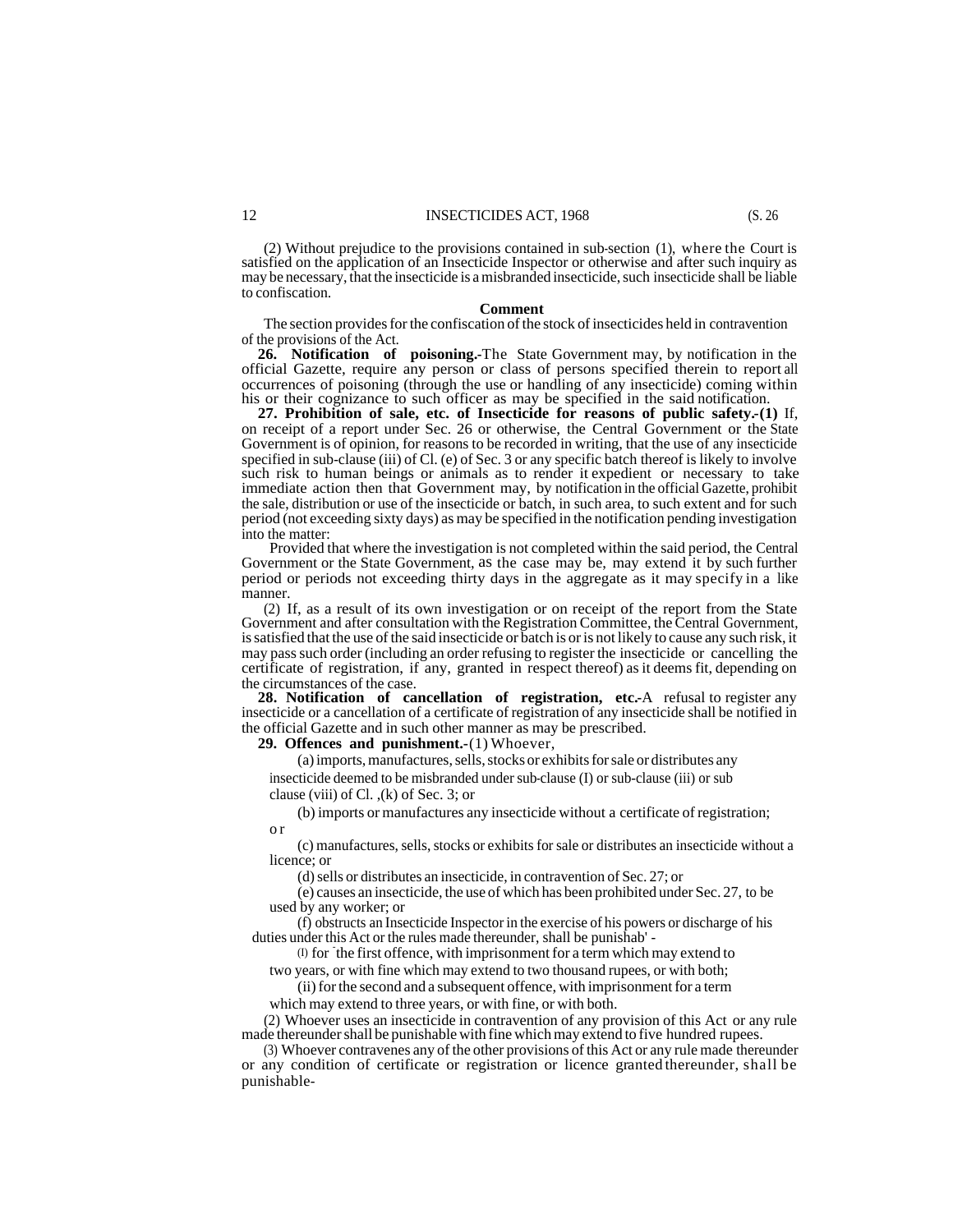(f) for the first offence, with imprisonment for a term which may extend to six months, or with fine or with both;

(if) for the second and a subsequent offence, with imprisonment for a term

which may extend to one year, or with fine or with both.

(4) If any person convicted of an offence under this Act commits a like offence afterwards it shall be lawful for the Court before which the second or subsequent conviction takes place to cause the offender's name and place of residence, the offence and the penalty imposed to be published in such newspapers or in such other manner as the Court may direct.

#### **Comments**

The section spells out the acts which are made punishable under the section, e.g. import or manufacture of any insecticide without the licence or import or manufacture, etc. of any insecticide deemed to be misbranded within Sec. 3 of the Act.

And further, classifies the offence into categories, namely, the both offence and second offence for which the different quantum of punishment has been prescribed.

**Scope of the section.**  $A-1$ ,  $A-2$ ,  $A-3$ ,  $A-4$ ,  $A-5$  and  $A-7$  in the instant case were convicted for contravention of Sec.  $\hat{3}$  (k) (f) read with Sec. 29 (1) (a) of the Insecticides Act, 1968, and each was sentenced to pay a fine of Rs. 400. Admittedly A-1 is not an importer or a manufacturer of an insecticide. It is only a retail dealer. It is not also an agent of an importer of manufacturer for the distribution of an insecticide. It has produced the invoice and the way bill which show that it had purchased the insecticide in question on 25th October, 1977 from A-8's firm at Piduguralla. It is not disputed that A-8 is a licensed manufacturer. If so, A-1 was not liable for contravention of any of the provisions of the Act. Both courts below glossed over this aspect of the

matter.<sup>1</sup>

**30. Defence which may or .may not be allowed In prosecutions under this** Act.- (1) Save as hereinafter provided in this section, it shall be no defence in a prosecution under this Act to prove merely that the accused was ignorant of the nature or quality of the insecticide in respect of which the offence was committed or of the risk involved in the manufacture, sale or use of such insecticide or of the circumstances of its manufacture or import.

(2) For the purposes of Sec. 17 an insecticide shall not be deemed to be misbranded only by reason of the fact that

(a) there has been added thereto some innocuous substance or ingredient because the same is required for the manufacture or the preparation of the insecticide as an article of commerce in a state fit for carriage or consumption, and not to increase the bulk, weight or measure of the insecticide or to conceal its inferior quality or other defect; or

*(b)* in the process of manufacture, preparation or conveyance some

extraneous substance has unavoidably become intermixed with it.

(3) A person not being an importer or a manufacturer of an insecticide or his agent for the distribution thereof, shall not be liable for contravention of any provision of this Act, if he proves

(a) that he acquired the insecticide from an importer or a duly licensed manufacturer, distributor or dealer thereof;

*(b)* that he did not know and could not, with reasonable diligence, have ascertained that the insecticide in any way contravened any provision of this Act; and

(c) that the insecticide, while in his possession, was properly stored and

remained in the same state as when he acquired it.

**31. Cognizance and trial of offences.--(l)** No prosecution for an offence under this Act shall be instituted except by, or with the written consent of, the State Government of a person authorized in this behalf by the State Government.

1. Velurl Srivarama Sastry and Sons V. State of Andhra Pradesh, (1981) 2 Andh. L.T. 346 at pp. 347, 348.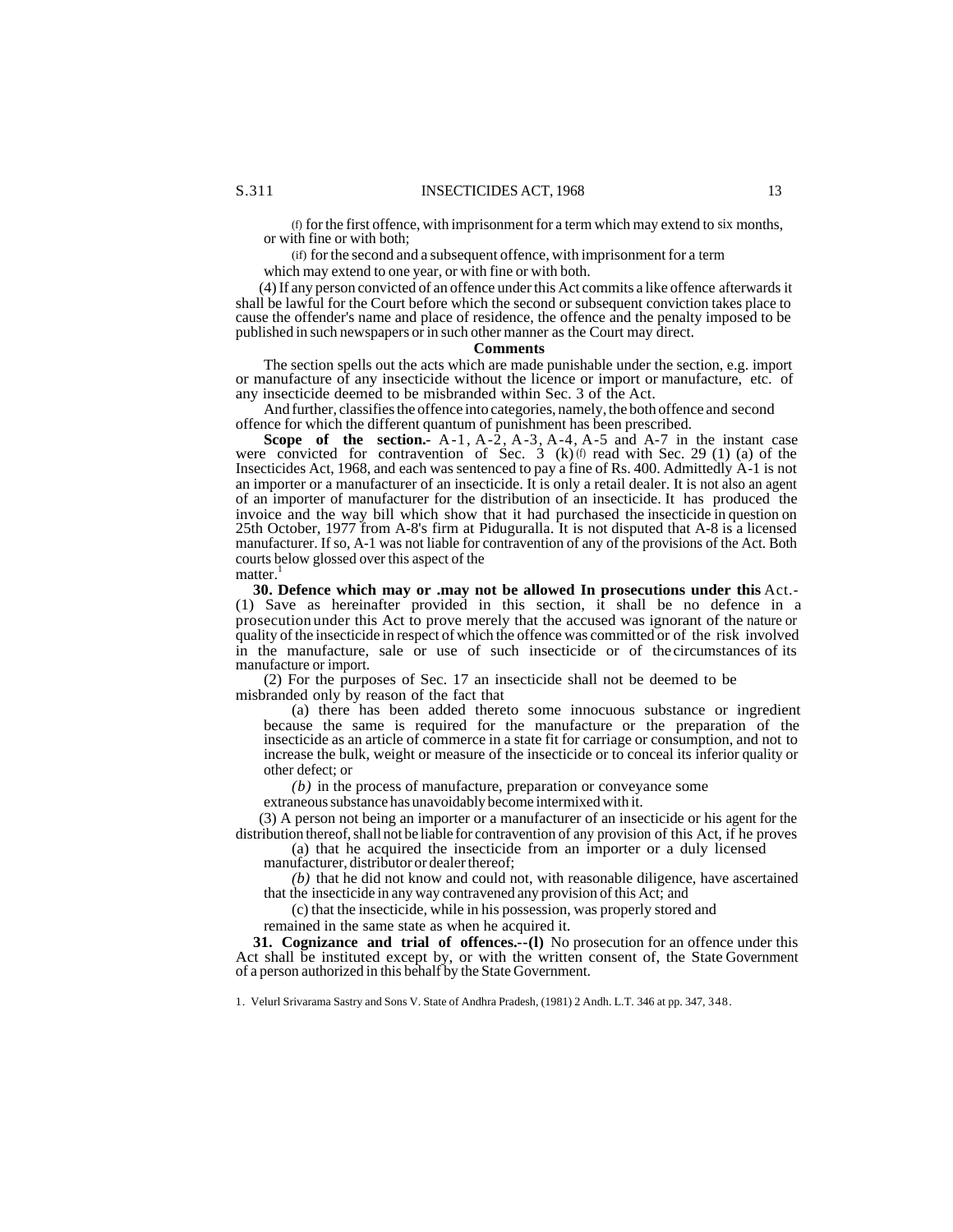(2) No Court inferior to that of a  ${}^{1}$ [Metropolitan Magistrate or a Judicial Magistrate of the first class] shall try any offence under this Act.

#### **Comments**

The sanction in written consent of the State Government is the condition precedent for launching the prosecution under the Act. Only a court of a Metropolitan Magistrate or a Judicial Magistrate of the First Class or any Court superior to those courts, shall try the offence under the Act.

**Requirements of law for the offences under the Insecticides Act.- In the**  under-noted case the trial Court, while dealing with the matter in its order dated 28th August, 1985, directing the framing of the charge, completely ignored the provisions of Sec. 31 of the Insecticides Act, as per which no prosecution for an offence under the said Act could be instituted except by, or with the written consent of the State Government or a person authorised in this behalf by the State Government. In fact, it adopted a novel course to bypass the said provision by observing that Sec. 420, I.P.C., had also been added as one of the offences for which the accused had been charged. It was further observed that the dealers have cheated the innocent farmers by supplying substandard medicines and have thus caused loss to the poor farmers and have given undue profit to the manufacturers, dealers and the suppliers. There was no material whatsoever on the basis of which this observation was made by the trying Magistrate. It is obvious that the mere addition of Sec. 420, I.P.C., would not nullify the requirements of law for offences under the Insecticides Act .2

32. *[Magistrate's power to impose enhanced penalties] Rep. by Act 24 of* 1977, Sec. 8. **33. Offences by companies.-(1)** Whenever an offence under this Act has been committed by a company, every person who at the time the offence was committed was in charge of, or was responsible to the company for the conduct of the business of the company, as well as the company, shall be deemed to be guilty of the offence and shall be liable to be proceeded against and punished accordingly:

Provided that nothing contained in this sub-section shall render any such person liable to any punishment under this Act if he proves that the offence was committed without his knowledge or that he exercised all due diligence to prevent the commission of such offence.

(2) Notwithstanding anything contained in sub-section (1), where an offence under this Act has been committed by a company and it is proved that the offence has been committed with the consent or connivance of, or is attributable to any neglect, on the part of, any director, manager, secretary or other officer of the company, such director, manager, secretary or other officer shall also be deemed to be guilty of that offence and shall be liable to be proceeded against and punished accordingly.

Explanation.-For the purpose of this section:

(a) "company" means any body corporate and includes a firm or other

association of individuals; and '.

*(b)* "director", in relation to a firm, means a partner in the firm.

#### **Comment**

Scope of the section. It is settled law that under sub-section (2) when an offence is committed by a company and it is proved that the offence has been committed with the consent or connivance of, or is attributed to any neglect on the part of any director of the company, then alone that director will also be deemed to be guilty of the offence and can be proceeded against and punished accordingly. A director in relation to a firm, means a partner in the firm. In this case A-10 to A-16 are partners. The prosecution did not place any evidence before the Court to show that the offence had been committed with their consent or connivance or attributable to any neglect on their part. So far as the Firm, A-8 is concerned it is liable under Sec. 33 (1) of the Act. Equally A-9, the managing partner of the firm, is liable under sub –

 $\overline{\phantom{a}}$  , and the set of the set of the set of the set of the set of the set of the set of the set of the set of the set of the set of the set of the set of the set of the set of the set of the set of the set of the s

<sup>1.</sup> Subs. by Act 24 of 1977, Sec 7, for certain words (w.e.f. 2nd October, 1977) 2. Madan Dangi v. State of Punjab, 1987 Cr. L.J. 138 at p. 140 (P. & H.).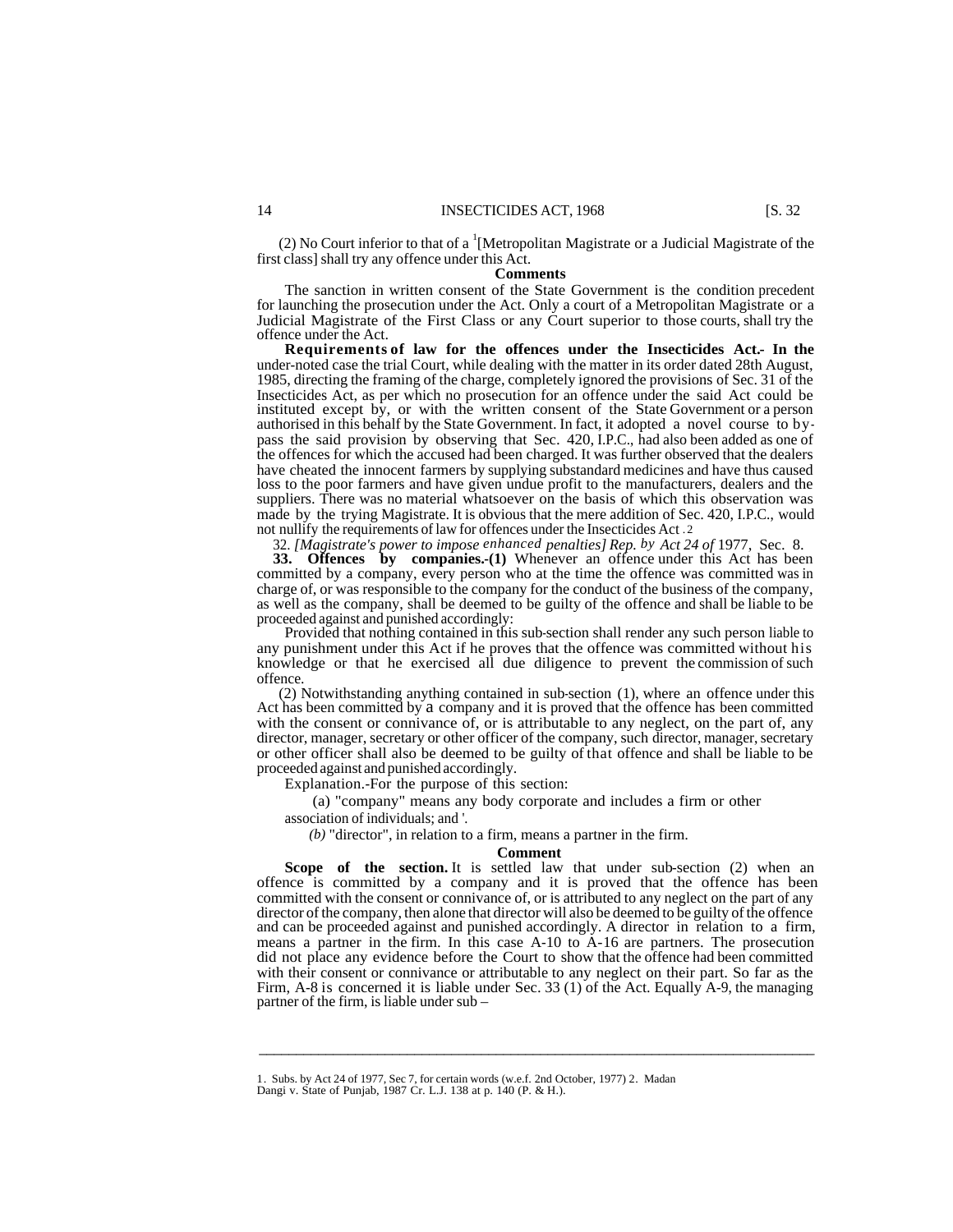section (1) of Sec. 33 because at the time the offence was committed; he was in charge of and was responsible for the firm for the conduct of the business of the firm.<sup>1</sup>

**31. Power of the Central Government to give cirections.-**The Central Government may give such directions to any State Government as may appear to the Central Government to be necessary for carrying into execution in the State any of the provisions of this Act or of any rule or order made thereunder.

**35. Protection of action taken In good faith.-**No prosecution, suit or other proceeding shall lie against the Government, or any officer of the Government, or the Board, the Registration Committee or any Committee of the Board, for anything in good faith done or intended to be done under this Act.

#### **Comment**

This section exempt the Government or any officer of the Government, etc. from the prosecution for the acts done in good faith.

**36. Power of the Central Government to make rules.** (1) The Central Government may, after consultation with the Board and subject to the condition of previous publication, by notification in the official Gazette, make rules for the purpose of giving effect to the provisions of this Act:

Provided that consultation with the Board may be dispensed with if the Central Government is of opinion that circumstances have arisen which render it necessary to make rules without such consultation, but in such a case the Board shall be consulted within six months of the making of the rules and the Central Government shall take into consideration any suggestions which the Board may make in relation to the amendment of the said rules.

(2) In particular and without prejudice to the generality of the foregoing power, such rules may prescribe

(a) the method of packing and labelling;

(b) the manner of registration of an insecticide;

*(c) the* functions of the Board and of the Registration Committee and the

travelling and other allowance payable to members of the Board, the Registration Committee and any Committee of the Board;

(d) the places at which insecticides may be imported and prohibit their Import at any other place;

(e) the form of application for registration of an insecticide and the particulars relating thereto;

 $(t)$ <sup>2</sup> $($ <sup>1</sup> (b) the fee payable in respect of the registration;

(g) the manner of appeal to the Central Government under Sec. 10 and \_fee payable therefor;

(h) the form of application for the grant of licence and the particulars relating thereto;

(i) the form of licence, the conditions attached thereto and the fee payable therefor;

(f)2 the period for which a licence may be renewed arid the fee for such renewal;

(k) the circumstances in which a licence may be varied or amended under subsection (2) of Sec. 14;

(I) the functions of the Central Insecticides Laboratory;

(m) the qualifications, powers and duties of an Insecticide Analyst and an Insecticide Inspector;

(n) the manner of testing or analysing the samples of any insecticide and the fee payable therefor;

(o) the form In which intimation shall be given by an Insecticide Inspector under subsection (5) of Sec. 22 to a person from whom a sample of an Insecticide is taken for test or analysis;

(p) the form in which the Insecticide Analyst shall submit a report of his test or analysis to the Insecticide Inspector under sub-section (1) of Sec. 24;

\_\_\_\_\_\_\_\_\_\_\_\_\_\_\_\_\_\_\_\_\_\_\_\_\_\_\_\_\_\_\_\_\_\_\_\_\_\_\_\_\_\_\_\_\_\_\_\_\_\_\_\_\_\_\_\_\_\_\_\_\_\_\_\_\_\_\_\_\_\_\_\_\_\_\_

<sup>1.</sup> Messrs. Veluri Srivarama Sastry and Sons v. State of Andhra Pradesh, Hyderabad (The Insecticide Inspector, Guntur), (1981) 2 A.L.T. 346 at p. 351; *see* also K.G. Papu v. Govt of A.P.,1994 (1) F.A.C. 72 (A.P.).

<sup>2.</sup> Omitted by Act 24 of *1977,* Sec. 9 (w.e.f. gad August 1977).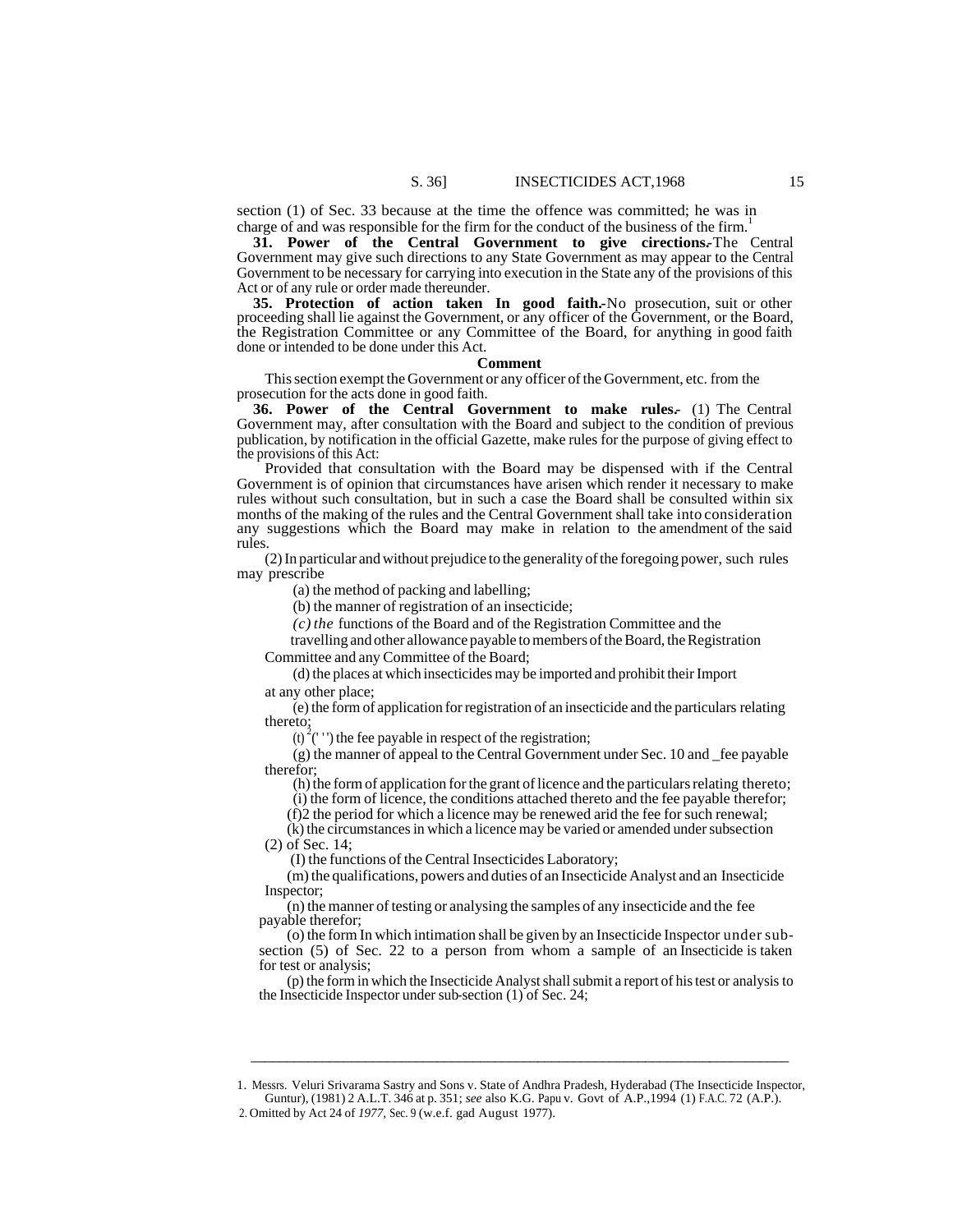(q) the protective clothing and equipment to be used by workers during the manufacture, formulation, transport, distribution and application of insecticides and other facilities to be provided to keep themselves and things supplied to them free from any contamination;

(r) the use by the workers of any such protective clothing, equipment and other facilities;

(s) the precautions to be taken against poisoning through the use or handling of insecticides;

(t) the measures for detecting and investigating cases in which poisoning has occurred;

(u) the facilities to be provided for ensuring first-aid treatment;

(v) the instruction and training to be provided regarding the use of things supplied to the workers for ensuring their safety;

(w) the facilities for medical examination of workers engaged in the manufacture or handling of insecticides;

(y) the equipment for, and method of application of, an insecticide and the disposal of surplus material, washings and containers, following application;

1[. . . . . .]

*(z) the* maintenance and inspection of records and returns;

(z-a) the restrictions on storage of insecticides during transport or, otherwise along with articles of food;

(z-b) the maximum proportion of any insecticide which may be added to, or contained in, any preparation for domestic use and the restriction thereon;

(z-c) the manner in which refusal to register an insecticide or cancellation of certificate of registration thereof may be notified;

(z-d) the officer or authority to whom the Central Government may delegate

.any of the powers and functions conferred on it by this Act;

(z-e) any other matter which has to be prescribed.

(3) Every rule made by the Central Government under this Act shall be laid, as soon as may be after it is made, before each House of Parliament, while it is in session for a total period of thirty days which may be comprised in one session<sup>2</sup> (or in two or more successive sessions, and if, before the expiry of the session immediately following the session or the successive sessions, aforesaid], both Houses agree in making any modification in the rule or both Houses agree that the rule should not be made, the rule shall thereafter have effect only in such modified form or be of no effect, as the case may be; so however, that any such modification or annulment shall be without prejudice to the validity of anything previously done under that rule.

**37. Power of the State Government to make rules. (1)** The State Government may, after consultation with the Board and subject to the condition of previous publication, by notification in the official Gazette, make rules for the purpose of giving effect to the provisions of this Act and not inconsistent with the rules, if any, made by the Central Government.

(2) In particular and without prejudice to the generality of the foregoing power, such rules may provide for -

(a) the authority to which, the manner in which, and the fee on payment of which, an appeal may be filed under Sec. 15 and the procedure to be followed by the appellate authority in disposing of the appeal;

(b) the delegation of any of the powers and functions conferred by this Act on the State Government to any officer or authority specified by that Government.

#### **Comments**

 $\overline{\phantom{a}}$  , and the contribution of the contribution of the contribution of the contribution of the contribution of the contribution of the contribution of the contribution of the contribution of the contribution of the

**Retrospectivity of an amendment.**-If the suit was pending on the date when the amendments in the principal Act were brought into force, the amended provisions of the Act will govern the disposal of the suit.<sup>3</sup>

It is well-settled rule of construction that every statute or statutory rule is prospective unless it is expressly or by necessary implication made to have

<sup>1.</sup> Omitted by Act 24 of 1977, Sec. 9 (w.e.f. 2nd August, 1977).

<sup>2.</sup> Subs. by Sec. 9, ibid., for certain words (w.e.f. 2nd August, 1977).

<sup>3.</sup> New Theatres (Camatic Talkies) Ltd., Coimbatore u. **N. Vajrapsni Naidu, AIR. 1984 &C. 1 at p. 4.**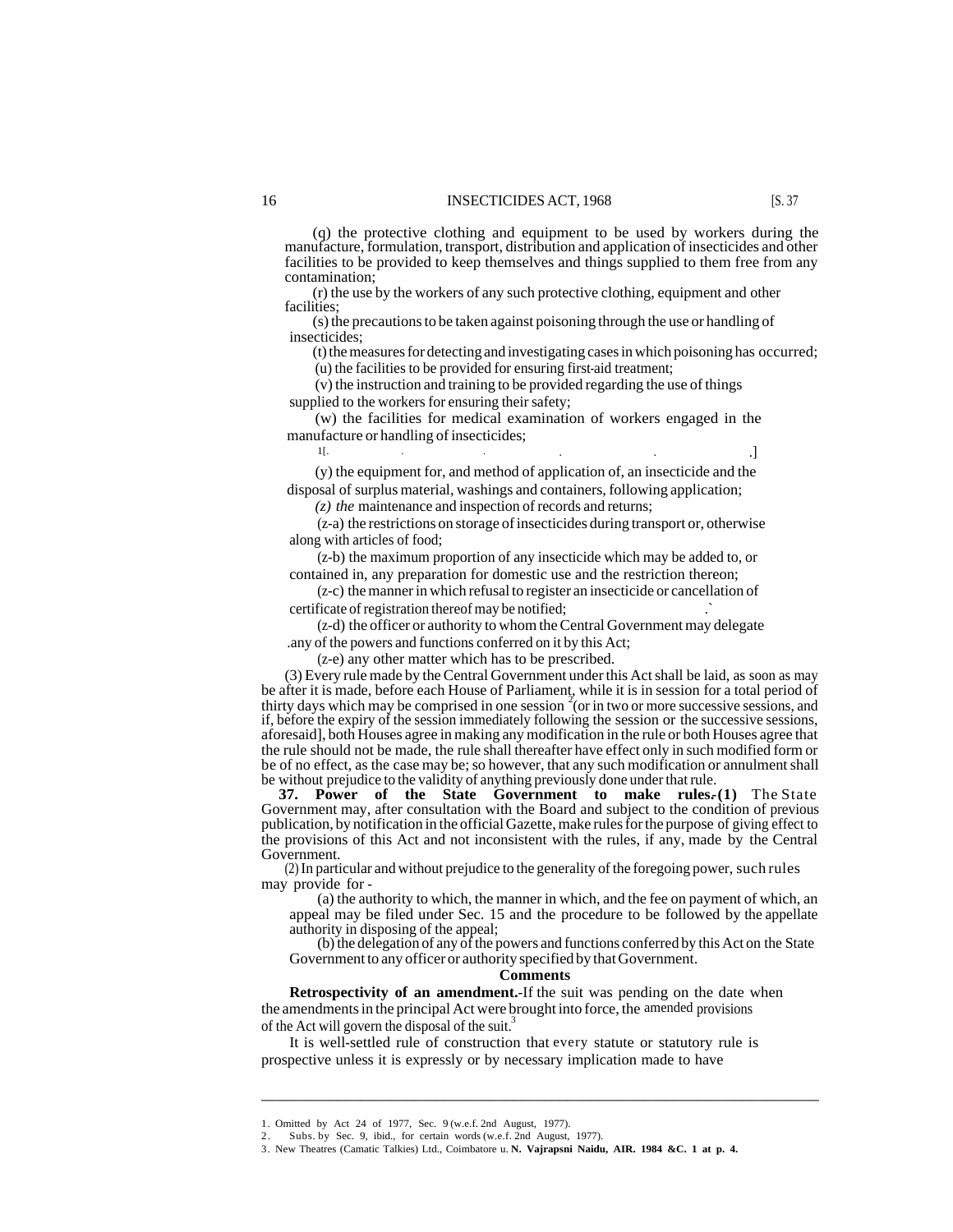retrospective effect. Unless there are words In the statute or In the rules showing the intention to affect existing rights the rule must be held to be perspective. If a rule is expressed in language which is fairly capable of either interpretation it ought to be construed as prospective only. In the absence of any express provision or necessary intendment the rule cannot be given retrospective effect except in matter of procedure<sup>®</sup>

**Doctrine** of **implied** repeal. The doctrine of implied repeal is based on the postulate the Legislature which is presumed to know the existing state of the laws did not intend to create any confusion by retaining conflicting provisions. Court in applying this doctrine are supposed merely to give effect to the legislative intent by examining the object and scope of the two enactments. But in a conceivable case, the very existence of two provisions may by itself, and without more, lead to an inference of mutual irreconcilability if the later set of provisions is by itself a complete Code with respect to the same matter. In such a case the actual detailed comparison of the two sets of provisions may not be necessary. It is a matter of legislative intent that the two sets of provisions were not expected to be applied simultaneously2

**38. Exemption.-(1)** Nothing in this Act shall apply to

(a) the use of any insecticide by any person for his own houshold purposes or for garden or in respect of any land under his cultivation;

(b) any substance specified or included in the schedule or any preparation containing any one or more such substances, if such substance or preparation is intended for purposes other than preventing, destroying, repelling or mitigating any insects, rodents, fungi, weeds and other forms of plant or animal life not useful to human beings.

(2) The Central Government may, by notification In the official Gazette, and subject to such conditions, if any, as it may specify therein, exempt from all or any of the provisions of this Act or the rules made thereunder, any educational, scientific or research organization engaged in carrying out experiments, with insecticides.

#### **Comments**

The section grants exemptions from the applicability of this Act to acts as mentioned in the section, such as, the use of any insecticide by any person for his own use, etc.

Scope of the section.-Section 38 of the Insecticides Act, 1968, expressly states that nothing in this Act shall apply to the use of any insecticide by any person for his own household purposes or for kitchen garden or in respect of any land under his cultivation. Therefore, Sec. 9 has no manner of application in the facts and circumstances of the instant case.

#### THE SCHEDULE

# $[See Sec. 3 (e)]$

## **List of Insecticides**

Acrylonitrile Aldrin (1 : 2: 3 : 4 : 10 : 10 = hexachloro-1 : 4 : 4a; 5 : 8; 8a-hexahydro-1 : 4 5 : 8 dimethanonaphthalene) Allethrin (allyl homologue of Cindering 1) Aluminium Phosphide Amiton Antu (Alpha-naphthyl thiourea) Aramite [2 (p-tert-butylphenoxy) is propyl 1-2 chloroethyl sulphite] Barium Carbonate Barium Fluro Silicate BHC (Benzene Hexachloride (1, 2, 3, 4, 5, 6-hexachlorohexane) Bisdimethylamino Flourophosphine Oxide Calcium Arsenate Calcium Cynide

\_\_\_\_\_\_\_\_\_\_\_\_\_\_\_\_\_\_\_\_\_\_\_\_\_\_\_\_\_\_\_\_\_\_\_\_\_\_\_\_\_\_\_\_\_\_\_\_\_\_\_\_\_\_\_\_\_\_\_\_\_\_\_\_\_\_\_\_\_\_\_\_\_\_

<sup>&</sup>lt;sup>1</sup>. P. Maiundran u. Stets of Karnataka, A.I.R. 1990 S.C. 405 at p. 408; see also Gurbachan Shigh V. Satpal Singh, A.I.R 1990 S.C. <sup>209</sup> at p. 219; Y. Arid Nadarv. V. Authorised Officer., Land Reforms, Thanjwar A.I.R. 1990 Mad. 33 at p. 36.

*<sup>2.</sup> Rajan Lal Adukia. Union of india. A.I.R. 1990 S.C. 104 at p. 110.*

 **<sup>3.</sup>New Horizons Private Ltd. Union of India. A.I.R.. 1986 Cal. 303 at p. 304.**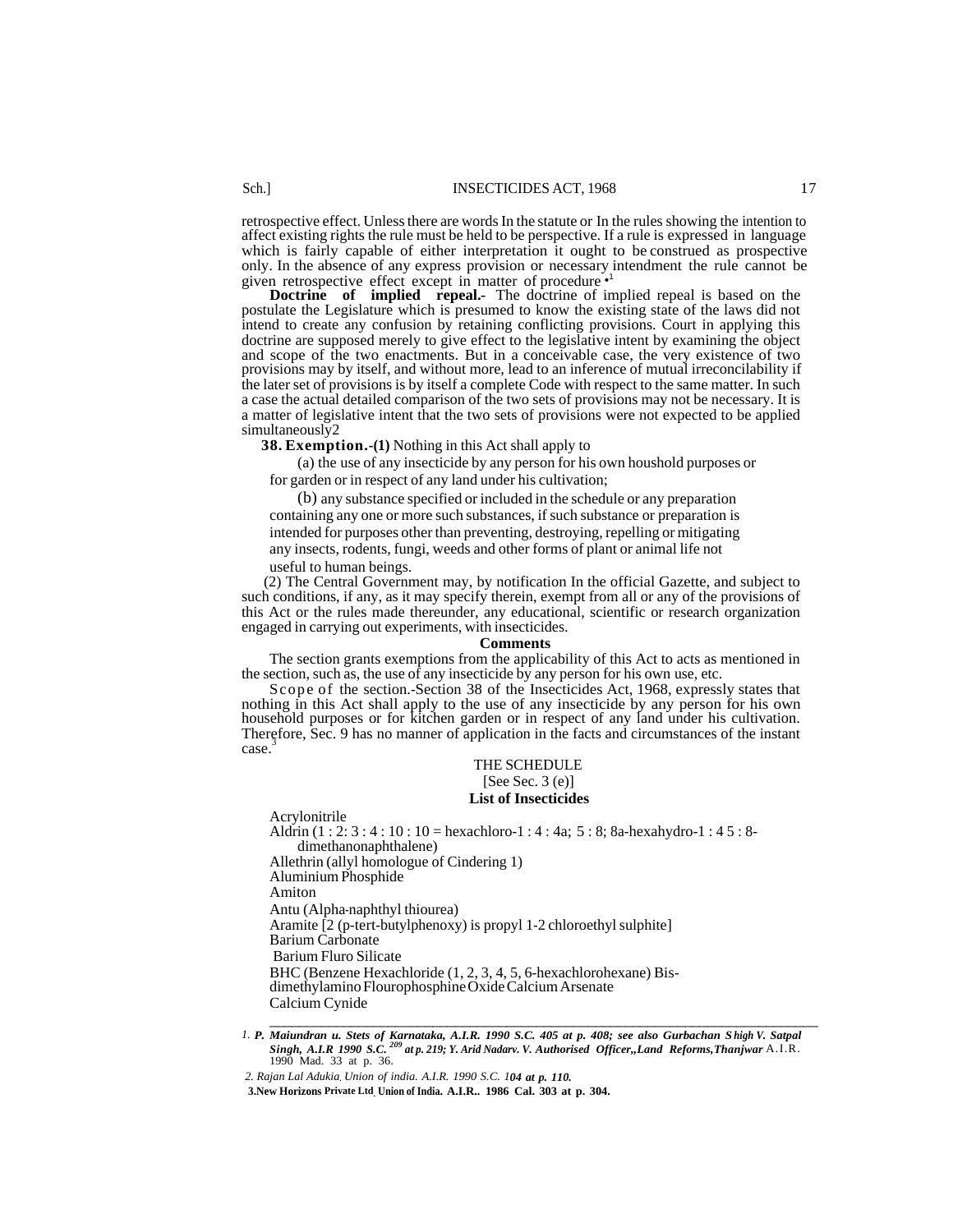Captan (N-trichloromethylmercapto-4-cyclohexane), 1, 2-discarboximide Carbaryl (1-naphthyl-N-methyl carbamate) Carbon Disulphide Carbon Tetrachloride Chlorbenside (p-chlorobenzyl-p-chlorophenyll sulphide) Chlorobis ethyl amino triazine Chlordane (1, 2, 3, 4, 5, 6, 7, 8, 1-Octachlore-2, 3, 3a, 4, 7, 7a-hexahydro-4,-7 methanoindane) Chlorobenzilate (Ethyl 4, 4-dichlorobenzilate) Chlorothion (o, o-dimethyl-o-3chloro, 4-nitrophenyl thiono phosphate) Chloro-I.P.C. Chloropicrin Chlorofension (p-chlorophenyl-p-chlorobenzene sulphonate) S-pchlorophenylthio) methyl-o-o-diethyl phosphorodithioate (Trithion) CIPC [isopropyl-N (3-chlorophenyl) carbamate] CMU (Manuron) Copper Arsenate Copper Cyanide Copper napthanate Copper Sulphate Coumachlor [3-(a-acetonyl-4-chlorobenzyl-4-hydroxy coumarin)] Copper Oxychloride Cuprous Oxide Dalapon (Sodium 2,2, dichloropropionate) D-D Mixture DDD (Dichloro Diphenyl Dichloroethane) DDT [a mixture of 1, 1-trichloro-2-bis (p-chlorophenyl) ethane and 1-1, 1 trichloro-2-o-chlorophenyl)-2 (p-chlorophenyl) ethane] DDVP (2,2-dichlorovinyl dimethyl phosphate) Demeton-O(O, o-diethyl-S [(9-ethylthio)-ethyl] phosphorothloate) Diazinon (0, O-d ethyl-0 [e-isopropyl-6-menthyl-4-pyrimldinyl] phosphoro thioate) Dibrom (1, 2-dibromo, 1, 2, 2-dichloroethyl dimethyl phosphate) Dichlorophenoxy acetic add (2, 4-D) Dieldrin (1 : 2 : 3 : 4 : 10 ; 10-hexachloro-6, 6-epoxy-1; 4a : 5 : 6 : 7 : 8 : 8a Octahydro-1 : 4 : 5 : 8-dimethanonaphthalene) Dimethoate (0, O-dimethyl-S (N-methylcarbamoyl methyl) phosphorodithioate), Dipterex (0, O-dimethyl-2, 2, 2-trichloro hydroxy ethyl phosphonate) DNOC (Dinitro-ortho-compound) (3 : 5-dinitro-o-cresol) EDCT mixture (ethylene Dichloride Carbon Tetrachloride mixture) Ekatin Endrin (1, 2, 3, 4, 10-10-hexachloro-6, 7-epoxy-1, 4, 4a, 5, 6, 7, 8, 8a Octahydro-1, 4-endo-endo 5-8-dimethanonaphthalene) E.P.N. (O-ethyl-O-p nitriphenyl benzene, thiophosphonate) Ethroxy ethyl mercury chloride Ethyl di-n-prophylthiolcarbamate (Eptam) Ethyl mercury phosphate Ethyl mercury chloride Ethylene dibromide Ethylene dichloride Fenson (Parachlorophenyl benzene sulphonate) Fenthion (3-methyl-4methyl thiophenyl phosphorothionate) Ferbam (Ferric Dimethyl dithio carbamate) Gusathion (0, O-dimethyl S (4-oxo-1,2) 3-benzotriazinyl-3-methyl (phosphorothioate) Heptachlor (1, 4, 5, 6, 7, 8, 8-heptachloro-4-7-methano-3a, 4, 7, 7atetrahydroindene) HETP(Hexaethyl tetraphosphate) Hexaclorobenzene Hydrogen cyanide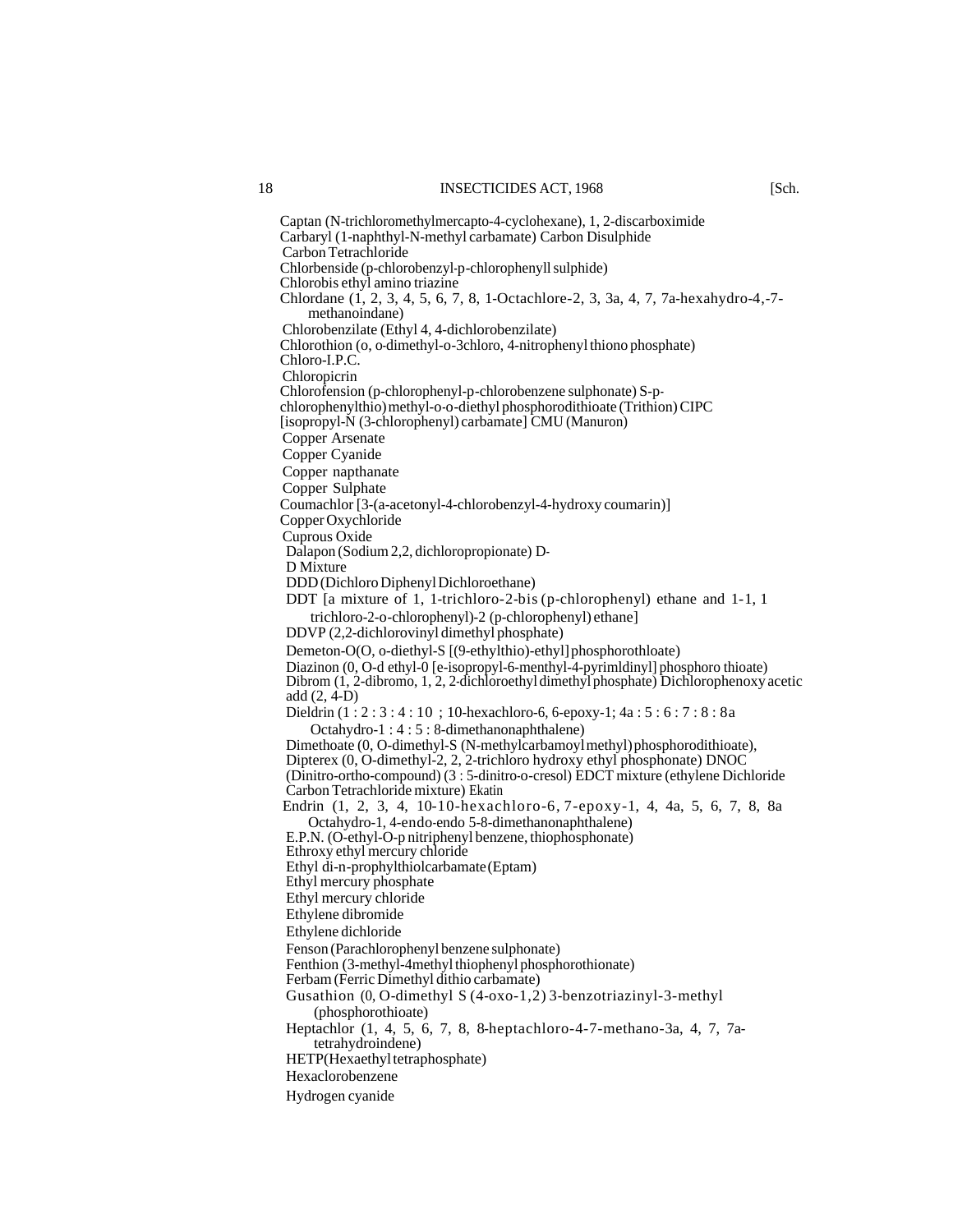#### Sch.) INSECTICIDES ACT, 1968 19

Hydrogen phosphide Lead arsenate 40 Lime Sulphur (Calcium polysulphide, water-free sulphur, calcium thiosulphate mixture) Lindane (gamma, B.H.C.) Malathion S(1, 2-Bis (ethoxycarbonyl ethyl) 0, O-dimethyl-phosphorodithioate) Maleic hydrazide (1, 2-dihydropyroridazine 3,6-dione) Maneb Manganese ethylene bisdithiocarbamate) MCPA-(4-chloro-2 Methyl phenoxy acetic acid) Mercuric chloride Metaldehyde Metasystox Methoxychlor (1, 1, 1-trichloro-2, 2-di-p-methoxyphenylethane) Methoxy ethyl mercury chloride Methyl bromide Methyl demeton (Dimeton-methyl and Dimeton-Methyl) Methyl Mercury Chloride Methyl Parathion (0, O-dimethyl-O-nitrophenolthiophosphate) Metox (Chlorsulphicide) Nabam (Disodium ethylene-1, 1 bisdithiocarbamate) Nicotine sulphate Octa methyl pyrophoramide Para-dichloro benzene Parathion (0, O-diethyl-0-p-nitrophenylthiophosphate) Paris Green (Copper Aceto arsenite) Pentachloronitrobenzene (P.C.N.B.) Pentachlorophenol Phenyl mercury acetate Phenyl mercury chloride Phenyl mercury urea Phosdrine Phthalimidomethyl-O-O-dimethyl phosphorodithioate (Imidan) Piperonyl butoxide (butyl carbityl) (6-propyl piperonyl) either 0 Pival (2-Pivalyl-indiane 1-3-dione), Potassium cyanide n-propyl ethyl-n-butyl thiocarbamate (Tillam) Phyrethrins (insectically active principles of Chrysanthemum cinerariae folium) Rotenone Ryania Sodium fluoroacetate Sodium cyanide Sodium Fluro Silicate Sulphur (wettable or colloidal sulphur) Strechinine Sulphoxide (1, 2-methylene-dioxy-4 (1-octylsulphinyl) propyl benzene) TCA (tichlor acetic acid sodium and ammonium salts) Tedion (tetrachlor diphenyl sulphone) TEPP (tetraethyl Pyrophosphate) Tetrachloro-p-benzoquinone Thanite Thiram [bis(dimethyl Thiocarbamyl) disulphide] Tolyl mercury acetate Trichiorphon Triorthoeresyl phosphate Thallium sulphate Thiometon Taxaphene (chlorinated camphene containing 67-69% chlorine) Trichlorophenoxy acetic acid (2, 4, 5-T) Warfarin (3-a-acetonyl benzyl-4 hydroxy-coumarin)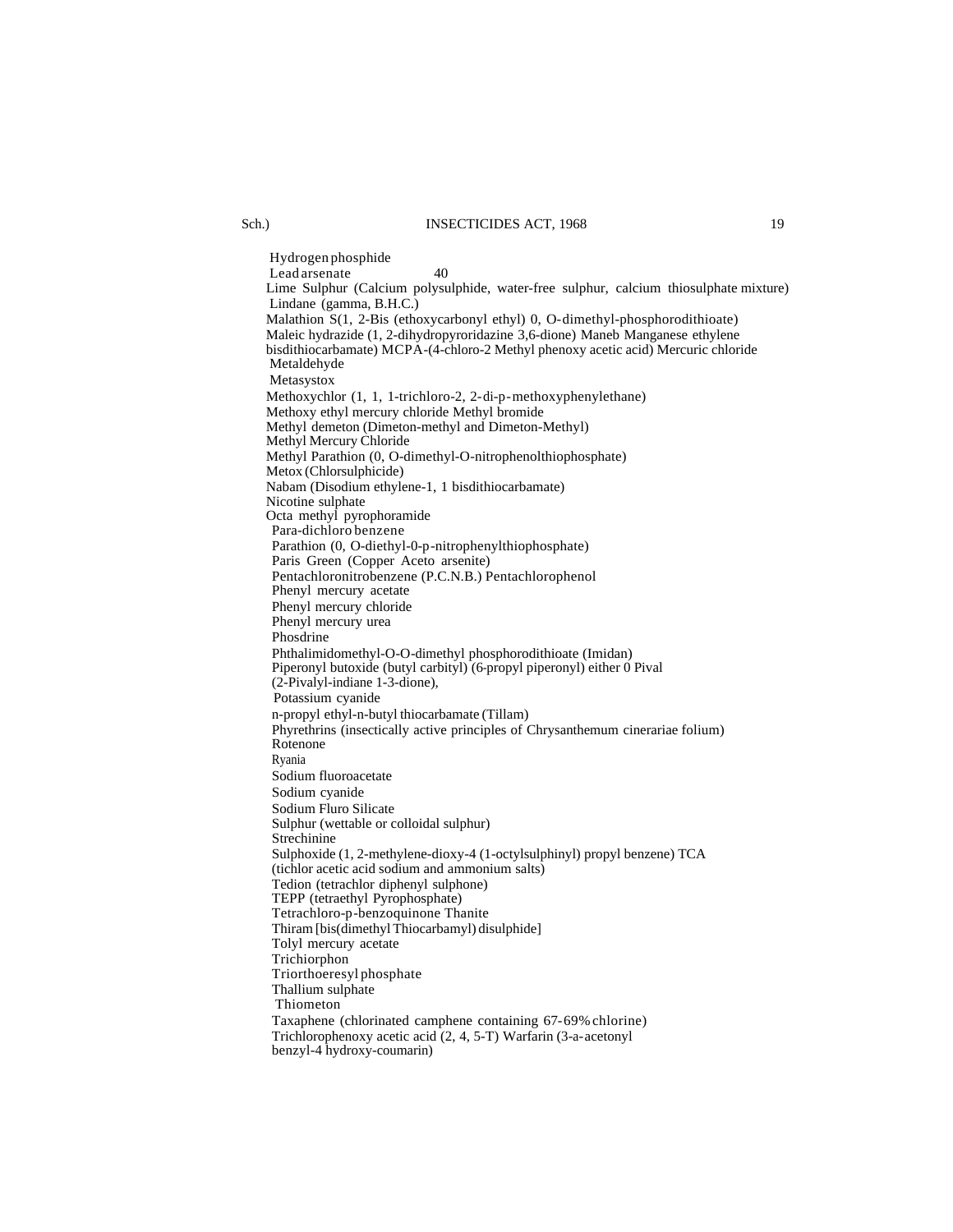| Zinc phosphide                            |                                                            |
|-------------------------------------------|------------------------------------------------------------|
| Zimet                                     |                                                            |
| Zineb (Zinc ethylene bis-dithiocarbamate) |                                                            |
| Ziram (Zinc dimethyl dithiocarbamate)     |                                                            |
| Zulate                                    |                                                            |
| $\int$ [Acrolen]                          | 2 Propenal or Acrylaldehyde<br>                            |
| Actellic (Pirimiphosemethyl)              | 2-diethylamino-6-methylpyimidin-4-y1<br>                   |
|                                           | dimethylphosphorothionate                                  |
|                                           | Diethyl                                                    |
| Afugon                                    | methyl<br>ethoxycarbonyl<br>                               |
| Alachlor                                  | pyrazolopyrimidine-yl-phosphorothionate                    |
|                                           | 2-Chloro-2, 6-diethyle-n-(methoxymethyl)<br>$\cdots$       |
|                                           | acetanilide                                                |
| Aldicarb                                  | 2-methyl-2 (methylthio) propional-dehyde<br>$\cdots$       |
|                                           | o-(methylcarbamoyl) oxime                                  |
| Amidithion                                | S-(N-2-methoxyethyl-Carlomoyl-methyl)<br>                  |
|                                           | dimethyl phosphorothiolothionate                           |
| Amitrole                                  | 3-Amino-1, 2, 4-triazole<br>                               |
| Ammonium Sulphamate                       | Ammonium Sulphamate<br>.                                   |
| Asulam                                    | Methyl-N (4-a minobenzenesulphonyl)                        |
|                                           | <br>carbamate                                              |
|                                           |                                                            |
| Atrazine                                  | 2-Chloro-4-ethylamino-6-isopropylamino-1,<br>$\ddotsc$     |
|                                           | 3, 5-triazine                                              |
| Aureofungin                               |                                                            |
| Azinyhos-ethyl                            | $S-(3, 4-dihydro-4oxobenzo-(d)-(1,2,3))$<br>               |
|                                           | triazine-3-ylmethyl) diethyl phosphorothio-                |
|                                           | lothionate                                                 |
| Barban                                    | 4-chloro-2-ynyl-3-chloriphenyl carbamate                   |
|                                           |                                                            |
| Barium Polysulphide                       | Barium Polysulphide<br>٠.,                                 |
| Bassa                                     | O-Secondary-butylphenylmethyl carbamate<br>.               |
| BCPE (Chlorphenithel)                     | 1, 1-bis-(4-Chlorophenyl)-ethanol<br>                      |
| Benomyl                                   | Methyl-N-benzimidazol-2-yl-N<br>(buty<br>                  |
|                                           | learbemoyal carbamate)                                     |
| Bensulide                                 | S(O, O-Di-isopropyl phosphorodithionate)<br>$\cdots$       |
|                                           | cester with N-(2-mercaptoethyl) benzene                    |
|                                           | sulphenamide                                               |
|                                           |                                                            |
| Binapacryl                                | 2-(1-methyl-n-propyl)-4, 6-dinitrophenyl-2                 |
|                                           | methylcrofonate                                            |
| Bromacil                                  | 5-bromo-6-methyl-3-(1-methylpropyl) uracil<br>$\ddotsc$    |
| Brompyrazen                               | 5-amino-4-bromo-2-phenylpyridazin-3 one.<br>.              |
|                                           |                                                            |
|                                           | .                                                          |
| Bromoxynil                                | 3, 5-dibromo-4-hydroxybenzonitrile                         |
| <b>Brozone</b>                            | Methyl bromide and chloropicrin in<br>                     |
|                                           | petroleum solvent                                          |
| <b>Buturon</b>                            | $\cdots$                                                   |
|                                           | prop-2-ynyl) urea                                          |
| <b>Butylate</b>                           | S-ethyl-N, N-disobutglthiocarbamate<br>                    |
| Bux                                       | Mixture of m-(1-methyl butyl) phenylmethyl                 |
|                                           |                                                            |
|                                           | carbamate and m-(1-ethyl propyl phynyl                     |
|                                           | methyl carbamate                                           |
|                                           | (Cadmium chloride, Cadmium sulphate,<br>                   |
| Cadmium based compounds                   | Cadmium succinate)                                         |
| Captafel                                  | N-O(1, 1, 2, 2-tetrachloretheylthio)<br>.                  |
|                                           | eyelohex-4-ene-1, 2-diocarboxymide                         |
| Carbefuran                                | 2, 3-dihydro-2, 2-dimethyl-7-benzofuranyl                  |
|                                           | 3-(4-chlorophenyl)-1-methyl-1 (1-methyl<br>methylcarbamate |
| Carbophenothion                           | S-[(p-Chlorophenylthio)]-methyl-o, o-diethyl<br>           |

<sup>1.</sup> Ins. by G.S.R. 9 (E), published in the gazette of India, Extraordinary, Pt, II, Sec. 3(i),dated  $9<sup>th</sup>$  January 1975.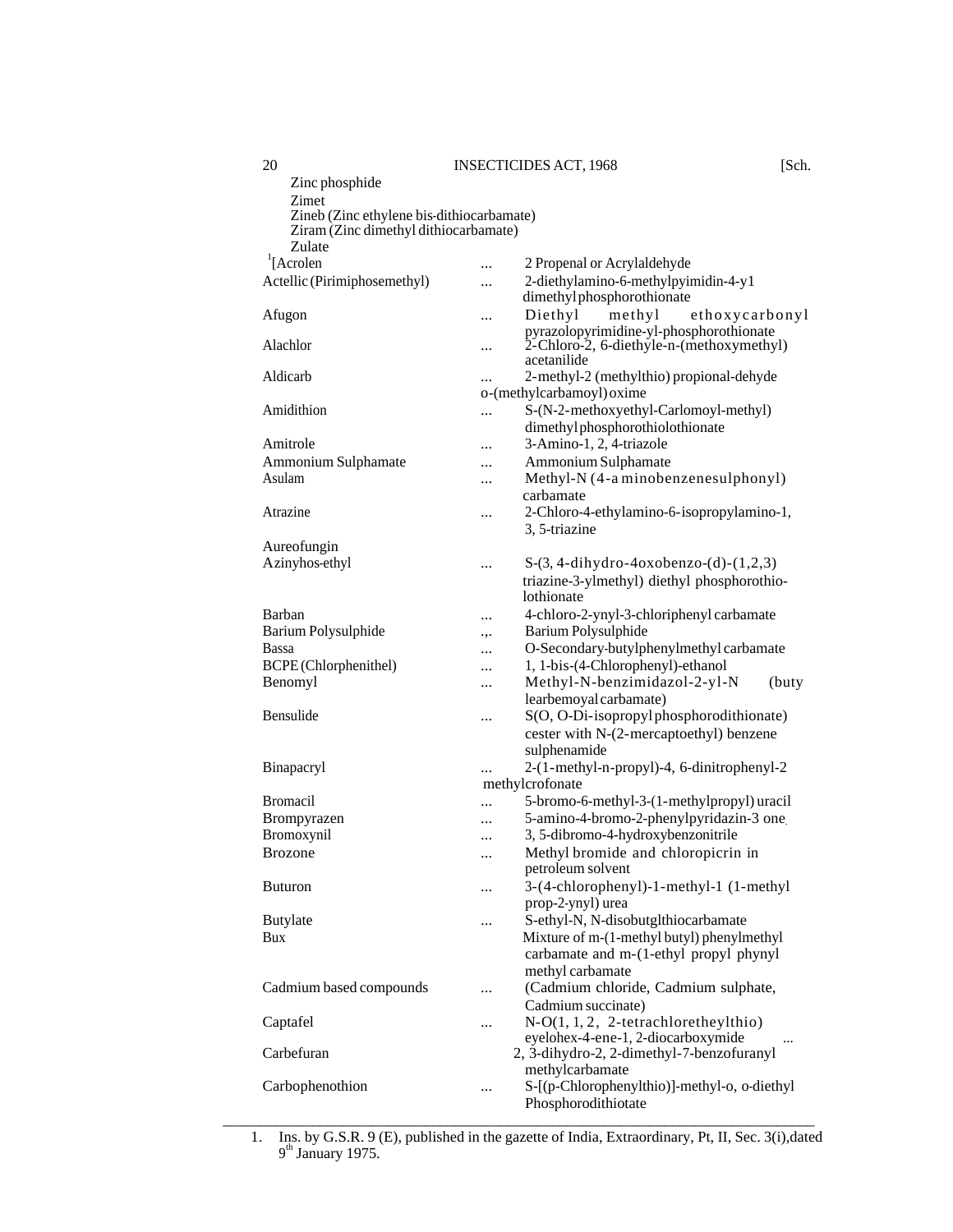| Sch.]                 | <b>INSECTICIDES ACT, 1968</b>                                         |  |
|-----------------------|-----------------------------------------------------------------------|--|
| Carboxin (DCMO)       | 5, 6-Dihydro-2-methyl-1, 4-oxathiin-3-car<br><br>boxanilide           |  |
| Chinomethionate       | $6$ -methyl-2-oxo-1, 3-dithio $(4, 5-b)$<br>$\cdots$                  |  |
| Chloramben            | quinoxaline<br>3-amine-2, 4-dichlorobenzonic acid                     |  |
| Chlorbufam (BIPC)     | <br>1-methyl-2-propynyl-propynyl-m                                    |  |
|                       | $\ddotsc$<br>chlorocarbanilate                                        |  |
|                       | 2-chloro-1 (2, 4-dichlorophenyl)-Vinyl                                |  |
| Chlorfenyinphos       | $\cdots$                                                              |  |
|                       | diethylphosphate                                                      |  |
| Chloromequat Chloride | (2-chloroethyl) trimethylammonium chloride                            |  |
| Chloroneb,            | 1, 4-dichloro-2, 5-dimethexybenzine<br>                               |  |
| Chloropropane         | Chloropropane<br>$\cdots$                                             |  |
| Chloroxur-n           | N'-4-(-4 Chlorophenoxy) phenyl-N N<br>                                |  |
|                       | dimethyl-ureat                                                        |  |
| Citicide              | Chlorinated turpene<br>$\cdots$                                       |  |
| Citowett              | Alkylarylpolyglykelether<br>                                          |  |
| Clonitralid           | dichloro-4-'nitro-salicylic-anilide<br>5,<br>$\cdots$                 |  |
|                       | ethanolamine                                                          |  |
| Copper Hydroxide      | Copper Hydroxide                                                      |  |
| Coumafuryl            | 3-(a-Acetonylfurfuryl)-4-hydrocyceumarin                              |  |
| Coumaphos             | 3-Chloro-4-methyl-7-coumarinyl diethyl                                |  |
|                       | phosphorothionate                                                     |  |
| Coumatetralyl         | 4-hydroxy-3(1, 2, 3, 4-tetraphydrol-na<br>$\cdots$                    |  |
|                       | phthyl) coumarin                                                      |  |
| Coyden                | 3, 5-dichloro, 6-dimethyl-4-pyridinol<br>$\dddotsc$                   |  |
| <b>CPAS</b>           | 4-Chlorophenyl, 2, 4, 5-trichlorophyny<br>$\dddotsc$                  |  |
|                       | lazosulphide                                                          |  |
| Cyclomoph             | N-Cyclodecyl-2, 6-dimethyl-morpho<br>$\cdots$                         |  |
|                       | linacetate                                                            |  |
| Cyclurin (OMU)        | N'-Cycle-octyl-N-dimethyl-urea<br>$\ddotsc$                           |  |
| Cytrolane             | 2-(diethoxy phosphraylimino) 4-methyl-1, 3<br>$\cdots$                |  |
|                       | dithiolane                                                            |  |
| Decarbofuran          | 2, 3-dihydro-2-methulobenzofuren-7-yl                                 |  |
|                       | methyl carbamate                                                      |  |
| Decazolin             | 1-(alpha, alpha-dimethyl-beta-acetox<br>$\dddotsc$                    |  |
|                       | propionyl-3-isopropyl-2, 4-dioxodeoa                                  |  |
|                       | hydroquinzaoline                                                      |  |
| DEET                  | N, N-diethyl-m-toluamide                                              |  |
| Dibromochloropropane  | 1, 2-dibromo-3-chloropropane                                          |  |
| Dicamba               |                                                                       |  |
| Dichlorbenil          | 3, 6-dichloro-2-methyoxybenzoic acid<br><br>2, 6-diclorobanza nitrite |  |
| Dichlofenthion        | .<br>0-(2, 4dichlorophenyl) 0, O-diethyl                              |  |
|                       | $\ddotsc$                                                             |  |
| Dichione              | phosphorothioate                                                      |  |
|                       | 2, 3-dichloro-1, 4-naphthoquinanone<br>                               |  |
| Dicoloropropane       | 1, 3-dichloropropane                                                  |  |
| Dicloran              | 2, 6-dichloro-4-nitroaniline<br>                                      |  |
| Dicofol               | 2, 2, 2-trichloro-1, 1-di-(4chlorophenyl)<br>                         |  |
|                       | ethanol                                                               |  |
| Dicrotophos           | Dimethyl phosphate ester with (E)-3<br>                               |  |
|                       | Hydroxy-N, N-dimethyl-cis-crotonamide                                 |  |
|                       | dimethyl phosphate                                                    |  |
| $2, 4$ -DB            | 4-(2, 4-Dichiorophenoxy) butyric acid<br>.                            |  |
| Difenphos (Abate)     | 0, 0, 0', 0'-Tetrpmethyl 0, 0'-thiodi-p<br>$\cdots$                   |  |
|                       | phenylene phosphorothioate                                            |  |
| Dikar                 | A blend of Ditghane M-45 and Tech.<br>                                |  |
|                       | Karathane                                                             |  |
| Dimas (Afar)          | N-dimethylamino succinic acid<br>                                     |  |
| Dinocap               | Mixture of 4 and 5 parts of 2, 4-dinitro-6                            |  |
|                       | octophyany crotonates to 2 parts of the                               |  |
|                       |                                                                       |  |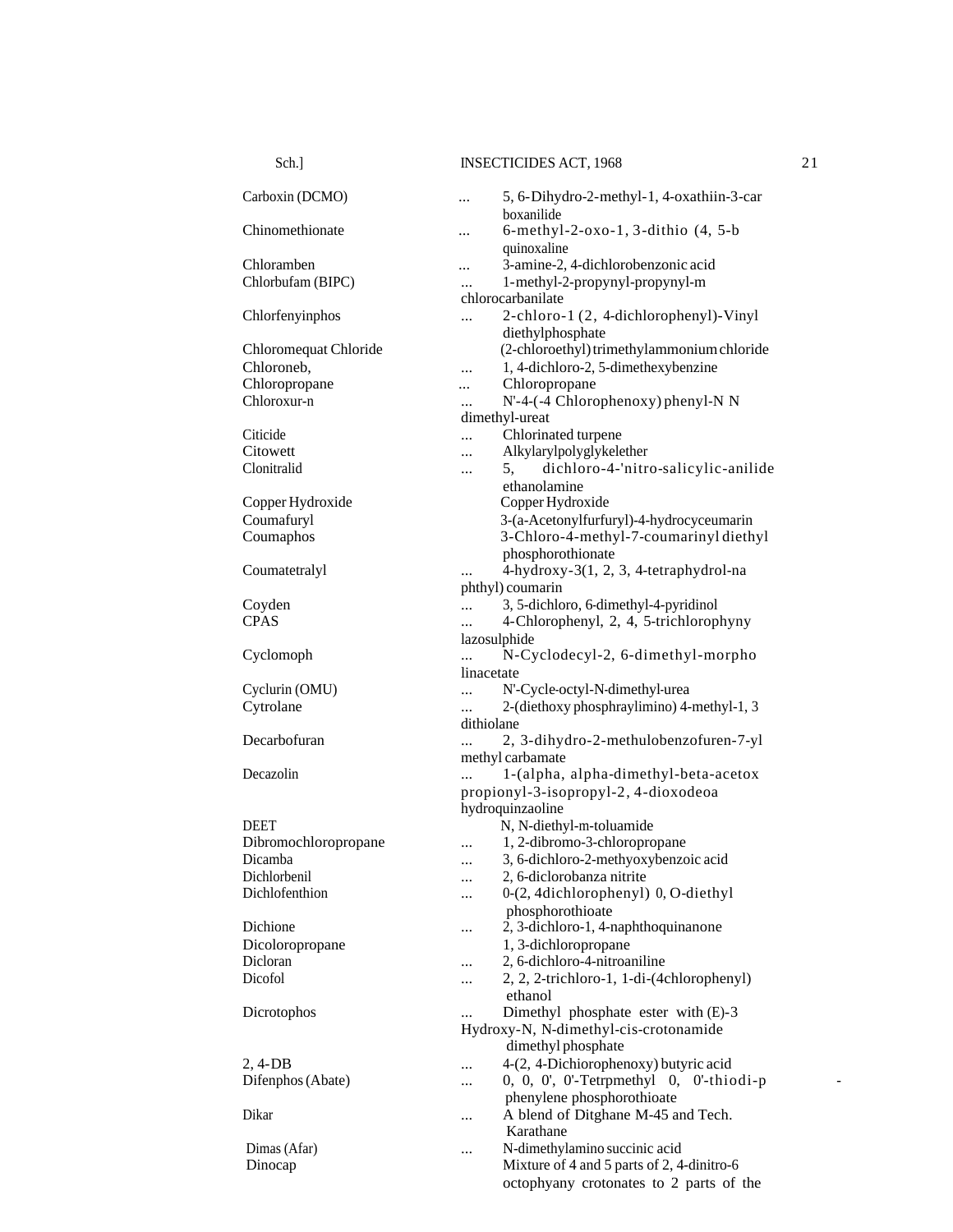|                                  |                       | isomer of 2, 6. dinitro-4-octyl phenyl                                  |
|----------------------------------|-----------------------|-------------------------------------------------------------------------|
|                                  |                       | $crotonates -$                                                          |
| Dinoseb                          |                       | 4-dinitro-6-S-butylphenol                                               |
| Dinoseb acetate                  |                       | 2, 4-dinitro-6-5-butyl phenol acetate                                   |
| Dioxathion                       |                       | S-S-1, 4-dioxane-2, 3-ylidene (bis, (o, o                               |
|                                  |                       | diethyl) phos phosphorothiolo-thionate                                  |
| Diphacinene                      |                       | 2-diphenylacetyl 1, 3 indanediene                                       |
| Diphenamid $_{-}$                |                       | N N-dimethyl-2, 2-diphenylacetamide                                     |
| Disulfoton                       | ۰.۰                   | diethyl<br>s-(2-ethylthio)<br>ethyl)                                    |
|                                  |                       | phosphorothiolothionate                                                 |
| Diuron                           |                       | N'-3, 4-dicholorophenyl) NN-dimethyl urea                               |
| <b>DMPA</b>                      |                       |                                                                         |
|                                  |                       | O-(2, 4-dicholorphenyl) 0' methyl N<br>isopropyl)-phosphoroamidithicate |
|                                  |                       |                                                                         |
| Dodine                           | ⊷.                    | Didecylguanidine-monoacetate                                            |
| Dodomorph                        |                       | 4-Cyclododeeyl-2, 6-dimethyl-morpholine                                 |
| Drat (Chlorophacinone)           | $\bullet\bullet$      | 2-(a-Chlorphenyl-a-pheylacetyl) indane-1, 3                             |
|                                  | dione                 |                                                                         |
| <b>DSMA</b>                      |                       | $0, 0$ -diethyl O- $(3, 5, 6$ -trichloro-2 pyridyl)                     |
|                                  |                       | phosphorothioate                                                        |
| Dusting Sulphur                  |                       |                                                                         |
| Ediphenphos                      |                       | O-ethyl-s, s-diphenyl-dithiophosphate                                   |
| Endosulfan                       |                       | 6, 7, 8, 9, 10, 10-hexachloro_1, 5, 5a, 6, 9,                           |
|                                  |                       | 6a hexahydro-6, 9-methano-2, 43-benzo                                   |
|                                  |                       | (e)-dioxatheiepin-3-oxide                                               |
| Endothall                        |                       | 7-oxabicylo $(2, 2, 1)$ ; heptane-2, 3                                  |
|                                  |                       | dicarboxylate                                                           |
| <b>EPTC</b>                      |                       | S-ethyl-dipropylthiocarbamate                                           |
| Erbon                            | ۰.                    | $2-(2, 4, 5-trichlorophenoxy)$ methyl 2, 2                              |
|                                  |                       | dicholoropionate                                                        |
|                                  |                       |                                                                         |
| Ethion                           |                       | Tetraethyl<br>SS'<br>methylene<br>his                                   |
|                                  |                       | phosphorothioate                                                        |
| Ethrel                           |                       | 2-chloroethane phosphonic acid                                          |
| Fenac                            | $\bullet$ : $\bullet$ | Sodium 2, 3, 6-tricholorophenylacetate                                  |
| Fenazeflor                       |                       | Phenyl 5, 6-dichloro-2-triflouromethyl benzi                            |
|                                  |                       | midazole-1-carboxylate                                                  |
| Fenitrothion                     |                       | dimethyl<br>3-methyl-4-nitrophenyl                                      |
|                                  |                       | phosphorothioate                                                        |
| Fensulfothion                    | $\cdot$               | diethyl 4-(methyl sulphinyl) phenyl                                     |
|                                  |                       | phosphorothionate                                                       |
| Fentinacetate                    |                       | triphenyltin acetate                                                    |
| Fentin chloride                  |                       | triphenyltin chloride                                                   |
| Fentin hydroxide                 | ۰.                    | triphenyltin hydroxide                                                  |
| Folex                            | ۰.۰                   | SSS Tributyl phosphorotrithioate                                        |
| Formethion                       | ٠.                    | S-(N-formethylcarbamoyl methyl) 00                                      |
|                                  |                       | dimethyl phosphorodithioate                                             |
| Fonofos (Dyfonate)               | ∙                     | O-ethol-s-phenyl ethyl phosphorodithioate                               |
| Fujithion                        |                       | O-Dimethyl-s-Parachlorophenyl<br>0,                                     |
|                                  |                       | phosphorothis                                                           |
| Gibberellins ••.                 |                       | Gibberellic acid                                                        |
| Herban                           |                       | 3-(5, 3-a, 4, 5, 6, 7, 8, 8-a-hexahydro-4, 7                            |
|                                  |                       | methanoindanyl)-1, 1-dimethul urea                                      |
| Indole Acetic and Butyric Acids. |                       | Indole Acetic Acid, Indole Butric acid                                  |
| Iozynil (Pantrol)                |                       | 3, 5-di-iodo-4-hydroxy benzethitrile                                    |
| Isobenzan                        | $\cdot$ .             | 1, 3, 4, 5, 6, 7, 7, 7-Octachloro 1, 3, 3a, 4,                          |
|                                  |                       | 7' 7a-hexahydro-4, - 7, methanois                                       |
|                                  |                       | olbenzofuran                                                            |
| Isononuron                       | ۰.۰                   | N' (hexahydro-4, 7,-methanoindan-lyl-) NN                               |
|                                  |                       |                                                                         |
|                                  |                       |                                                                         |
| Kitazin                          |                       | dimethyl urea<br>0-0-Di-Isopropyl-s-Benzyle thiophosphate               |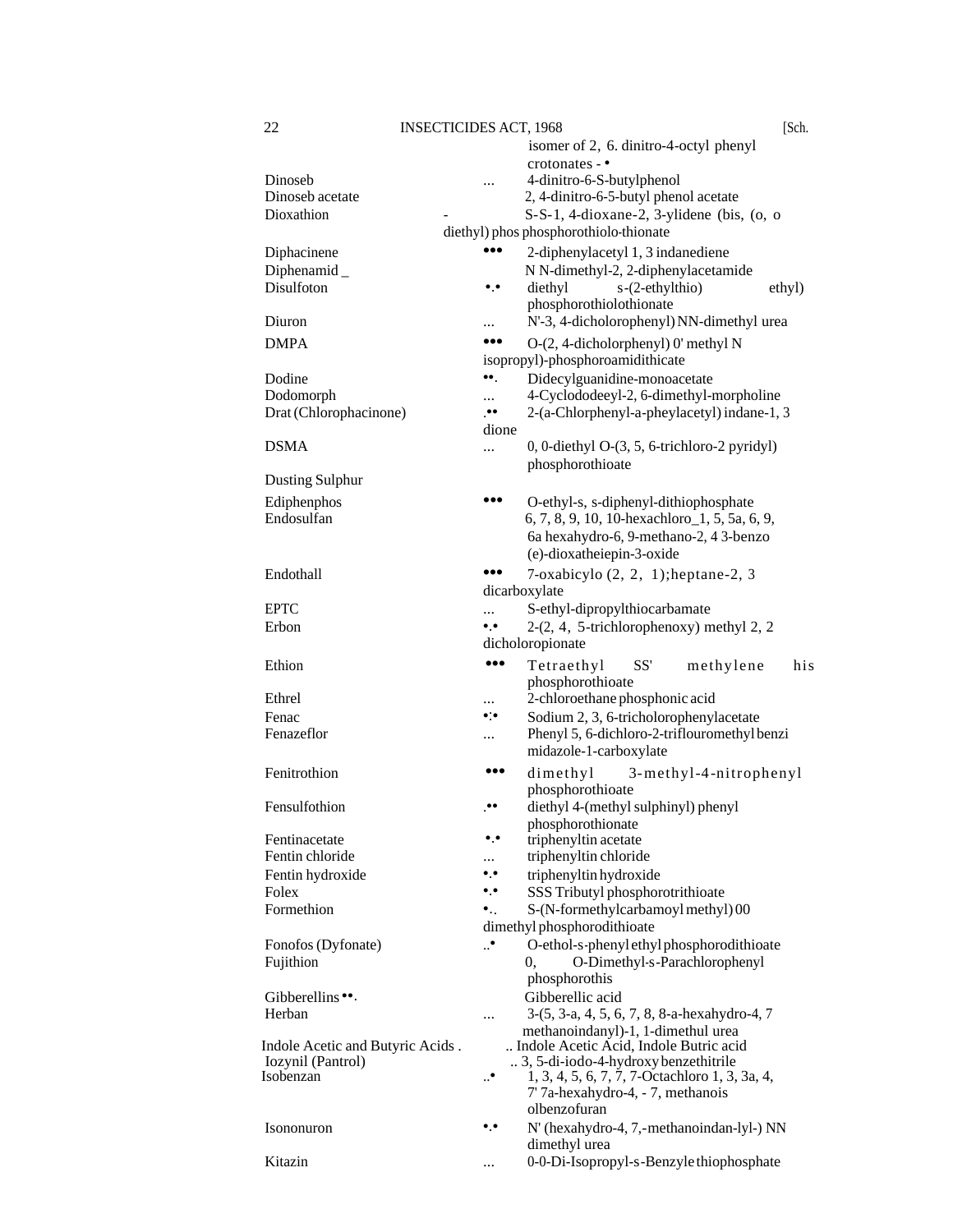| Lenacil<br>Linuron           | 3-cyclothexyl-5, 6-trimethylenuracil<br>N-(3, 4-dichlorophenyl)-N-methoxy-N-methyl<br>   |
|------------------------------|------------------------------------------------------------------------------------------|
|                              | urea                                                                                     |
| Lucel<br>Machete (Butachlor) | 5, 6, 7, 8 tetrachloroquinoxaline<br>(2-chloro-2', 6',-diethyl-N-(Butoxmethyl)           |
|                              | <br>acetanilide)                                                                         |
| M.C.P.B.                     | 4 (4-Chloro-2-methylphenoxy) butyric acid<br>                                            |
| Menazon                      | S-(4-6-diamino-1, 3, 5-triazin-2-yl methyl)<br>$\cdots$                                  |
|                              | dimethyl-phosphorothiolotionate                                                          |
| Methamidophos                | O-S-dimethyleaster amide of thiophosphoric<br><br>acid                                   |
| Metam Sodium                 | N-methyldithiocarbamic acid                                                              |
| Methomyl                     | S-methyl N-(methylolcarbamyl) oxy)<br>                                                   |
|                              | thioacetimidate                                                                          |
| Methylmetiram                | Ammonium complex with Zn-(N' N 1, 2<br>                                                  |
|                              | prophylenebis-(dithiocarbamate and N', N'                                                |
|                              | Poly-1, 2-propylene-bis (Thiocarbamoyl)-disulphide                                       |
| Metiram                      | Ammonium complex with Zn-(N', N-1' 2                                                     |
|                              | Ethylenebis, (dithiocarbamate) and N'-N'-Poly                                            |
|                              | 1, 2-propylene-bi (Thiocarbamoyl)-di<br>sulphide<br>$N'$ (3-chloro-4-methoxyphenyl)-N, N |
| Metoxuron                    | $\ddotsc$<br>demethyl urea                                                               |
| Mevinphos                    | 2-methoxy carbonyl-1-methyl vinl dimethyl<br>                                            |
|                              | phosphate                                                                                |
| <b>MIPCIN</b>                | 2-incorpylphenyl-N-methyl carbamate<br>                                                  |
| Menap                        | O-ethyl S, S-dipropyl phosphord thioate<br>                                              |
| Molinate                     | S-ethyl-N-hexaphydro-I Hazepinuthiol<br>$\ddotsc$                                        |
|                              | carbamate                                                                                |
| Monocrotophos                | 3-hydroxy-N-methyl-crotonamide dimethyl<br>                                              |
|                              | phosphate                                                                                |
| Monolinuron                  | N-(4-chlorophenyl N-Methoxy-N-methyl urea<br>                                            |
| <b>MSMA</b>                  | Monosodium methaearsonate<br>                                                            |
| Neled                        | 1, 2, dibromo-2, 2-dichloroethyl dimethyl<br>phosphate                                   |
| Naphythylacetic acid         | Naphthylacetic acid and its derivations<br>$\cdots$                                      |
| Naburon                      | 1-Butyl-3-(3, 4-dichlorophenyl)-1-methyl                                                 |
|                              | urea                                                                                     |
| Nemafos Thinozim             | 0, O-diethyl C-2 pyrazinyl phosphorothioate                                              |
| Neopynamin                   | 3, 4, 5, 6-tetrahydro-phthalimidomethyl<br>                                              |
|                              | chrysauthamate                                                                           |
| Nickel Chloride              | Nickel Chloride                                                                          |
| Nitrofen                     | 2, 4-dichlorophenyl 4- nitrophenyl ether                                                 |
| Omethotae                    | dimethyl 8-(n-methyl-carbamoyle methyl)<br>                                              |
|                              | phosphorothioate                                                                         |
| Orthane                      | 0, S-Dimethyl N-acetyl phospho                                                           |
|                              | ramidothioate<br>(5-bromo-1, 6-dihydro-6-oxo-l-phenyl-4                                  |
| Oxapyrazon                   | pyridazinyl Oxamicacid-compound with 2                                                   |
|                              | dimethyl aminoethanol $(1 \& 1)$                                                         |
| Oxycarboxin (DCMCD)          | 5, 6, dihydro-2-methyl-1, 4-oxathin-3                                                    |
|                              | carboxanilide 4, 4-dioxide                                                               |
| Paraquat                     | 1, 1-pimethyal-4, 4-bipyridyliumion<br>                                                  |
| Pebulate                     | 1, Propyl-butyl-ethlocarbamate                                                           |
| Phenthoate                   | S-aethoxycarbonylbanzyl;0, 0-dimethyl<br><br>phosphore rodithioate                       |
| Phorate                      | diethyl S-(ethylthizmethyl) phospho<br>                                                  |
|                              | thiolithicate.                                                                           |
|                              |                                                                                          |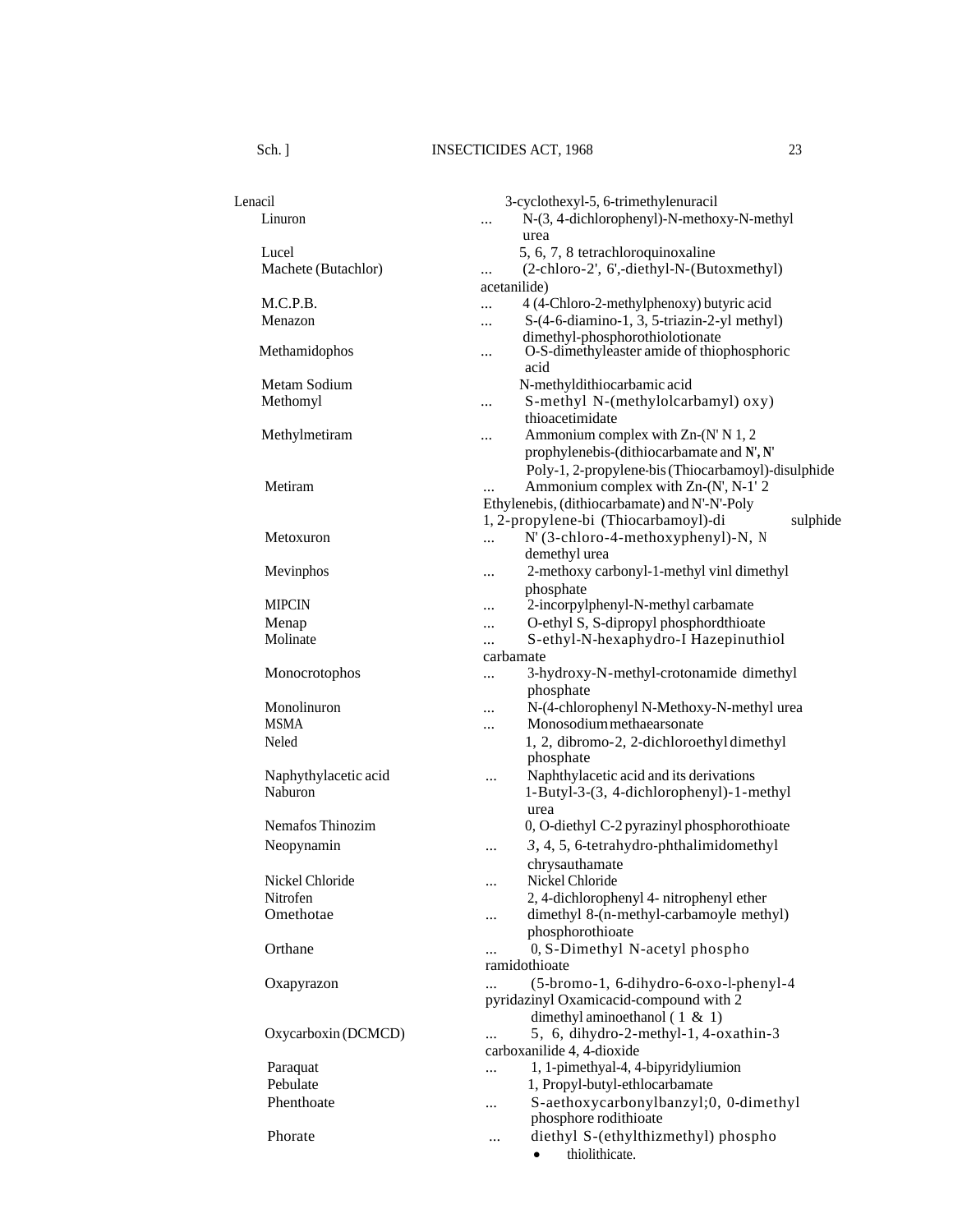|--|

| Phosalone                   |           | S (6-echtoro-2-oxabenzoxolin-3y1) methyl-0,                                                    |
|-----------------------------|-----------|------------------------------------------------------------------------------------------------|
| Phosphamidon                |           | 0-dietyl-phosphorothioate<br>2-chloro-2-diethylcar bamoyl-I-methyl vinyl<br>dimethyl Phosphate |
| Phosphorus paste            |           | Phosphorus paste                                                                               |
| Phosmet (Imidan)            | <br>      | 0, 0-dimethyl-S-phtballimide-methyphos<br>phorodithioate                                       |
| Phosvel (Leptophos)         |           | Pheynlglyoxylonitrite oxime 0-0 diethyl<br>phosphorothioate                                    |
| Picloram                    |           | 4-amino-3, 5, 6, tricholoroplocolinic acid                                                     |
| Plictran                    |           | Tricyclohexyl tinhydroxide derivatives                                                         |
| Pronamide (Kerb)            |           | 3, 5-dichloro-N (1,-dimethyl-2 propynyl)<br>benexamide                                         |
| Propanil                    |           | 3, 4,-(hchloropropionanilide                                                                   |
| Propargite (Omite)          |           | Prop-2-ynyl phenoxy)-eycohexyl sulphite                                                        |
| Propineb                    |           | O-Isoproposyphenylmethyl carbamate                                                             |
| Prynachlor                  |           | $0-N$ -butyn- $(1)$ y ; Choloroacetanilide                                                     |
| Pyrac, arbolid              |           | $2$ -methyl-5,<br>6-dihydro-4-H-pyran-3                                                        |
|                             |           | carboxylic anilde                                                                              |
| Pyrazan (PCA)               |           | 5-amino-4-chloro-2-phenyl-3-pyridazone                                                         |
| Quinalphos                  |           |                                                                                                |
|                             |           | O-diethyl<br>quinoxalin-2-yl<br>-O,                                                            |
|                             |           | phosphorothioate                                                                               |
| Rabicide                    |           | 4, 5, 6, 7,-tetrachlorophalide                                                                 |
| Ro-Neet                     | $\cdots$  | S-ethyl N-ethyl-N-cyclothexyl-thiocarbamate                                                    |
| Ronnel                      |           | 0, O-Dimethyl (0-2, 4, 5-trichlorophenyl),                                                     |
|                             |           | phosphorothioate                                                                               |
| 4-421                       |           | Octachlorodipropylether                                                                        |
| <b>Sclex</b>                | ,         | 3, (3, 5-dichlorophenyl) - 5, 5-deimethyl                                                      |
|                             |           | oxazo-lidinedione 2, 4                                                                         |
| Simazine                    |           | 2-Chloro-4, 6-bis (ethylamin) s-trazine                                                        |
| Sindone A                   | $\ddotsc$ | 1, 1, 4-dimethyl-4, 6-di-isopropyl-indanyl<br>ethyl ketone                                     |
| Sindone B                   |           | 1, 1, 4-trimethyl 4, 6-di-isopropyl-5-indanyl<br>ethyl ketone                                  |
| Sirmate                     |           | 3, 4-and 2, 3-Dicholobenzyl N-methyl                                                           |
|                             |           | carbamate                                                                                      |
|                             |           | methyl 3, 4 dichlorocarbanilate                                                                |
| Swep                        |           |                                                                                                |
| Tar Acid                    |           | Complex phenolic compounds or tar, oil or<br>creosotes                                         |
| Travron G                   |           | 2, 2, 2-tricholorethyl stryrene                                                                |
| Tecnazene                   | .         | 1, 2, 4, 5-tetrachloro-3-nitrobenzenes                                                         |
| Terbacil                    |           | 3-t-butyl-5 chloro-methyluracil                                                                |
| Tetrachlorvinphos (Gardona) | $\ddotsc$ | 2-chloro-1-(2-, 4, 4-trichlorophenyl) vinyl<br>dimethyl phosphate                              |
| Tetram                      | $\ddotsc$ | O,O-Diethyl S-2-diethylamino ethyl<br>phosphorothioate hydrogen oxalate                        |
| $2, 4, 5-TB$                |           | 4-(2, 4, 5-trichlorocophenoxy)-butyric acid                                                    |
| Thiadiazinthion (Terracur)  |           | 5-Carboxymathyl-methyl-2 H-1, 3, 5 thiadla                                                     |
|                             |           | zin 2 thione                                                                                   |
| Thiophanate-M               |           | 1, 2-di-(3-mathoxy-carbonyl-2 thiouried)<br>benzene                                            |
| Tranid                      |           | exo-3-chloro-endo-6-cyano-2 norbornan 0                                                        |
|                             |           | Ene-I-Methyl-carbamoyl) oxime                                                                  |
| Triallate                   |           | S-2, 2, 3-Trichloroallyldis-lopropylthic<br>carbamate                                          |
| Tridemorph                  | $\cdots$  | 2, 6-dimethyl-4-tridecyl morpholone                                                            |
| Tunic                       |           | 2, (3, S-dichlorophenyl)-4-Methyl Im 2, 4<br>                                                  |
|                             |           | oxadiazo-linine-3, 5, dione                                                                    |
| Udonkor                     |           | N-(beta-cyanothyl) monochloroacetamide                                                         |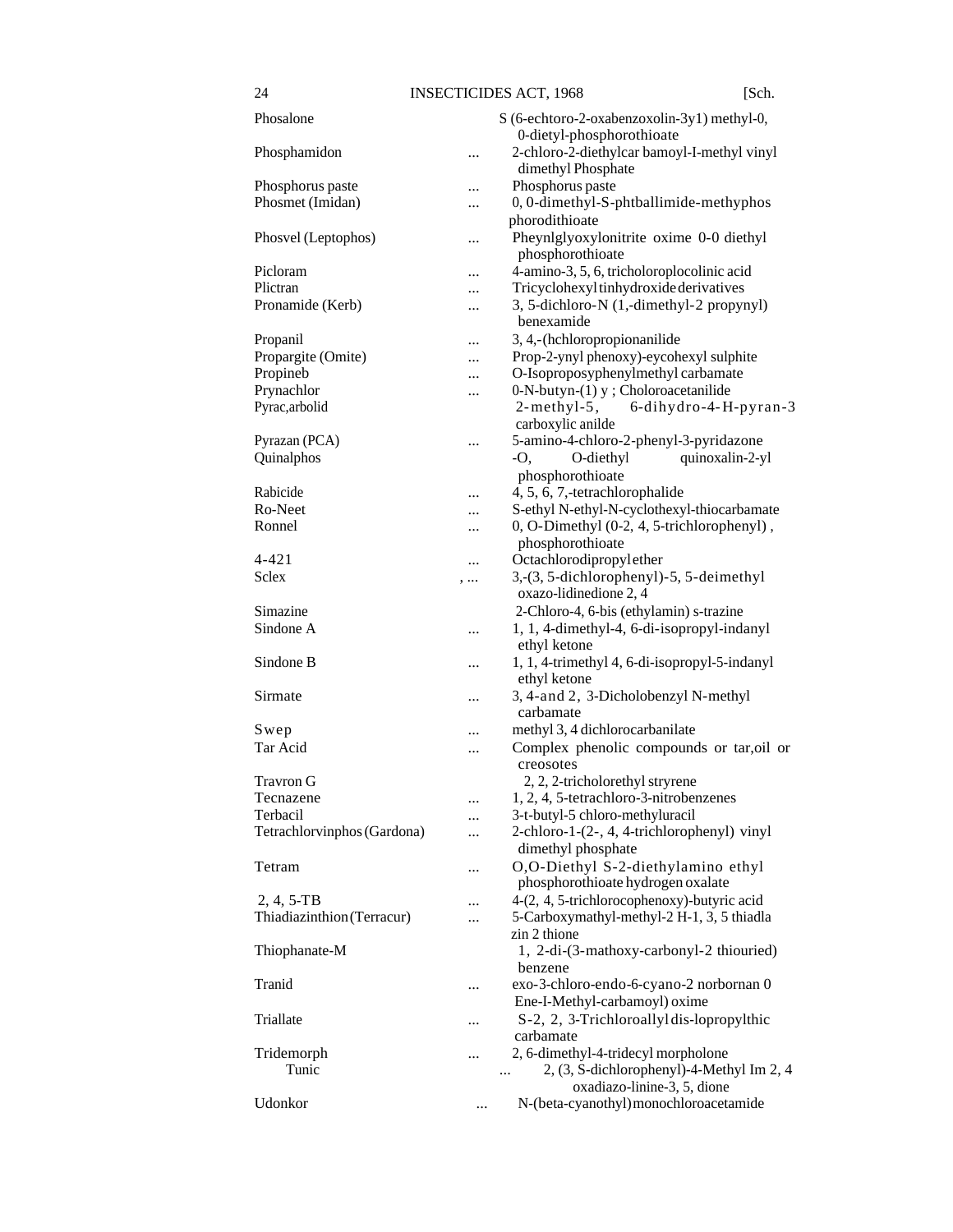| Vamidothion                       | , O-dimethyl-s-2-1, methyl-8-carbamoyl<br>ethylthio ethyl) phosphorothioate |
|-----------------------------------|-----------------------------------------------------------------------------|
| Vegetta<br>$\cdots$               | Ethylene thiuram monosulphide                                               |
| Vomzlate                          | S-propyl NN-diprophylthiolcarbamate                                         |
| Zectran<br>                       | 4-dimethylamino-3, 5-xylel-N-methylcar                                      |
|                                   | bamate                                                                      |
| Basagram                          | 3-Isopropyl-IH-2, 3-benxathiadixin 4-3H)                                    |
|                                   | one, 2-2-dioxide                                                            |
| Basalin                           |                                                                             |
| $\cdots$                          | N-2-chioressthyl) N-propyl-trifhcoro 2, 6,                                  |
|                                   | dinitro-p-toultdine                                                         |
| <b>Bavistin</b><br>$\cdots$       | 2-methoxy-carbamoyl)-benzimidazole                                          |
| Campogram M                       | 2, 5-dimethyl furan 3-carbanic acid anilide                                 |
|                                   | and 320 gals og (Zinc)                                                      |
| Trifluralin<br>                   | 2, 6-dinitro-NN-dipropyl-4-triflouromethyl                                  |
|                                   | aniline                                                                     |
| Fluineturon<br>                   | N-(3-trifluro-methylphenyl)-N'N'-dimethyl                                   |
|                                   | urea                                                                        |
| Metabromuron                      | N-(P-bromophenyl)-N'-methyl-N-methexy                                       |
|                                   | urea                                                                        |
| Mancozeb                          | Zinc-Manganese ethylene-bis-dithiocarba                                     |
| $\cdots$                          |                                                                             |
|                                   | mate]                                                                       |
| <sup>1</sup> [Methabenzthiazuron] | 1, 3-Dimethyl-3 (2, benzothiozoiyl)-urea]                                   |
| $2$ [Streptomycin                 | $\cdots$                                                                    |
| Tetracyclines                     |                                                                             |
| Terbuteryne                       | 2-tert, butylamino 4-ethylamino-6-methylio,<br>                             |
|                                   | S-triazine)                                                                 |
| Glysophosate                      | [N-1(Phosphonomethyl) glycine] present as                                   |
|                                   | isoprophylamine salt]                                                       |
| Bacilus thuringienisis            |                                                                             |
| $\sqrt[3]{B}$ enthiocarb          | N-diethylthiol<br>$S-(4-chlorobe.nzyl) - N,$                                |
|                                   | carbamate                                                                   |
| Cypermethrin                      | x-cyano-3-phenoxybenzyl-2, 2-dimethyl-3                                     |
|                                   | <br>(2-dichlorovinyl)                                                       |
|                                   |                                                                             |
|                                   | cyclopropane carboxylate                                                    |
|                                   | (S)-x-cyano-m-phenoxybenzyl (IR-3R)-3- (2,                                  |
|                                   | 2-dibromovinyl) _ dimethyl cyclopropane                                     |
|                                   | carboxylate                                                                 |
| Decamethrin<br>Fenvalerate        | x-cyano-m-phynoxybenzyl-x-isopropyl<br>                                     |
|                                   | pchlorophynel-acetate                                                       |
| Permethrin                        | 3-phenoxy benzyl (cis-trans-3-(2, 2)                                        |
|                                   | dischlorvinyl) 2, 2,                                                        |
|                                   | dimethyl-cyclopropane carboxylate.                                          |
| Tetrachloroisophthalonitrile      | 1, 2, 4 Trichloro-3, 5-dinitrobenzene.]<br>$\ddotsc$                        |
| <sup>4</sup> [Bromophos]          | 0-(4 Bromo 2, 5 dichlorophenyl) 00-dimethyl<br>                             |
|                                   | phosphorothioate                                                            |
| [Bromobhes ethyl]                 | 0-(4 Bromo 2, 5dichlorophenyl) 00-di-ethyl                                  |
| $\cdots$                          | phosphorothioate                                                            |
|                                   |                                                                             |
| Cartap<br>$\ddotsc$               | (carmolythio)<br>$1, 3$ -di<br>2-dimethyl                                   |
|                                   | aminopropane                                                                |
| Dichloprophen (Antiphen)          | 5, 5-dichloro 2, 2, dihydroxy diphenyl<br>$\ddotsc$                         |
|                                   | methane                                                                     |
| Dirtobuton                        | Isopropyl-2 (1-methyl-n-propyl) 4, 6-dinitro                                |
|                                   | phenyl carbonate                                                            |
| Dithianon<br>                     | 2, 3-dicyano-1, 4-dithia-antharquin-one                                     |
|                                   |                                                                             |

1. Ins. by G.S.R. 823 (E), published in the Gazette *of India,* Extraordinary, Pt. II, Sec. 3(i), dated 28th September, 1976.

4. Ins. by G.S.R. 32 (E), dated 12th February, 1980.

<sup>2.</sup> Ins. by G.S.R. 200 (E), published in the Gazette *of India, Extraordinary,* Pt. 11, Sec. 3(i), dated 29th March, 1978.

<sup>3.</sup> Ins. t y G.S.R. 574 (E), dated 6th October, 1979.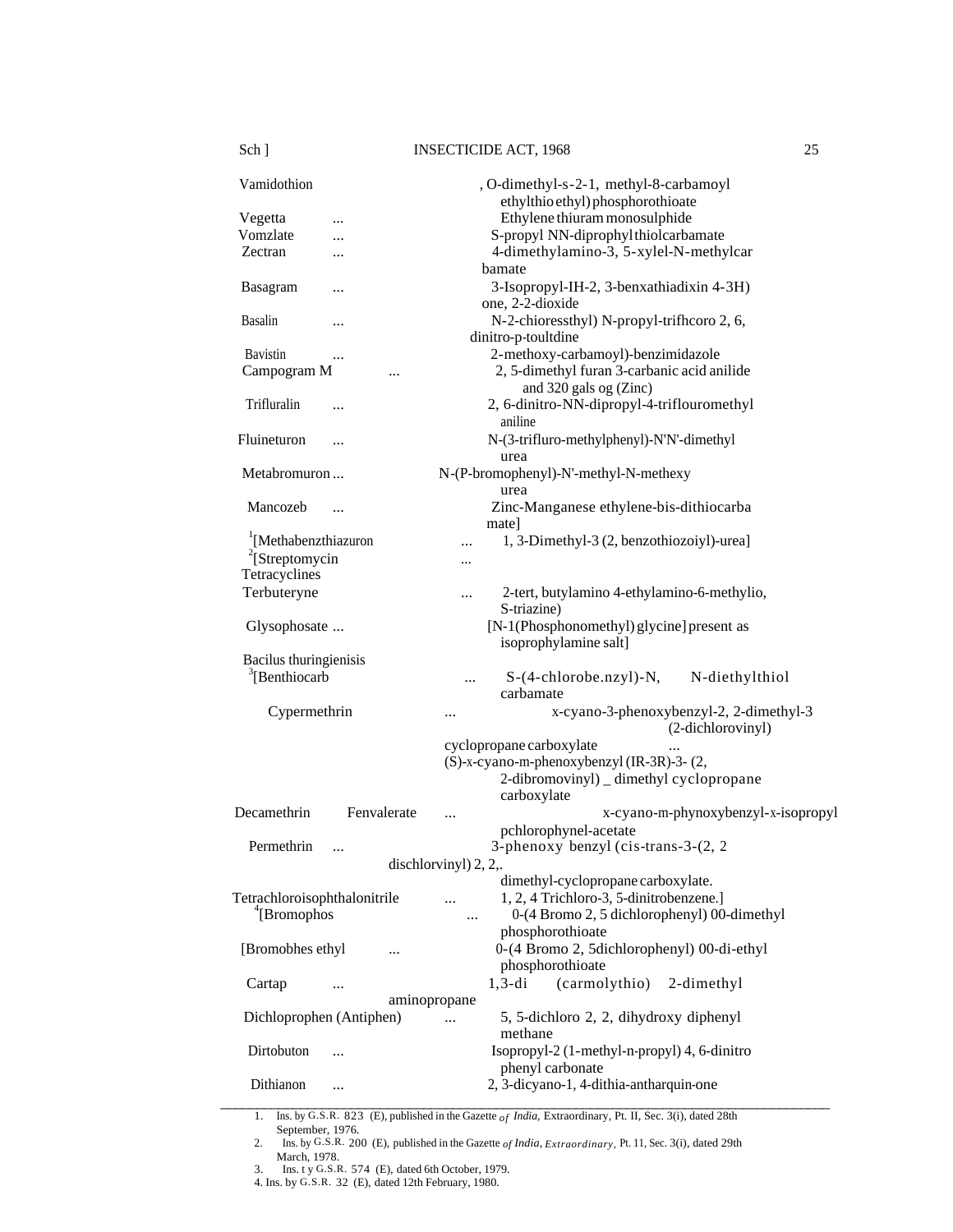| Ethyl formate<br>Fenfuram | Thlyl formate<br><br>2-methyl-furan-3 carboxanilide                                                     |
|---------------------------|---------------------------------------------------------------------------------------------------------|
| Glyphosine                | <br>N, N-bis (Phosphonomethyl) glycine                                                                  |
| Guazatine                 | <br>1,17-diguanidino-9-azahepta decane                                                                  |
| Isofanphos                | <br>O-ethyl-0-(2-isoproposy-carbonyl) phenyl<br>$\ddotsc$<br>isopropylphosphoramidothioate, Isoproturon |
|                           | N-, n-dimethyl-N-4-isopropyl phenyl urea,<br>                                                           |
| Magnesium phosphide       | Magnesium phosphide                                                                                     |
| Matribuzin                | 4-amino-6-tort, butyl-3 (methyl thio, 1, 2, 4<br><br>triazine-5- $(4 H)$ one                            |
| Triadimefon               | 1-(4-chloropherioxy)-3, 3-dimethyl-l-)1-H-1,<br>$\cdots$<br>2, 4-tridzon-1-yl)-2 butanone               |
| Triforine                 | 1, 4-di (2, 2, 2-trichloro-1-formami doethyl)<br><br>piperazine                                         |
| Vacor                     | N-3 pyridyl methyl-N-p-nitrophenyl urea]<br>                                                            |
| 1.[Flucythrinate          | RS-Cyano-3-3Phenoxy Benzyle (s) 2-(4<br>$\cdots$                                                        |
|                           | difluomethoxy phenyl)-methylbutyrate                                                                    |
| Triazophos                | 0, O-diethyl 0-1-phenyl-1, 2, 4 triazol-3                                                               |
|                           | zylphosphorothioate                                                                                     |
| Diflbenzuron              | 1 (4-chlorophenyl)-3 (2), 6-difluorobenzoval)<br>                                                       |
|                           | urea                                                                                                    |
| <b>Bitertanol</b>         | B41 1-biphenyl)-4 $_{YloxY}$ <sub>1</sub> , (1 1 dimethyl<br>$\ddotsc$                                  |
|                           | ethyl-I 1, 2,-triazole-I-ethrnol                                                                        |
| Sethoxydim                | 2, 1(ethoxyimine) butyl-5 (2-ethyithopropy)<br>                                                         |
|                           | 3-hydroxy 2-cyclohexen-l-one                                                                            |
| <b>Brodifaccum</b>        | 3-(3-(4-bromobiphenyl-4-yl)-1, 2, 3, 4,<br>$\cdots$                                                     |
|                           | tetrahydro 1-naphtyl) 4-hydroxyeoumarin                                                                 |
| Methoprene                | Isopropyl (2E, 4E 11-Methoxy-3, 7-11<br><br>trimethyl-2, 4-didecadienotate.]                            |
| 2. Jsoprothiolane         | Diesopropyl-1, 3-dithiolan-2y1-idenemalenate<br>                                                        |
| Carbosulfan               | 2, 3-dihydry.-2, 2-dimethyl-7-benzofuranyl<br>                                                          |
|                           | [(dibutylamine, thio] methyl carbamate                                                                  |
| Prochloraz                | N-propyl-N-[2-(2, 4, 6, trichlorophenoxy)<br><br>ethyl], inidaxole-l-carbozamide                        |
| "<br>Methacrifos          | 0-2 methoxycarbonylprop 1-enyl-0,0,<br>                                                                 |
|                           | dimethyl-phosphorothioate                                                                               |
| Chloroluron               | 3-(3-chloro-p-tolyl-1, 1-dimethylurea<br>                                                               |
| Probenazole               | 3-allyloxy 1, 2-benzolsothiazol-1, 1-dioxide<br>                                                        |
| Fluvaiinate               | (RS)-d-cyano-3 phynoxybenzyl (R)-2(2)<br>$\cdots$                                                       |
|                           | Chloro-4-trifluoromethyl-aniline)-3-methyl                                                              |
|                           | butanoate                                                                                               |
| <b>DEPA</b>               | N-diethyl-phenyl acetamide<br>$\cdots$                                                                  |
| Fenpropathrin             | -d Cyano-3 Phenoxybenzyl-2,2, 3, 3, 3                                                                   |
|                           | tetramethyl-1-cyclopropane-Carboxylate                                                                  |
| Phenothrin                | 3 phenoxybenzyl (IRS)-cis-trans<br>$\cdots$                                                             |
|                           | chrysanthemate                                                                                          |
| Kasugamycln               | $-[5-amino-2-methyl-6-(2, 3, 4, 5, 6)]$<br>$\cdots$                                                     |
|                           | pentahydroxy-cyclohexyl) tetrahydropyran-3                                                              |
|                           | yl) amino-a-iminoace-tic-acid                                                                           |
| Amidine Hydrazone         | Tetrahydro-5, 5-dimethyl 2(1-H)<br>$\ddotsc$                                                            |
|                           | pyrimidinone-3 4-(trifluoromethyl) phenyl] (1(2-4                                                       |
|                           | trifluoromethyl) phenyl (ethenyl-2propenytidene)                                                        |
|                           | hydrazone                                                                                               |

1. Ins. by G.S.R. 500 (E), published in the Gazette of India, Extraordinary, Pt. 11, Sec. 3 (j), dated 18th June, 1985.<br>2. -- Ins. by G.S.R. 839 (E), published in the Gazette of India, Extraordinary, Pt. II, Sec. 3 (ii), d **1985.**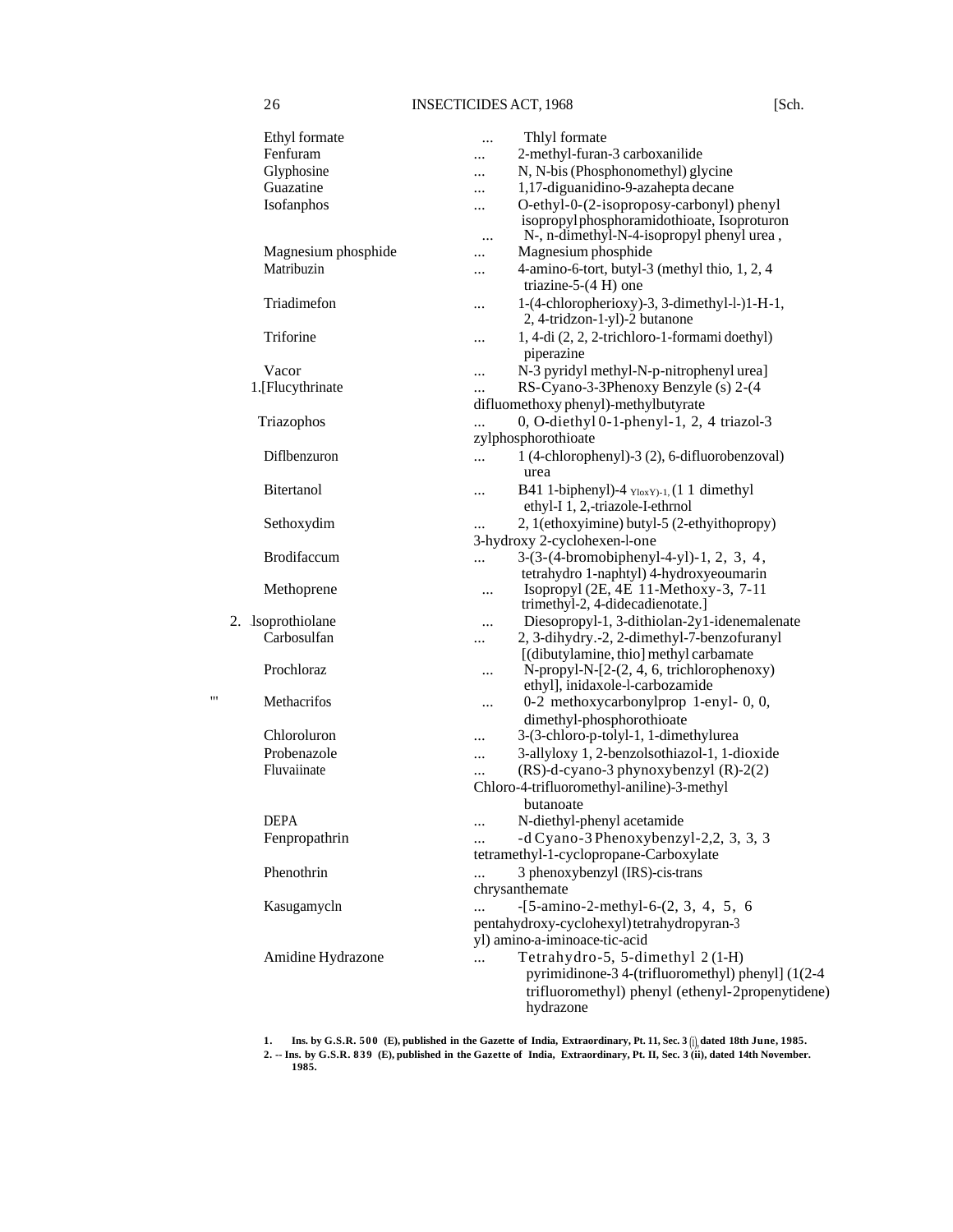| Anilofos   |                                                                                                 |          | S [N(4-chloro-phenyl) (N-isopropyl                                                             |  |  |  |
|------------|-------------------------------------------------------------------------------------------------|----------|------------------------------------------------------------------------------------------------|--|--|--|
|            |                                                                                                 |          | carbomoyl-methyl] 0, O-dimethyl                                                                |  |  |  |
|            |                                                                                                 |          | dithiophosphate                                                                                |  |  |  |
|            |                                                                                                 |          | A herbal "extract containing diallyl disulphide, Allyl propyl disulphide and Allyl             |  |  |  |
|            |                                                                                                 |          | isothfocyanate, diallyl disulphide, Allyl propyl disulphide and allyl isothiocyanate.]         |  |  |  |
|            | <sup>1</sup> [Phenamiphos  Ethyl 4-methylthio-m-tolyl]<br>(Fenamiphos)  isoprpylphosphoramidate |          |                                                                                                |  |  |  |
|            |                                                                                                 |          | N-ethyl- $N^1$ 1-(methylethyl)-6{methylthio)-l,                                                |  |  |  |
| Ametryne   |                                                                                                 |          | 3, 5-triazine-2, 4-diamine                                                                     |  |  |  |
|            |                                                                                                 |          |                                                                                                |  |  |  |
| Prometryne |                                                                                                 | $\cdots$ | N, N-ibis (1-methylethyl(-6-(methylthio) 1,<br>3-5-triazine2, 4-diamine                        |  |  |  |
| Fluazifop  |                                                                                                 |          | $RS: 2-[4(5 trifluorometry1-2-pyridyloxy$                                                      |  |  |  |
|            |                                                                                                 |          | phenoxy), proppionic acid.]                                                                    |  |  |  |
|            |                                                                                                 |          | G.S.R. 858 (E) dated 12th August, 1988 <sup>-</sup> .-In exercise of the powers                |  |  |  |
|            |                                                                                                 |          | conferred by sub-clause (ii) of Cl. (c) of Sec. $\bar{3}$ of the Insecticides Act, 1968 (46 of |  |  |  |
|            |                                                                                                 |          | 1968), the Central Government, after consultation with the Central Insecticides Board          |  |  |  |
|            |                                                                                                 |          | hereby includes the following substances in the Schedule to the said Act, namely:              |  |  |  |
| 1.         | Cypermethrin                                                                                    |          | (IUPACKS)-alphacyano-3-phenoxybenzyl                                                           |  |  |  |
|            | (SIR-Cis-and R-IS-                                                                              |          | $(IR, 3R)$ -- $(2, 2$ -dichlorivinyl-2, 2-dimethyl -                                           |  |  |  |
|            | Cis-isomer)                                                                                     |          | 2-dimethyl cyclopropane Carboxylate & oxyb                                                     |  |  |  |
|            | enzyI (Alphamethrin)                                                                            |          | $(2),$ alp 2 d chlorvinyl) 2,<br>$2$ dimethyl                                                  |  |  |  |
|            |                                                                                                 |          | cyciopropane carboxylate                                                                       |  |  |  |
| 2.         | Benfuracarb                                                                                     | $\cdots$ | (IUPAC) Ethyl N-2, 3-dihydro-2, 2-dimethyl                                                     |  |  |  |
|            |                                                                                                 |          | benzofuron-7-yl oxycarbonyl (methyl)                                                           |  |  |  |
|            |                                                                                                 |          | aninothio-N-isopropyl-*-alaninate                                                              |  |  |  |
| 3.         | Cyphenothrin                                                                                    | $\cdots$ | (IUPAC) (RS)-0-cyan-3-phenoxybehzyl (IR)Cis,                                                   |  |  |  |
| 4.         | Cyfluthrin                                                                                      |          | trans-chrysanthemate<br>(IUPAC) Cyano-(4-fluro-3-phenoxyphenyl)methyl-                         |  |  |  |
|            |                                                                                                 |          | $2$ -dichloroethenyl)- $2$ ,<br>$3-(2,$<br>2dimethyl-                                          |  |  |  |
|            |                                                                                                 |          | cyclopropane carboxylate                                                                       |  |  |  |
| 5.         | Dimethazone                                                                                     |          | (IUPÁC) <sup>2</sup> -(2-chlorophenyl) 4-4-dimethyl-3-<br>isoxazolidinone)                     |  |  |  |
| 6.         | Dienochlor                                                                                      |          | (IUPAC) Perchloro-1, 1-bicyclopenta-2, 4dience                                                 |  |  |  |
| 7.         | Ephofenprox                                                                                     |          | 2-(4-ethroxyphenyl)-2-methylpropyl <sup>3</sup>                                                |  |  |  |
|            |                                                                                                 |          | phenoxybenzyl ether                                                                            |  |  |  |
|            | 8. Floeoutnafen                                                                                 | "        | etrah(<br>d<br>)furoahyl                                                                       |  |  |  |
|            |                                                                                                 |          |                                                                                                |  |  |  |
|            | benzylxy)pheny <sup>1</sup>                                                                     |          | napthyl) coumarin)<br>(mixture of $Cis \&$ trans isomers)                                      |  |  |  |
| 9.         | Fenarimol                                                                                       |          | $(IUPAC) (\pm)$ -2, 4-dichloro-a- $(Pyrimidin 5$ yl)                                           |  |  |  |
|            |                                                                                                 | $\cdots$ | benzhydryl alcohol                                                                             |  |  |  |
|            | 10. Fluroxypyr                                                                                  | $\cdots$ | (IUPAC) 4-amino-3, 5-dichloro-6-fluro-2-                                                       |  |  |  |
|            |                                                                                                 |          | pyridyloxy acetic acid                                                                         |  |  |  |
|            | 11. Flufenoxuron                                                                                |          | $1-(4-2)$ -chloro-4-(trifluoro methyl) phenoxy2-                                               |  |  |  |
|            |                                                                                                 |          | flourophenyl) 3(2-6-difluorobenzoyl) urea                                                      |  |  |  |
|            | 12. Filept<br>13. Clopyralid                                                                    |          | (IUPAC) N-(trichloromethylthio) phthalimide<br>(IUPAC) 3, 6-dichloropyridine-2-carboxylic      |  |  |  |
|            |                                                                                                 |          | $\cdots$<br>acid                                                                               |  |  |  |
|            | 14. Myglobutanil                                                                                |          | (IUPAC) 2-P-Chlorophenyl 2-(1H-1, 2, 4 triazol-                                                |  |  |  |
|            |                                                                                                 |          | 1-yl-methyl) hoxaneritriale                                                                    |  |  |  |
|            | 15. Methedathion                                                                                |          | $S-2$ , $\overline{3}$ -dihydro-5-methoxy-2-oxo-1, 3, 4, thiadizol-                            |  |  |  |
|            |                                                                                                 |          | 3-yl-methyl 0-0 dimethyl phosphorodithioate                                                    |  |  |  |

 $\overline{\phantom{a}}$  , and the set of the set of the set of the set of the set of the set of the set of the set of the set of the set of the set of the set of the set of the set of the set of the set of the set of the set of the s

**<sup>1.</sup> Ira by G.S.R. 31 (q, dated 15th January, 1987. 2. Published in the Gazette of India, Extraordinary, Pt. 1, Sec. 3(i), dated 12th August, 1988.**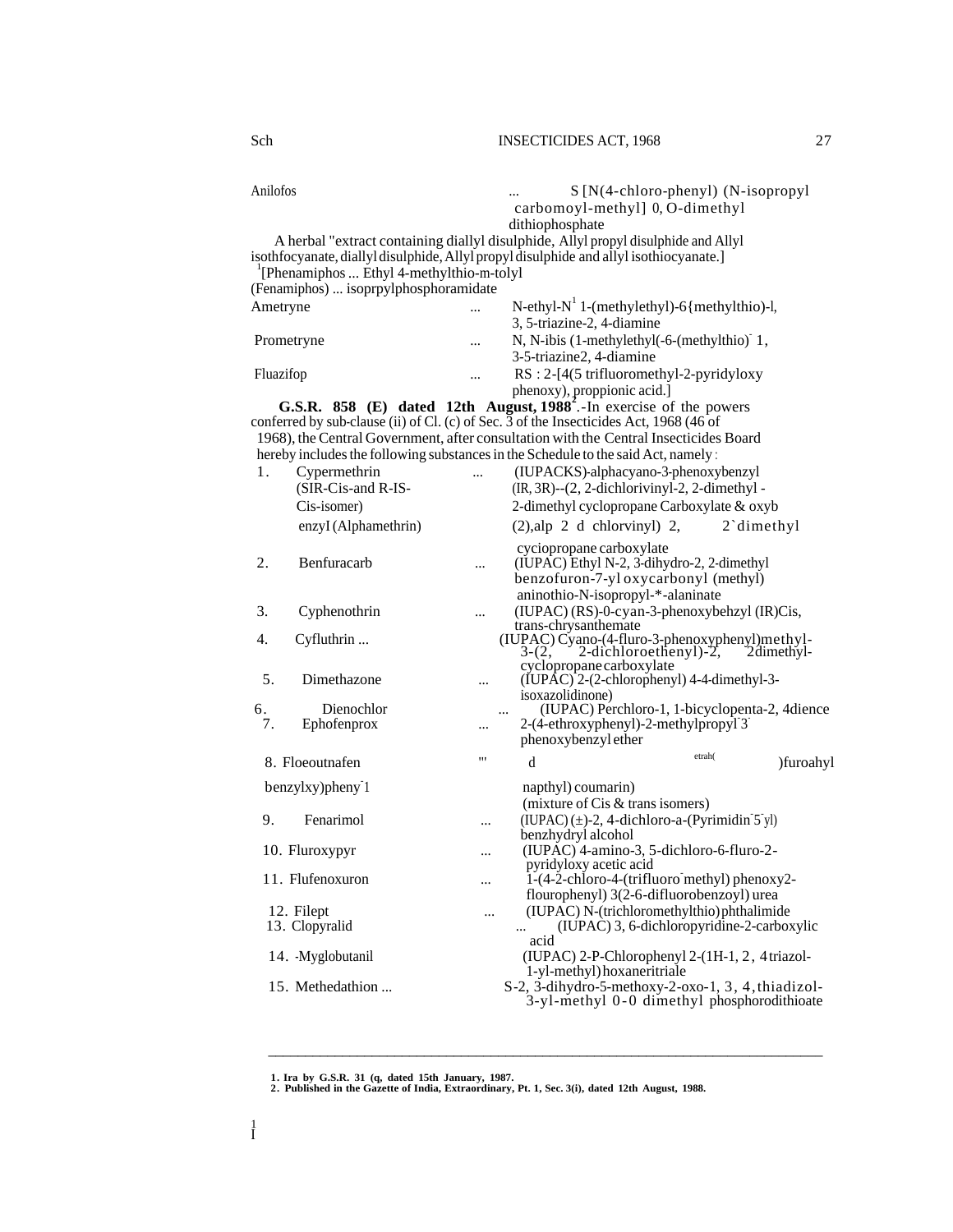| 28                  | <b>INSECTICIDES ACT, 1968</b>  | Sch.)                                                                          |
|---------------------|--------------------------------|--------------------------------------------------------------------------------|
| 16. Oxadixyl        |                                | (IUPAC) $2$ -methoxy-N- $(2$ -oxo-1, 3-<br>oxazolidin-3 yl) acet-2, 6-xylidide |
| 17. Penconazoie     |                                | (IUPAC) 1(2, 4-dichloro-p-propylphenethyl)                                     |
|                     | 1 H-1, 2, 4,-triazole          |                                                                                |
| 18. Pretilachlor    |                                | $(IUPAC)$ 2-chloro-2, 6-diethyl-N $(2$ -propoxy                                |
|                     |                                | ethyl) acetanilide                                                             |
| 19. Prallethrin     |                                | RS-2-methyl-3-(2-propynyl) 4-oxocyclopent                                      |
|                     |                                | 2-enyl (IR)-cis, trans-chly-santhemat                                          |
| 20. Puridate        |                                | (IUPAC) 6-chloro-3-phenyl pyridazine-4-yl S                                    |
|                     | octyl thiocarbonate            |                                                                                |
| 21. Pyrooluilon     |                                | (IUPAC) 1, 2, 5, 6-tetrahydropyrrolo (3,2, 1)                                  |
|                     | i-j) quinolon-4-one            |                                                                                |
| 22. Pyridaphenthion |                                | 0, O-diethyl 2, 3-dihydro-3-OXm-2-phenyl                                       |
|                     | 6-pyridazinyl-phosphorothioate |                                                                                |
| 23. Sulprofos       |                                | (IUPAC) O-ethyl 0-4 (methylthio) phenyl S                                      |
|                     | propyl phosphorodithioate      |                                                                                |
| 24. Sebuphos        |                                | S, S-di-sec-butyl O-ethylphosphorodithioate                                    |
| 25. Thriadimenol    | $\cdots$                       | $(IUPAC) I-(4-chioro-phenoxy)-3, 3-dimethyl$                                   |
|                     | 1-yl) butan-2-ol               |                                                                                |
| 26. Tricyclazole    |                                | $(IUPAC)$ 5- methyl-1, 2, 4-triazole $(3, 4-b)$                                |
|                     |                                | $(1, 3)$ benzothiazole                                                         |
| 27. Tridiphane      |                                | $(IUPAC)(RS)-2-(3, (IUPZC)(RS)$ , $(3, 5)$                                     |
|                     |                                | dizhlor phenyl), 2-2, 2,-, trichloroethyl                                      |
|                     | oxirane                        |                                                                                |

**S.O. 378 (E) dated the 26th May, 1989<sup>1</sup>.**-Whereas, with a view to reviewing the continued use in India of pesticides that are either banned or restricted for use in other countries, the Government of India, had set up an Expert Committee.

Now, therefore, after considering the recommendations of the said Expert Committee, and in consultation with the Registration Committee, set up under the Insecticides Act, 1968, the Central Government, in exercise of the powers conferred on it, under sub-section (2) of Sec. 27 read with Sec. 28 of the Insecticides Act, 1968, hereby passes the following order:

(1) The use of DDT in agriculture is hereby withdrawn. In very special circumstances warranting the use of DDT for plant protection work, the State or Central Government may purchase it directly from Messrs. Hindustan Insecticides Limited, to be used under expert Governmental supervision.

(2) The use of DDT for the public health programme to  $10,000$  MTs per annum,

except in case of any major outbreak of epidemic is hereby restricted.

(3) The Central Government further orders that the registration certificates issued by the Registration Committee to various registrants under Sec. 9 of the said Act shall stand modified/cancelled to give effect to this order.

(4) It is also ordered that all the holders of the registration certificates for manufacture and import of DDT should return their registration certificate to the Secretary, Registration Committee, Directorate of Plant Protection, Quarantine and Storage, NH-IV Faridabad (Haryana) by the 15th June, 1989.

(5)However, non-endorsement/correction of the registration certificates will not be taken as permission/approval to operate upon original certificate of registration it contravention of the provisions of this order.

(6) Certificates not submitted by the due date shall be deemed to have been cancelled. **S.O. 569 (E), dated the 25th July, 1989<sup>2</sup>** .-Whereas the Government of India had set up an Expert Committee with a view to reviewing the continued use in India of

pesticides that are either banned or restricted for use in other countries. Now, therefore, after considering the recommendations of the said Expert Committee, and in consultation with the Registration Committee, set up under the Insecticides Act, 1968, the Central Government in exercise of the powers conferred

\_\_\_\_\_\_\_\_\_\_\_\_\_\_\_\_\_\_\_\_\_\_\_\_\_\_\_\_\_\_\_\_\_\_\_\_\_\_\_\_\_\_\_\_\_\_\_\_\_\_\_\_\_\_\_\_\_\_\_\_\_\_\_\_\_\_\_\_\_\_\_\_\_\_\_ **1. Published to the Gazette of Inch, Extraordinary, Pt II, Sec3(II)dated 26th May, 1988.**

**<sup>2.</sup> Published in the Gazette of India Extraordinary, Pt. II, sec. 3(II)dated 25th July, 1989.**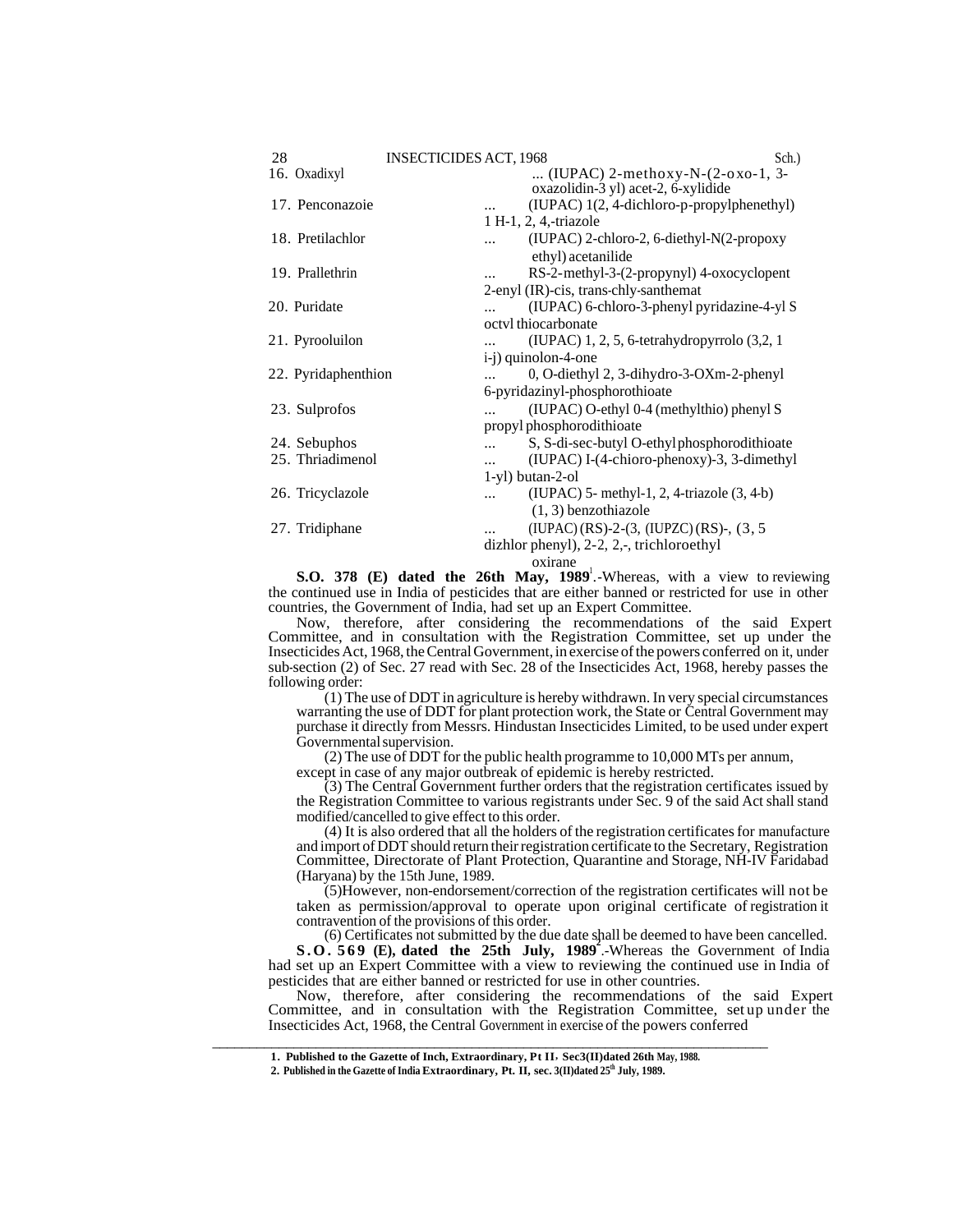on it, under sub-section (2) of Sec. 27 read with Sec. 28 of the Insecticides Act, 1968, hereby passes the following order

(1) Chlorobenzilate is hereby banned for use in agriculture. If required it can be imported by Government/Semi-Government Organisations and prepared folbex strips for making it available to be keepers for controlling mites of honeybees.

(2) Dibromo-Chloropropane (DBPC) is hereby banned and the registration certificates issued by the Registration Committee to 'various registrants shall stand cancelled.

(3) Toxaphene (Camphechlor) is hereby banned and the registration certificates issued by the Registration Committee to various registrants shall be

cancelled.

(4) The **use** of Sodium Cyanide shall be restricted for fumigation of cotton bales by Plant Protection Adviser to the Government of India under expert supervision.

(5) Penta-Chloro-Nitor-Benzene (PCNB) is hereby banned and the registration certificates issued by the Registration Committee to various registrants shall stand cancelled.

(6) Captafol shall be used only as seed dresser. Its use as foliar spray is hereby banned.

(7) All the holders of the registration certificates for manufacture and import, of these insecticides should return their registration certificates to the Secretary, Registration Committee, Directorate of PP, Q&S, NH-IV Faridabad (Haryana) by the 31st July, 1989.

(8) Non-endorsement or correction of the. registration certificates will not be

taken as permission or approval to operate upon original certificate of registration in contravention of the provisions of this order.

(9) Certificates not submitted by the due date shall be deemed to have been cancelled.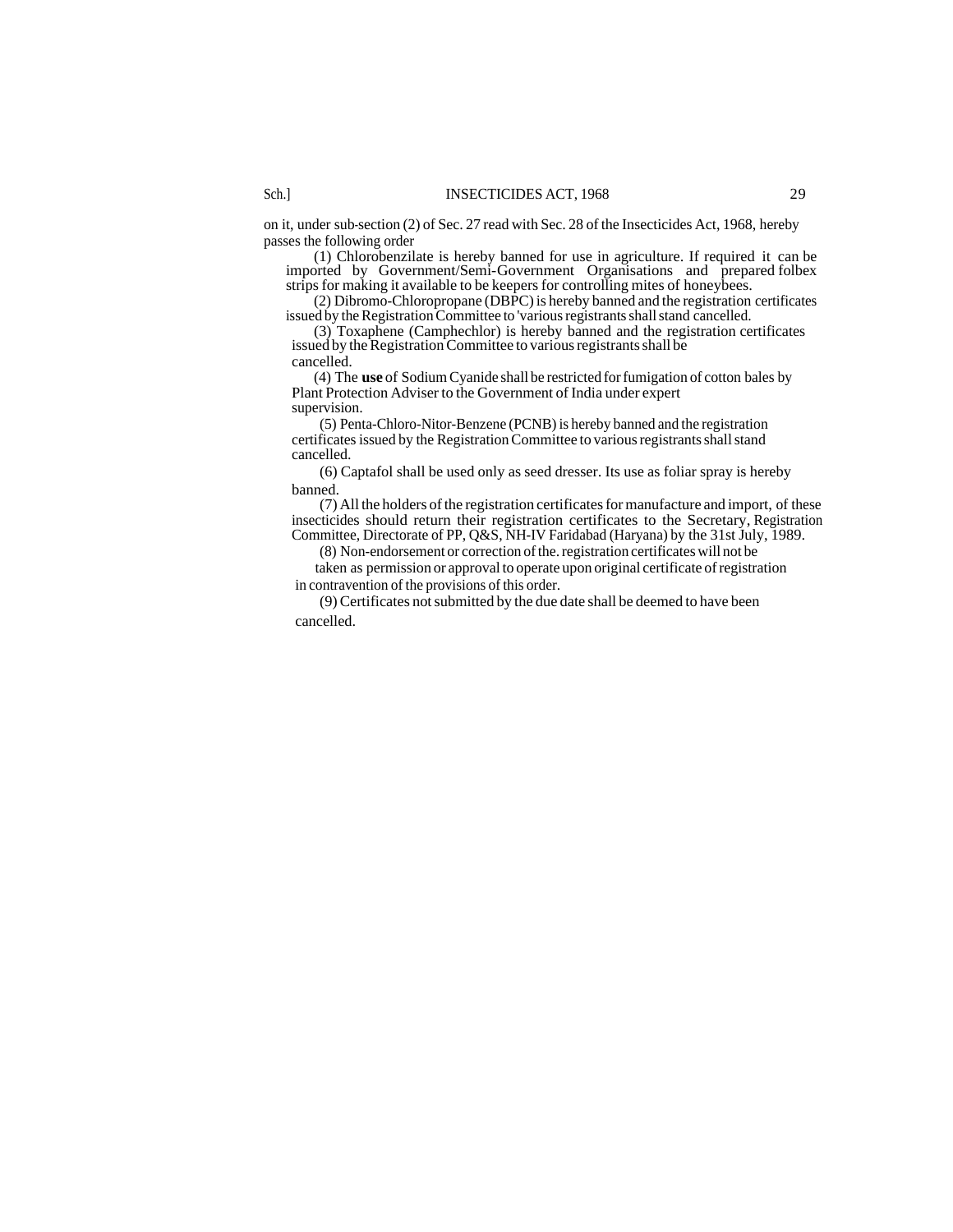# **THE INSECTICIDES RULES, 1971**

# CHAPTER I

Preliminary

1

1. Short title and commencement.- (1)These rules may be called the Insecticides Rules, 1971.

 $2^2$ [(2)They shall come, into force on the 30th of October, 1971.]

3. Definitions.-In these rules, unless the context otherwise requires

(a) "Act" means the Insecticides Act, 1968 (46 of 1968);

*3\*" \* \* \*]*

 $^{4}$ [(c)<sup>"</sup>expiry date" means the date that is mentioned on the container, label or wrapper against the column 'date of expiry';]

*[(d)*"form" means a form set out in the First Schedule;

(e) "laboratory" means the Central Insecticides Laboratory;]

(f) "schedule" means a schedule annexed to these rules;<br> $\frac{3I}{N}$ 

 *3[, \* \* \**1

*6 [(h)*"Pests" means any insects, rodents, fungi, weeds and other forms of plant or animal life not useful to human beings;]

 $\frac{7}{l(i)}$ "primary package" means the immediate package containing the insecticides;

 (j) "principal" means the importer or manufacturer of insecticides, as the case may be ;

(k) "registration" includes provisional registration;

 (l)"rural area" means an area which falls outside the limits of any Municipal Corporation or Municipal Committee or a Notified Area Committee or a Cantonment;

(m) "Schedule" means a Schedule annexed to these rules ;

 (n) "secondary package" means a package which is neither a primary package nor a transportation packs';

(o) "section" means a section of the Act;

(p) "testing facility" means an operational unit where the experimental studies are being carried out or have been carried out in relation to submission of data on product quality or on safety or on efficacy, or an residues or on stability in storage of the insecticides for which an application for registration is made ;

 (q) "transportation package" means the outer most package used for transportation of insecticides."]

#### Comment

General principle of construction.-There is one principle on which there is complete unanimity of all the courts in the world and this is that were the words or the language used in a statute are clear and cloudless, plain, simple and explicit, unclouded and unobscured

\_\_\_\_\_\_\_\_\_\_\_\_\_\_\_\_\_\_\_\_\_\_\_\_\_\_\_\_\_\_\_\_\_\_\_\_\_\_\_\_\_\_\_\_\_\_\_\_\_\_\_\_\_\_\_\_\_\_\_\_\_\_\_\_\_\_\_\_\_\_\_\_\_\_\_\_\_\_

**7. Added by ibid.**

**<sup>1.</sup> VideG.S.R.1650, dated 9th October, 1971, published in the Gazette of India, Extraordinary, Pt. II, Sec. '3\(i).**

**<sup>2.</sup>\_ Subs. by G.S\_.R. 736 (E), dated 9th December, 1977, published in the Gazette of India, Extraordinary, Pt. II, Sec. 3 (i), dated 9th December, 1977.**

**<sup>-</sup> 3. Omitted by ibid.**

**<sup>4.</sup> Ins. by G.S.R. 533 (4 dated 6th August, 1993 (w.e.f. 6th August, 1993). 5.** 

**Subs. by ibid.**

**<sup>6.</sup> Subs by ibid. (w.e.f. 6th August,1993.).**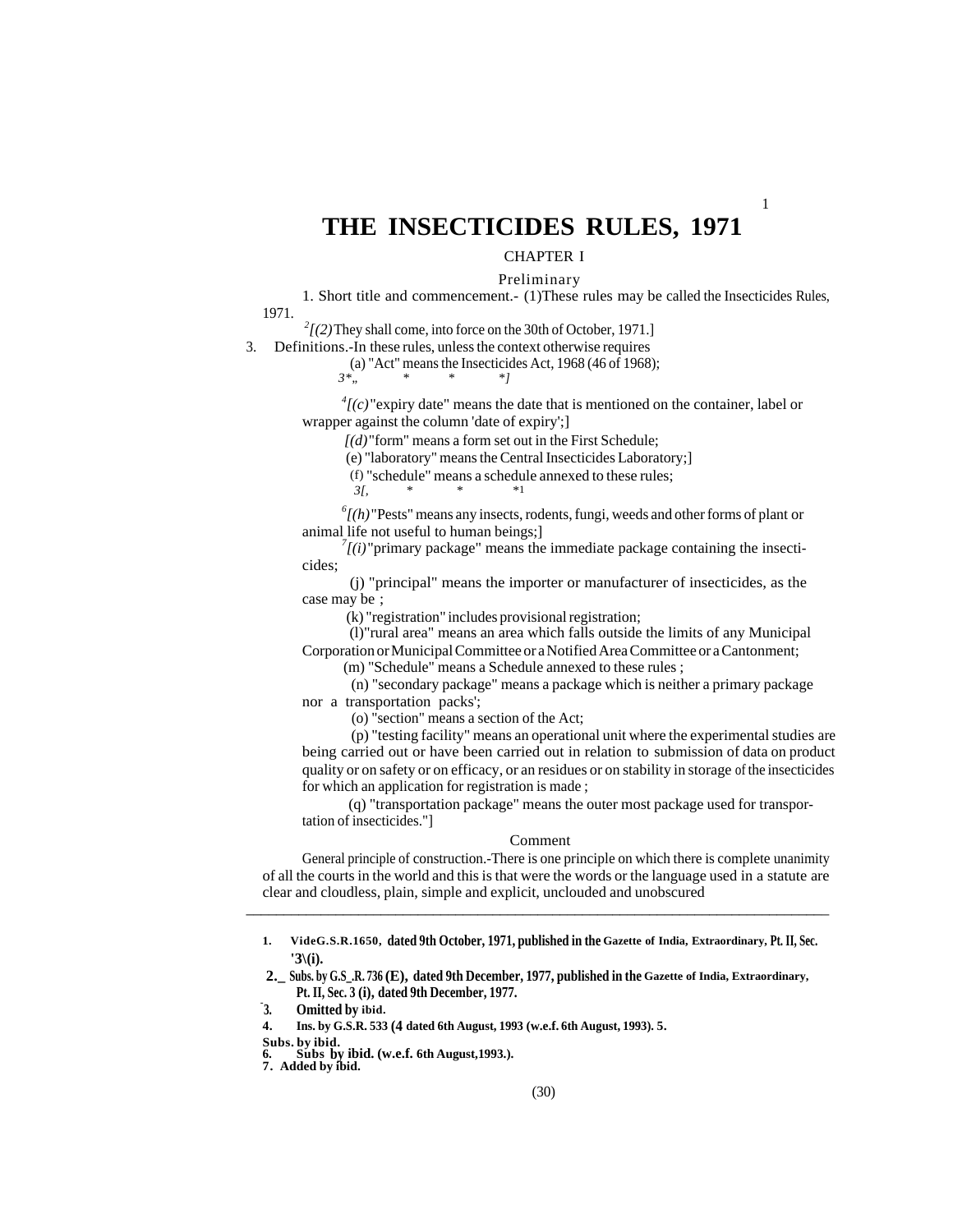and intelligible and pointed so as to admit of no ambiguity, vagueness, uncertainty or equivocation there is absolutely no room for deriving support from external aids. In such cases, the statute should be interpreted on the face of the language itself without adding, subtracting or omitting words therefrom. Where the language is plain, and unambiguous the Court is not entitled to go behind the language so as to add or supply omissions and thus play the role of a political reformer or of a wise counsel to the Legislature 1

#### CHAPTER II

#### **Functions of the Board, Registration Committee and Laboratory**

3. **Functions of the** Board.-The Board shall, in addition to the functions assigned to it by the Act, carry out the following functions, namely:

(a) advise the Central Government on the manufacture of insecticides under the Industries (Development and Regulation) Act, 1951 (65 of 1951);

*(b)* specify the uses of the classification of insecticides on the basis of their toxicity as well as their being suitable for aerial application;

(c) advise tolerance limits for insecticides, residues and an establishment of minimum intervals between the application of insecticides and harvest in respect of various commodities;

(d) specify the shelf-life of insecticides;

(e) suggest colourisation, including colouring matter which may be mixed with concentrates of insecticides, particularly those of highly toxic nature;

(f) carry out such other functions as are supplemental, incidental or consequential to any of the functions conferred by the Act or these rules.

**4. Functions** of **Registration** Committee.-The Registration Committee shall, in addi tion to the functions assigned to it by the Act, perform the following functions, namely

(a) specify the precautions to be taken against poisoning through the use pr handling of insecticides;

(b) carry out such other incidental or consequential matters necessary for carrying out the functions assigned to it under the Act or these rules.

#### **Comment**

The List of the functions of the Registration Committee is not exhaustive.

5. **Functions of** Laboratory.-The functions of the Laboratory shall be as follows

(a) to analyse such samples of insecticides sent to it under the Act *by any* officer or authority authorized by the Central or State Governments and submission of

certificates of analysis to the concerned authority; *(b)* to analyse samples of materials for insecticides residues under the provisions

of the Act;

\_

(c) to carry out such investigations as may be necessary for the purpose of ensuring the conditions of registration of insecticides;

(d) to determine the efficacy and toxicity of insecticides;

(e) to carry out such other functions as may be entrusted to it by the Central Government or by a State Government with the permission of the Central Government and after consultation with the Board.

# CHAPTER III

# **Registration of Insecticides**

5. **Manner of registration2[(1)** (a) An application for registration of an insecticide under the Act shall be made in Form I and the said Form including the verification portion, shall be signed in case of an individual by the individual himself or a-person duly authorised by him ; in case of Hindu Undivided Family, by the *Karta* or any person duly authorised by hum ; in case of partnership firm by the managing partner ; in case of a company, by any person duly authorised in that behalf by the Board of Directors ; and in any other case by the \_\_\_\_\_\_\_\_\_\_\_\_\_\_\_\_\_\_\_\_\_\_\_\_\_\_\_\_\_\_\_\_\_\_\_\_\_\_\_\_\_\_\_\_\_\_\_\_\_\_\_\_\_\_\_\_\_\_\_\_\_\_\_\_\_\_\_\_\_\_\_\_\_\_\_\_

**2 Subs. by GS.R. 533 (E), dated 6th February, 1993 (w.e.f. 6th August, 1993).**

**<sup>1.</sup> S.P.Gupta v. President of India, A.I.R. 1982 S.C. 149 at pp. 304, 314.;see also Bat Kishan v. Shrilal, A.I.R. 1994 M.P. 14 at p.17.**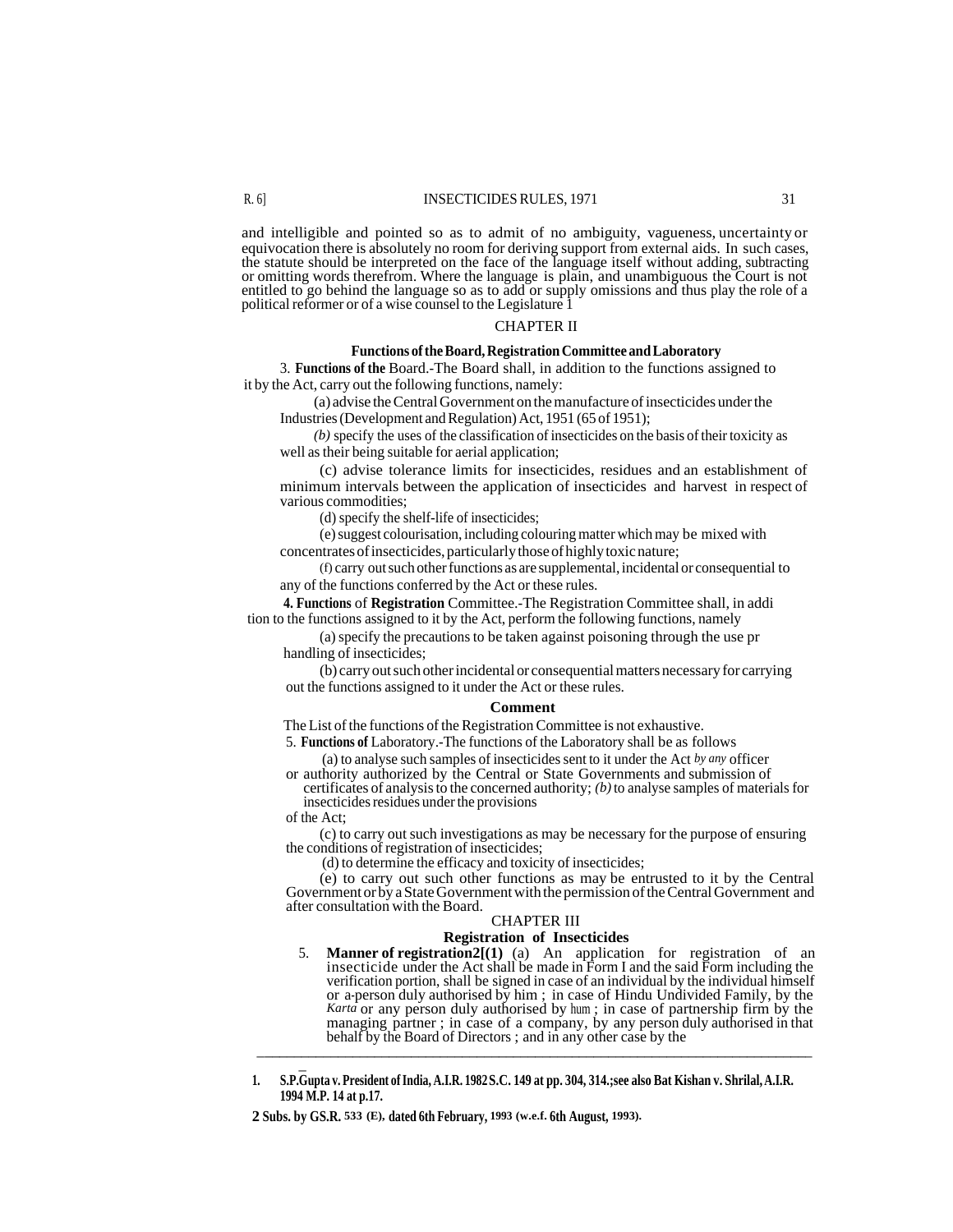person incharge of responsible for the conduct of the business. Any change in members of Hindu

Undivided Family or partners or the Board of Directors or the person in charge, as the case may be, shall be forthwith intimated to the Secretary, Central Insecticides Board and Registration Committee and the Licensing Officer.

(b) The Registration Committee may, if necessary direct inspection of the 'testing facility' for establishing the authenticity of the data.]

(2) An application form duly filled together with a treasury challan evidencing the payment of registration fees of rupees one hundred shall be sent to the Registration Commit tee, Insecticides Act, Department of Agriculture, Government of India, New Delhi.

1 [(3) The registration fee payable shall be paid by a demand draft drawn on the State Bank of India, Faridabad, in favour of the Accounts Officer, Directorate of Plant Protection, Quarantine and Storage, Faridabad, Haryana.

(4) The certificate of registration shall be in Form II or Form II-A, as the case may be and shall be subject to such conditions as specified therein.]

2 [6-A. Issue of **duplicate** certificate of registration.-A fee of rupees five shall be paid for a duplicate copy of a certificate of registration if the original is defaced, damaged or lost.] Comment

When the original certificate of registration is defaced, damaged or lost, a fee of rupees five shall be paid for a duplicate copy of a certificate of registration.

7. Appeal.-(1) An appeal against any decision of the Registration Committee under Sec. 9 shall be preferred in writing [in Form 11-B in duplicate] to the Central Government in the Department of Agriculture.

(2) The appeal shall be in writing and shall set out concisely and under distinct heads the grounds on which the appeal is preferred.

(3) Every appeal shall be accompanied by a treasury challan evidencing the payment of a fee of rupees ten and a copy of the decision appealed against.

1 [(4) The fees payable for preferring an appeal shall be paid by a demand draft drawn on the State Bank of India, Faridabad, in favour of the Accounts Officer, Directorate of Plant Protection, Quarantine and Storage, Faridabad, Haryana.]

#### **Comment**

The fee for filing an appeal is Rs. 10 which should be paid through a treasury challan.

8. Manner of publication of refusal to register or cancellation of **the certificate of**  registration.-A refusal to register an insecticide or a cancellation of the certificate of registration of an insecticide shall also be published in any two English and Hindi newspapers which have circulation in a substantial part of India and in any of the journals published by the Department of Agriculture of the Government of India.

#### **Comment**

The rule requires the publication of refusal to register or cancellation of the insecticides' certificate of registration through the circulation in the English and Hindi newspapers of wide circulation in India.

# CHAPTER IV

### Grant of Licences

9. Licences to manufacture insecticides.-(1) Application for the grant of renewal of a licence to manufacture any insecticide shall be made in Form III or Form IV, as the case may be, to the licensing officer and shall be accompanied by a fee of rupees fifty for every insecticide for which the licence is applied, subject to a maximum of rupees five hundred.

(2) If an insecticide is proposed to be manufactured at more than one place, separate applications shall be made and separate licences shall be issued in respect of every such place.

\_\_\_\_\_\_\_\_\_\_\_\_\_\_\_\_\_\_\_\_\_\_\_\_\_\_\_\_\_\_\_\_\_\_\_\_\_\_\_\_\_\_\_\_\_\_\_\_\_\_\_\_\_\_\_\_\_\_\_\_\_\_\_\_\_\_\_\_\_\_\_\_\_\_\_\_\_\_\_\_

<sup>1.</sup> **Subs. by G.S.R. 533 (E), dated 6th August, 1"3 (w.e.f. 6th August, 1993). 2. Ins.** *by ibid.*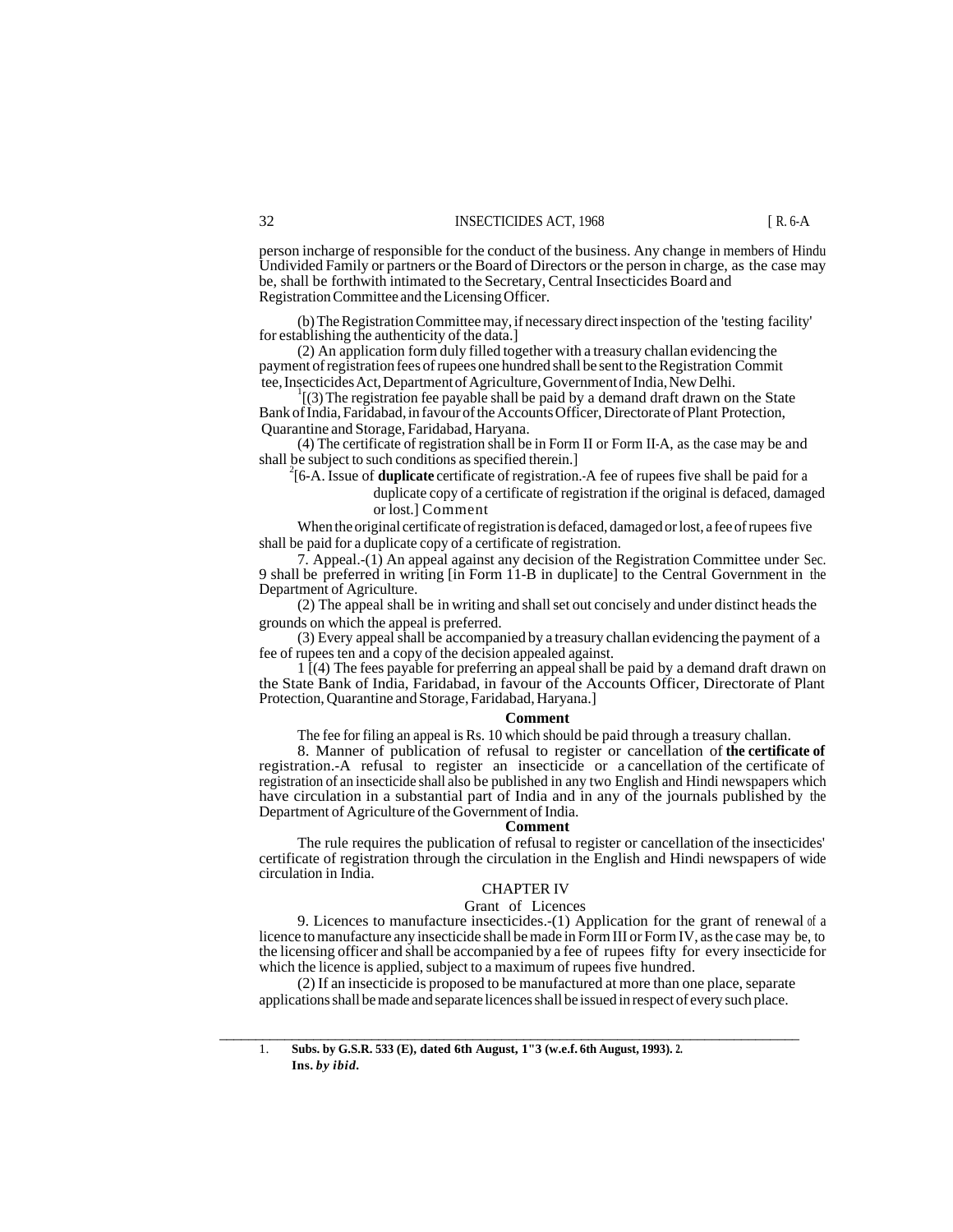1'[(3) A licence to manufacture insecticides shall be issued in Form V and shall be subject to the following conditions, namely

(i) The licence and any certificate of renewal shall be kept on the approved premises and shall be produced for inspection at the request of an Insecticide Inspector appointed under the Act or any other officer or authority authorized by the licensing officer.

(it) Any change in the expert staff named in the licence shall forthwith be reported to the licensing officer.

(iii) If the licensee wants to undertake during the currency of the licence to manufacture for sale of additional insecticides, he shall apply to the licensing officer for the necessary endorsement in the licence on payment of the prescribed fee for every category of insecticides.

(iv) An application for the renewal of a licence shall be made as laid down in rule 11.

(v) The licensee shall comply with the provisions of the Act and the rules made thereunder for the time being in force.]

**2 [(4)** A licensing officer may, after giving reasonable opportunity of being heard, to the applicant, refuse to grant any licence.

(4-A) No licence to manufacture an insecticide shall be granted unless the licensing officer is satisfied that necessary plant and machinery, safety devices and first-aid facilities, etc., exist in the premises where the insecticide is proposed to be manufactured.]

(5) A fee of rupees five shall be paid for a duplicate copy of a licence issued under this rule, if the original is defaced, damaged, or lost.

#### Comment

The fee fixed by the rule for the licence to manufacture of every insecticide is Rs. 50 and the maximum fee is Rs. 500.

10. Licence for sale, etc., of insecticides.-(1) Applications for the grant or renewal of a licence to sell, stock or exhibit for sale or distribute insecticides shall be made in Form VI or Form VII, as the case may be, to the-licensing officer and shall be accompanied by the fees specified in sub-rule (2).

 $2(2)$  The fee payable under sub-rule (1) for the grant or renewal of a licence shall be rupees twenty for every insecticide for which the licence is applied, subject to a maximum of rupees three hundred. There shall be a separate fee for each place, if any insecticide is proposed to be sold, stocked or exhibited for sale at more than one place

Provided that the maximum fee payable in respect of insecticides commonly used for household purposes and registered in such shall be rupees ten for every place

Provided further that if the place of sale is established in the rural areas, the fee shall be one-fifth of the fee specified in this sub-rule.]

(3) If any insecticide is proposed to be sold or stocked for sale at more than one place, separate applications shall be made and separate licences shall be issued in respect of every such place. [and for every insecticides.]

 $<sup>1</sup>$ [(4) A licence to sell, stock or exhibit for sale or distribute insecticides shall be issued in Form</sup> VIII and shall be subject to the following conditions namely:

(i) The licence shall be displayed, in a prominent place.in the part of the premises open to the public. \_\_\_\_\_\_\_\_\_\_\_\_\_\_\_\_\_\_\_\_\_\_\_\_\_\_\_\_\_\_\_\_\_\_\_\_\_\_\_\_\_\_\_\_\_\_\_\_\_\_\_\_\_\_\_\_\_\_\_\_\_\_\_\_\_\_\_\_\_\_\_\_\_\_\_\_\_\_

 **<sup>1.</sup> Subs. by G.S.R. 474 (E), dated 24th July, 1977, published in the** *Gazette of India, Extraordinary,*  **Pt. II, Sec. 3 (it), dated 24th July, 1976.**

 **<sup>2.</sup> Subs. by G.S.R. 533 (E), dated 6th August, 1993 (w.e.f. 6th August,1993).**

**<sup>3.</sup> Added by** *ibid.*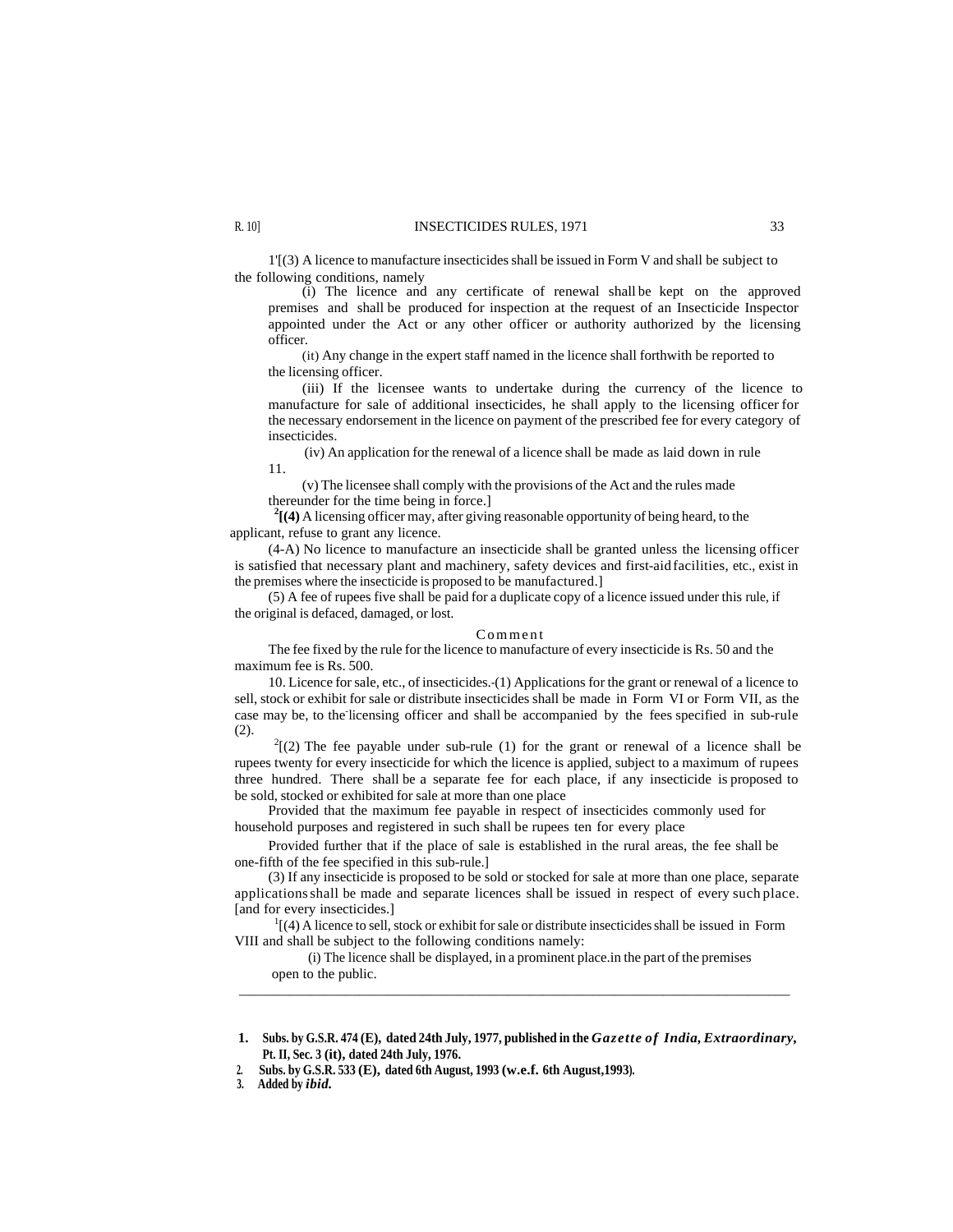(ii) The licence shall comply with the provisions of the Act, and the rule made thereunder for the time being in force.]

i [(iii) Where the licensee wants to sell, stock or exhibit for sale or distribute any additional insecticides during the currency of the licence, he may apply to the licensing officer for necessary endorsement on the licence on payment of fees specified in subrule (2).]

 $^{2}$ [(4) (i) Every person shall along with his application for grant or renewal of a licence to undertake, operations or shall, stock or exhibit for sale or distribute insecticides, file a certificate from the principal whom he represents or desires to represent.

(ii) The certificate to be issued by the principal shall be addressed to the licensing officer of the concerned area and shall contain full particulars of the principal including their registration and manufacturing licence numbers, full name and address of the person proposed to be authorised and also the type of formulations to be used in commercial pest control operations, sold, stocked or exhibited, for sale or distribution.

(iii) In order to verify the genuineness or otherwise of the certificate, the principal shall send to the licensing officer of the State where he intends to sell his products an adequate number of copies of the specimen signature or the specimen signatures of the persons authorised in writing to issue the principal's certificate.

(iv) In case of suspension, revocation or cancellation of the certificate, the principal shall forthwith intimate the licensing officer having jurisdiction.]

1 [(5) A licensing officer may, after giving a reasonable opportunity of being heard to the applicant refuse to grant any licence.]

(6) A fee of rupees five shall be payable for a duplicate copy of a licence issued under this rule if the original is defaced, damaged or lost.

#### **Comment**

The fee for the licence for the sale of every insecticide is Rs. 20 and the maximum fee is Rs. 300.

3 [10-A. **Segregation and** disposal of **date- expired pesticides--(a)** Immediately after the date of expiry all such stocks after being segregated and stamped 'not for sale' or 'not for use' or 'not for manufacture', as the case may be, shall be kept by the licensee in a separate place specially demarcated for the purpose with a declaration, date-expired insecticide, to be exhibited on the conspicuous part of the place.

(b) All such stocks then shall be disposed of in such a manner as may be specified from time to time by the Central Government in consultation with the Central Insecti cides Board.

10-B. Special provision with regard to sulphur In regard to insecticides sulphur and its formulations, all licensees shall,

(a) observe all precautions to prevent its theft;

(b) report any such theft to the nearest police authorities promptly; and

(c) maintain a separate register showing names and addresses of all the persons to

whom it has been sold or distributed and the quantities to be sold or distributed.

#### Comment

Rule 10-Bdeals with special provisionwith regard to insecticides, sulphur and its formulations.

10-C. Prohibition against sale or storage of insecticides in certain places.-No person shall manufacture, store or expose for sale or permit the sale or storage of any insecticide in

<sup>1.</sup> Subs. by GS.R. 533 (E), dated 6th August, 1993 (w.e.f. 6th August, 1993).

*<sup>2.</sup>* Ins. *by ibid.*

<sup>3.</sup> Ins. by GS.R. 533 (E), dated 6th August, 1993 (w.e.f. 6th August, 1993).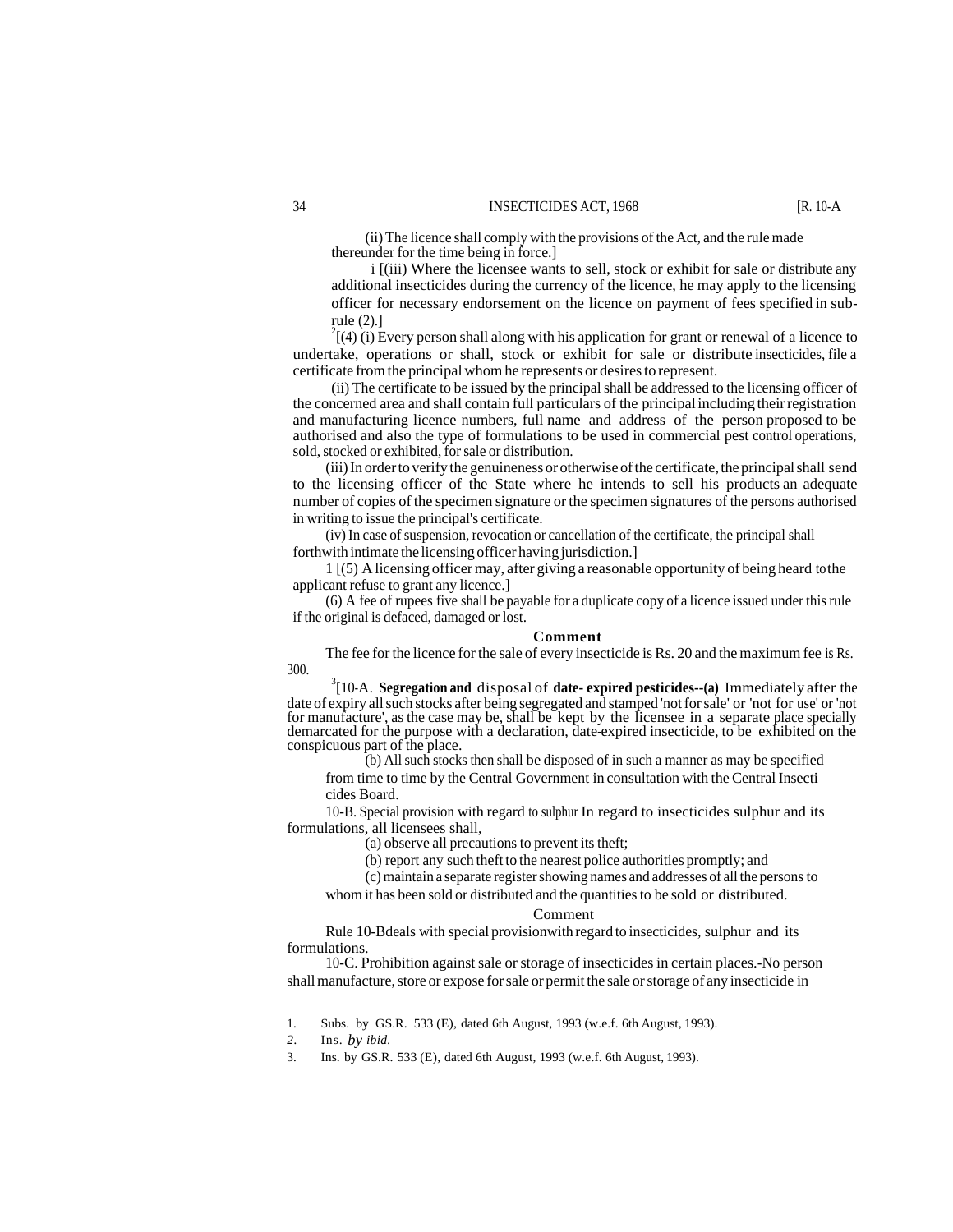the same building where any articles consumable by human, beings or animals are manufactured, stored or exposed for sale.

Explanation.-Nothing contained in this rule will apply to the retail sales of household insecticides from the building wherefrom other articles consumable by human beings or animals are usually sold provided such household insecticides have been registered as such and are packed and labelled in accordance with these rules.]

#### Comment

Rule 10-C deals with prohibition against manufacture, store or expose for sale or permit the sale or storage of any insecticides in certain places.

**11. Duration of licences.-'[(a)** Any licence issued or renewed under this chapter shall, unless sooner suspended or cancelled, be in force for a period of two calendar years:

Provided that the licence to manufacture insecticides, if any, issued on the basis of provisional registration granted under sub-section (3-B) of Sec. 9, shall expire on the date of expiry of the provisional registration

Provided further that the licence granted by endorsement on the main licence under Cl. (iii) of sub-rule (8) of rule 9 or under Cl. (iii) of sub-rule (4) of rule 10 or under sub- rule (3) of rule 10-A shall expire or be renewable along with the main licence.

(b) An application for the renewal of a licence shall be made before its expiry and if such an application is made after the date of expiry but within three months from such date, a late fee of

(i) rupees fifty for the first month or part thereof, rupees one hundred for the second month or part thereof and rupees one hundred and fifty for the third month or part thereof in the case of licence to manufacture insecticides or to carry pest control operations ;

(ii) rupees ten for the first month or part thereof, rupees twenty for the second month or part thereof and rupees thirty for the third month or part thereof, in case of any other licence shall be paid along with the application for renewal: Provided that where the main pest control operation unit or the place of sale is located

in the rural areas, the late fee shall be one-fifth of the said late fee:

Provided further that in case of death or disability of the licence the licensing officer may, after recording reason in writing, exempt the applicant from payment of the late fee.

*Explanation.-(1)* Where an application for renewal is made before the expiry of the licence and the order regarding refusal or renewal is passed after the expiry of the licence, the applicant shall be deemed to have been carrying on his business in accordance with the expired licence till the date of communication of the final order on that application.

(2) Where an application for renewal is made after the expiry of the licence with late fee, the applicant shall be deemed to have been carrying on his business in accordance, with the expired licence (from the date of expiry) till the date of communication of the final order on that application.]

(c) The licence shall continue to be in force until it is renewed or revoked or where an appeal is preferred under Sec. 15, until the disposal of appeal,  $2[***]$ 

(d) A licensing officer may, after giving an opportunity of being heard, refuse to renew the licence  $\frac{3}{3}$  [for reasons to be recorded in writing].

\_\_\_\_\_\_\_\_\_\_\_\_\_\_\_\_\_\_\_\_\_\_\_\_\_\_\_\_\_\_\_\_\_\_\_\_\_\_\_\_\_\_\_\_\_\_\_\_\_\_\_\_\_\_\_\_\_\_\_\_\_\_\_\_\_\_\_\_\_\_\_\_\_\_\_\_\_

**<sup>1.</sup> Subs. by G.S.R. 533 (E), dated 6th August, 1993 (w.e.f. 6th August, 1993).**

**<sup>2</sup> The words "and shall be deemed to have expired if the application for renewal is not made within a month after its expiry" omitted by ibid.**

**<sup>3.</sup> Subs. for the words "and on such refusal the fee paid for such renewal and the penalty, if any, paid shall be refunded to the applicant" by ibid.**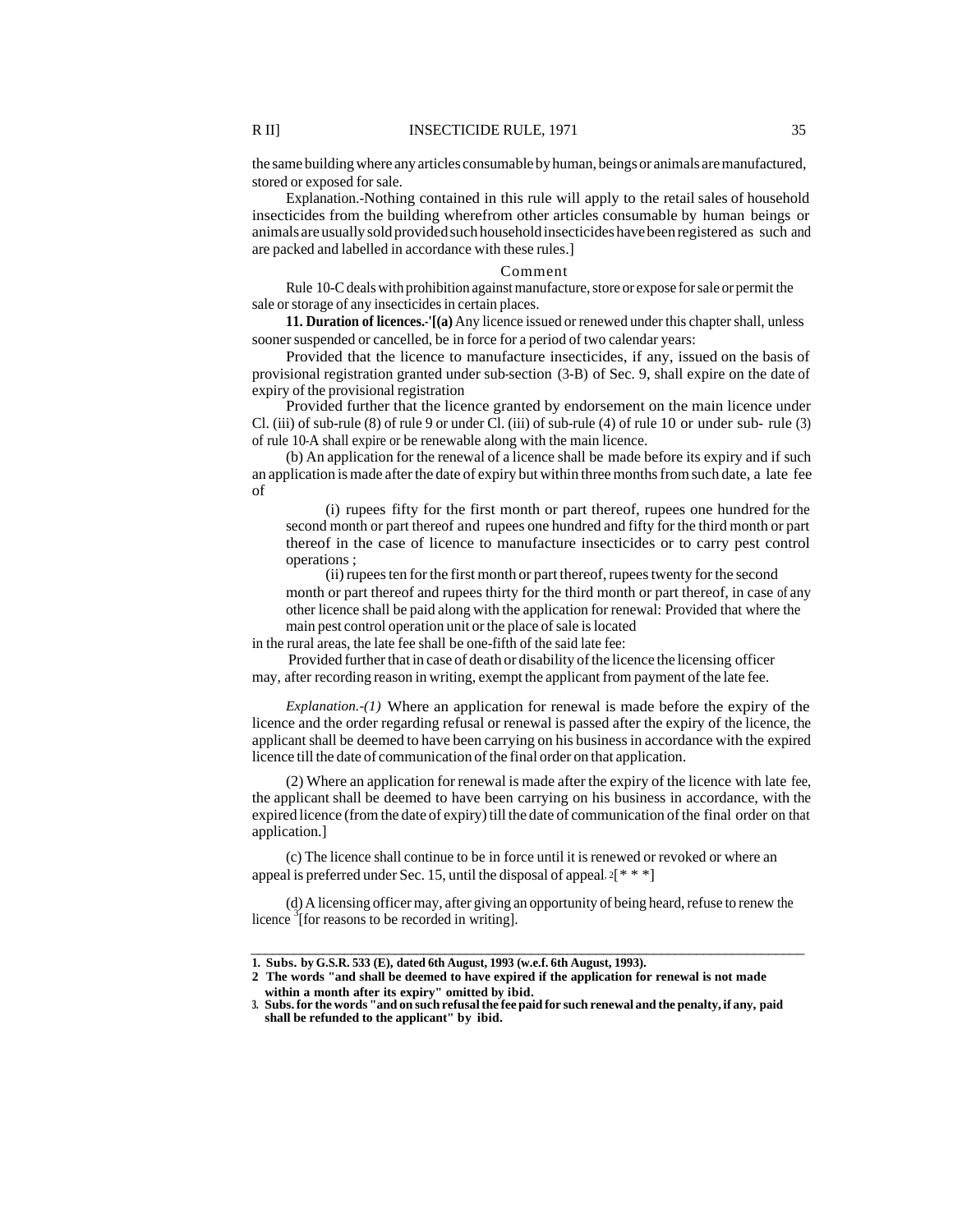#### **Comment**

**Penal provisions-Rule of interpretation**.-In any case, when criminal quasi-criminal liability is sought to be imputed on the basis of provisions of law which are capable of two reasonable interpretations, the one favourable to the accused must prevail.'

12. Conditions of licence. 2[(a) Subject to conditions laid down in sub-rule (3) of rule 9 under sub-rule (4) of rule 10, a licence shall not be granted to any person under this chapter unless the licensing officer is satisfied that the premises in respect of which licence is to be granted are adequate and equipped with proper storage in respect of which the licence is granted.]

(b) In granting a licence, the licensing officer shall have regard, among other things to(i) the

number of licences granted in the locality during any year; and (ii) the occupation, trade or business carried on by the applicant.

13**. Varying or amending a licence**.-(1) The licensing officer may either on an application made by the licensee or if he is satisfied that the conditions under which a licence has been granted under this chapter have been changed that it is necessary so to do, vary or amend a licence, [after satisfying himself that the Registration Committee has amended the registration certificate and] after giving an opportunity of being heard to the person holding the licence.

#### **Comment**

The licensing officer is empowered to vary or amend a licence only after giving an opportunity of being heard to the holder of licence.

14. Transfer of licence.-(1) The holder of a licence may, at any time, before the expiry of the licence, apply for permission to transfer the licence to any other pawn. (2) The application under sub-rule (1) shall be accompanied by a fee of rupees five.

(3) The licensing officer may, after such inquiry as he thinks fit accord permission to transfer the licence and on such permission being given an endorsement to that effect shall be made in the licence.

(4) If the permission to transfer a licence is refused, the fee paid therefor shall be refunded to the applicant.

#### **Comment**

The rule enables the holder of a licence to transfer the licence before its expiry.

4 [15**. Issuing cash memo and maintenance of records**.-(1) All sales of insecticides shall be made by a bill or cash memo in the form prescribed under any law.

(2) All sales of insecticides made to a licensed manufacturer (formulator or packer), stockist, distributor, dealer, retailer or to a bulk consumer shall be entered insecticidewise, in

a register in Form XIII and a statewise monthly return of all sales to actual consumers shall be sent to the licensing officer, in Form MV within 15 days from the close of the month.

(3) Every importer or manufacturer of insecticide shall maintain a stock register in Form *XV* for X technical grade insecticides and in Form XVI to formulate insecticides.

(4) Without prejudice to the foregoing, the Central Government or the State Government or any other person authorised by it may, by notice in writing require any importer or manufacturer or any other person dealing in insecticides to furnish within the time specified in the notice, such information with respect of any insecticides or any batch thereof, including the particulars or all persons to whom it has been sold or distributed, as it may consider necessary.]

- **1. Delhi Development Authority v. H.S.Kalra, 1983 Cr.L.J. 666 at p. 667 (Delhi). 2. Subs. byG.S.R. 474(E), dated 24th July,1976, published in the** *Gazette of India, Extraordinary, Pt.* **11, Sec. 3 (ii), dated 24th July, 1976.**
- **3. Ins. by G.S.R. 533 (E), sated 8th August, 1993 (w.e.f. 6th August, 1993.).**

*4.* **Subs. by ibid.**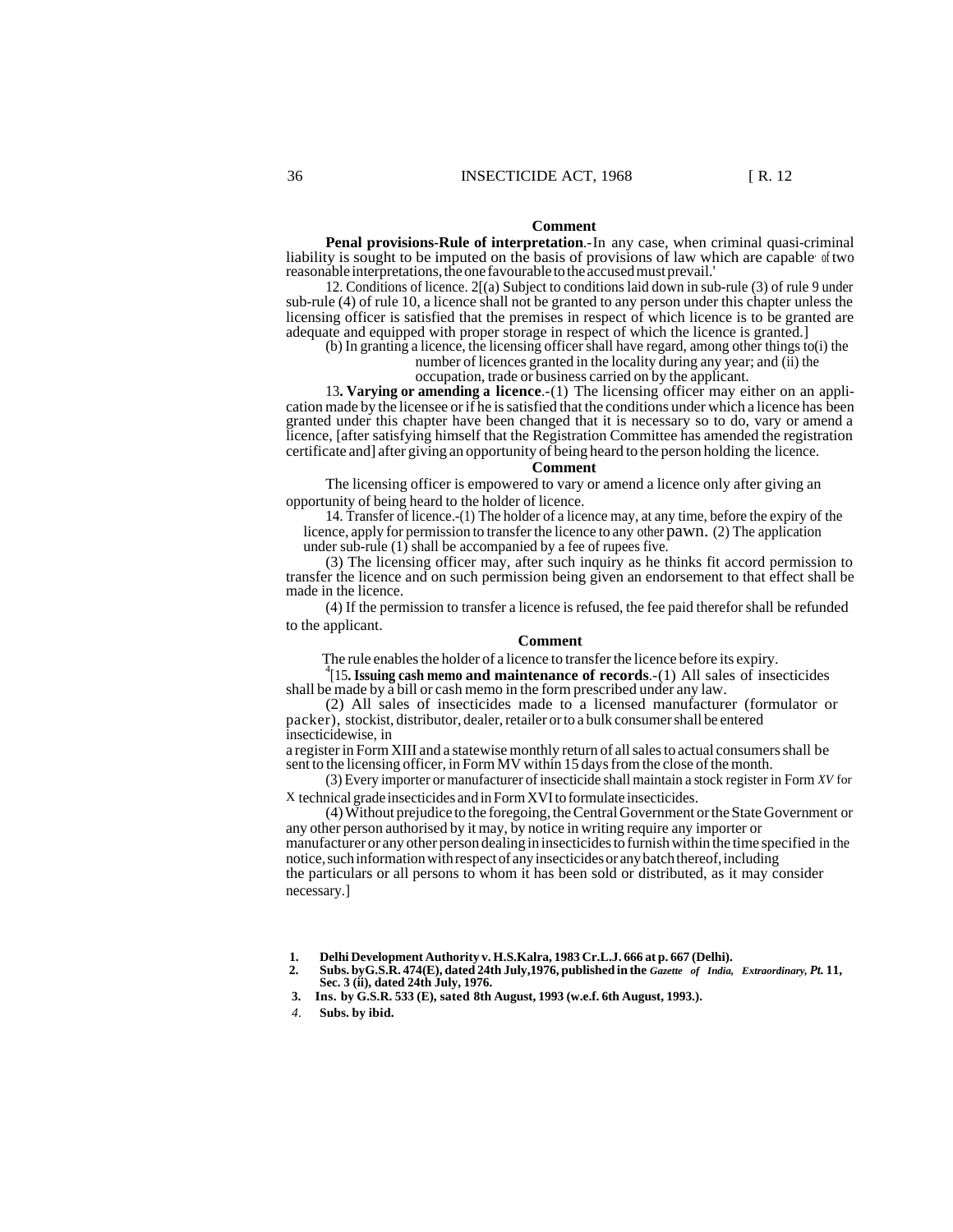Rule 15 deals with issuing of a bill or cash memo in the prescribed form under any law for all sales of insecticides and maintenance of the records.

# CHAPTER V

# **Packing and Labelling**

16. Prohibition of sale or distribution unless packed and labelled.-No person shall stock or exhibit for sale or distribute <sup>1</sup> [or cause to be transported] any insecticide unless it is packed and labelled in accordance with the provisions of these rules.

#### Comment

The rule prohibits the sale or exhibition of sale of every insecticide unless it is packed and labelled.

 $2^{2}[17]$ . Packaging of insecticides-(1) Every package containing the insecticides shall be of a type approved by the Registration Committee.

(2) Before putting any insecticide into the primary package, every batch thereof shall be analysed as per the relevant specifications of the manufacture thereof, in accordance with the approved methods of analysis and the result of such an analysis shall be recorded in the register maintained for the purpose. If any insecticide is put in the package it shall be presumed that it is fit and ready for sale, distribution or use for which it is intended, notwithstanding the fact that any further steps are still required to be taken to make it marketable.]

# **Comment**

Rule 17 deals with packaging of insecticides in a manner approved by the Registration Committee and before putting any insecticide into package, every batch of insecticides shall be analysed as per the relevant specifications of the manufacture in accordance with approved methods of analysis.

18. Leaflet to be contained in a package. $-3(1)$  The packing of every insecticide shall include a leaflet containing the following details, namely

(a) the plant disease, insects and noxious animals or weeds for which the insecticide is to be applied, the adequate direction concerning the manner in which the insecticide is to be used at the time of application;

(b) particulars regarding chemicals harmful to human beings, animals and wild life, warning and cautionary statements including the symptoms of 'poisoning suitable and adequate safety measures and emergency first-aid treatment where necessary; (c)

cautions regarding storage and application of insecticides with suitable warnings relating to inflammable, explosive or other substance harmful to the skin; (d)

instructions concerning the decontamination or safe disposal of used contain ers;

(e) a statement showing the antidote for the poison shall be included in the leaflet and the label;

 $\langle \rangle$  if the insecticide is irritating to the skin, nose, throat or eyes, a statement shall be included to that effect.

 $1$ <sup>1</sup>(g) common name of the insecticide as adopted by the International Standards Organisation and where such a name has not yet been adopted such other name as may be approved by the Registration Committee.]  $\frac{1}{2}$  (2) Two copies of the leaflets duly approved by the Registration Committee and signed by the Secretary, Registration Committee, shall be returned to the manufacturer and

 $\overline{\phantom{a}}$  , and the set of the set of the set of the set of the set of the set of the set of the set of the set of the set of the set of the set of the set of the set of the set of the set of the set of the set of the s

one copy to the State licensing officer.]

**<sup>1.</sup> Ins. by G.S.R. 533(E), dated 6th August, 1993 (w.e.f. 6th August, 1"3).**

**<sup>2.</sup> Subs.** *by ibid (w.e.f.* **6th August, 1993).**

**<sup>3.</sup> Renumbered** *by ibid (w.e.f.* **6th August, 1493).**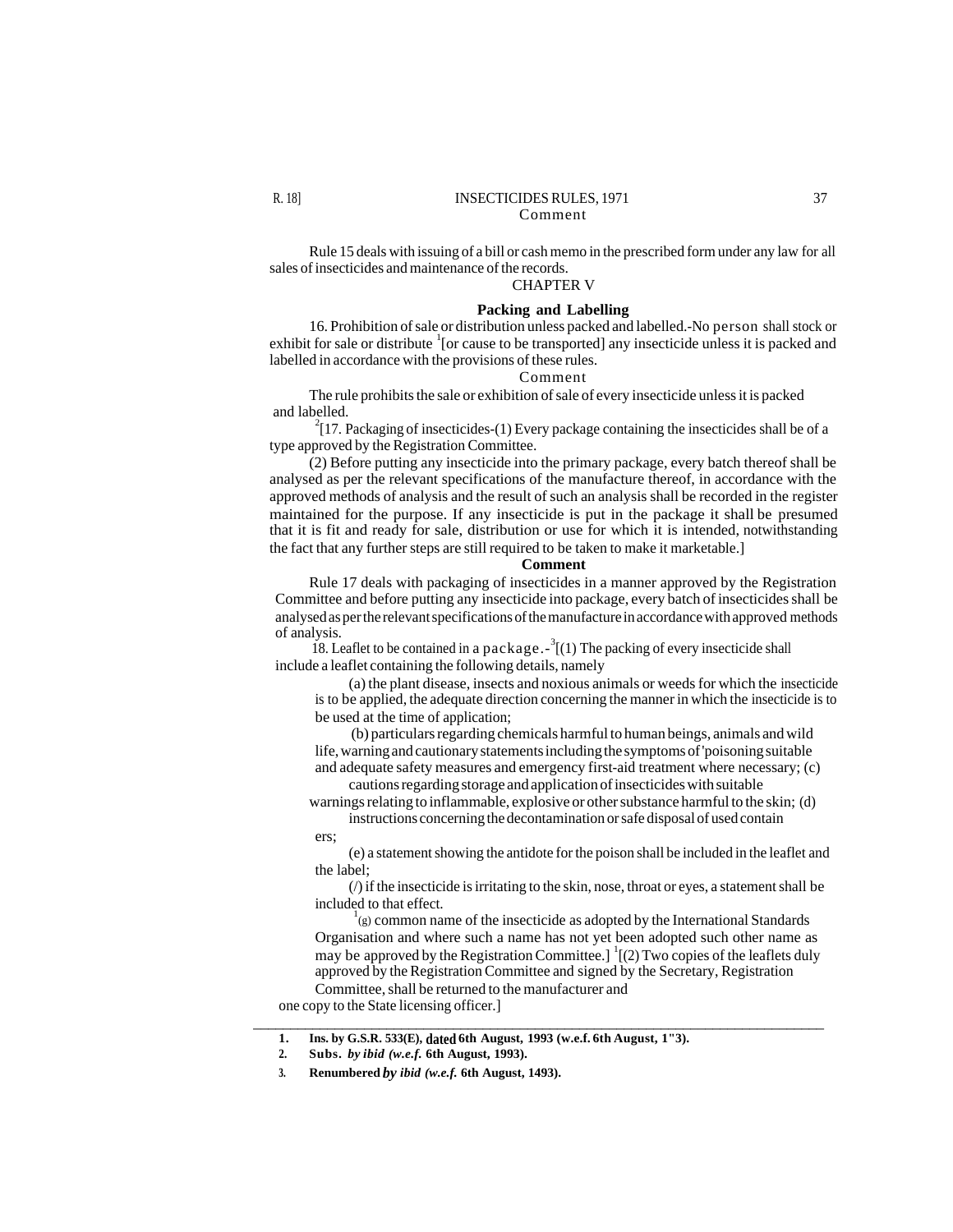19. **Manner of labelling.-** (1) The following particulars shall be either printed or written in indelible ink on the label of the innermost container of any insecticide and on the outer most covering in which the container is packed:

(i) Name of the manufacturer (if the manufacturer is not the person in whose name the insecticide is registered under the Act, the relationship between the person in whose name the insecticide has been registered and the person who manufactures, packs or distributes or sells shall be stated).

(ii) Name of insecticide (brand name or trade mark under which the insecticide is sold).

(iii) Registration number of the insecticide.

(iv) Kind and name of active and other ingredients and percentage of each. (Common name accepted by the International Standards Organization or the Indian Standards Institutions of each of the ingredients shall be given and if no common name exists, the correct chemical name which conforms most closely with the generally accepted rule of chemical nomenclature shall be given).

(v) Net content of volume. (The net content shall be exclusive of wrapper or other material. The correct statement of the net content in terms of weight, measure, number of units of activity, as the case may be, shall be given. The weight and volume shall be expressed in the metric system).

(vi) Batch number.

(vii) Expiry date, i.e. up to the date the insecticide shall retain its efficiency and safety.

(viii) Antidote statement.

(2) The label shall be so affixed to the container that it cannot be ordinarily removed.

(3) The label shall contain in a prominent place and occupying not less than one-sixteenth of the total area of the face of the label, a square, set at an angle of  $45^{\circ}$  (diamond shape). The dimension of the said square shall depend on the size of the package on which the label is to be affixed. The said square shall be divided into two equal triangles, the upper portion shall contain the symbol and signal word specified in sub-rule (4) and the lower portion shall contain the colour specified in sub-rule (5).

(4) The upper portion of the square, referred to in sub-rule (3) shall contain the following symbols and warning statements

(i) insecticides belonging to Category I (Extremely toxic) shall contain the symbol of a skull and cross-bones and the word "POISON" printed in red;

the following warning statements shall also appear on the label at appropriate place, outside the triangle

(a) "KEEP OUT OF THE REACH OF CHILDREN"

(b) "IF SWALLOWED, OR IF, SYMPTOMS OF POISONING OCCUR CALL PHYSICIAN IMMEDIATELY";

(ii) insecticides in Category II (highly toxic) will contain the word "POISON" printed in red and the statement "KEEP OUT OF THE REACH OF CHILDREN"; shall also appear on the label at appropriate place, outside the triangle,

(iii) insecticides in Category III (moderately toxic) shall bear the word "DANGER" and the statement "KEEP OUT OF THE REACH OF CHILDREN"; shall also appear on the label at suitable place outside the triangle;

(iv) insecticides in Category I V (slightly toxic) shall bear the word "CAUTION".

(5) The lower portion of the square referred to in sub-rule (4) shall contain the colour specified in column (4) of the table below, depending on the classification of the insecticides specified in the corresponding entry in column (1) of the said table.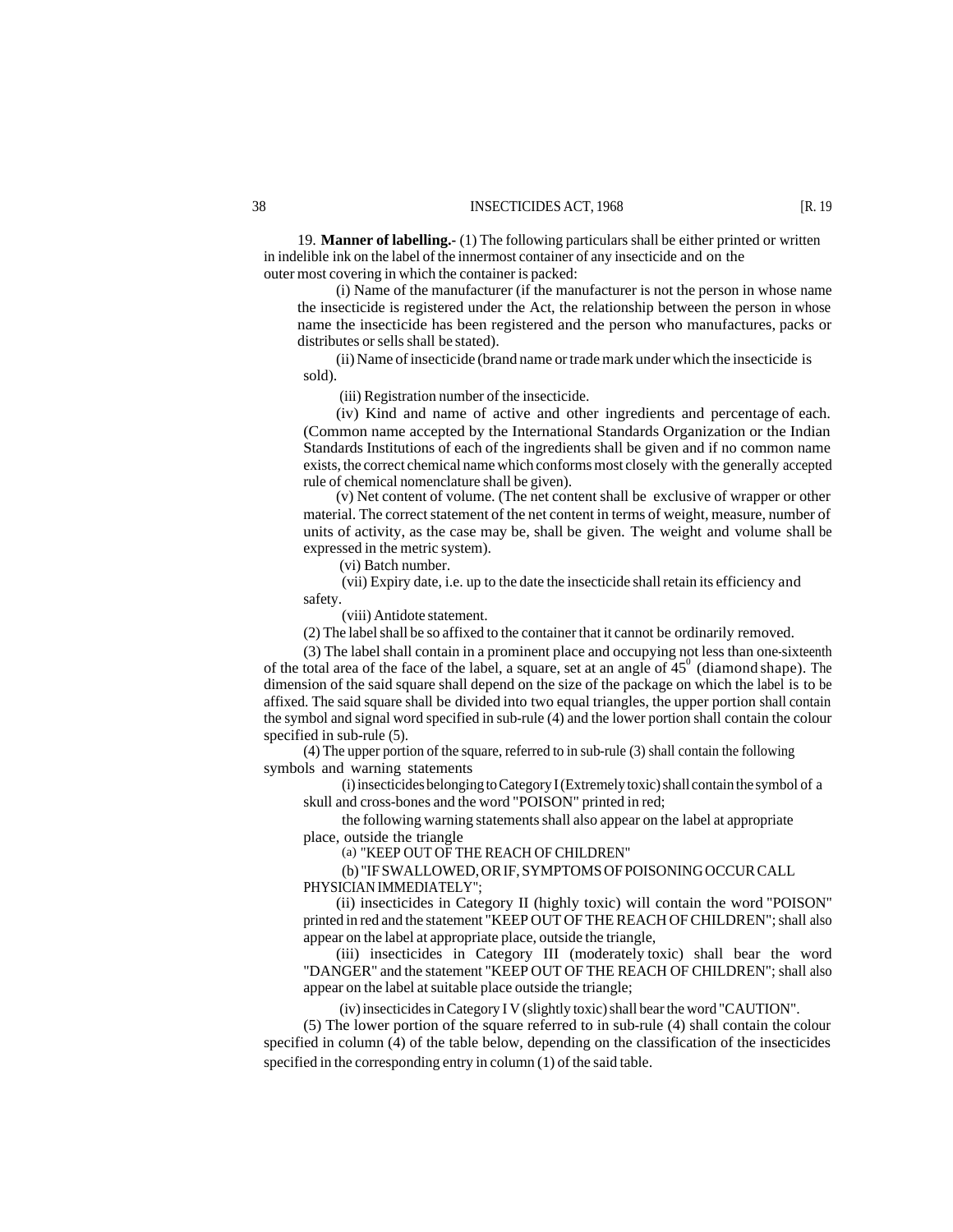| Classification<br>the insecticides                                               | Medium Lethal dose<br>by the oral route<br>(acute toxicity) LD<br>$50 \text{ mg/kg}$ . body<br>weight of test<br>animals | Medium lethal<br>dose by the<br>dermal route<br>(derma toxicity)<br>$LD 50$ mg/kg.<br>body weight of test<br>animals | identificat- of<br>ion band on<br>the label                |
|----------------------------------------------------------------------------------|--------------------------------------------------------------------------------------------------------------------------|----------------------------------------------------------------------------------------------------------------------|------------------------------------------------------------|
|                                                                                  | $\overline{2}$                                                                                                           | 3                                                                                                                    | 4                                                          |
| 1. Extremely toxic<br>2 Highly toxic<br>3. Moderately toxic<br>4. Slightly toxic | $1-50$<br>$51--500$<br>501-5000<br>More than 5000                                                                        | $1 - 200$<br>201-2000<br>2001-20000<br>More than 20000                                                               | Bright red<br>Bright yellow<br>Bright blue<br>Bright green |

(6) In addition to the precautions to be undertaken under sub- rules (3), (4) and (5) the label to the affixed in the packages containing insecticides which are highly inflammable shall indicate that it is inflammable or that the insecticides should be kept away from the heat or

open flame and the like.

(7) The label and the leaflets to be affixed or attached to the package containing insecticides shall be printed in Hindi, English and in one or two regional languages in use in the areas where the said packages are likely to be stocked, sold or distributed.

(8) Labelling of insecticides must not bear any unwarranted claims for the safety of the producer or its ingredients. This includes statements such as, "SAFE", "NON-POISONOUS", "NON-INJURIOUS" or "HARMLESS" with or without such qualified phrase as "when used as directed".

#### **Comment**

**Applicability.-**In Messrs. *Veluri* Srivarama *Sastry* v. State *of A.P., Hyderabad,<sup>1</sup>* the accused were convicted, under Sec. 3 (k) (a) read with 29 (1) (a) and rule 19 (4) read with 29 (3) of the Insecticides Act., 1968, and sentenced to pay a fine of Rs. 400 each. It was submitted by their learned Counsel that a copy of the insecticides analyst report was not served upon them and, therefore, they had no opportunity to send the sample for analysis to the Central Insecticides Laboratory under Sec. 24 of the Insecticides Act, 1958. In view of Sec. 24 of the Act a copy of the report of the insecticides analyst should be delivered to a person from whom the sample was taken. It need not be delivered to a person whom the sample was not taken. Under sub-section (4) of Sec. 24, the accused can request the Magistrate to send the sample produced before the Court under sub-section (6) of Sec. 22 for analysis to the Central Insecticides Laboratory. Therefore, it is not as if, that an accused who is not served with a copy of the report under sub- section (2) of Sec. 24 is precluded from having the sample tested or analysed with the Central Insecticides Laboratory.

20. Prohibition against altering inscriptions, etc. on containers, labels or wrappers of insecticides.-No person shall alter, obliterate or deface any inscription or mark made or recorded by the manufacturer on the container, label or wrapper of any insecticide

Provided that nothing in this rule shall apply to any alteration of any inscription or mark, made on the container, label or wrapper of any insecticide at the instance, direction or permission of the Registration Committee.

#### CHAPTER VI

### **Insecticide Analysis and Insecticide Inspectors**

21. Qualifications of Insecticide Analyst.-A person shall be eligible for appointment as an insecticide analyst under the Act only if he possesses the following qualifications, namely

 $\overline{\phantom{a}}$  , and the set of the set of the set of the set of the set of the set of the set of the set of the set of the set of the set of the set of the set of the set of the set of the set of the set of the set of the s

**1. (1981) 2 A.L.T. 346 at PP. 348, 349**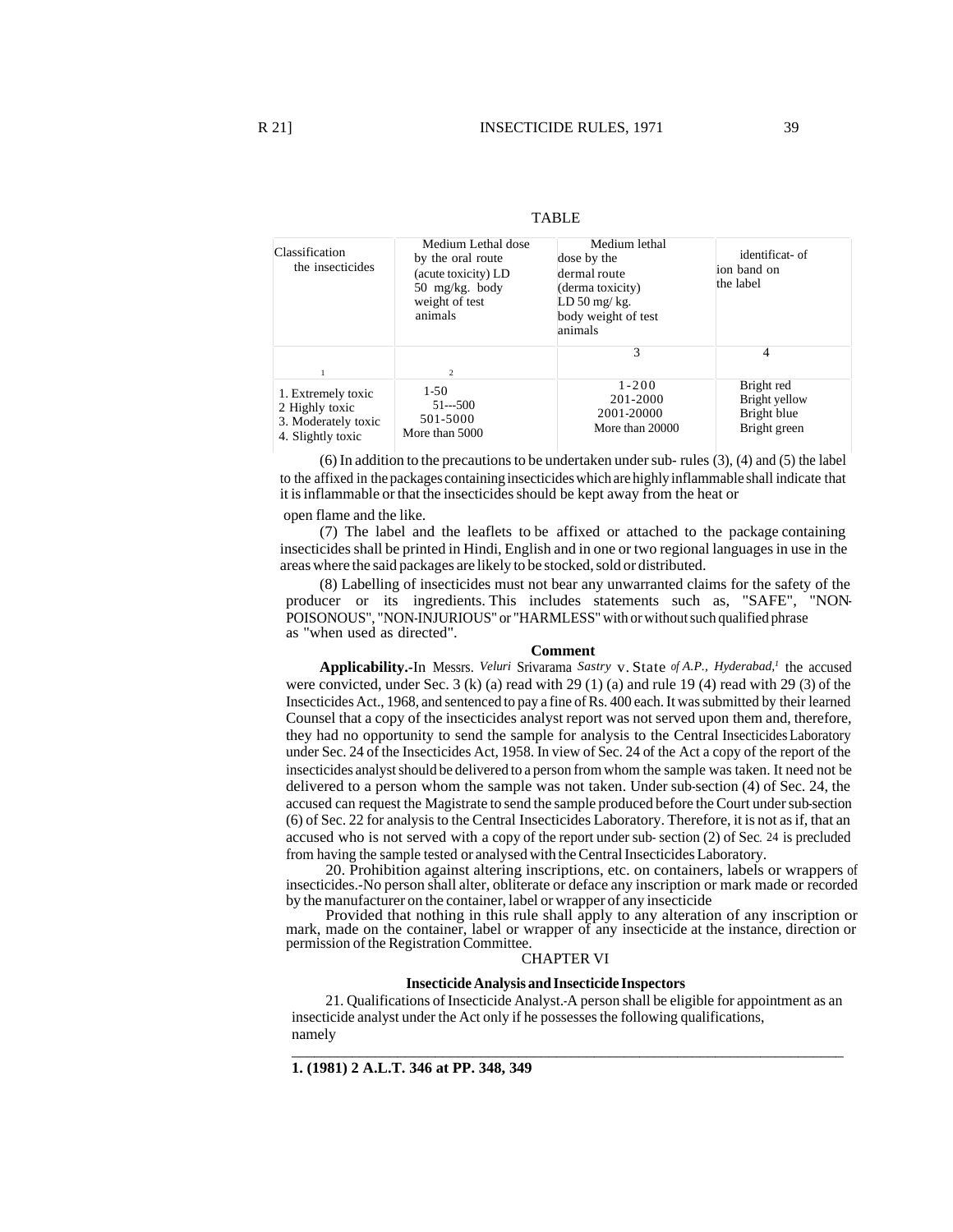(a) A graduate in Agriculture or a graduate in Science with Chemistry as special subject; and

*(b)* adequate training in analysing insecticides in a recognized laboratory.

22. **Powers of Insecticides** Analyst.-The Insecticides Analyst shall have the power to call for such information of particulars or do anything as may be necessary for the proper examination of the samples sent to him either from the Insecticide Inspector or the person whom the sample was obtained.

23. Duties of Insecticide Analyst.-(1) The Insecticide Analyst shall analyse or cause to be analysed or test or cause to be tested such samples of insecticides as may be sent to him by the Insecticide Inspector under the provisions of the Act and shall furnish report or results of such tests or analysis.

(2) An insecticide analyst shall, from time to time, forward to the State Government reports giving the result of analytical work and investigation with a view to their publication at the discretion of the Government.

**24. Procedure on receipt** of sample-(1) On receipt of a package from an Insecticide Inspector containing a sample for test or analysis, the Insecticide Analyst shall compare the seals on the packet with the specimen impression received separately and shall note the condition of the seals on the packet.

 $(2)$  In making the test or analysis of Insecticides, it shall be sufficient of the Insecticides, Analyst follows that specifications and the month of examination of samples as approved by the Registration Committee.]

(3) After the test or analysis has been carried out under sub-rule (2), the Insecticides Analyst shall forthwith supply to the Insecticide Inspector a report in triplicate in Form IX of the result or test or analysis.

#### Comment

The methods of examination of samples approved by Indian Standards Institutions are sufficient if followed by the Insecticide Analyst.

25. Fees payable for testing or analysis.- 2 [(1) The fees payable for testing or analysing insecticides under sub-section (5) of Sec. 24 of the Act shall be as specified in the Second Schedule.]

 $\frac{1}{2}$  (2) The fee payable for testing or analysing samples received from the Insecticides Inspector shall also be as specified in the Second"Schedule

Provided that the Central Government may, after taking into consideration to genuine difficulties, of any particular State Government, exempt from payment of the fee For such period as it may consider reasonable.]

#### **Comment**

The rule puts restriction on charging the fee for routine tests or rechecking of samples carried out at the instance of the Insecticide Inspector.

**26. Qualifications of Insecticide Inspector.-A** person shall be eligible for appointment as an Insecticide Inspector under the Act only if he possesses the following qualifications, namely

(a) graduate in Agriculture, or graduate in Science with Chemistry as one of the

subjects;

*(b)* adequate field experience.

27. Duties of Insecticide Inspector.-The Insecticide Inspector shall have the following duties, namely:

(1) to inspect not less than three times in a year all establishment selling insecticides within the area of his jurisdiction;

(2) to satisfy himself that the conditions of licence are being complied with; \_\_\_\_\_\_\_\_\_\_\_\_\_\_\_\_\_\_\_\_\_\_\_\_\_\_\_\_\_\_\_\_\_\_\_\_\_\_\_\_\_\_\_\_\_\_\_\_\_\_\_\_\_\_\_\_\_\_\_\_\_\_\_\_\_\_\_\_\_\_\_\_\_\_\_\_\_\_

<sup>1.</sup> Subs**.** by G.S.R. 533 (E), dated 6th August,'1993 (w.e.f. 6th August, 1993).

<sup>2.</sup> Subs. by G.S.R. 436'E), dated 9th December, 1977, published in the *Gazette of India, Extraordinary,* Ft. II,Sec. 3 (ii;, dated 9th December,1977.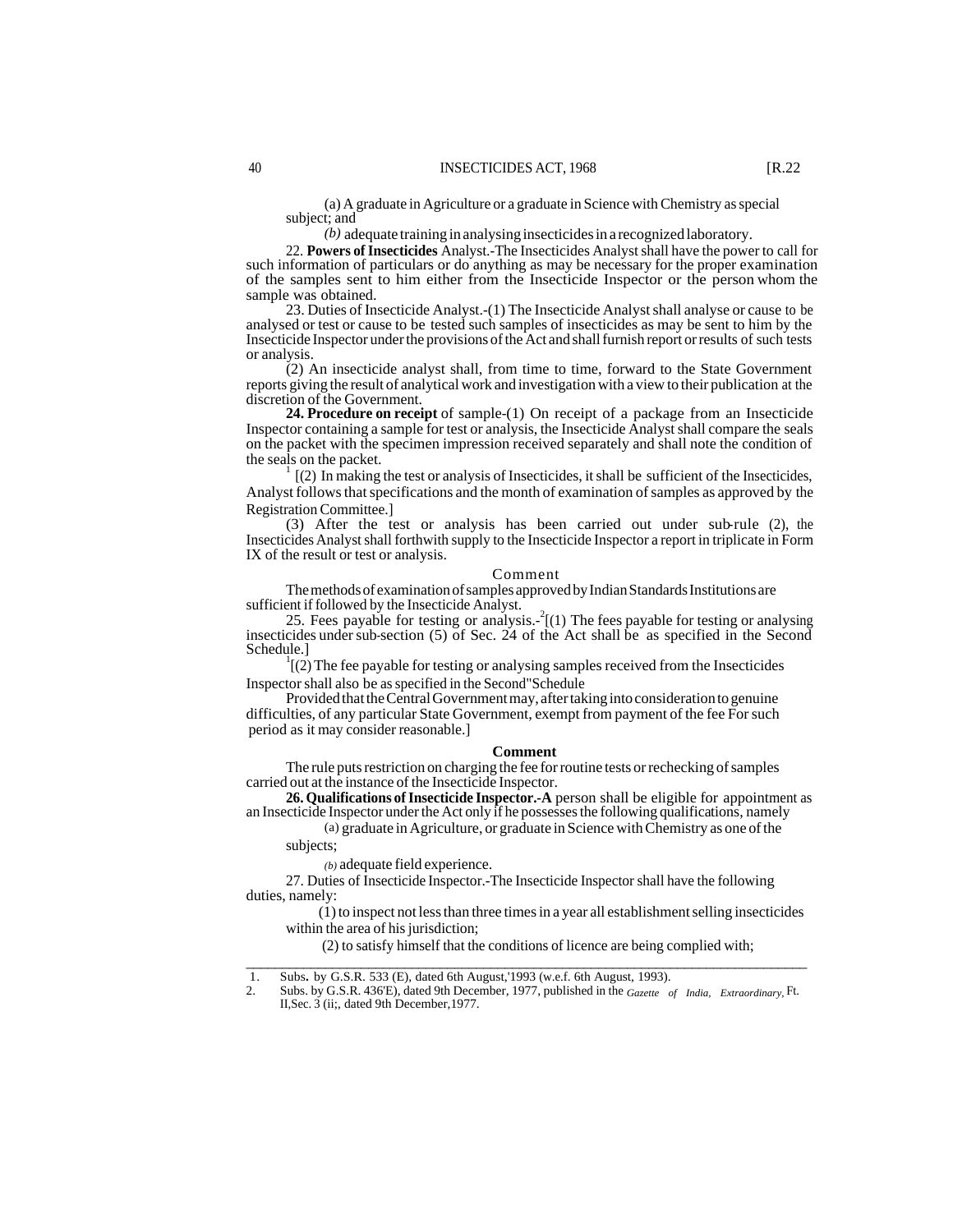(3) to procure and send for test and analysis, samples, of insecticide which he has reason to suspect are being sold, stocked or accepted for sale in contravention of the provisions of the act or rules made thereunder;

(4) to investigate any complaint in writing which may be made to him;

(5) to institute prosecution in respect of breaches of the Act and the rules made thereunder;

(6) to maintain a record of all inspections made and action taken by him in the performance of his duties including the taking of samples and seizure of stocks and to submit copies of such record to the licensing officer;

(7) to make such inquiries and inspections as may be necessary to detect the sale and use of insecticides in contravention of the Act.

#### Comment

The word "shall'-Meaning of.-It has been laid down consistently by the Supreme Court that the mere use of the word "shall" by itself in the statute does not make the provisions mandatory, but it is the duty of the courts of justice to try to get the real intention of the Legislature by carefully attending to the whole scope of the statute to be construed. In each, one has to look to subject-matter, consider the importance of the provisions and the relation of that provision with the general object intended to be secured by the Act and upon the `review of the case in that aspect decide whether the enactment is mandatory or only directory.

28. Duties of Inspectors specially authorized to inspect manufacture of insecticides.-4t shall be the duty of any Inspector authorized to inspect the manufacture of Insecticides

(1) to inspect not less than twice a year all premises licensed for the manufacture of insecticides within the area of his jurisdiction and to satisfy himself that the conditions of the licence and the provisions of the Act or the rules made thereunder are

being observed;

(2) to send forthwith to the licensing officer after each inspection, a detailed report indicating the conditions of the licence and the provisions of the Act or rules made thereunder which are being observed and the conditions and provisions, if any, which

are not being observed;

(3) to draw samples of insecticides manufactured on the premises and send them for test or analysis in accordance with these rules;

(4) to report to the Government all occurrences of poisoning.

29. Prohibition of disclosure of information.-Except for the purpose of official business or when required by a court of law, an Insecticide Inspector shall not disclose to any person any information acquired by him in the performance of his official duties.

#### Comment

The Insecticide Inspector can disclose the informations acquired by him in the performance of his official duties only for the official business or to the Court of law.

30. Form of order not to dispose of stock.-An order by the Insecticide Inspector requiring a person not to dispose of any stock in his possession shall be in Form X.

31. Prohibition of sale.-No person in possession of an insecticide in respect of which an Insecticide Inspector has made an order under rule 30 shall, in contravention of that order, sell or otherwise dispose of any stock of such insecticide.

32. Form of receipt for seized insecticides.-A receipt by an Insecticide Inspector for the stock of any insecticide seized shall be in Form XI.

33. Form of intimation of purposes of taking samples.-Where an Inspector takes a sample of an insecticide for the purpose of test or analysis he shall intimate such purpose in writing in Form )(II to the person from whom lie takes it.

34. Despatch of samples for test or analysis.-(l) Samples for test or analysis under the Act shall be sent by registered post or by hand in a sealed packet together with a memorandum in Form )GI in an outer cover addressed to the Insecticide Analyst.

\_\_\_\_\_\_\_\_\_\_\_\_\_\_\_\_\_\_\_\_\_\_\_\_\_\_\_\_\_\_\_\_\_\_\_\_\_\_\_\_\_\_\_\_\_\_\_\_\_\_\_\_\_\_\_\_\_\_\_\_\_\_\_\_\_\_\_\_\_\_\_\_\_\_\_\_\_

1. Mohammad Mahboob Khan v. State Transport Appellate Tribunal, U.P., 1982A.L.J. 300 at p. 301.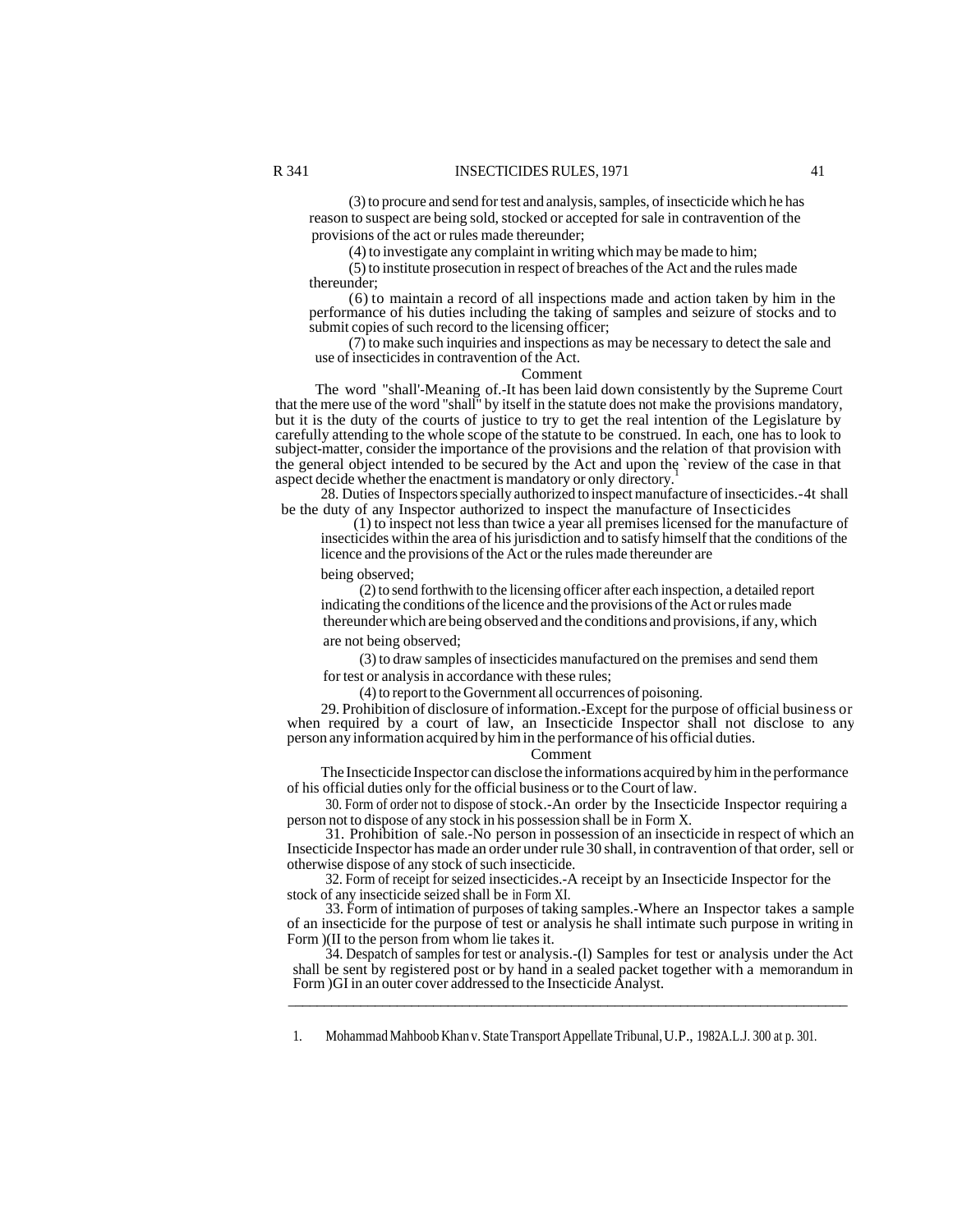(2) The packet as well as the outer cover shall be marked with a distinct mark.

(3) A copy of the memorandum in Form XIII together with a specimen impression of the seals of the Inspector and of the seals, if any, of the person from whom he takes such samples, shall be sent separately by registered post or by hand to the Insecticide Analyst.

# CHAPTER VII

Transport and storage of insecticides in transit by rail, road or water -

35. Manner of packing, storage while in transit by rail-=-(1) Packages containing insecticides, offered for transport by rail, shall be packed in accordance with the conditions specified in the Red Tariff, issued by the Ministry of Railways.

(2) No insecticide shall be transported or stored in such a way as to come into direct contact with foodstuffs or animal feeds.

(3) No foodstuffs or animal feeds which got mixed up with insecticides as a result of any damage to the packages containing insecticides during transport or storage shall be

released to the consignees unless it has been examined for possible contamination by competent authorities, as may be notified by the State Government. (4) If any insecticide is found to have leaked out in transport or storage it shall be the

responsibility of the transport agency or the storage owner to take such measure urgently to prevent poisoning and pollution of soil or water, if any.

36. Conditions to be specified for storage of insecticides.-(1) The package containing insecticides shall be stored in separate rooms or premises away from the rooms or premises used for storing articles or shall be kept in separate almirahs under lock and key depending upon the quantity and nature of the insecticides.

(2) The rooms or premises means for storing insecticides shall be well built, dry, well-lit and ventilated and of sufficient dimension.

#### Comment

The rule requires the packages containing insecticides to be stored in separate rooms or premises.

#### CHAPTER VIII

Provisions regarding protective clothing, equipment, and other facilities for workers during manufacture, etc. of insecticides

<sup>1</sup>[37. Medical Examination.-(1) All persons who are engaged in the work of handling, dealing or otherwise coming in contact with the insecticides during manufacture/formulation of insecticides or being engaged spraying during operation shall be examined medically before their employment and at least quarterly in the case of those engaged in manufacturing/formulation units any yearly in any other cases including operators while in service by a qualified doctor who is aware of risks to which such persons are exposed. Particulars of all such persons, including the particulars of their. medical examination, shall be entered in a register in Form. XVII. Where the insecticide in question is an organophosphorous compound or a carbamate compound, the blood cholinesterage level shall be measured at least once a month of all persons working in the manufacturing units. The blood residue estimation shall be done once in a year in the case of persons working with organo chlorine group of insecticides in a manufacturing/formulation unit. In the case of spraying people working with the pest-control operators, the estimation of cholinesterase level (if working with organo phosphorous or carbamate compounds) and blood residue (if working with organochlorine group) shall be conducted as and when advised by the doctor as part of the general medical test.

(2) Any person showing symptoms of poisoning shall be immediately examined and given proper treatment.]

38. First aid measures.-In all cases of poisoning first-aid treatment shall always be given before the physician is called. The Indian Standard Guide for handling cases of insecticide poisoning Part I First-Aid Measures [IS : 4015 (Part I)-1967] and Part II \_\_\_\_\_\_\_\_\_\_\_\_\_\_\_\_\_\_\_\_\_\_\_\_\_\_\_\_\_\_\_\_\_\_\_\_\_\_\_\_\_\_\_\_\_\_\_\_\_\_\_\_\_\_\_\_\_\_\_\_\_\_\_\_\_\_\_\_\_\_\_\_

<sup>1.</sup> Subs. by GS.R.533 (E), dated 6th August, 1"3 (w.e.f. 6th August, 1993).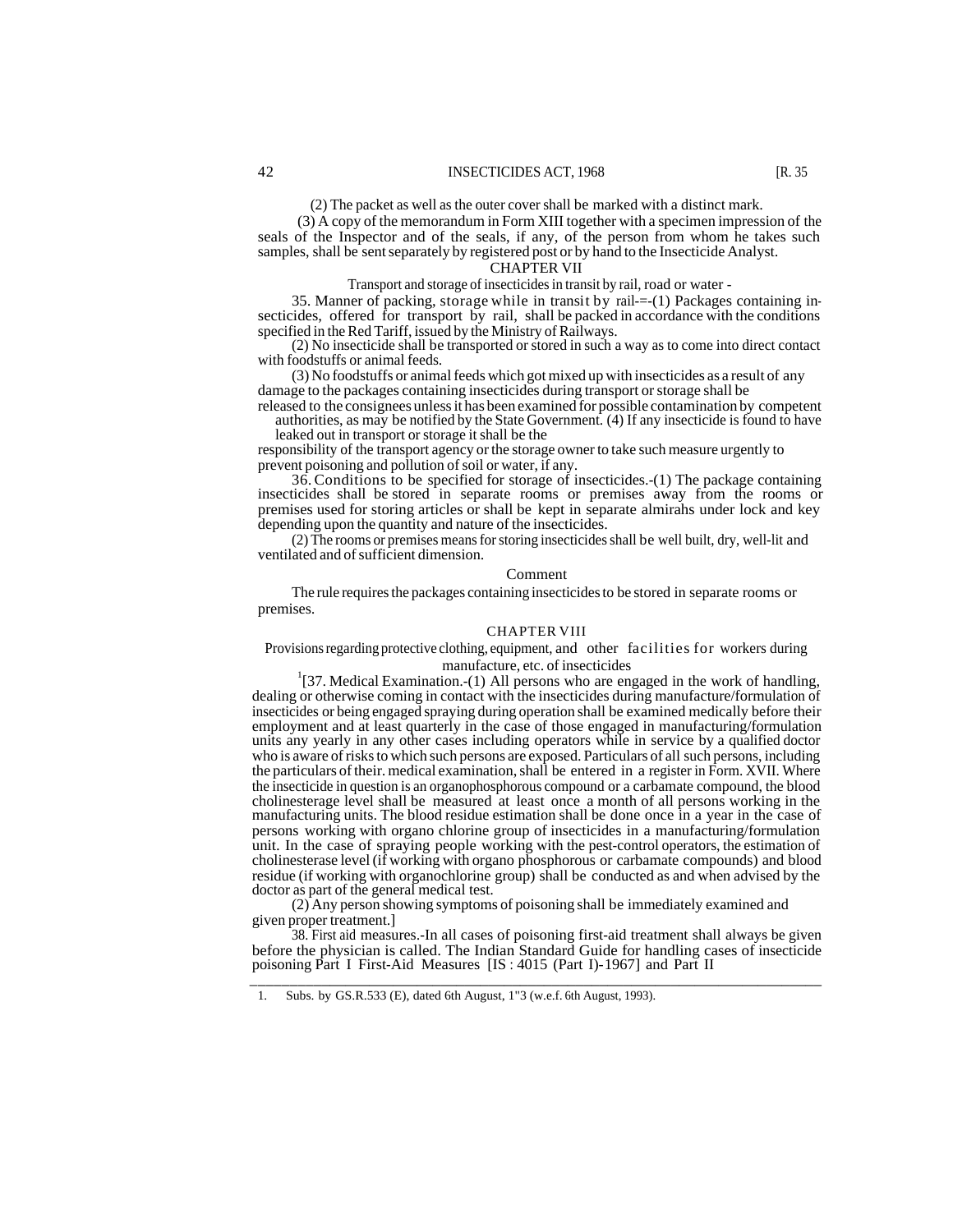Symptoms, diagnosis and treatment VS: 4015 (Part R)-1967] shall be consulted for such firstaid treatment in addition to any other books on the subject. The workers also should be educated regarding the effects of poisoning and the first-aid treatment to be given.

39. Protective clothing.-(1) Persons handling insecticides during its manufacture, formulation, transport, distribution or application, shall be adequately protected with appropriate clothing.

(2) The protective clothing shall be used wherever necessary, in conjunction with

respiratory devices as laid down in rule 40.<br>
(3) The protective clothing shall be made of materials which prevent or resist the penetration of any form of insecticides formulations. The materials shall also be washable so that the toxic elements may be removed after each use.

(4) A complete suit of protective clothing shall consist of the following dresses, namely:

(a) protective outer garment/overalls/hood/hat;

(b) rubber gloves or such other protective gloves extending half-way up to the forearm, made of materials impermeable to liquids;

(c) dust-proof goggles;

(d) boots.

40. Respiratory devices. For preventing inhalation of toxic dusts, vapours or gases, the workers shall use any of the following types of respirators or gas-masks suitable for the purpose, namely

(a) chemical cartridge respirator;

(b) supplied-air respirator;

(c) demand flow, type respirator;

(d) full-face or half-face gas-masks with canister.

In no case shall the concentrates of insecticides in the air where the insecticides are mixed exceed the maximum permissible values.

41. Manufacturers, etc. to keep sufficient quantities of antidotes and first-aid medIclnes.-The manufacturers and distributors of insecticides and persons who undertakes to spray insecticide on a commercial basis (hereafter in these rules referred to as operators) shall keep sufficient stocks of such first-aid tools, equipments, antidotes, injections and medicines as may be required to treat poisoning cases arising from inhalation, skin, contamination, eye contamination and swallowing.

42. Training of workers.-The manufacturers and distributors of insecticides and operators shall arrange for suitable training in observing safety precautions and handling safety equipment provided to them.

43. Aerial spraying operations.-The aerial application of insecticides shall be subject to the following provisions, namely:  $\qquad \qquad -$  (a)

marking of the area shall be the responsibility of the operators;

(b) the operators shall use only approved insecticides and their formulations at approved concentration and height;

(c) washing decontamination and first-aid facilities shall be provided by the operators;

(d) all aerial operations shall be notified to the public not less than twenty-four hours in advance through competent authorities;

(e) animals and persons not connected with the operations shall be prevented from entering such areas for a specific period; and

(f) the pilots shall undergo specialisation training including clinical effects of the insecticides.

44. Disposal of used packages, surplus materials and washings of insecticides.(1) It shall be the duty of manufacturers, formulators of insecticides and operators to dispose packages or surplus materials and washing in a safe manner so as to prevent environmental or water pollution.

(2) The used packages shall not be left outside to prevent their re-use.

(3) The packages shall be broken and buried away from habitation.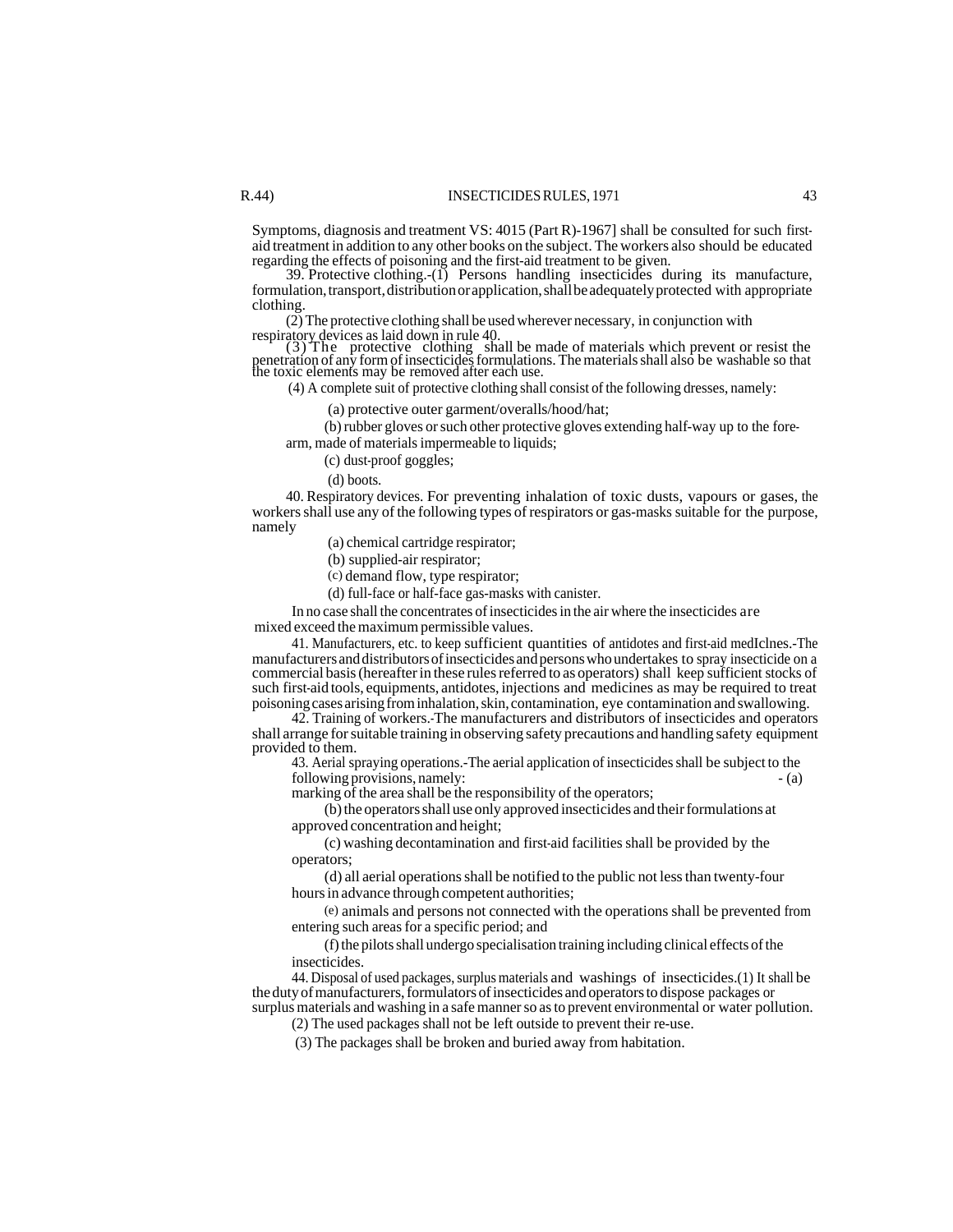## 44 INSECTICIDES ACT, 1958 [R. 45]

Comment

The rule requires the packages to be broken and buried away from the place of habitation.

#### **CHAPTER IX**

#### Miscellaneous

45. Places at which the insecticides may be imported.-No insecticides shall be im ported into India except through one of the following places, namely

Ferozepore Cantonment and Amritsar railway stations in respect of insecticides imported by rail across the frontier with West Pakistan.

Ranaghat, Bongaon and Mahiassan railway stations in respect of insecticides importer by rail across the frontier with the East Pakistan.<sup>1</sup>

<sup>2</sup>[Madras, Calcutta, Bombay, Cochin and Kandla]-in respect of insecticides imported by sea into India.

Madras, Calcutta, Bombay, Delhi and Ahmedabad-in respect of insecticides imported by air into India.

#### Comment

The insecticides may be imported into India only through the places mentioned in the rule.

46. Travelling and other allowances payable to the members of the Board, etc.The members of the Board, Registration Committee and any other Committee appointed by the Board shall be entitled to such travelling and other allowances for attending meetings of

the Boards, Registration Committee or other Committee, as the case may be, as are for the time being admissible to Grade I officers of the Central Government.

#### **THE FIRST SCHEDULE**

## <sup>3</sup>[FORM I

#### *(See* rule 6)

Application for registration of Insecticides 1. (a)

Name, address and status of the applicant.

*(b)* Category of the industry-SSI/DGTD/MRTP/FERA/ others.

2. Address of the premises where the manufacture will be done.

3. The common name and trade name of the Insecticides which the applicant proposes to import or manufacture.

4. Whether the application is for import or for manufacture: (i) in

the case of import please state:

*(a)* Name and address of the manufacturer.

*(b)* Name and address of the supplier if he is duly autherised by the manufacturer. (c) is

the insecticide registered in the country (1) of manufacture.

(2) from which supplies are expected to be made.

(ii) in the case of manufacturer please state :

Where the insecticide is meant for domestic consumption or for export or for both.

5. In the case of formulation, the sources of supply of technical grade material and its status of registration, Chemical composition;

6. (1) Kind and name of active and other ingredients and percentages of each.

(ii) Stability in storage (as per details specified by the Registration Committee). (iii) Shelf life claim.

\_\_\_\_\_\_\_\_\_\_\_\_\_\_\_\_\_\_\_\_\_\_\_\_\_\_\_\_\_\_\_\_\_\_\_\_\_\_\_\_\_\_\_\_\_\_\_\_\_\_\_\_\_\_\_\_\_\_\_\_\_\_\_\_\_\_\_\_\_\_\_\_\_\_\_\_\_\_\_\_\_\_\_\_\_\_\_\_\_\_

<sup>1.</sup> Now Bangla Desh.<br>2. Subs. by G.S.R. 1064

<sup>2.</sup> Subs. by G.S.R. 1064 (E), dated 7th November, 1988, published in the *Gazette of India, Extraordinary,* Pt. II, Sec. 3 (i), dated 8th November, 1988.

<sup>3.</sup> Subs. by GS.R. *533 (E),* dated 6th August, *1993 (w.e.f.* 6th August, *1993).*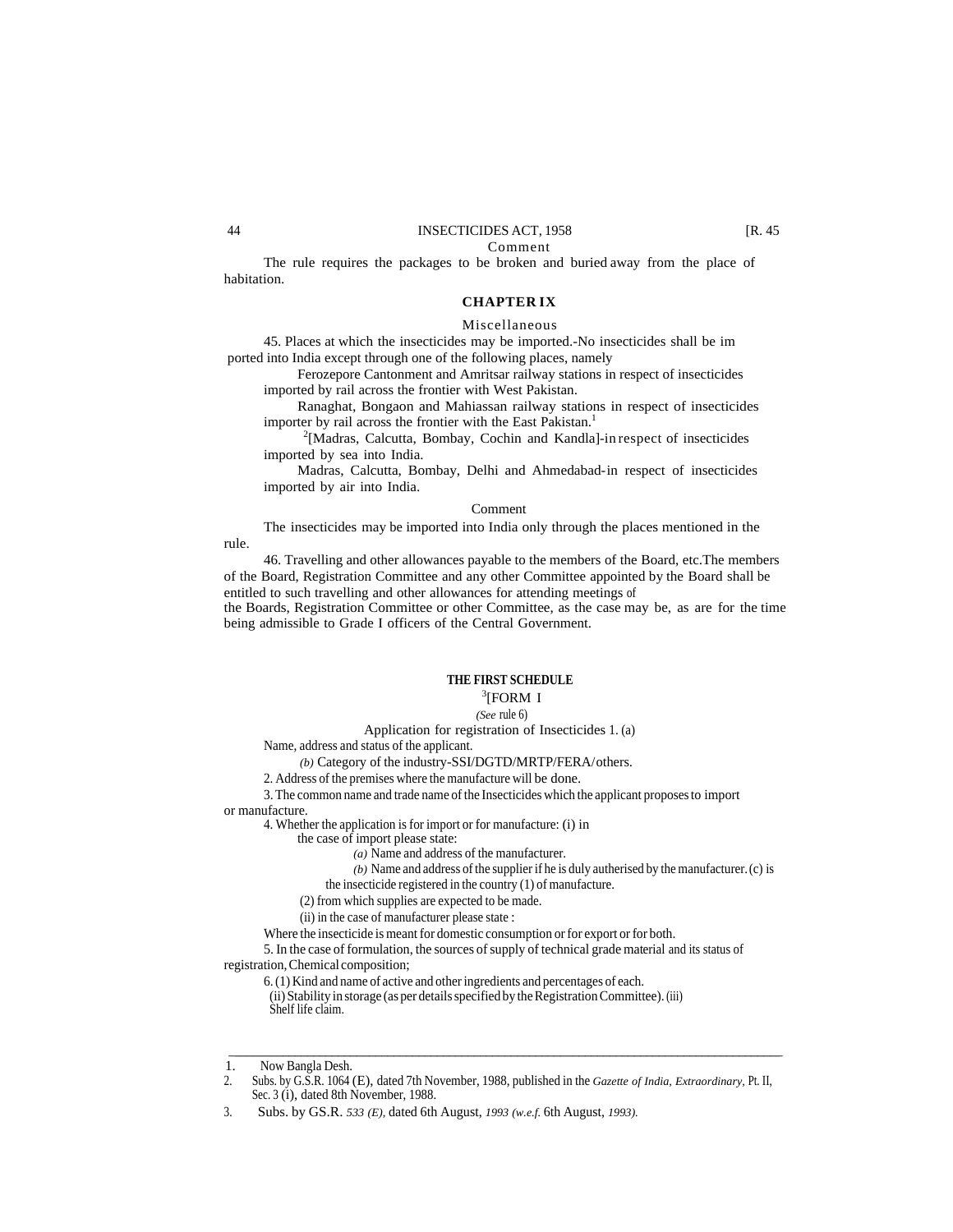7. Toxicity of the products to human beings, wild life, aquatic animals toxicological data to be enclosed (as per details specified by the Registration Committee).

8. The plant diseases, insects and other poisonous animals and weeds against which it is intended to be used. (Published/authentic reports on bioefficacy of the insecticide to be enclosed as per details specified by the Registration Committee.

9. Instructions for storage and use including first-aid and precautionary measures which are proposed for labelling.

10. (i) Ten copies of specification for product, quality and methods of analysis for Technical/Formulated compound (as applicable) and its residues.

(ii) Analystcal test report for the product quality.

11. Seven copies of the proposed labels and leaflets (including all printed or graphic matter which will accompany the package containing the insecticide) as per the Insecticides Rules, 1971.

12 Manner of packing.

13. Particulars of fee deposited.

Signature of the applicant with seal Verification

I................................S / o.................... do hereby solemnly verify that to the best of my knowledge and belief the information given in the application and the annexure and statements/accompanying it, is correct and complete.

I further declare that I am making this application in my capacity as .......... and that I am competent to make this application and verify it by virtue of ........... a photo/attested copy of which is enclosed herewith. Place ................................................................................................................................Signature....

Date ........................................................................................................................................with seal

*Note*: The application Form including the verification portion must be signed in case of an individual, by the individual himself or a person duly authorised by him-in case of Hindu undivided *family, by the Karta; in case of a partnership firm, by the managing partner; in case of a company, by a person* duly authorised in that behalf by the Board of Directors, and in any other case, by a person incharge of or responsible for the conduct of the business".]

#### FORM II

*[See* rule 6 (4)]

# GOVERNMENT OF INDIA

#### MINISTRY OF AGRICULTURE'

*(Department of Agriculture)*

Certificate of Registration of Insecticides

Certified that the insecticide......................has been registered in the name of the person/under-

taking whose particulars are specified below: 1. Names of the person/undertaking.

2. Address.

3. Registration No.

4. Name of the insecticide.

(Brand name or trade name or chemical name of the insecticide, details thereof its composition,

\_\_\_\_\_\_\_\_\_\_\_\_\_\_\_\_\_\_\_\_\_\_\_\_\_\_\_\_\_\_\_\_\_\_\_\_\_\_\_\_\_\_\_\_\_\_\_\_\_\_\_\_\_\_\_\_\_\_\_\_\_\_\_\_\_\_\_\_\_\_\_\_\_\_\_\_\_\_\_\_\_\_\_\_\_\_\_\_

etc)

1. Sic

5. Conditions, if any.

New Delhi, the ..................... 19. Signature...........

 Seal of the Department **Condition**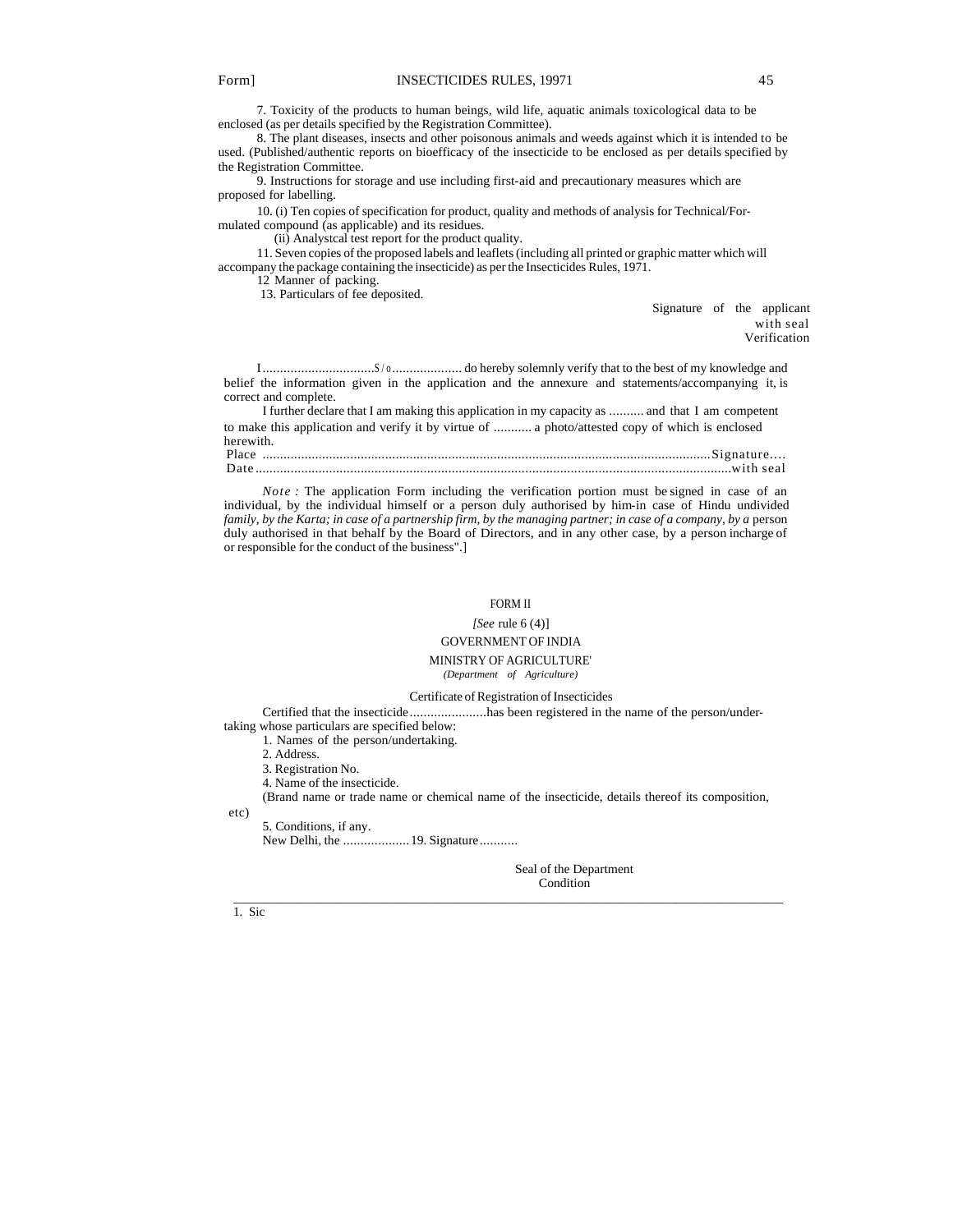#### 1 ["FORM II-A *(See* rule 6) ]

# **Government of India MINISTRY OF AGRICULTURE**

#### **(Department of Agriculture and Cooperation) Certificate of Provisional Registration of Insecticides**

C. Certifed that the insecticide.... has been registered in the name of the person/undertaking whose particulars are specified below provisionally for a period of two years effective from the date of issue:- <sup>01</sup>

- 1. Name of person/undertaking
- 2 Address

3. Registration number

4. Name of insecticide

(Brand name or trade name and chemical name or trade name and chemical name of the

 $\frac{1}{2}$  ,  $\frac{1}{2}$  ,  $\frac{1}{2}$  ,  $\frac{1}{2}$  ,  $\frac{1}{2}$  ,  $\frac{1}{2}$  ,  $\frac{1}{2}$  ,  $\frac{1}{2}$  ,  $\frac{1}{2}$  ,  $\frac{1}{2}$  ,  $\frac{1}{2}$  ,  $\frac{1}{2}$  ,  $\frac{1}{2}$  ,  $\frac{1}{2}$  ,  $\frac{1}{2}$  ,  $\frac{1}{2}$  ,  $\frac{1}{2}$  ,  $\frac{1}{2}$  ,  $\frac{1$ 

insecticide, details of composition).

5. Conditions, if any (i) (ii) (iii) New Delhi, the 19**. . .**

> Signature Seal of the Department

## FORM II-B (See rule 7)

#### **Appeal under Sec. 10 of the Insecticides Act, 1988, to the Central Government**

To

The Secretary, Ministry of Agriculture, (Department of Agriculture and Cooperation), New Delhi, Appeal No.... of 19... 1. Name and address of the applicant 2 Address of the manufacturing Unit 3. Name of the insecticides 4. Date of order appealed against 5. Date of communication of the order 6. Whether the appeal is within limitation period 7. Particulars of the fee deposited 8. Relief claimed in appeal 9. Address to which notice may be sent to the applicant \*Statement of Facts \*Grounds of Appeal Signature (Appellant) (Please give each ground in a separate paragraph and number it). Signature *(Appellant)* VERIFICATION I...... S/o.......the appellant, do hereby verify that what is stated above is true to the best of my

knowledge and belief Date

Place

#### Signature (Appellant).

1. The appeal must be preferred in duplicate and must be accompanied by a copy of the order appealed against.

 2. The form of appeal, grounds of appeal and the form of verification must be signed in case of an individual by the individual himself or a person duly authorised by him : in case of Hindu undivided

\_\_\_\_\_\_\_\_\_\_\_\_\_\_\_\_\_\_\_\_\_\_\_\_\_\_\_\_\_\_\_\_\_\_\_\_\_\_\_\_\_\_\_\_\_\_\_\_\_\_\_\_\_\_\_\_\_\_\_\_\_\_\_\_\_\_\_\_\_\_\_\_\_\_\_\_\_\_\_\_\_\_\_\_\_\_\_\_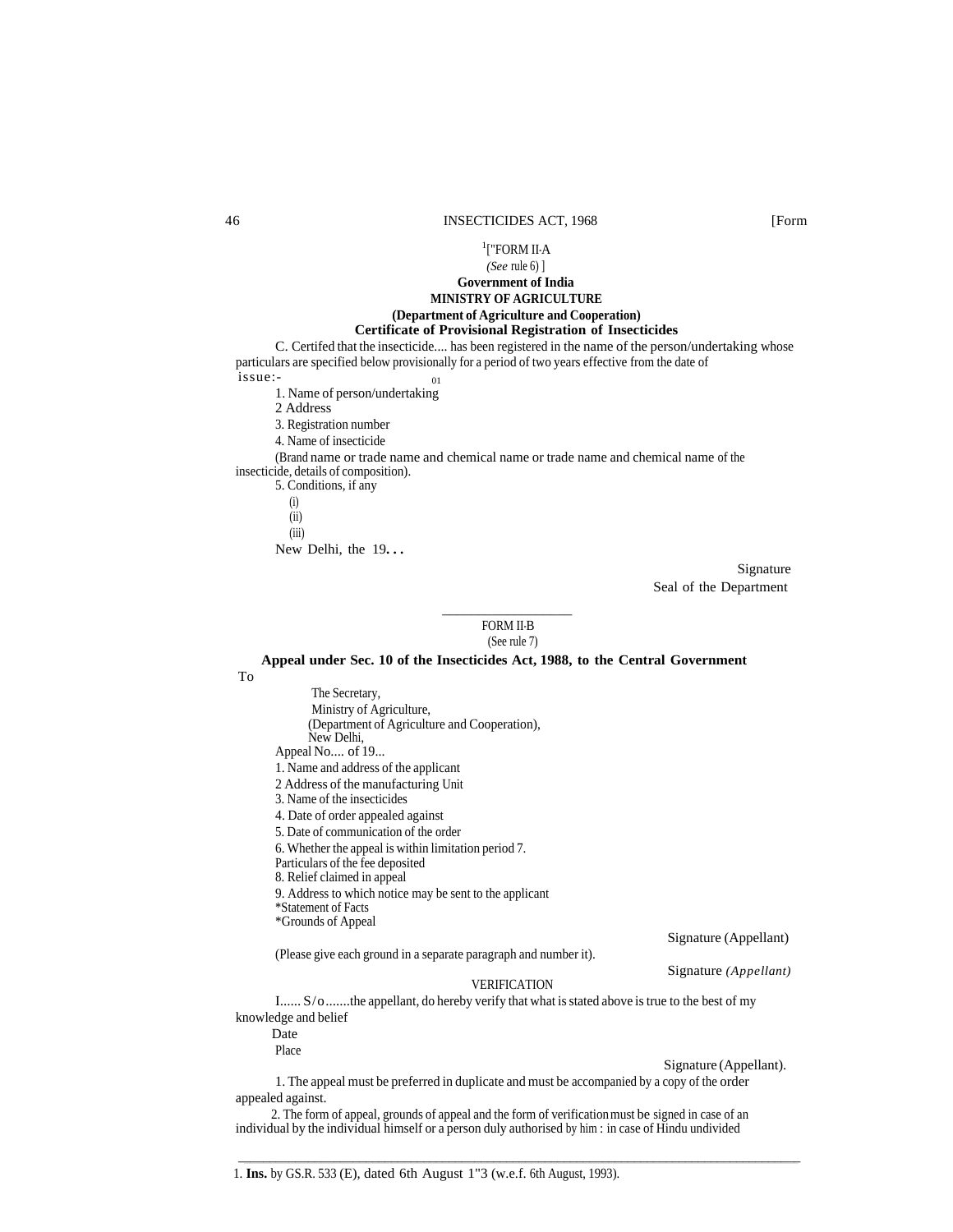#### Form ] INSECTICIDES RULES, 1971 47

family by the  $Karta$ ; in case of a partnership company, by the managing partner; in the case of a company' by a person duly authorised by the Board of Directors and in any other case, by the person incharge or responsible

#### 1 '[FORM III

#### *(See rule 9)*

#### **Application for the grant of licence of manufacture Insecticides.** 1. Name, address and status of the

applicant 2. Address of the premises where the manufacturing activity will be done

3. Name of the insecticides with Name of the Registration No. Date their registration number and date Insecticides their registration number and date for whit manufacturing licence is applied for (enclose copies of cer- 1. tificate of registrations duly signed <sup>2</sup> by the applicant).  $\frac{3}{3}$ 

4. Whether any registration is pro visional, if so give particulars: 5. Details of full time expert staff Name Qualification Experience connected with the manufacture and testing of the insecticides in 1, the above unit: 2.

6. Whether all the facilities required under Chapter VIII of the Rules have been provided. Give full details in a separate sheet.

7. Particulars of the fee deposited

#### Signature *of the applicant*

#### VERIFICATION

I................... S/o .....................do hereby solemnly verify that to the best of my knowledge and belief the information give in the application and the annexures and statements accompanying it, is correct and complete.

I further declare that I am making this application in my capacity as .............and that I am competent to make this application and verify it by virtue of .......... a photo/ attested copy of which is enclosed herewith.

 Date: Place:

#### *Signature with seat. ]*

#### FORM IV

# *[See* rule 9 (1)]

3.

#### Application *for renewal of licence* to *manufacture insecticides*

1. I/We..................... of................... hereby apply for the renewal of the licence to manufacture insecticides on the premises situated at .......................(Licence No. and date to be given).

2. The other details regarding the manufacture of the insecticide continue to remain the same.  $2$ [3.

Particulars of the fee deposited.]

4. The licence is enclosed herewith.

Date ........................

Signature ...............................

#### 3 [VERIFICATION

I ...............S/o ...................do herebysolemnly verify that what is stated above is true and correct to the best of my knowledge and belief. \_\_\_\_\_\_\_\_\_\_\_\_\_\_\_\_\_\_\_\_\_\_\_\_\_\_\_\_\_\_\_\_\_\_\_\_\_\_\_\_\_\_\_\_\_\_\_\_\_\_\_\_\_\_\_\_\_\_\_\_\_\_\_\_\_\_\_\_\_\_\_\_\_\_\_\_\_\_\_\_\_\_\_\_\_\_\_\_

1. Subs. by GS.R. 533 (E), dated 6th August, 1993 (w.e.f. 6th August, 1993).

*<sup>2.</sup> Ibid.*

<sup>3.</sup> Ins. by *ibid. (w.e.f.* 6th August,1993).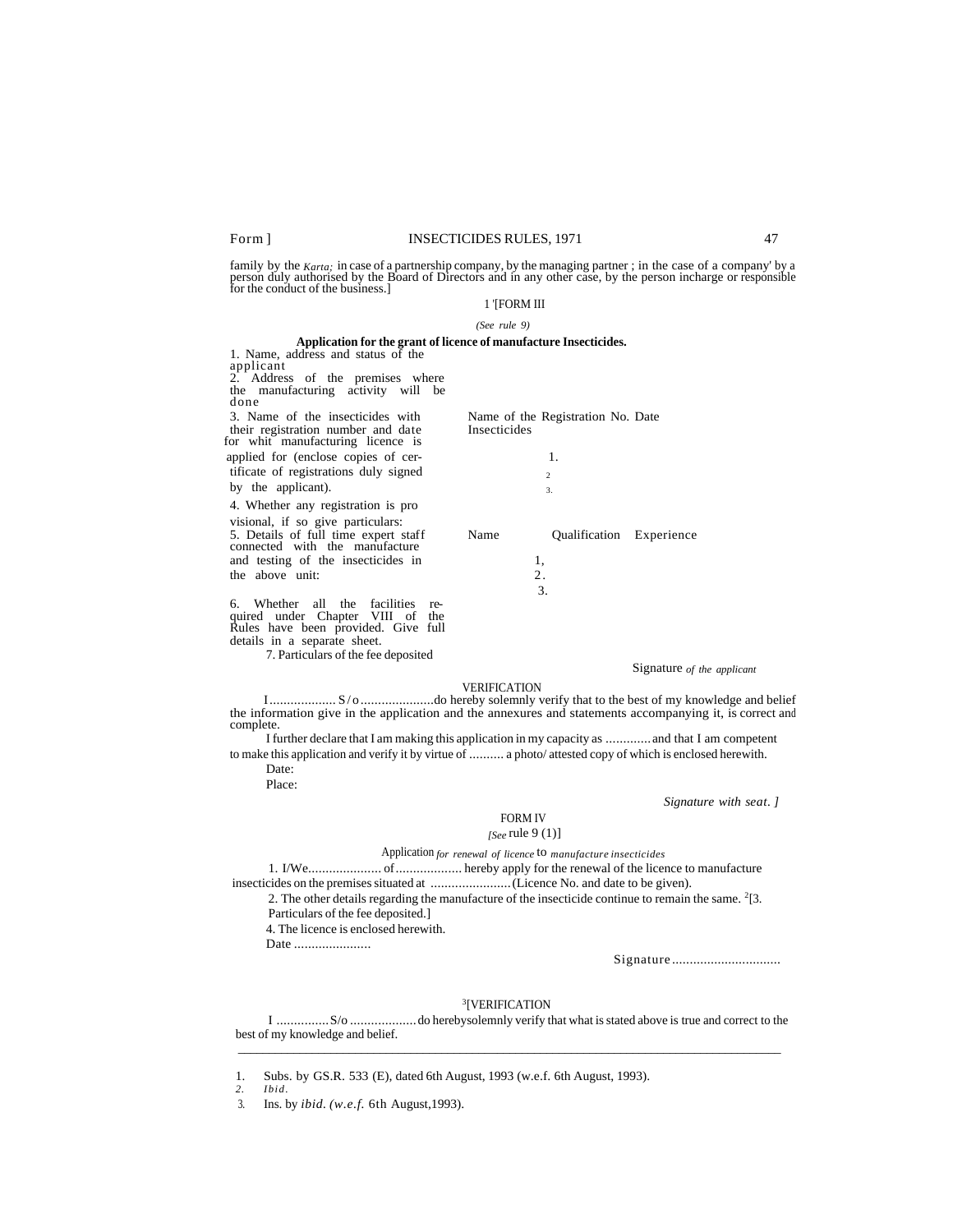I further declare that I am making this application in *my* capacity as (designation) and that I am competent to make this application and verify it, by virtue of ......................a photo/attested copy of which is enclosed. Date

Place

Signature with Sea]]

. If there is any change in the details of manufacture or conditions of licence subject to which the licence is required to be renewed, the same may be indicated here.

# FORM V

*[See* rule 9 (3)] 1. Number of licence and date of issue........................

2 ......................... of......................... is hereby granted a licence to manufacture the following insecticides on the premises situated at ...................... under the direction and supervision of the following expert staff.

*(a)* Expert staff (names) ......................

 $\frac{1}{2}$  , and the set of the set of the set of the set of the set of the set of the set of the set of the set of the set of the set of the set of the set of the set of the set of the set of the set of the set of the set

*(b)* Name of insecticides .....................

3. The licence authorizes the sale byway of wholesale dealing by the licensee and storage for sale by the licensee of insecticides manufactured under the licence.

'[Provided such sales are made from or storage is done in the factory premises.] 4. The

licence shall be in force for a period of .........................years from the date of issue.

5. The licence is subject to the conditions stated below and to such conditions as may be specified in the rules for the time being in force under the Insecticides Act, 1968.

Date........................

Signature.......................... Designation......................

#### Seal of the Licensing Officer

#### Conditions

1. This licence and any certificate of renewal shall be kept on the approved premises and shall be produced for inspection at the request of an Insecticide Inspector appointed under the Insecticides Act, 1968, or any other officer or authority authorized by the licensing officer.

2. Any change in the expert staff named in the licence shall forthwith be reported to the licensing officer.

3.<sup>0</sup> If the licensee wants to undertake during the currency of the licence to manufacture for sale of additional insecticides, he should apply to the licensing officer for the necessary endorsement in the licence on payment of fee of rupees .................................for every category of ihsecticides. 2 [4. An application for the renewal of a licence shall be made as laid down in rule 11.]

 ${}^{3}$ [5. The licensee shall comply with the provisions of the Insecticides Act, 1968, and the rules made thereunder for the time being in force.]

# FORM VI

#### [See rule 10 (1)]

*Application for the grant of licence to sell, or exhibit for sale or distribute insecticides*

*To*

The Licensing Authority,

State of.........................

1. Full name and address of the applicant.

 $\overline{\phantom{a}}$  , and the contract of  $\overline{\phantom{a}}$  , and  $\overline{\phantom{a}}$ 

2. Is the applicant a new comer? (Say "Yes" or "No")

3. If *yes*, the names of the principals, if any, whom he represents.<br> $4_{44}$ , \* \* \* *|* 

<sup>4</sup>[4. *\* \* \*]*

5. I enclose a certificate from the principles whom I represent or whom I intend to represent and the source/sources from which insecticides will be obtained. \_\_\_\_\_\_\_\_\_\_\_\_\_\_\_\_\_\_\_\_\_\_\_\_\_\_\_\_\_\_\_\_\_\_\_\_\_\_\_\_\_\_\_\_\_\_\_\_\_\_\_\_\_\_\_\_\_\_\_\_\_\_\_\_\_\_\_\_\_\_\_\_\_\_\_\_\_\_\_\_\_\_\_\_

2. Subs. by G.S.R. 474 (E), dated 24th July, 1976, published in the *Gazette of India, Extraordinary,* Pt. II, Sec. 3 (ii), dated 24th July, 1976.

3. Ins. by *ibid.*

<sup>1.</sup> Added by G.S.R. 533 (E), dated 6th August, 1993 (w.e.f. 6th August, 1993).<br>2. Subs. by G.S.R. 474 (E), dated 24th July, 1976, published in the Gazette of India

<sup>4.</sup> Omitted by G.S.R. 533 (E), dated 6th August, 1993 (w.e.f. 6th August, 1993).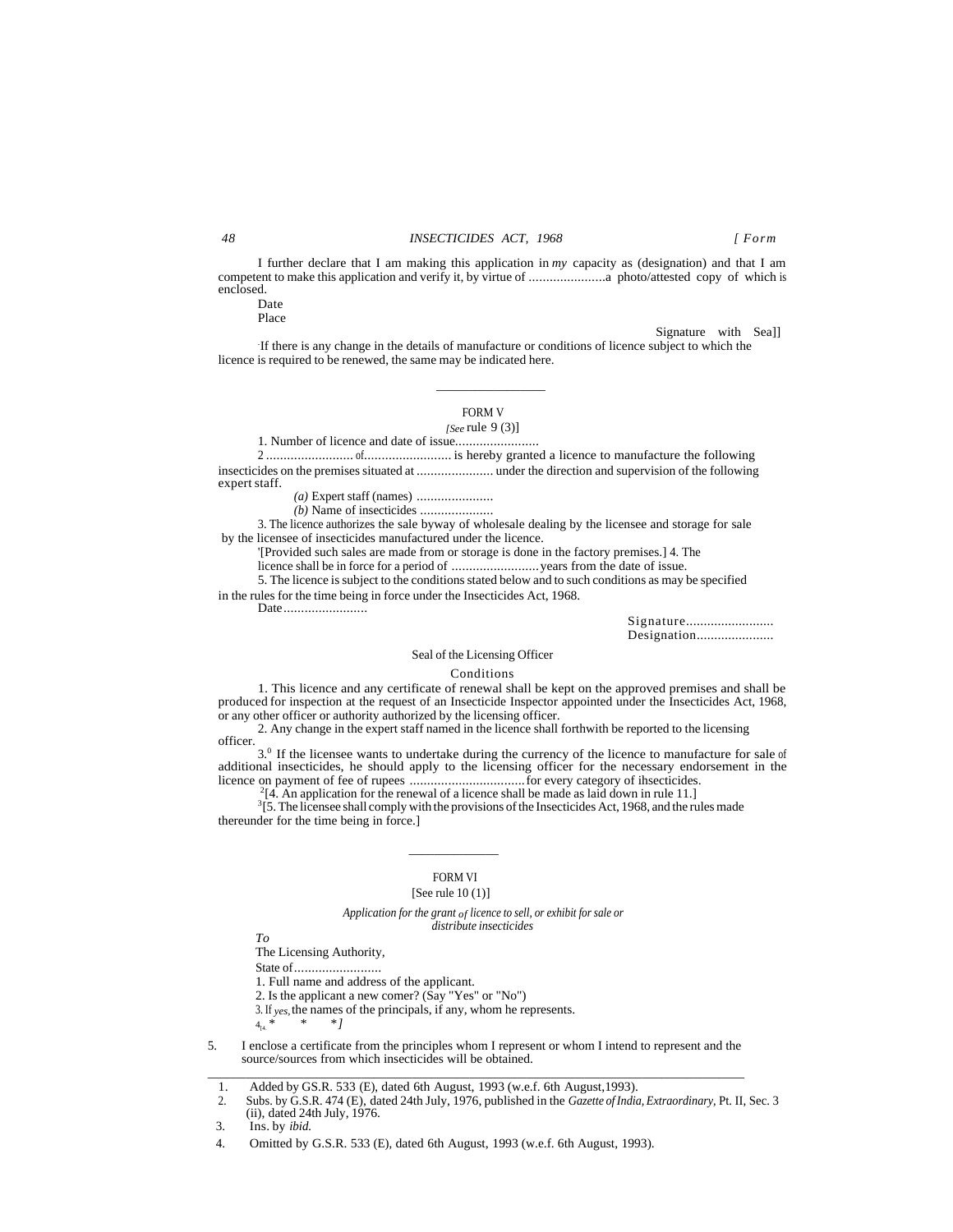## Form J **INSECTICIDES RULES**, 1971 49

 $1[ . . . . ]$ 

7. Situation of the dealers premises where the insecticide will be (a) stored; and *(b)* sold.

8. The names of insecticides in which the applicant desires to carry on business.

9 Full particulars of licences issued in his name by other State Governments, if any, in (heir area.

10. 1 have deposited the licence fee.

Treasury Challan No............... Sub-Treasury ..........................

11. Declaration

(a) I/ We declare that the information given above is true to my/our knowledge and belief,. and no part thereof is false.

(b) I/We carefully have read the terms and conditions of the licence and agree to abide by them.

Name and address of the applicant(s) in block letters.

Date ....................

Place ....................

Signature of the applicant.

Remarks by the Licensing Authority. \_\_\_\_\_\_\_\_\_\_\_\_\_\_\_\_\_\_\_\_\_\_\_\_\_\_\_\_\_\_\_

FORM VII *[See* rule 10 (1)] *Application for renewal of the licence to sell, stock or exhibit for sale or distribute insecticides*

*To*

The Licensing Authority

State of .........................

I/We hereby apply for renewal of the licence to sell, stock or exhibit for sale or distribute insecticides under the name and style of........................ The licence desired to be renewed was granted by the licensing authority for the State of ..................and allotted licence No ..............en the day of .......19 2. The situation of the applicant's premises where the insecticides are/wilt be

(a) stored and (b) sold

(t) I/ We hereby declare that the situation of my/our premises where the insecticides are stored, and *(b)* sold, as stated below

| Premises where insecticides | Premises where insecticides |
|-----------------------------|-----------------------------|
| are stored                  | are sold                    |

\_\_\_\_\_\_\_\_\_\_\_\_\_\_\_\_\_\_\_\_\_\_\_\_\_\_\_\_\_\_\_\_\_\_\_\_\_\_\_\_\_\_\_\_\_\_\_\_\_\_\_\_\_\_\_\_\_\_\_\_\_\_\_\_\_\_\_\_\_\_\_\_\_\_\_\_\_\_\_\_\_\_

(it) The insecticides in which I/we am/are carrying on business and the name of the principles whom I/we represent are as stated below Full name and address of the applicant in block letters.

Signature of the applicant(s).

Date: Place

FORM VIII *(See* rule 10 (4)]

*Licence to sell, stock or exhibit for sale or distribution of insecticides* 1................................... is hereby licensed to sell, stock or exhibit for sale or distribute by retail, insecticide ....................on the premises situated at ...............................subject to the conditions specified below and to the provisions of the Insecticides Act, 1968, and the rules thereunder: Licence shall be in force from ..........................................to ..............................  $[3 * * * ]$ 

\_\_\_\_\_\_\_\_\_\_\_\_\_\_\_\_\_\_\_\_\_\_\_\_\_\_\_\_\_\_\_\_\_\_\_\_\_\_\_\_\_\_\_\_\_\_\_\_\_\_\_\_\_\_\_\_\_\_\_\_\_\_\_\_\_\_\_\_\_\_\_\_\_\_\_\_\_\_\_\_\_\_\_\_\_\_\_\_\_

Licence No .................... Licensing Authority Seal.

Date ....................

` 1. Omitted by G.S.R. 533 (E), dated 6th August,  $1"3$  (w.e.f.  $6^{th*}$  August, 1993).

 $\frac{1}{\sqrt{2\pi}}$  ,  $\frac{1}{\sqrt{2\pi}}$  ,  $\frac{1}{\sqrt{2\pi}}$  ,  $\frac{1}{\sqrt{2\pi}}$  ,  $\frac{1}{\sqrt{2\pi}}$  ,  $\frac{1}{\sqrt{2\pi}}$  ,  $\frac{1}{\sqrt{2\pi}}$  ,  $\frac{1}{\sqrt{2\pi}}$  ,  $\frac{1}{\sqrt{2\pi}}$  ,  $\frac{1}{\sqrt{2\pi}}$  ,  $\frac{1}{\sqrt{2\pi}}$  ,  $\frac{1}{\sqrt{2\pi}}$  ,  $\frac{1}{\sqrt{2\pi}}$  ,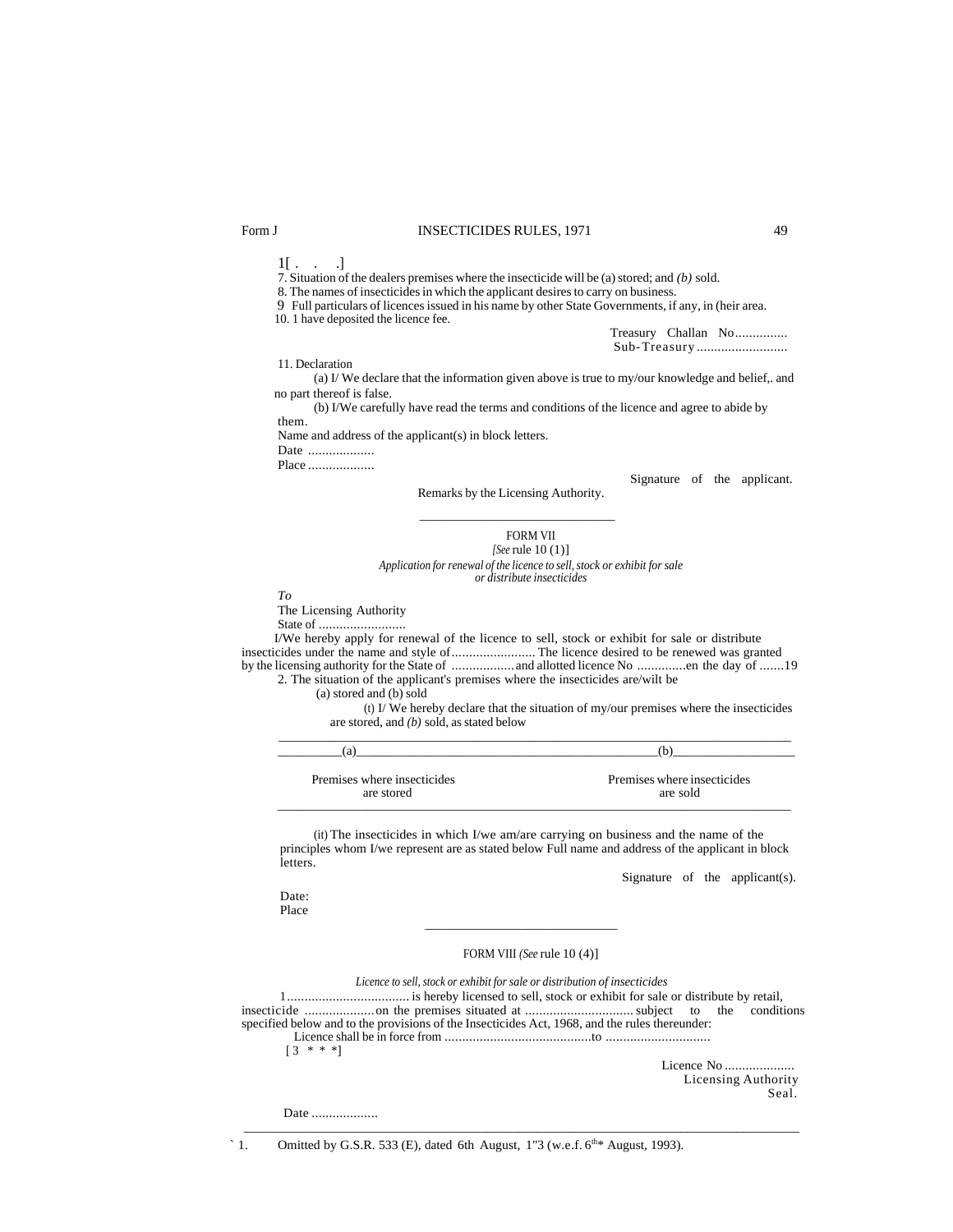### 50 INSECTICIDES ACT, 1968 [ Form

#### Conditions

1. The licence shall be displayed in a prominent place in a part of the premises open to the public. 2. The licence shall comply with the provisions of the Insecticides Act, 1968, and the rules thereunder for the time being in force.

1 [3. No insecticides shall be sold or distributed except in packages which are or may be approved by the Indian Standards Institution from time to time.

3-B. If the licensee wants to sell, stock or exhibit for sale or distribute any additional insecticides during the currency of the licence he may be apply to the Licensing Officer for insurance of separate licences for each insecticide on payment of the prescribed fee.]

Renewal

<sup>a</sup><sup>[4]</sup>. An application for the renewal of a licence shall be made as laid down in rule 11.]

"Triplicate"

#### **\_\_\_\_\_\_\_\_\_\_\_\_\_\_\_\_\_\_\_\_\_\_\_\_\_\_\_\_** FORM IX *[See* rule 24 (3)]

#### *Report of Insecticide Analyst*

1. Name of the Insecticide Inspector from whom received

- 2. Serial No. and date of Insecticide Inspector's Memorandum 3.
- Number of sample............................................
- 4. Date of receipt .......................................

5. Name of the insecticide purporting to be contained in the sample.............

6. Condition of the sales on the package .....................

 **\_\_\_\_\_\_\_\_\_\_\_\_\_\_\_\_\_\_\_\_\_\_\_\_**

7. Result of test or an analysis with protocols of test applied ....................

Date .........................................................................................................Insecticide Analyst.

#### FORM X *[See* rule 30]

*Order* under Sec. *21 (1) (d) of the Insecticides Act, 1968, requiring a person not to* dispose *of any* stock in his *possession*

Whereas I have reason to believe that the stock of .............................in your possession, detailed below, is being distributed, sold or used in contravention of the provisions of section ........................................................................... of the Insecticides Act, 1968 or

#### of the Insecticides Rules,

I hereby require you under Sec. 21(1) (d) of the said Act, to stop the distribution, sale or use of the said stock for a period of ...days from this date. Date

r ..Details of stock of insecticides formulation. 1. 2.

\_\_\_\_\_\_\_\_\_\_\_\_\_\_\_\_\_\_\_\_\_\_\_\_\_\_

3. 4. 5.

1971.

6.

Insecticide Inspector. Seal.

Date .....................

1. Subs. by G.S.R. 533 (E), dated 6th August, 1993 (w.e.f. 6th August, 1993).

*2.* Ins. by G.S.R. 474 (E), dated 24th July, 1975, published in *the Gazette of India, Extraordinary,* Pt. II, Sec. 3 (ii), dated 24th July.1976.

 $\Box$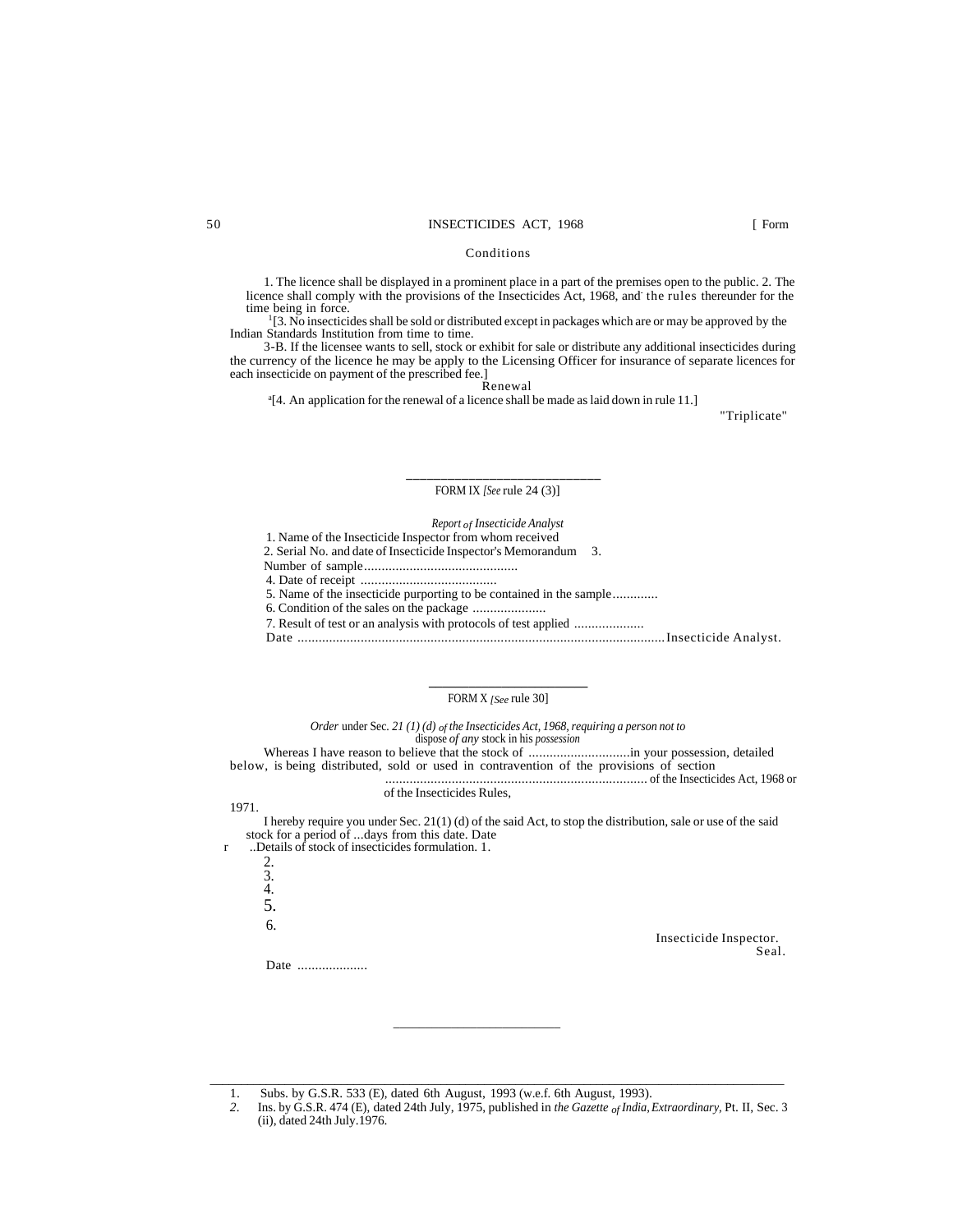## Form ] INSECTICIDES RULES, 1971 51

### FORM XI

#### *[See* rule 32)

*Form of receipt for the seized insecticides*

 $(d)$  Receipt for stock of insecticide seized under Sec 21  $_{(1)}$  of the Insecticides Act, 1968 The stock of the insecticide detailed below has this day been seized by me under the provisions of Sec. 21 (1) (d) of the Insecticides Act, 1968, from the premises

..................................... situated at

 $\frac{1}{\sqrt{2\pi}}\left(\frac{1}{\sqrt{2\pi}}\right)^{2\pi}\left(\frac{1}{\sqrt{2\pi}}\right)^{2\pi}\left(\frac{1}{\sqrt{2\pi}}\right)^{2\pi}\left(\frac{1}{\sqrt{2\pi}}\right)^{2\pi}\left(\frac{1}{\sqrt{2\pi}}\right)^{2\pi}\left(\frac{1}{\sqrt{2\pi}}\right)^{2\pi}\left(\frac{1}{\sqrt{2\pi}}\right)^{2\pi}\left(\frac{1}{\sqrt{2\pi}}\right)^{2\pi}\left(\frac{1}{\sqrt{2\pi}}\right)^{2\pi}\left(\frac{1}{\sqrt{2\pi}}\right)^{2$ 

\_\_\_\_\_\_\_\_\_\_\_\_\_\_\_\_\_\_\_\_\_\_\_

| Details of the insecticide seized are: |                       |
|----------------------------------------|-----------------------|
| $(a)$<br>$(b)$                         |                       |
| (c)                                    |                       |
| (d)                                    | Insecticide Inspector |
| (e)                                    | Official Stamp.       |
| Date                                   |                       |

FORM XII *[See* rule 33]

*Intimation to person/licensee from whom sample is taken*

*To* 

*...................................* 

*...................................* 

*...................................* I have this *day* taken from the premises of ........................situated at ....................................samples of the insecticide specified below for the purposes of test or analysis. Date ..............Insecticide Inspector. Details of sample taken. Date ......................................................................................................Insecticide Inspector.

1'[FORM XIII

*(See* rule 15)

*Register of sales made to the bulk consumers, insecticides wise*

| Sl. Date<br>No. | Name Name<br>of the<br>of the<br>Insec-<br>manu-<br>ticides facturer<br>with Its<br>strength<br>and br-<br>and name | Batch<br>No. | Date<br>of<br>expiry | Name<br>of the<br>purch-<br>aser<br>with full<br>address | *Licence<br>No. of<br>pure-<br>haser | Quantity<br>sold Size<br>No. of<br>quantity<br>of packs<br>the sold<br>pack | Remarks. |
|-----------------|---------------------------------------------------------------------------------------------------------------------|--------------|----------------------|----------------------------------------------------------|--------------------------------------|-----------------------------------------------------------------------------|----------|
|                 |                                                                                                                     |              |                      |                                                          |                                      |                                                                             |          |

\_\_\_\_\_\_\_\_\_\_\_\_\_\_\_\_\_\_\_\_\_\_\_\_\_\_\_\_\_\_\_\_\_\_\_\_\_\_\_\_\_\_\_\_\_\_\_\_\_\_\_\_\_\_\_\_\_\_\_\_\_\_\_\_\_\_\_\_\_\_\_\_\_\_\_\_\_\_\_\_\_\_\_\_\_

1. **Subs.** by G.S.R. 533 (E), dated 6th August, 1993 (w.e.f. 6th August, 1993).

• In case of bulk consumer give number and date of the order. F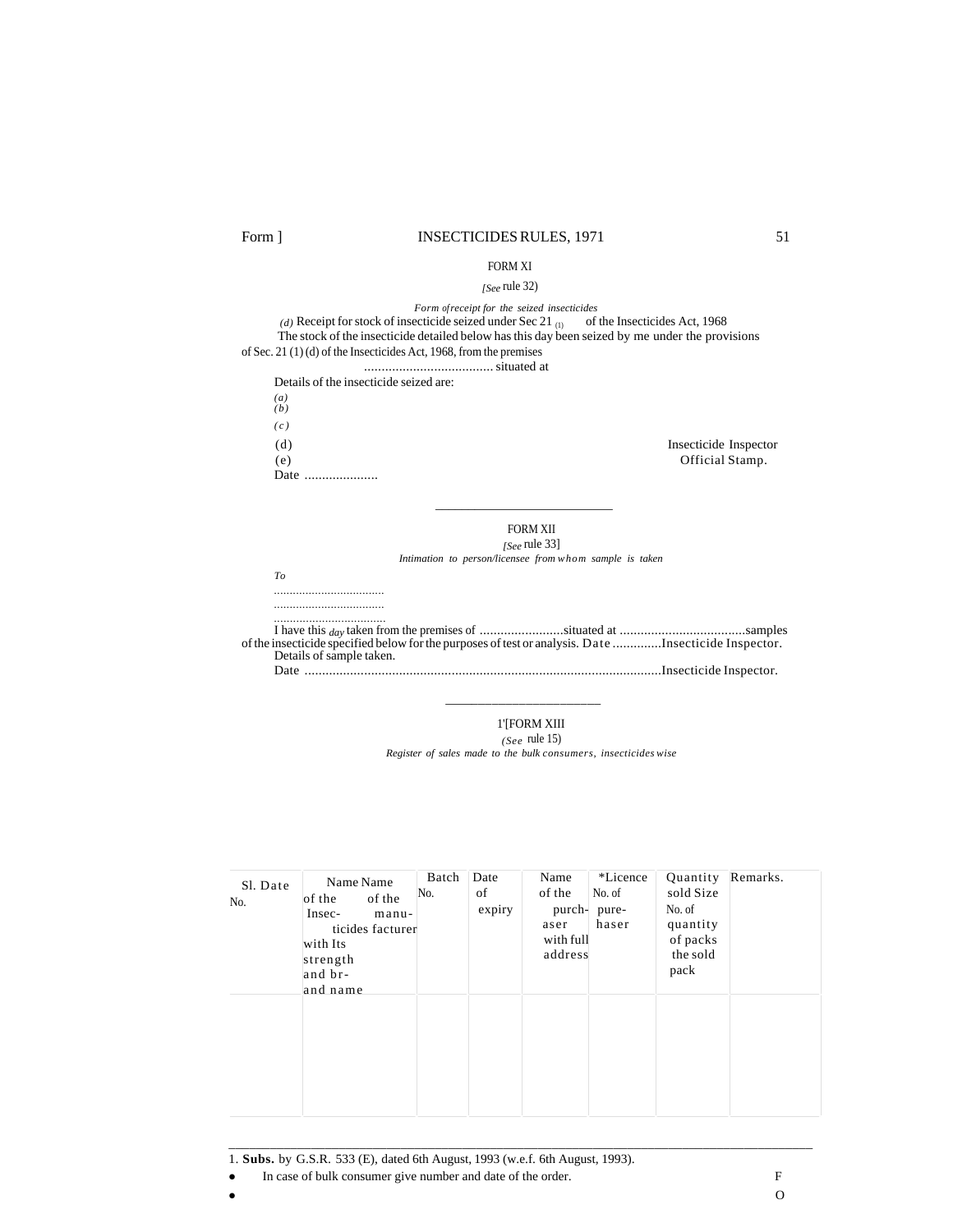# 52 INSECTICIDES ACT, 1968 [ Form

RM XIV *(See* rule 15)

*Monthly return of sales of insecticides made to the bulk consumers of the State of for the period from* to *..................... 19 ....................*

|  | S1.<br>No. | Name<br>of the<br>Insecti-by<br>cides<br>with its<br>Brand<br>name<br>stren<br>gth and<br>the type<br>of form<br>ulation | Manuf-<br>ctured | Batch<br>No | Date<br>of<br>expiry | Name<br>of the<br>purc-<br>haser<br>with<br>full<br>address | *Licence<br>No. of<br>purc-<br>haser. | Size of<br>pack | No. of<br>pack<br>sold | Quan<br>tlty |  |
|--|------------|--------------------------------------------------------------------------------------------------------------------------|------------------|-------------|----------------------|-------------------------------------------------------------|---------------------------------------|-----------------|------------------------|--------------|--|
|--|------------|--------------------------------------------------------------------------------------------------------------------------|------------------|-------------|----------------------|-------------------------------------------------------------|---------------------------------------|-----------------|------------------------|--------------|--|

*Signature*

## *VERIFICATION*

I .............................. do hereby verify that what is stated above is true to the best of my knowledge and belief based on information derived from the records. I further declare that I am competent to and verify this statement in.my capacity as ........................ (Designation)

| Signature |  |
|-----------|--|
|           |  |
|           |  |

\*In the case of bulk consumer give number and the date of the order.

 $\frac{1}{2}$  ,  $\frac{1}{2}$  ,  $\frac{1}{2}$  ,  $\frac{1}{2}$  ,  $\frac{1}{2}$  ,  $\frac{1}{2}$  ,  $\frac{1}{2}$  ,  $\frac{1}{2}$  ,  $\frac{1}{2}$  ,  $\frac{1}{2}$  ,  $\frac{1}{2}$  ,  $\frac{1}{2}$  ,  $\frac{1}{2}$  ,  $\frac{1}{2}$  ,  $\frac{1}{2}$  ,  $\frac{1}{2}$  ,  $\frac{1}{2}$  ,  $\frac{1}{2}$  ,  $\frac{1$ 

FORM XV

\_\_\_\_\_\_\_\_\_\_\_\_\_\_\_\_\_\_\_\_\_\_\_\_\_\_\_\_\_\_\_\_\_\_\_\_\_\_\_\_\_\_\_\_\_\_\_\_\_\_\_\_\_\_\_\_\_\_\_\_\_\_\_\_\_\_\_\_\_\_\_\_\_\_\_\_\_\_\_\_\_\_\_\_\_\_\_\_\_

*(See* rule 15)

*Stock Register of Technical Grade Insecticide.................*

| balance | Opening Quantity   Quantity   Total<br>imported manu- | factured | quantity sold<br>$(2+3+4)$ | Quantity   Quantity   Total | utilised<br>for.<br>formu<br>lation | quantity balance<br>$(6+7)$ | Closing |
|---------|-------------------------------------------------------|----------|----------------------------|-----------------------------|-------------------------------------|-----------------------------|---------|
|         |                                                       |          | (Quantity in metric ton)   |                             |                                     |                             |         |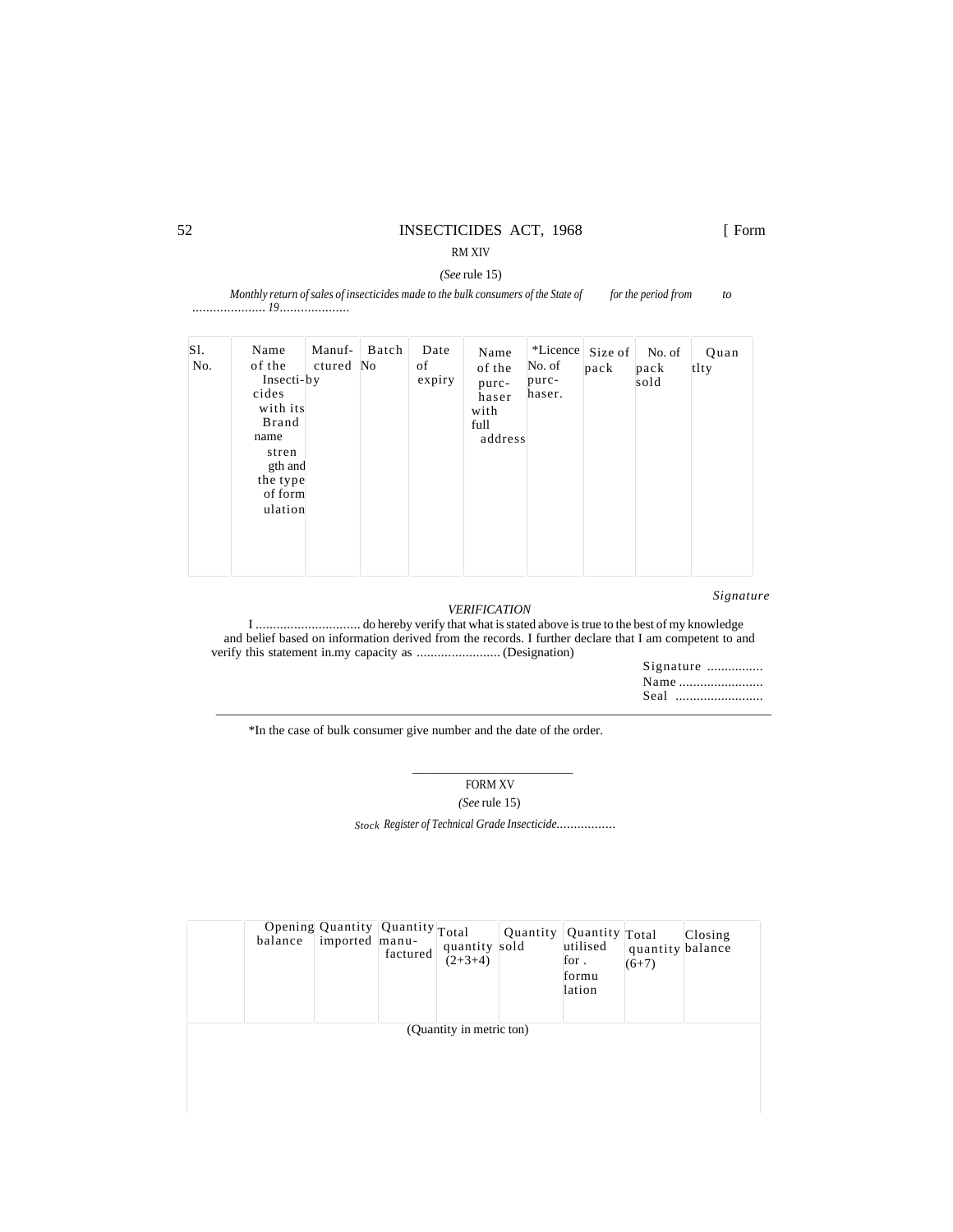#### Form ] **INSECTICIDES RULES, 1971** 53

FORM XVI

#### *(See* rule 15) Stock Register of Formulated Insecticide... Opening balance of insecti-Techn-cide Ical grade rted/ In pes purchticide ased Technlcal grade impodiver ted Total technlical grade Col.  $(2+3)$ Total technical grade used for formulctions Balance of technical grade tnsecticides  $(4+5)$ Open-Ing balance of formulations Quantity formulated/ lmported Total formulated Qty.  $(7+8)$ Quantity sold Clos ing balan ce

"Triplicate"

\_\_\_\_\_\_\_\_\_\_\_\_\_\_\_\_\_\_\_\_

1 2 3 4 5 6 7 8 9 10 11

#### FORM XVII

(See rule 24)

*Report of Insecticides Analyst SI. No.........* 1. Name of the Insecticides Inspector, from whom samples have been received. 2. Serial No. and date of Insecticides Inspector's Memorandum. 3. Number of the sample.

4. Date of receipt.

\$l. No.

5. Name of the Insecticides purporting to be continued in the sample. 6.

Conditions of the seals on the package : state whether : -

*(1) the sample was properly sealed and fastened*

(ii) the seal was intact and unbroken:

(iii) the seal fixed on the container and the outer cover of the sample tallied with the specimen impression of the seal separately sent by the insecticides Inspector; and

(iv) the sample was in a condition fit for analysis. 7.

Date of the test or analysis.

8. Result of test or analysis with protocols of test applied.

VERIFICATION

I certify that I have analysed /caused to be analysed the aforementioned sample, and declare the result of analysis to be as above.

Signed this ...................day of .............19

(Signature with Seal' Insecticide Analyst

#### FORM XVIII

\_\_\_\_\_\_\_\_\_\_\_\_\_\_\_\_\_\_\_\_\_\_\_\_

*(See* rule 30) *Order under Sec. 21 (1) (d) of the Insecticides Act, 7968, requiring a person not to dispose of any stock in his possession*

Whereas I have reason to believe that the stock of .............. in your possession detailed below, is being uted sold or used in contravention of the provisions of section of Insecticides Act 1968 or of distributed, sold or used in contravention of the provisions of section of Insecticides Act, 1968, or the Insecticides Rules, 1971.

*I hereby require you under Sec. 21 (1) (d) of the said Act to stop the distribution, sales or use of the* said stock for a period of ..............days from this date....

Details of stock of Insecticides/Formulation.,

Date

1.

2.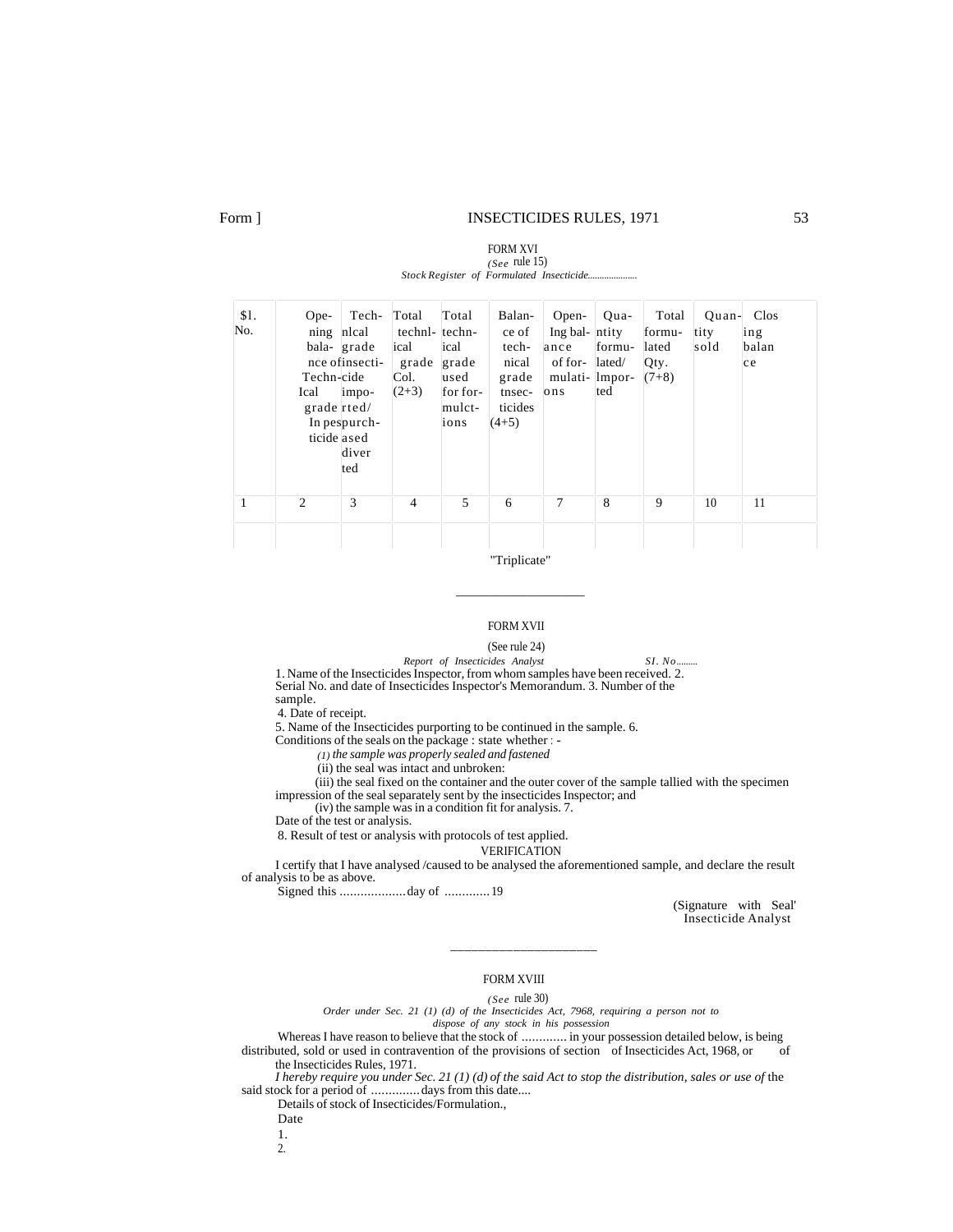3 4. 5.  $\overline{6}$ . Date Insecticides inspector' Seal \_\_\_\_\_\_\_\_\_\_\_\_\_\_\_ FORM XIX  *(See* rule 32) *Form of receipt for the seized* insecticides Receipt for stock of insecticides seized under Sec. 21 1 ( of the Insecticides Act, 1968 The stock of the insecticides detailed below has this day been seized by me under the provisions  $21(1)(d)$  of the insecticides Act, 1968, from the premises of filial stated at. of Sec. 21 (1) (d) of the insecticides Act, 1968, from the premises of  $f$ Details of the insecticides seized are (a) (b) (c) Date :  $(d)$ Insecticides Inspector (Office Stamp) \_\_\_\_\_\_\_\_\_\_\_\_\_\_\_\_\_ FORM XX *(See* rule 33) To *Intimation to Personal/Licensee from* whom *samples* is *taken ................................ ............................. ................................* I have this day taken from the premises of .......... situated at ......samples of the insecticides specified below for the purpose of test or analysis. Date Insecticides Inspector Date Details of samples taken Insecticides Inspector FORM XXI (See rule 34) *Memorandum to Government Analyst* From .............................. .............................. .............................. To The Government Analyst The portion of samples/container described below is sent herewith for test or analysis under rule 34 of the Insecticides Rules, 1971. The portion of samples/container has been marked by me with the 1, following mark Details of portion of sample or container with name of insecticide which it purports to contain. Date

\_\_\_\_\_\_\_\_\_\_\_\_\_\_\_\_\_\_\_\_\_\_\_\_\_\_\_\_\_\_\_\_\_\_\_

Insecticides Inspector

(Seal)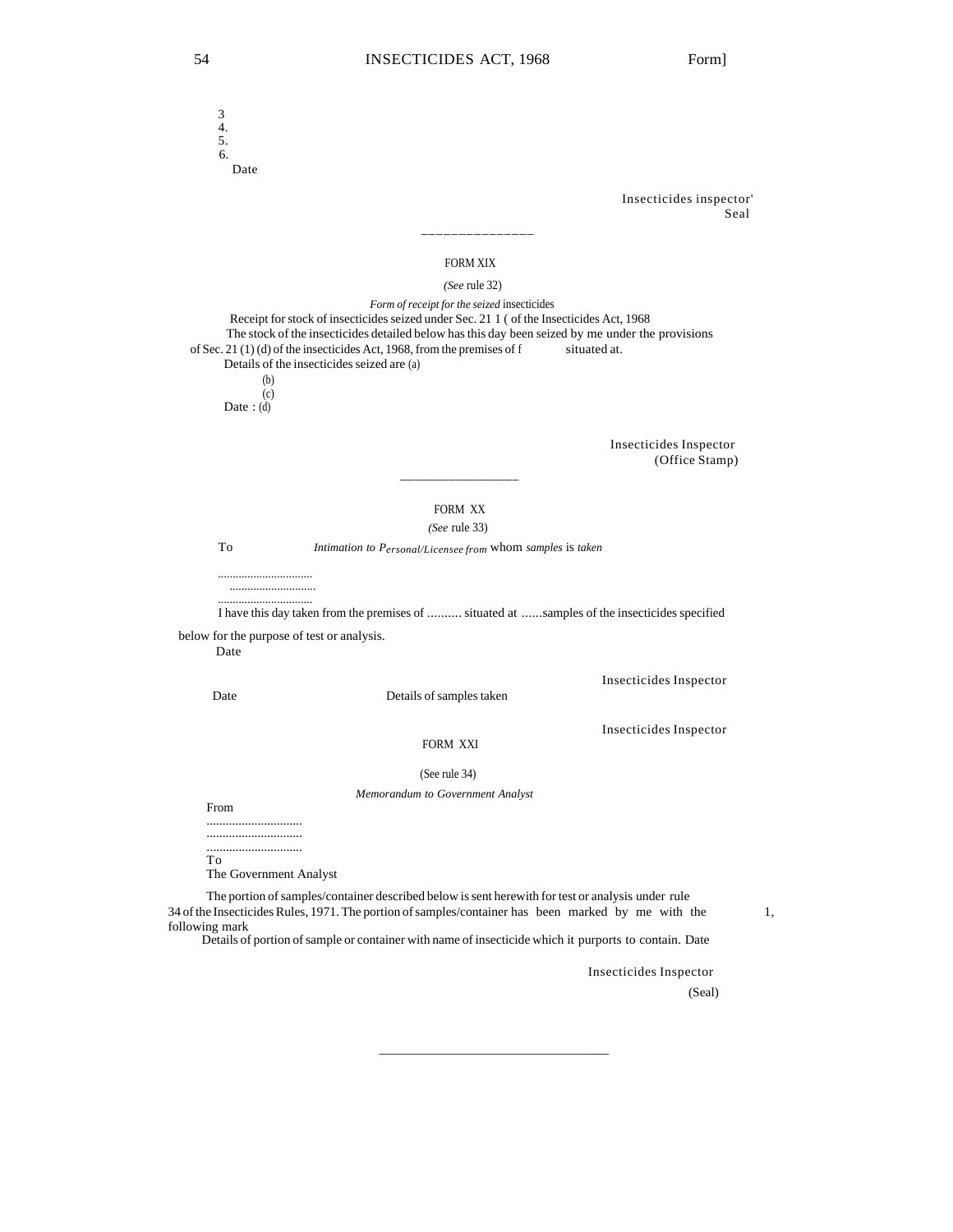## FORM XXII

#### *(See* rule 37)

# *Register of persons engaged in connection with insecticides and their periodical medical examination for the year 19 ..........................*

|                     |           |         |                                         | 1. Past                 | 2. Present         |
|---------------------|-----------|---------|-----------------------------------------|-------------------------|--------------------|
| <b>PAST HISTORY</b> |           |         |                                         |                         |                    |
| <b>Illness</b>      | Poisoning | Allergy | Exposure to<br>Pesticides<br>(Compound) | No. of years/<br>reason | Remarks, if<br>any |
|                     |           |         |                                         |                         |                    |

### FAMILY HISTORY

| Allergy | Psychological disorders | Gaemorhagic disorder |
|---------|-------------------------|----------------------|
|         |                         |                      |

# PERSONAL HISTORY

| Smoking | Alcohol | Other addiction |  |
|---------|---------|-----------------|--|
|         |         |                 |  |

| <b>OBSERVATIONS</b>                                                                                                                                 |                             |                                        |                           |                              |            |      |  |
|-----------------------------------------------------------------------------------------------------------------------------------------------------|-----------------------------|----------------------------------------|---------------------------|------------------------------|------------|------|--|
| Medical                                                                                                                                             | Pre-employment              | End of                                 | After 2nd                 | After 3rd                    | End of Rem |      |  |
| Examination                                                                                                                                         | examination                 | Ist. quarter<br>i.e. after 3<br>months | quarter after<br>6 months | quarter<br>after<br>9 months | year       | arks |  |
| 1                                                                                                                                                   | $\mathcal{D}_{\mathcal{L}}$ | 3                                      | $\overline{4}$            | 5                            | 6          | 7    |  |
| I. General Examination<br>General body limit<br>Weight<br>Pules<br>Blood pressure<br>Respiration<br>Anaemia<br>Dadema<br>Jaundice Skin<br>condition |                             |                                        |                           |                              |            |      |  |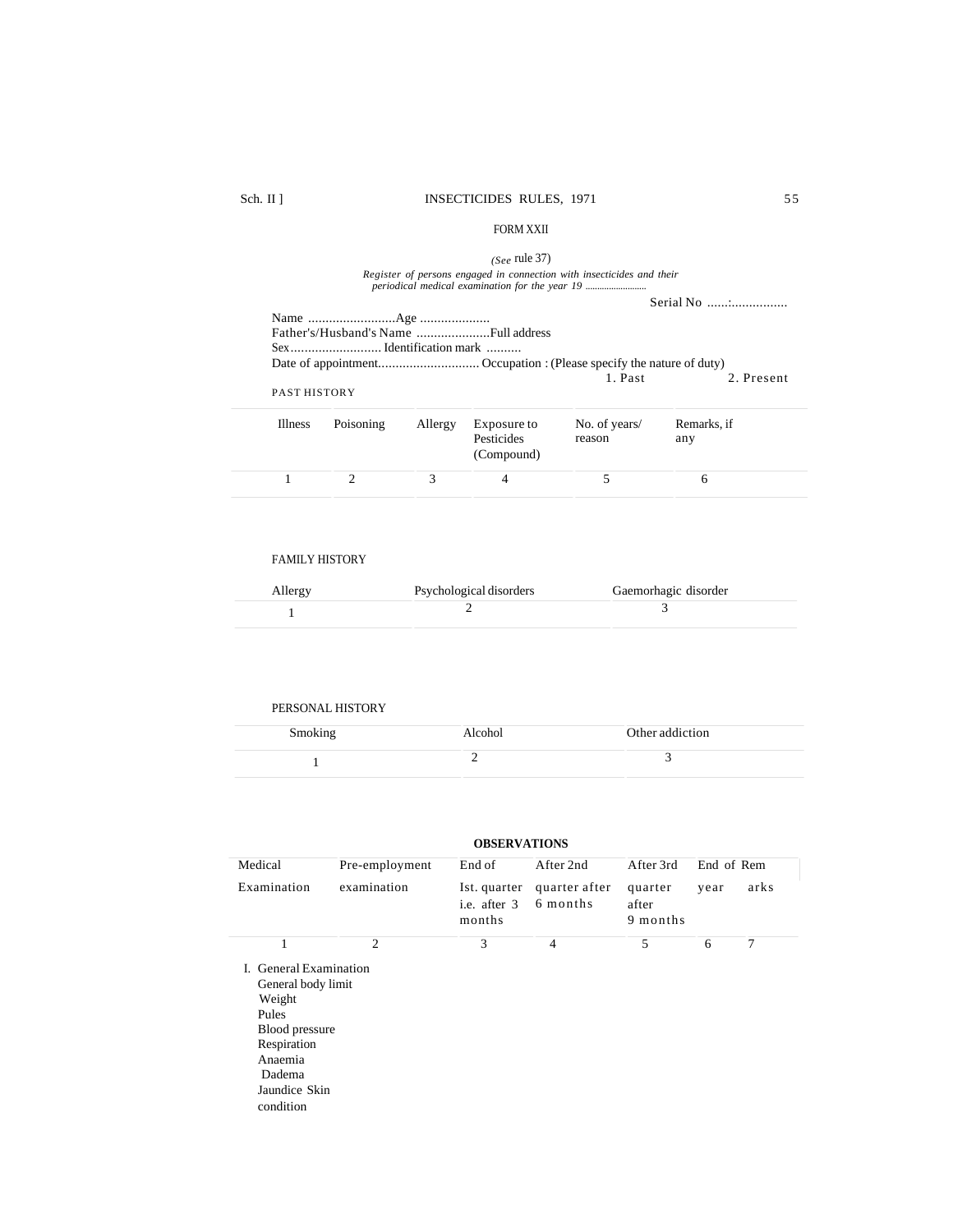# 56 INSECTICIDES ACT, 1968 Sch. II

Temperature Fatigability Sweating Sleep Urination IL Gastro ntestinal Nausea Vomiting Appetite Taste Pain in abdomen Bowel movement Liver Spleen III. Cardlo Respiratory Nasal discharge Wheeze Cough<br>Expectoration Tightness of chest Dyspnoea Palpitation Heart Cyanosis Tachycardia  **IV. Neuro Musucular** Headache Dizziness Irritability PuIse Twitchings Tremors Convulsion Paranesthesia Hallucination Unconsciousness Deep reflexes Superifical reflexes Coordination V. Eye Pupil Lachryma tion Double vision Clumped vision VI .Psychological Temperament Judgment Nervousness VII. Kidney Kidney condition VIII. Investigation Blood Hb%

> Blood D.C. "Serum cholinesterago Serum Bilirubin Urine routine examination Urine microscopic X-ray of chest-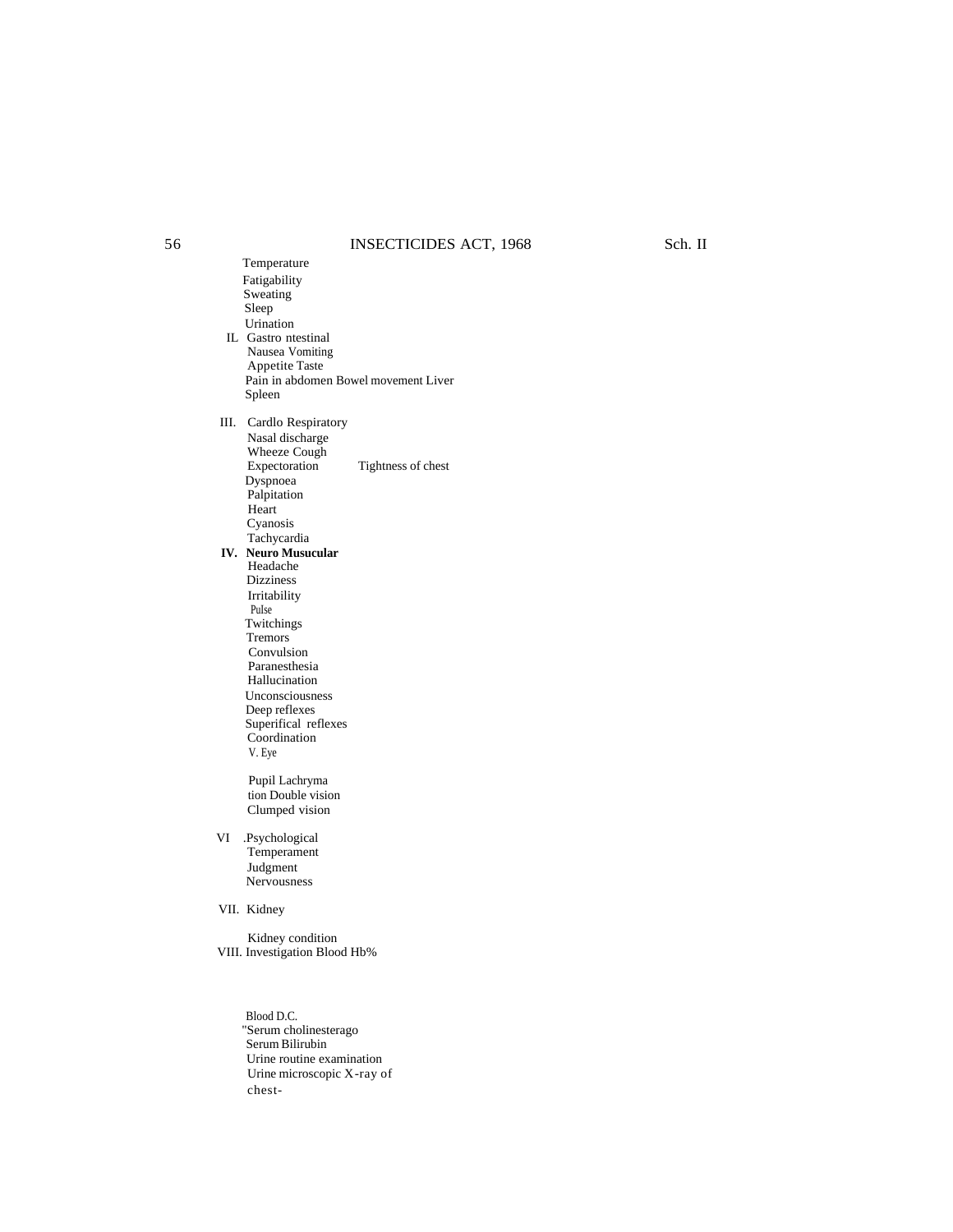\*Serum cholinesterage level should be measured in monthly intervals in case of organophosphorus /carbamatic group of insecticides. General remarks of the Doctor in the light of the above examination; Advice given to

\_\_\_\_\_\_\_\_\_\_\_\_\_\_\_\_\_\_\_\_\_\_\_\_\_\_\_\_\_\_\_\_\_\_\_\_\_\_\_\_\_\_\_\_\_\_\_\_\_\_\_\_\_\_\_\_\_\_\_\_\_\_\_\_\_\_\_\_\_\_\_\_\_\_\_\_\_\_\_\_\_\_\_

1. the patient 2. the Employer

Steps taken by the Employer as per Doctor's advice: Signature/Thumb impression of

- 1. Doctor
- 2. Employees
- 3. Employer/manufacturer
- 4. Licensing officer at the time of inspection.

 $\overline{\phantom{a}}$  ,  $\overline{\phantom{a}}$  ,  $\overline{\phantom{a}}$  ,  $\overline{\phantom{a}}$  ,  $\overline{\phantom{a}}$  ,  $\overline{\phantom{a}}$  ,  $\overline{\phantom{a}}$  ,  $\overline{\phantom{a}}$  ,  $\overline{\phantom{a}}$  ,  $\overline{\phantom{a}}$  ,  $\overline{\phantom{a}}$  ,  $\overline{\phantom{a}}$  ,  $\overline{\phantom{a}}$  ,  $\overline{\phantom{a}}$  ,  $\overline{\phantom{a}}$  ,  $\overline{\phantom{a}}$ 

N.B.:-In organochlorine group of insecticides the blood residue estimation should be done once a year.]

#### '[THE SECOND SCHEDULE *(See* rule 25)

*Fees for testing or analysing the samples of Insecticides*

| SI. Name of                      | Name of Insecticide          | Type of formulation       |                |
|----------------------------------|------------------------------|---------------------------|----------------|
| No. Insecticide                  | Testing as per Bureau        | Testing charages (Rs. in) |                |
|                                  | of Indian standards          |                           |                |
|                                  | specification                |                           |                |
|                                  |                              |                           |                |
| $\overline{2}$<br>1 <sub>1</sub> | $\mathcal{R}$                | 4                         | $\overline{5}$ |
|                                  |                              |                           |                |
| (A) 1. Insecticides              | Technical                    | 1306-1974                 | 200.00         |
| 2. Aldrin                        | Dusting powder               | 1308-1984                 | 195.00         |
| 3. Aldrin                        | Emulsifiable cone            | 1307-1982                 | 240.00         |
| 4. Aldicarb                      | <b>Encapsulated Granules</b> | 9371-1980                 | 320.00         |
| 5. BHC (HCH)                     | Technical and Refined        | 560-1980                  | 210.00         |
| 6. BHC (HCH)                     | Dusting powder               | 561-1978                  | 195.00         |
| 7. BHC (HCH)                     | Wettable powder              | 561-1978                  | 220.00         |
| 8. BHC (Gamma Isomer)            | Emulsifiable cone            | 632-1978                  | 240.00         |
| 9. Carbaryl                      | Technical                    | 7539-1975                 | 236.00         |
| 10. Carbaryl                     | Dusting powder               | 7122-1984                 | 195.00         |
| 11. Carbaryl                     | Wettable powder              | 7121-1984                 | 230.00         |
| 12. Carbaryl                     | Granules                     | 9368-1980                 | 270.00         |
| 13. Carbo-furan                  | <b>Encapsulated Granules</b> | 9360-1980                 | 220.00         |
| 14. Chlordane                    | Technical                    | 2863-1961                 | 95.00          |
| 15. Chlordane                    | Dusting powder               | 2864-1973                 | 95.00          |
| 18. Chlordane                    | Emulsifiable cone            | 2682-1984                 | 165.00         |
| 17. DDT                          | Technical                    | 563-1973                  | 130.00         |
| 18. DDT                          | Dusting powder               | 564-1984                  | 95.00          |
| 19. DDT                          | Wettable powder              | 565-1984                  | 120.00         |
| 20. DDT                          | Emulsifiable cone            | 633-1985                  | 140.00         |
| 21. Diazinon                     | Technical                    | 1833-1980                 | 110.00         |
| 22. Diazinon                     | Wettable powder              | 2862-1984                 | 120.00         |
| 23. Diazinon                     | Emulsifiable cone            | 2861-1980                 | 140.00         |
| 24. Diazinon                     | Granules                     | 9362-1980                 | 170.00         |
| 25. Dichlorvos                   | Technical                    | 4929-1978                 | 210.00         |
|                                  |                              |                           |                |

 $\frac{1}{21}$ . Subs by G.S.R. 533 (E), dated 6<sup>th</sup> August, 1993 (w.e.f. 6<sup>th</sup> August, 1993).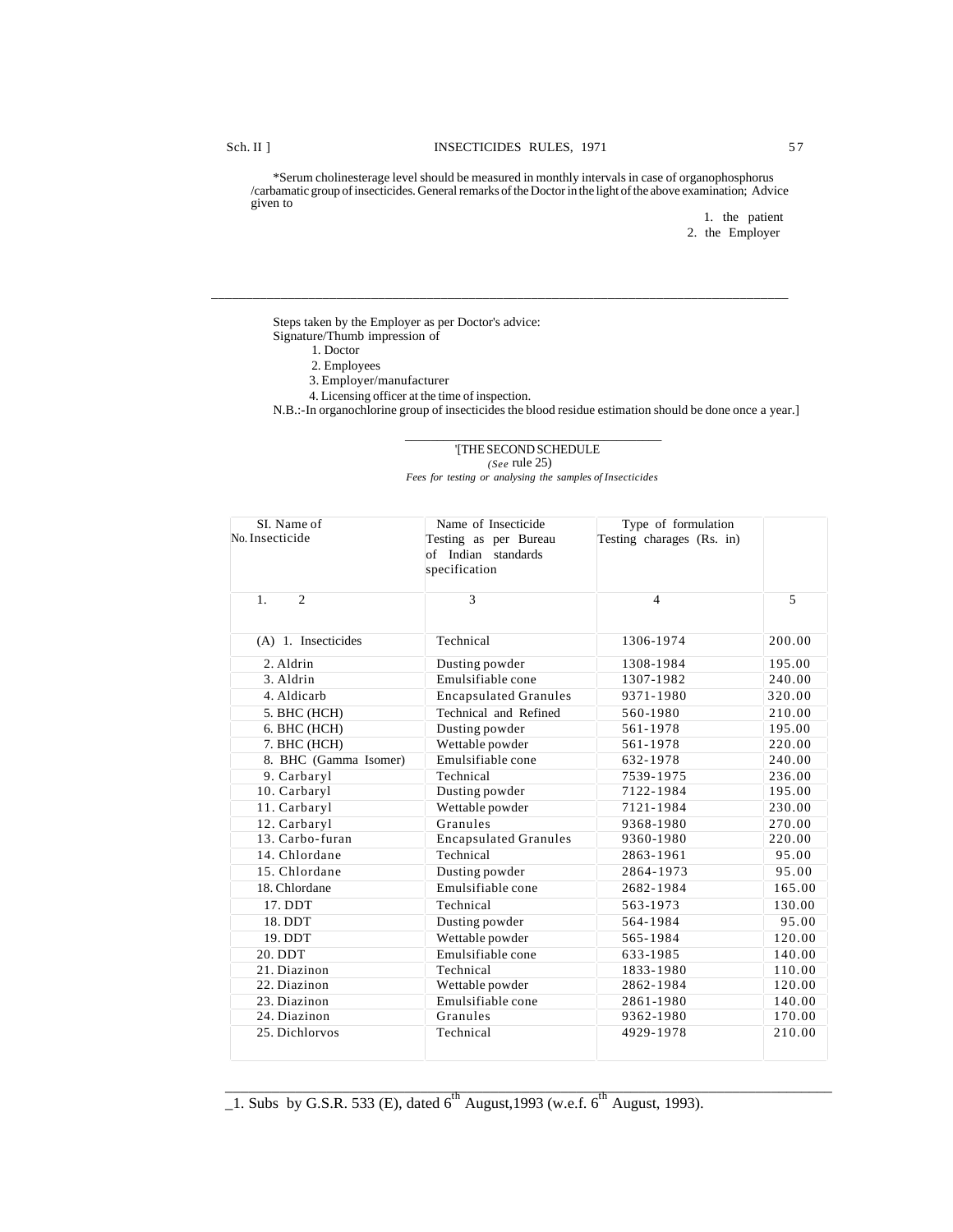| $\overline{c}$                    | 1.                | 3                                     | $\overline{4}$         | 5                |
|-----------------------------------|-------------------|---------------------------------------|------------------------|------------------|
| <b>Dichlor</b>                    | 26.               | Emulsifiable cone                     | 5277-1978              | 205.00           |
| $\overline{\mathbf{v}}$<br>Dimoth | 27.               | Technical                             | 3902-1975              | 210.00           |
| Dimoth                            | 28.               | Emulsifiable cone                     | 3903-1984              | 240.00           |
| Endosu                            | 29.               | Technical                             | 4344-1978              | 110.00           |
| Endosu                            | 30.               | Emulsifiable cone                     | 4323-1980              | 140.00           |
| Endosu                            | 31.               | Dusting powder                        | 4322-1967              | 95.00            |
| Endosu                            | 32.               | Wettable powder                       | 4324-1967              | 120.00           |
| Fonitro                           | 33.               | Technical                             | 5280-1969              | 120.00           |
| Fonitro                           | 34.               | Dusting powder                        | 7126-1973              | 95.00            |
| Fonitro                           | 35.               | Emulsiflable cone                     | 5281-1979              | 105.00           |
| Fonitro                           | 36.               | Granules                              | 9365-1980              | 170.00           |
| Fenthlo                           | 37.               | Technical                             | 7950-1976              | 210.00           |
| Fenthio                           | 38.               | Emulsifiable cone                     | 7948-1976              | 240.00           |
| Fenthio                           | 39.               | Granules                              | 9353-1980              | 270.00           |
| Formet                            | 40.               | Emulsiflable cone                     | 8926-1976              | 140.00           |
| Hopt                              | 41.               | Technical                             | 6432-1972              | 115.00           |
| Hopt                              | 42.               | Dusting powder                        | 6429-1981              | 95.00            |
| Hopt                              | 43.               | Emulsifiable cone                     | 6439-1978              | 140.00           |
| Undan                             | 44.               | Technical                             | $-1592 - 1986$         | 220.00           |
| Undan                             | 45.               | Granules                              | 9370-1980              | 270.00           |
| Malathi                           | 46.               | Technical                             | 1832-1978              | 220.00           |
| Malathi                           | 47.               | Dusting powder                        | 2558-1978              | 230.00           |
| Malathi                           | 48.               | Wettable powder                       | 2569-1978              | 265.00           |
| Malathi                           | 49.               | Emulsifiable cone                     | 2567-1978              | 205.00           |
| Methyl                            | 50.               | Technical                             | 2570-1980              | 220.00           |
| Methyl                            | 51.               | Dusting powder                        | 8960-1978              | 95.00            |
| Methyl                            | 52.               | Emulsiflable cone                     | 2865-1978              | 240.00           |
| Methyl                            | 53.               | Technical                             | 9372-1980              | 120.00           |
| Monocr                            | 54.               | Technical                             | 8025-1983              | 175.00           |
| Monocr                            | $\overline{55}$ . | Soluble liquid                        | 807-1983               | 185.00           |
| Nicotin                           | 56.<br>57.        | Solution                              | 1055-1984              | 60.00            |
| $\overline{O}$ xy                 |                   | Technical                             | 8258-1976              | 100.00           |
| Oxy<br>Phenth                     | 58.               | Emulsifiable concentrate<br>Technical | 8259-1976<br>8293-1976 | 140.00           |
| Phenth                            | 59.<br>60.        | Emulsifiable concentrate              | 8291-1976              | 120.00<br>140.00 |
| Phorate                           | 61.               | Technical                             | 7976-1976              | 120.00           |
| Phorat                            | 62.               | <b>Encapsulated Granules</b>          | 9359-1980              | 220.00           |
| Phosal                            | 63.               | Technical                             | 8488-1977              | 210.00           |
| Phosal                            | 64.               | Emulsiflable concentrate              | 8287-1977              | 240.00           |
| Phosph                            | $\overline{65}$ . | Technical                             | 4598-1968              | 100.00           |
| Phosph                            | 66.               | Soluble liquid                        | 6177-1981              | 85.00            |
| Propox                            | 67.               | Technical                             | 8496-1977              | 120.00           |
| Pyrerth                           | 68.               | Emulsiflable concentrate              | 4808-1982              | 115.00           |
| Pyrethr                           | 69.               | Extract                               | 1051-1988              | 85.00            |
| Pyrethr                           | 70.               | Larvicidal Oil                        | 6014-1978              | 115A0            |
| Quinal                            | 71.               | Technical                             | 6072-1983              | 220.00           |
| Quinal                            | 72.               | Dusting powder                        | 8029-1984              | 195.00           |
| Quinal                            | 73.               | Emulsifiable concentrate              | 8028-1976              | 250.00           |
| $73a.\overline{Qu}$               |                   | Granules                              | 9366-1980              | 270.00           |
| Thlomo                            | 74.               | Emulsiflable concentrate              | 3905-1966              | 140.00           |
| Thiomo                            | 75.               | Concentrate                           | 3904-1966              | 120.00           |
| Temop                             | 76.               | Technical                             | 8701-1978              | 210.00           |
| Temop<br>$\mathbf{h}$             | 77.               | Emulsifiable concentrate              | 8498-1977              | 240.00           |
|                                   |                   |                                       |                        |                  |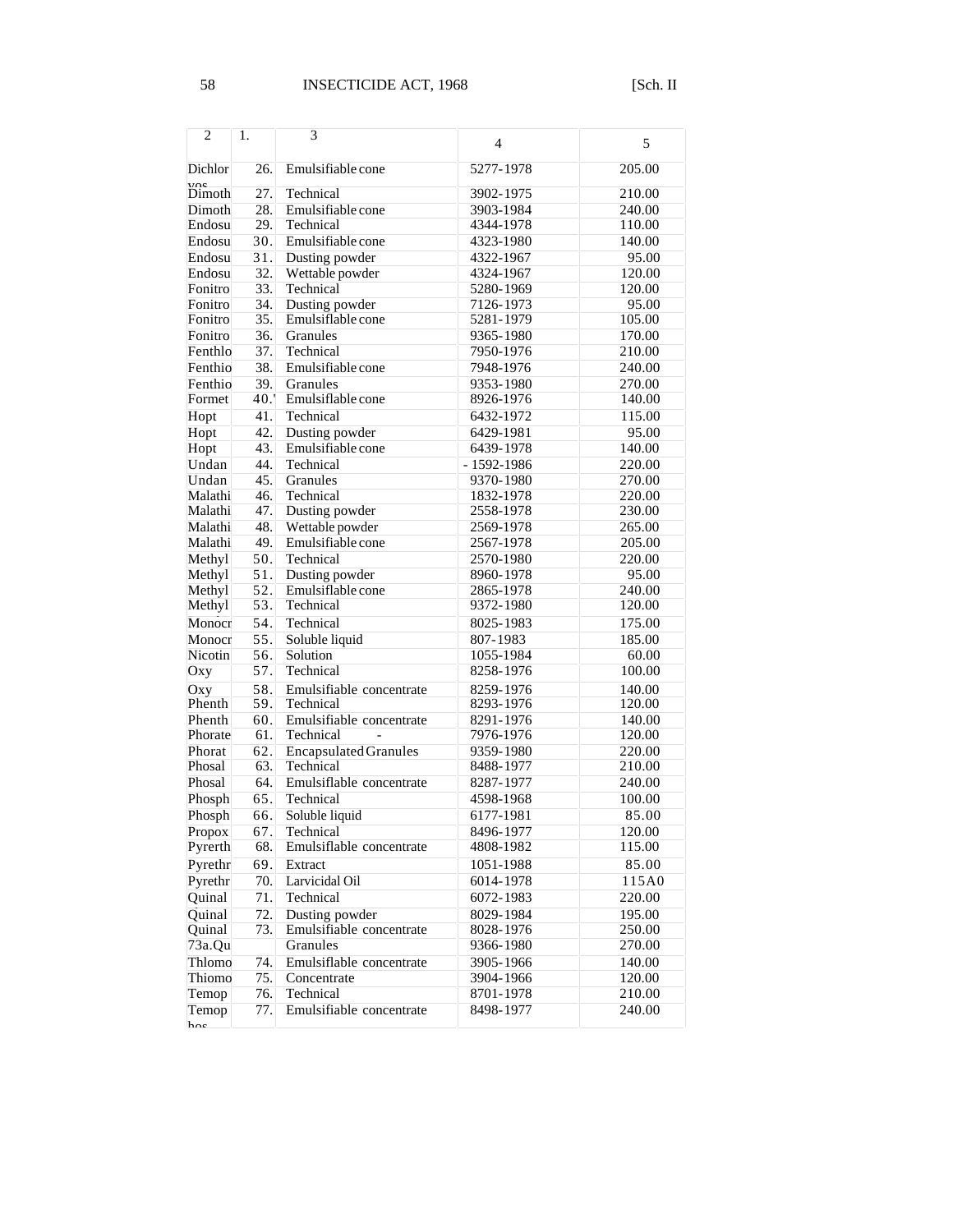| 1.  | 2                                            | 3                            | $\overline{4}$         | 5                                                                                                                                                                              |
|-----|----------------------------------------------|------------------------------|------------------------|--------------------------------------------------------------------------------------------------------------------------------------------------------------------------------|
|     | 78. Trichloron                               | Technical                    | 7945-1976              | 120.00                                                                                                                                                                         |
|     | 79. Trichloron                               | Dusting powder               | 7945-1976              | 95.00                                                                                                                                                                          |
|     | 80. Trichloron                               | <b>Granules</b>              | 9364-1976              | 17.00                                                                                                                                                                          |
|     | $(B)$ . Arcaricides                          |                              |                        |                                                                                                                                                                                |
|     | 81. Dicofol                                  | Technical                    | 5278-1969              | 100.00                                                                                                                                                                         |
|     | 82. Dlcofol                                  | Emulsifiable concentrate     | 5279-1969              | 105.00                                                                                                                                                                         |
|     | $(C)$ . Fungicides                           |                              |                        |                                                                                                                                                                                |
|     | 83. Carbendazim(NMC)                         | Technical                    | 8445-1977              | 200.00                                                                                                                                                                         |
|     | 84. Carbendazim                              | Wettable powder              | 8446-1977              | 220.00                                                                                                                                                                         |
|     | 85. Copper Oxychloride                       | Technical                    | 1486-1978              | 185.00                                                                                                                                                                         |
|     | 86. Copper Oxychloride                       | Dusting powder               | 1506-1977              | 95.00                                                                                                                                                                          |
|     | 87. Copper Oxychloride                       | Wettable powder              | 1507-1982              | 110.00                                                                                                                                                                         |
|     | 88. Cuprousoxide                             | Technical                    | 1682-1973              | 125.00                                                                                                                                                                         |
|     | (Fungicidal grade)                           |                              |                        |                                                                                                                                                                                |
|     | 89. Edlophenphos                             | Technical                    | 8954-1978              | 220.00                                                                                                                                                                         |
|     | 90. Edlophenphos                             | Emulsifiable concentrate     | 8955-1978              | 240.00                                                                                                                                                                         |
|     | 91. Ethyl Mercury chloride                   | Technical                    | 2354-1983              | 110.00                                                                                                                                                                         |
|     | 92. Lime Sulphur                             | Solution                     | 1050-1984              | 135.00                                                                                                                                                                         |
|     | 93. Mancozeh                                 | Technical                    | 8707-1978              | 100.00                                                                                                                                                                         |
|     |                                              |                              | 8709-1978              | 155.00                                                                                                                                                                         |
|     | 94. Mancozeh                                 | Wettable powder              |                        | 70.00                                                                                                                                                                          |
|     | 95. Methoxy ethyl                            | Seed dressing                | 2358-1984              |                                                                                                                                                                                |
|     | mercury chloride                             |                              |                        |                                                                                                                                                                                |
|     | (MEMC)                                       |                              |                        |                                                                                                                                                                                |
|     | 96. Pentachloronitre benzene Technical       |                              | 7985-1976              | 210.00                                                                                                                                                                         |
|     | (Qunitozine)                                 |                              |                        |                                                                                                                                                                                |
|     | 97. Pentachloronitre benzene Dusting powder  |                              | 7944-1976              | 195.00                                                                                                                                                                         |
|     | (Qunitozine)                                 |                              |                        |                                                                                                                                                                                |
|     | 98. Pentachloronitre benzene Wettable powder |                              | 7948-1976              | 220.00                                                                                                                                                                         |
|     | $\overline{(Qunitozine)}$                    |                              |                        |                                                                                                                                                                                |
|     | 99. Penyl mercury acetate                    | Technical                    | 2126-1973              | 95.00                                                                                                                                                                          |
|     | 100.Sulphur                                  | Dusting powder               | 6444-1979              | 70.00                                                                                                                                                                          |
|     | $101$ .Sulphur<br>102.Thlram                 | Wettable powder              | 3383-1983              | 130.00                                                                                                                                                                         |
|     |                                              | Technical                    | 4328-1982              | 95.00                                                                                                                                                                          |
|     |                                              |                              |                        |                                                                                                                                                                                |
|     | 103.Thlram                                   | Wettable powder              | 4766-1982              |                                                                                                                                                                                |
|     | $104. Z$ Ineb                                | Technical                    | 3998-1981              |                                                                                                                                                                                |
|     | 105.Zineb                                    | Wettable powder              | 3899-1981              |                                                                                                                                                                                |
|     | 106.Ziram                                    | Technical                    | 3900-1975              |                                                                                                                                                                                |
|     | 107.Ziram                                    | Wettable powder              | 3901-1975              |                                                                                                                                                                                |
| (H) | Herbicides                                   |                              |                        |                                                                                                                                                                                |
|     | 108.Alachlor                                 | Emulsiflable cone            | 9354-1980              |                                                                                                                                                                                |
|     | 109. Alachlor                                | Granules                     | 9361-1980              |                                                                                                                                                                                |
|     | 110.Butachlor                                | Technical                    | 9355-1980              |                                                                                                                                                                                |
|     | 111.Butachlor                                | Emulsiflable cone            | 9356-1980              |                                                                                                                                                                                |
|     | 112. Butachlor                               | Granules                     | 9962-1980              |                                                                                                                                                                                |
|     | 113.Dalapon                                  | Technical                    | 8267-1976              |                                                                                                                                                                                |
|     | 114.Dalapon                                  | Wettable powder              | 8286-1976              |                                                                                                                                                                                |
|     | $115.2, 4-0$                                 | Technical                    | 4321-1978              |                                                                                                                                                                                |
|     | 116.Diuron                                   | Technical                    | 8702-1978              |                                                                                                                                                                                |
|     |                                              |                              |                        |                                                                                                                                                                                |
|     | 117.Diuron<br>118. Fluchlorapin              | Wettable powder<br>Technical | 8703-1978<br>8958-1978 |                                                                                                                                                                                |
|     | 119. Fluchlorapin                            | Emulsifiable cone            | 8959-1978              |                                                                                                                                                                                |
|     | $120$ , MCPA                                 | Technical                    | 8494-1977              | 105.00<br>75.00<br>130.00<br>75.00<br>105.00<br>240.00<br>170.00<br>210.00<br>240.00<br>170.00<br>180.00<br>170.00<br>130.00<br>110.00<br>120.00<br>200.00<br>240.00<br>135.00 |